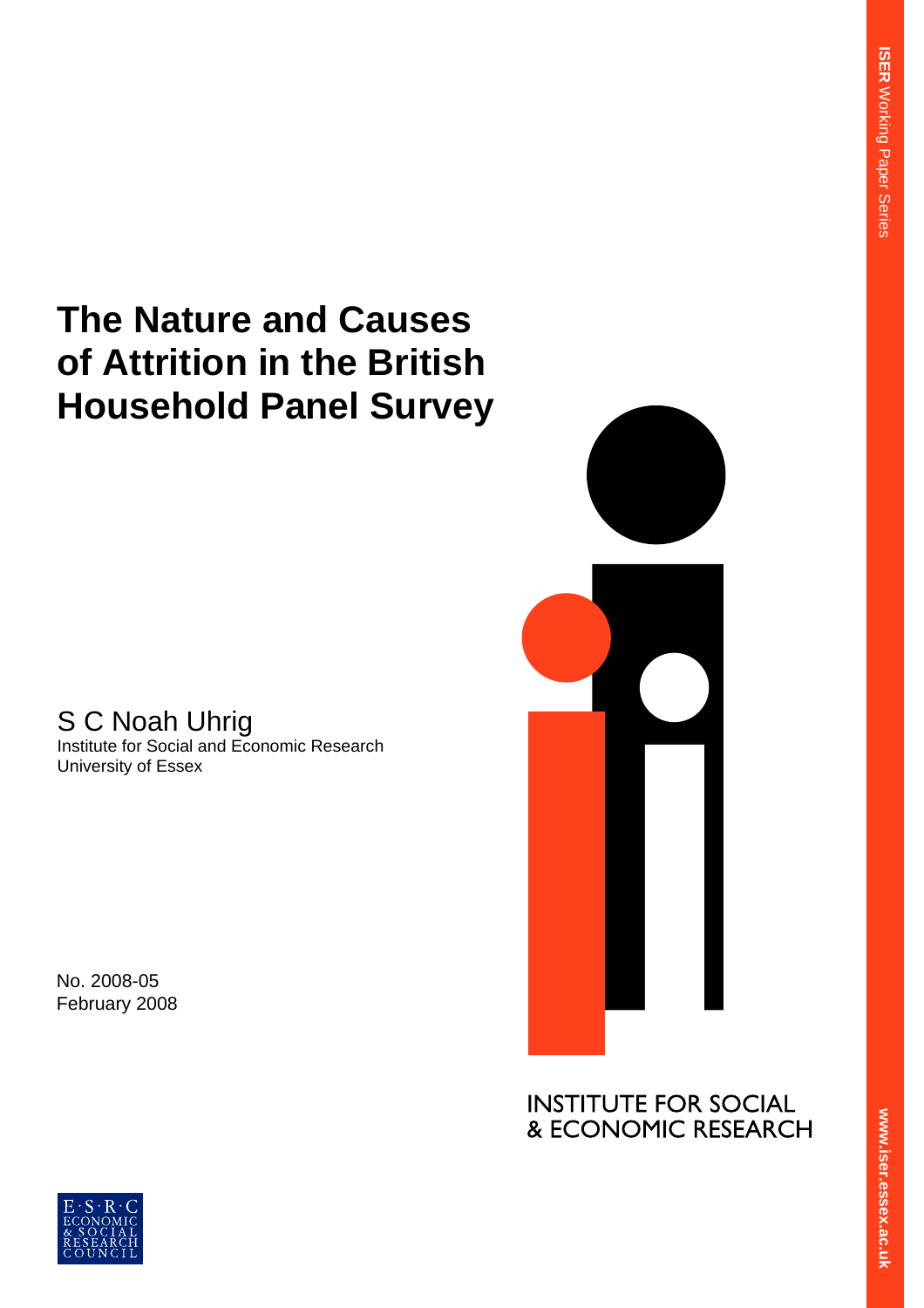#### **NON-TECHNICAL SUMMARY**

Why do people participate in surveys? More importantly, why do people participate in ongoing studies where they are asked to complete a survey every year? When members of the public are drawn at random to participate in a survey, they cannot be replaced. Some respondents cannot be found by interviewers in the first place. The types of people who cannot be found or refuse to participate are not always random and the extent to which nonrandom non-participation occurs, the results of the study will be biased against such types of people. This research examines the patterns of survey response amongst a group of people initially participating in an on-going study. I find that people who live in accommodation that is particularly difficult to reach because of things like gated entry systems or shared entrances – such as flats in multi-flat buildings – along with people who are frequently not at home because they work long or odd hours are particularly unlikely to be found year on year when the interviewer calls. At the same time, respondents who are older tend to be more likely to refuse participation in the study even after having provided an interview in an earlier year. On the other hand, respondents with children, particularly young children, and respondents who are highly active socially and in their communities are significantly more likely to remain in the study. These findings are of importance to substantive social researchers in determining how to correct their models of social life using these data to account for the non-random nature of survey non-participation.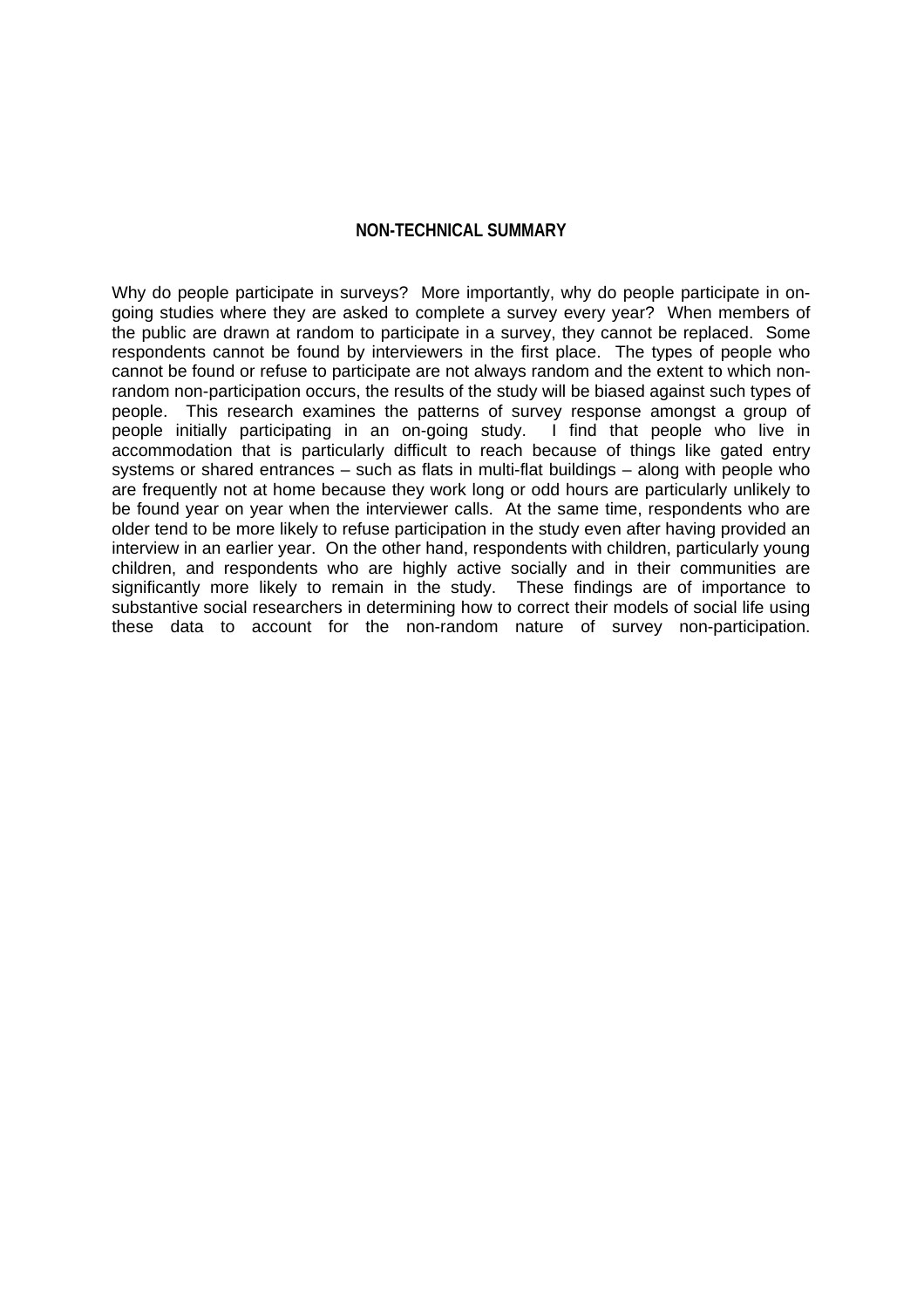# **The Nature and Causes of Attrition in the British Household Panel Study**

SC Noah Uhrig Institute for Social and Economic Research February 2008

#### **ABSTRACT**

Panel attrition is a process producing data absent from panel records due to survey nonparticipation or other data unavailability. I examine the nature and causes of attrition resulting from non-contact and survey refusal in the British Household Panel Study. Focusing on non-response transitions amongst Wave 1 respondents using discrete time transition models, I locate attrition at first non-response over the first 14 waves. Physical impediments to contact, less time spent at home and high likelihood of geographic mobility are predictive of subsequent non-contact. Refusals most often result from lack of interest in the survey and general low motivation to participate.

Keywords: Panel attrition; BHPS; survey non-response

JEL Codes: C42; C80

Contact: SC Noah Uhrig, ISER, University of Essex, Wivenhoe Park, Colchester, CO4 3SQ, UK; tel. +44(0)1206-873790; email [scnuhrig@essex.ac.uk](mailto:scnuhrig@essex.ac.uk)

The work reported in this paper is part of the research project "Solving the problem of attrition in longitudinal surveys," funded under the ESRC Survey Design and Measurement Initiative and directed by John Bynner (ESRC award RES-175-25-0011). Thanks are due to Annette Jäckle, Alita Nandi, Peter Lynn and Harvey Goldstein for helpful suggestions. The support of the UK Longitudinal Studies Centre (ESRC award H562255004) is also gratefully acknowledged.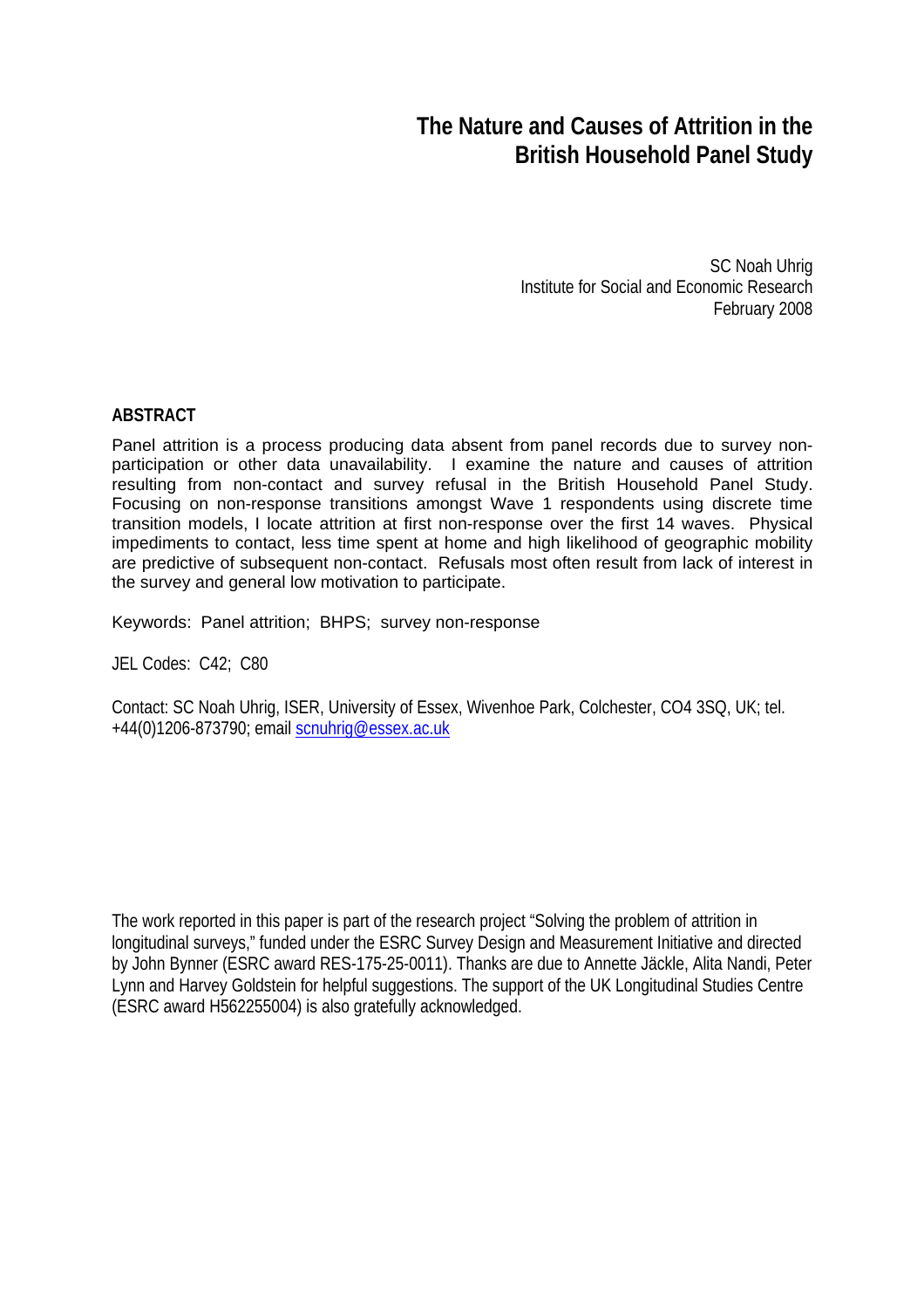Social science data sets with repeated observations on the same units are a highly valuable means of examining the processes of social change. Whether the empanelled units are organisations, cities, families or individual people – a time series of consistent measures on the same observational units allows researchers to track types of within-unit change and ultimately build models of its causes and consequences. Attrition is the process that leads to absence of data in the panel record as a result of survey non-response or other data unavailability. Survey non-participation can result from a survey organisation's failure to locate and contact sample members on the one hand and non-cooperation with a request to participate in the survey on the other. Using data from the British Household Panel Study (BHPS), I examine the nature and causes of attrition, both as a result of non-contact with sample members and of survey non-cooperation. I adopt a definition of attrition similar to others who have studied it. I find that factors indicative of physical impediments to contact, less time spent at home and high likelihood of geographic mobility are predictive of subsequent non-contact over the life of the panel. I also find the refusals could be viewed as resulting from lack of interest in the survey and general low motivation to participate. I begin by outlining what is meant by panel attrition while relating this concept to the general concept of survey non-participation. I then review the theoretical approaches to the causes of non-response and review findings from the panel attrition literature within this theoretical framework. I present the results of several models predicting the rate of attrition, establishing the similarity between the attrition process in the BHPS and general survey non-participation. I conclude by briefly discussing outstanding findings that could warrant further investigation.

#### **1 Motivation**

Attrition is a problem for panel studies for two reasons. As a panel sample decreases in size over its duration, the precision of estimates derived from that sample also decreases (Branden, Gritz and Pergamit 1995; Watson 2003). More importantly, attrition may not be random. Non-random attrition implies that the sample becomes unrepresentative as the panel ages and that outcomes of interest may be biased to the extent that the factors associated with attrition are related to them (Fitzgerald, Gottschalk and Moffitt 1998; Watson 2003). For these reasons, the present analysis of the covariates of attrition in the British Household Panel Study (BHPS) serves two related purposes. First, what factors explain the pattern of unit response in the study? Can established theories of survey participation account for the attrition process in the BHPS? The second motivation is derived from the method of accommodating biasing attrition in panel analysis. Observable factors associated with unit non-response that are not associated with a model's dependent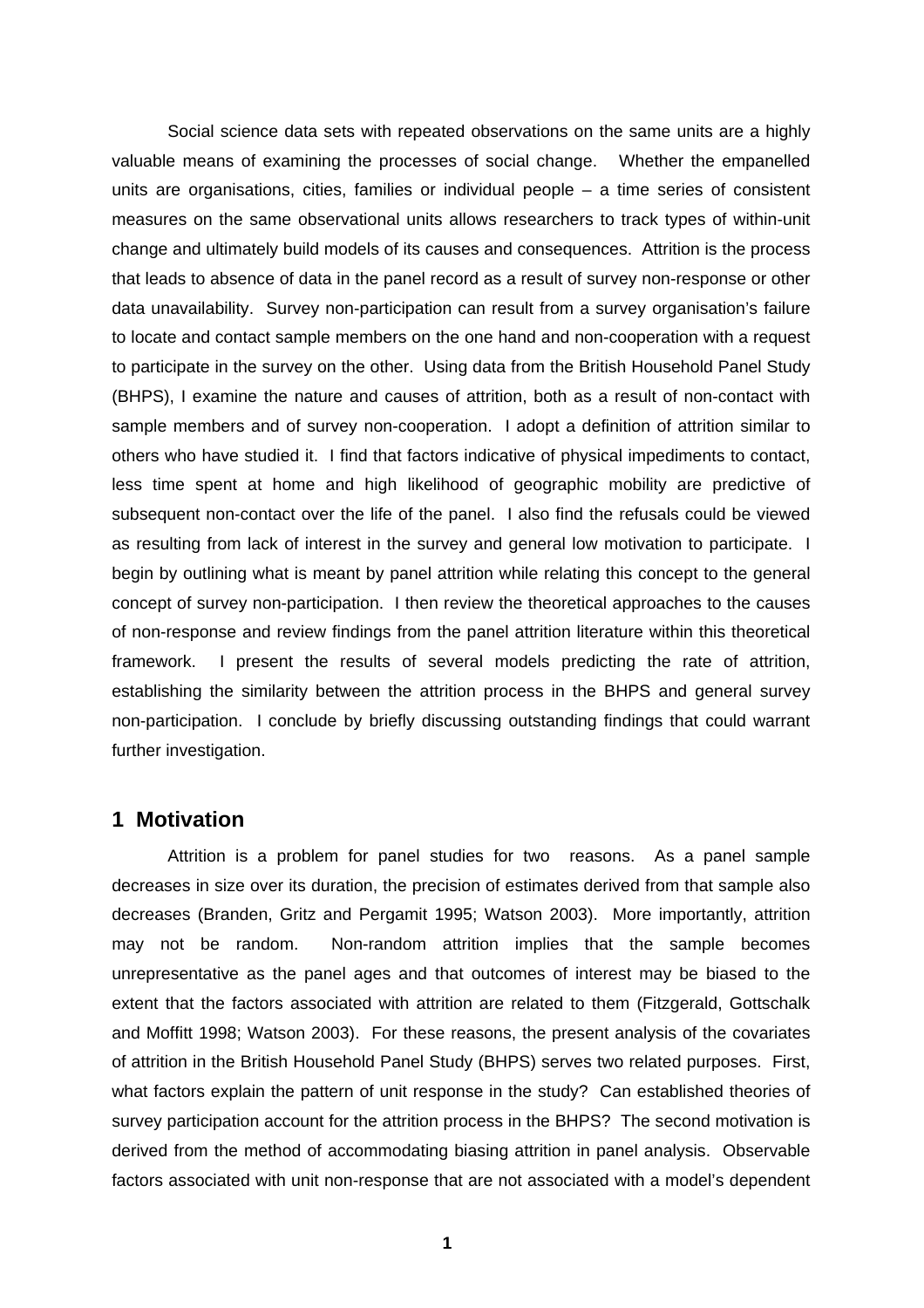variable can be used as instruments in correcting for any selection bias due to non-random non-response (Lepkowski 1989; Lepkowski, Kalton and Kasprzyk 1989). These observables may also be used in weighting the resulting data to correct for the changing representativeness of the panel over time (Lepkowski, Kalton and Kasprzyk 1989). For these reasons, the second purpose of this study is to document the covariates of unit nonresponse so that substantive researchers can take into account the changing nature of the sample in producing their estimates.

## **2 Identifying Attrition**

In any panel study where people are the units of observation, attrition is the permanent loss of data for a sampled individual due to non-participation in the study (Lynn *et al*. 2005; Zabel 1998). By definition, attrition is an absorbing state, and in this way differs from non-response generally (Hawkes and Plewis 2006). Interim unit non-response – i.e., individuals dropping out for a single wave before returning again at some subsequent wave – is different from attrition as data for sample members continues after a gap. The causes of interim unit non-response may be different from attrition although distinguishing interim non-response from attrition is always time dependent leading to difficulty in analysis. Panels of finite length can clearly identify the point of attrition as no further data collection efforts are attempted even with interim unit non-response. Panels of indefinite length are burdened by the future behaviour of sample members as attrition cannot be distinguished from interim non-response without clear rules defining when non-response is attrition.

Survey organisations running a panel of indefinite length might clearly realise survey efficiencies when repeated non-responders – either by reason of non-contact or refusal – are not re-issued to field (Laurie, Smith and Scott 1999; Taris 2000; Watson 2003). For this reason, some indefinite length panels require that panel participants be dropped from subsequent interview attempts upon either the first or second instance of non-contact or non-cooperation (Fitzgerald, Gottschalk and Moffitt 1998; Hawkes and Plewis 2006; Lillard and Panis 1998; Stoop 2005). In this case, attrition is the first instance of non-response during the life of a panel for the panel participant. Other long running panel studies continue to attempt to locate respondents with whom contact has been lost or re-issue refusing respondents in an attempt to secure compliance at later waves (Jones, Koolman and Rice 2006; Laurie, Smith and Scott 1999; Watson 2003). Re-issuance of non-responders also may happen as a matter of course in household panels where some household members cooperate with the survey attempt while others continue to refuse. Attrition under these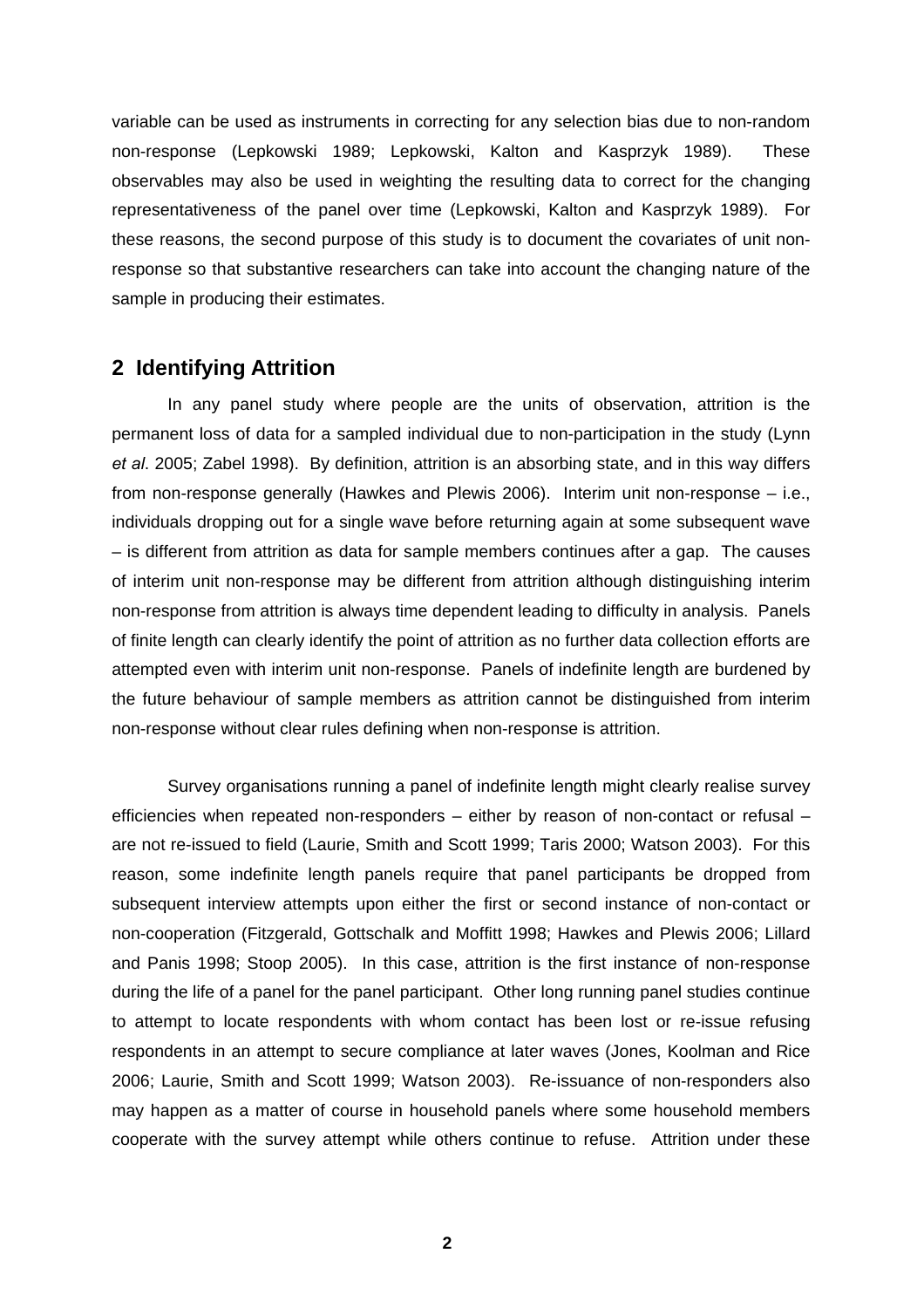circumstances occurs at the point of last response – noting that "last" response is a temporally slippery term<sup>[1](#page-5-0)</sup>.

The methods literature contains many examples of modelling attrition in panel surveys (e.g.,Behr, Bellgardt and Rendtel 2005; Branden, Gritz and Pergamit 1995; Fitzgerald, Gottschalk and Moffitt 1998; Hawkes and Plewis 2006; Jones, Koolman and Rice 2006; Lepkowski and Couper 2002; Lillard and Panis 1998; Watson 2003). The bulk of this work treats the first instance of unit non-response during the course of the panel as panel attrition whether the design of the survey generating the data actually drops such respondents from continued survey attempts<sup>[2](#page-5-1)</sup>. By modelling the first instance of nonresponse, these studies favour data analysts requiring a balanced panel. This approach also makes modelling the attrition process tractable in that no right censoring can occur. Unit non-response, here, is an absorbing state by analytic definition, whether subsequent response occurs during the fieldwork period under investigation or not.

By agreed survey rules, all Original Sample Members (OSMs) of the BHPS are reissued for interviewing at each successful wave until a point of adamant refusal or longterm non-contact (Taylor *et al*. 2007). Long-term non-contact is defined by rule to be 4 failed interview attempts. Adamant refusal is judged on the description of the refusal from survey interviewers. In some instances, sample members who have not been contacted for more than 4 waves will return to a household in which a cooperating OSM resides. Also, an OSM who previously refused adamantly may still reside with a cooperating OSM and could decide to be interviewed. Since all re-interviews are attempted with all OSMs at each successive wave wherever they may live, some sample members organisationally defined as attritors may in fact return to the study for interviewing. For the purposes of this present study, I follow the example in the methods literature and treat attrition as the first instance of unit non-response and disregard any remaining data available for a given respondent.

### **3 Attrition and Non-Response Theory**

 $\overline{a}$ 

Given that attrition is a special case of non-response occurring in panel surveys, the literature on survey participation sheds light on the underlying process. Groves and Couper (1998) advanced a general theory of non-response that was later translated for use in

<span id="page-5-0"></span>It should be noted that reasons other than attrition due to non-contact or refusal may result in no data for respondents. These might include a sample member's death or movement out of scope, abroad for example.

<span id="page-5-1"></span><sup>2</sup> Jones et al., (2006) and Hawkes and Plewis (2006) also model non-response at each subsequent wave regardless of continued participation up to the non-responding wave.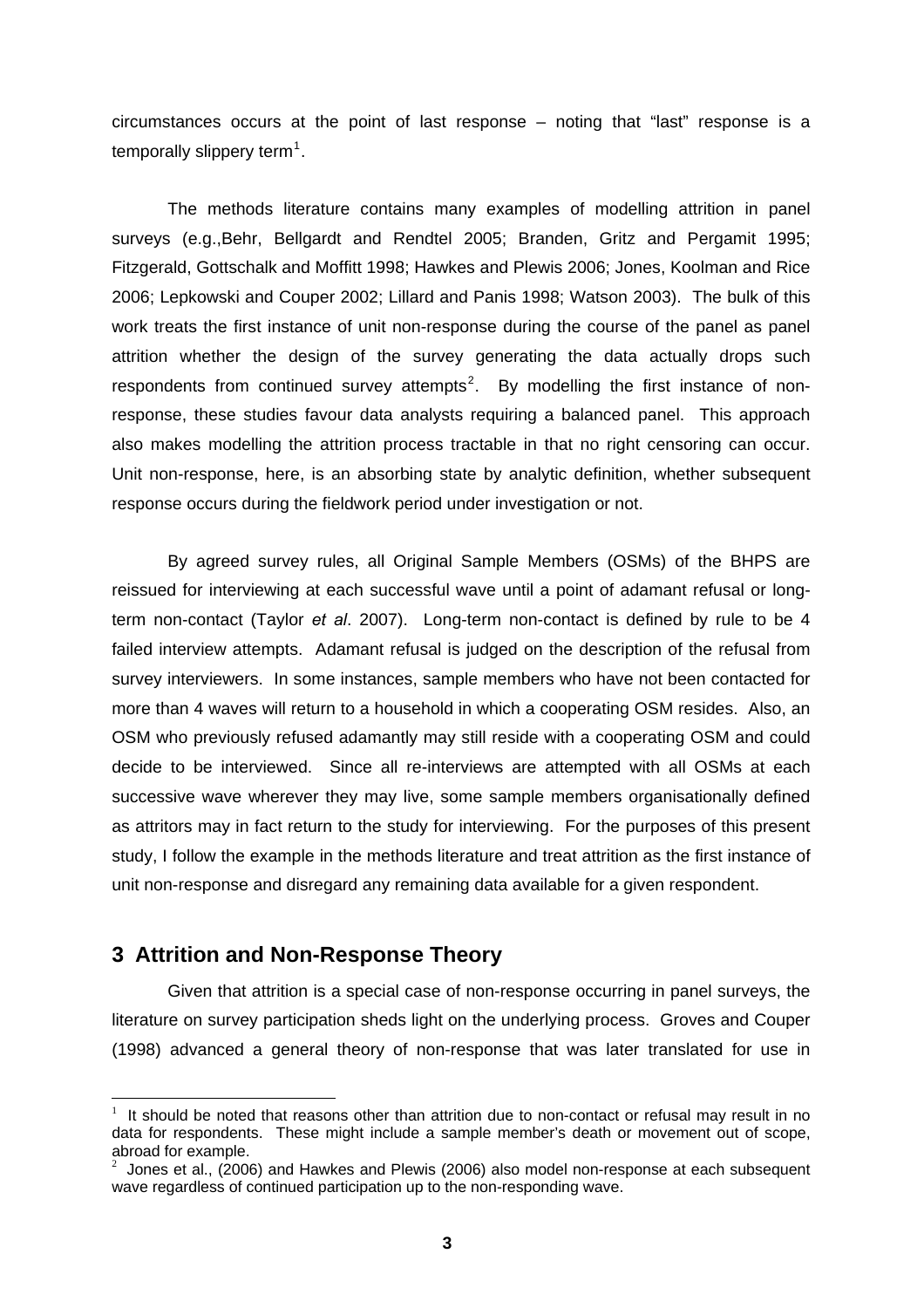modelling panel attrition by Lepkowski and Couper (2002). The original formulation divided the survey process into first making contact with sample members and then inducing cooperation with the survey request. In applying this approach to panel studies, Lepkowski and Couper's reformulation divided making contact with sample members into the problem of first locating or tracking respondents and secondly contacting respondents conditional on location. Non-response is really the product of these separate processes, tracing failure, failure to contact and survey non-cooperation – all of which may operate independent of one another (Nicoletti and Peracchi 2005). The literature on panel attrition, however, rarely differentiates amongst these processes, focusing instead on the general absence of data regardless of the processes generating it.

#### **3.1 Locating and Contacting Respondents**

Non-contact is the result of failure to either locate sample members or to make communicative contact with sample members given that they have been located. Locating respondents is a simple matter of ensuring that contact details exist, including name, address and any other information through which communication might be established, that the survey organisation holds these details and that they are accurate for sample members. Locating respondents in a cross-sectional survey is fairly straightforward as the relevant information is often implied in the sampling procedure. In longitudinal or panel studies, locating the same sample members over time depends largely on the likelihood of respondent geographic mobility, their willingness to be found given a move and the survey organisation's efforts in tracking sample members over time. Additionally, aspects of survey design can influence this process significantly. For example, the length of the study, length of time between contact, tracing procedures, following rules, and amount of stable contact information gathered can be associated with the likelihood of a move occurring during the study period or with the likelihood of positively locating a sample member given a move. The characteristics of sample members and their households may also indicate the likelihood of moving home or being found despite moving home. The likelihood of geographic mobility, itself, depends, in part, on the degree of household stability and community attachment – both can be indicated by characteristics of the respondent and/or their household (Groves and Couper 1998; Lepkowski and Couper 2002; Stoop 2005).

Assuming a panel sample member is located – and in the same location as at previous waves – making contact is relatively straightforward since the sample member had been contacted in the past. A sample member's contactability is the likelihood for them to be in productive communicative interaction with the interviewer at any point during the interviewing period (Groves and Couper 1998). Failure to make contact with a located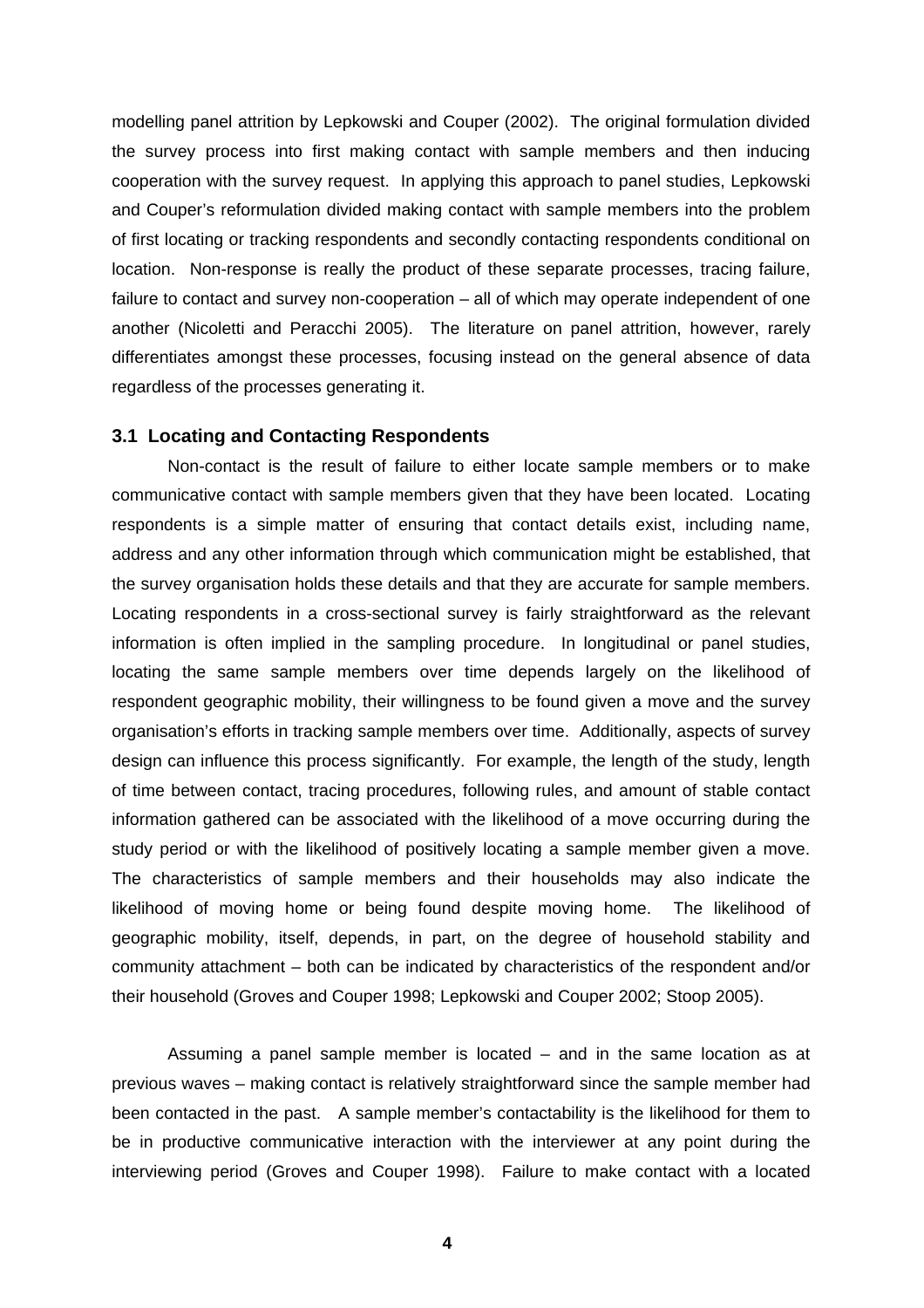sample member can occur, however, for generally one of three reasons. First, contactability depends on respondent's patterns of being physically present at the place where contact is to be attempted (e.g., home, office, somewhere else). Next, any physical impediments to making contact with respondents affects their contactability. Locked or shared entrances to apartment buildings, vicious dogs, caller identification equipment are some examples of physical impediments associated with inability to make contact with a respondent in their household. Finally, contact depends on the survey organisation's effort in making contact. The effect of these sorts of factors should be lessened in the household panel case because a survey was conducted at the respondent's residence in the past. Since these factors will have once been accommodated, further interviewing can be conducted in light of the knowledge of at-home patterns, physical impediments and the amount of effort and the time at which previous contact was made.

#### **3.2 Survey Cooperation**

Groves and Couper (1998) elaborate extensively on the ability of interviewers to induce survey cooperation in respondents. Much of their theoretical approach rests on social-psychological processes that under-gird the decision to comply with the survey request. They outline four heuristic principles that may be operative in a respondent's reasoning. First, the *consistency* principle suggests that one should be more willing to comply with requests for behaviours that are consistent with a position to which the are committed – e.g., once the interviewer has their foot in the door, a sample member is more likely to comply with the survey request. Next, the *scarcity* principle suggests that compliance is more likely if compliance might secure a scarce opportunity  $-$  e.g., "This is your chance to tell us what you think". *Social validation* is the third principle and it implies that compliance depends on whether one perceives whether similar others would also comply. An example if this type of reasoning might run something like "Those who are kind are helpful, I think I'm a kind person so therefore I will be helpful in this instance". Obviously, such thinking is not as explicit in the face of the survey request but is instead a taken for granted thought pattern. Finally, the *liking* principle might be operative if compliance is most likely when the requester is liked – "I like this nice lady at the door, so I think I would enjoy speaking with her." Liking another can depend, in part, on similarity of dress, attitude, the use of praising and compliments (Groves and Couper 1998).

Other aspects of the survey and the survey process itself can affect propensity to cooperate with the survey request. These might include the thematic coverage of the survey, the nature of the sponsoring organisation, characteristics of the sample member themselves and situational factors including whatever the respondent is doing at the time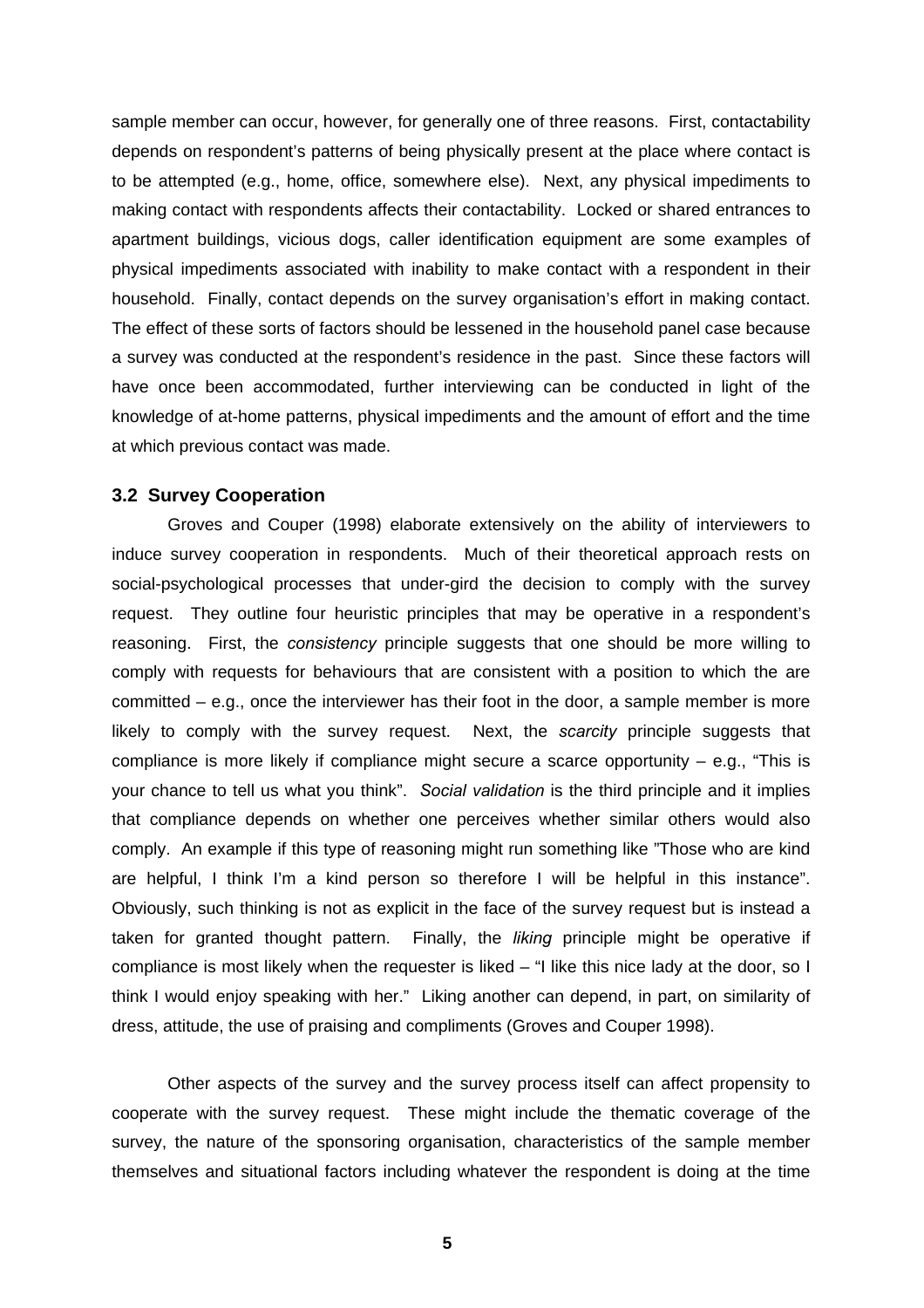the interviewer calls on the household. Some respondents may affect a fairly complex decision making calculus incorporating cost-benefit analysis, compliance with principles of social exchange or authority demands along with the decision making heuristics outlined above. Expert interviewers can tailor the participation request by raising or lowering the saliency of various factors depending on the verbal and non-verbal cues given by respondents (Groves and Couper 1998; Groves, Singer and Corning 2000).

Groves and Couper (1998) further elaborate upon the rationale for the effects of various respondent and/or household demographic characteristics on non-response. Here they draw on what might be called endowed characteristics of respondents which affect their response propensity. They argue that individuals who are social isolates are less likely to respond than those who are socially integrated into their communities, regardless of interviewer tailoring. Feelings of social isolation suggest that such respondents are not governed by the norm of civic duty or feelings of cohesion with larger society (Groves, Singer and Corning 2000). Those with a greater normative disposition are most likely to participate in surveys irrespective of any incentive structure that might otherwise alter the cost-benefit balance of participating (Groves, Singer and Corning 2000). Moreover, social isolates tend to have a lower sense of social obligation to others and hence when a stranger requests participation in a survey, feelings of obligation to participate are not operative resulting in lower levels of participation (Groves and Couper 1998). This perspective has been used to explain survey non-response among ethnic minority groups, through the hypothesis of encroaching infirmities on explaining lower participation among the elderly, and as a reason for gender related non-response (Groves 1990; Groves and Couper 1998).

#### **3.3 Findings in the Literature**

Groves and Couper (1998) hypothesise that various demographic variables are indirect measures of social psychological constructs, rather than direct causal influences on participation including age, sex, household structure, relationship status, employment status, etc…. At the same time age and other known demographic characteristics can proxy other respondent characteristics, such as health or geographic mobility, which cannot be ascertained directly when modelling response propensity.

*3.3.1 Age.* For household surveys, older respondents should be easier to locate and contact in their home because they tend to have a lower chance of moving home and to spend more time in their home than others (Stoop 2005). Younger panel members are more difficult to locate because moving home is more frequent  $-$  e.g., moving away to university – while once located are more difficult to contact because they tend to live in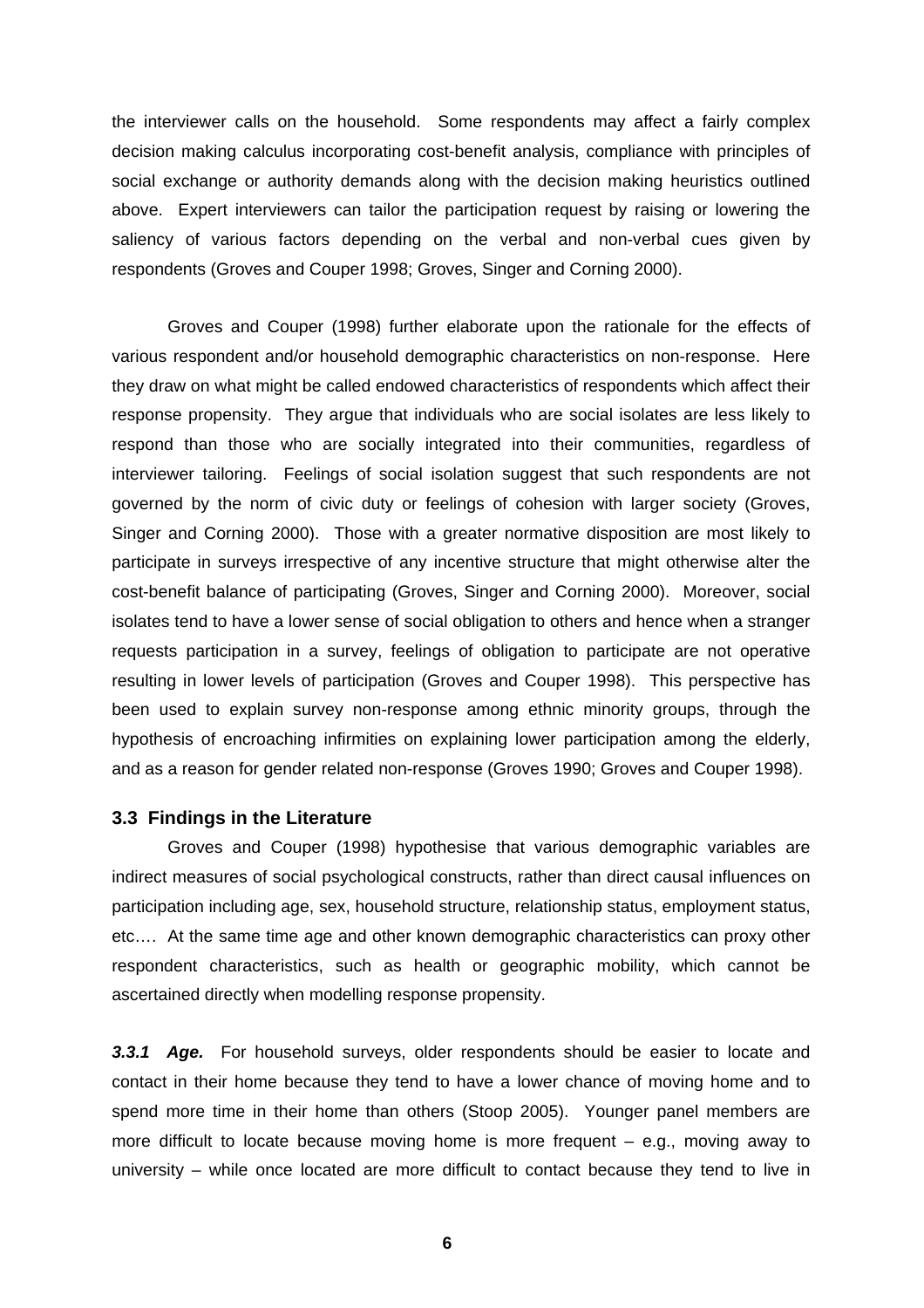dwelling units where contact is more difficult – such as multi-unit flats – and to spend more time out of the home (Stoop 2005). A large body of empirical investigation finds that both the elderly and the young are more likely to not be contacted (Behr, Bellgardt and Rendtel 2005; Branden, Gritz and Pergamit 1995; Cannell *et al*. 1987; Cheesbrough 1993; DeMaio 1985; Dohrenwend and Dohrenwend 1968; Foster 1998; Foster and Bushnell 1994; Goyder 1987; Groves 1989; Groves and Couper 1998; Hawkins 1975; Lillard and Panis 1998; Lynn and Clarke 2002; Stoop 2005; Watson 2003).

Concerning survey cooperation, some argue that the elderly are more likely to maintain norms of civic duty which suggests greater likelihood of survey cooperation (Dillman 2000; Groves and Couper 1998; Groves, Singer and Corning 2000). At the same time, younger sample members might be less likely to cooperate because norms of social obligation might be less strongly felt (Groves and Couper 1998; Stoop 2005). The problem of encroaching infirmities – the increasing chance of finding older sample members with health problems – suggests a greater likelihood of situational refusal amongst the elderly (Groves, Singer and Corning 2000; Jones, Koolman and Rice 2006). Research suggests, however, that the elderly are more likely to refuse the survey request than younger sample members (Brehm 1993 ; Cheesbrough 1993; Foster and Bushnell 1994; Goyder 1987; Groves and Couper 1998; Hawkins 1975; Lepkowski and Couper 2002). Once health is controlled, however, Jones *et al.* (2006) find no effect of age suggesting that age effects on non-response are largely a matter of contactability rather than cooperativeness.

*3.3.2 Household Structure.* The nature and extent of relationships in the household can affect the likelihood of locating and/or contacting panel members. Single person households are more difficult to contact because there is a greater chance of finding the home empty when the interviewer calls (Brown and Bishop 1982; Couper 1991; Foster 1998; Foster and Bushnell 1994; Foster *et al*. 1993; Goyder 1987; Groves and Couper 1998; Jones, Koolman and Rice 2006; Kemsley 1976; Kordos 1994; Lyberg and Lyberg 1991; Nicoletti and Peracchi 2002; Wilcox 1977). The presence of children signals greater community integration – that is, less social isolation – implying locating and contacting sampled households with children in them is easier than single person households or households without any children in them at all (Groves and Couper 1998). Indeed, the presence of children and their ages is associated with lower levels of attrition in the NLSY (Branden, Gritz and Pergamit 1995), PSID, SIPP and the ECHP (Watson 2003; Zabel 1998).

Aside from the size and composition of households, the nature of the relationships amongst household members can indicate survey cooperation. Married couples tend to be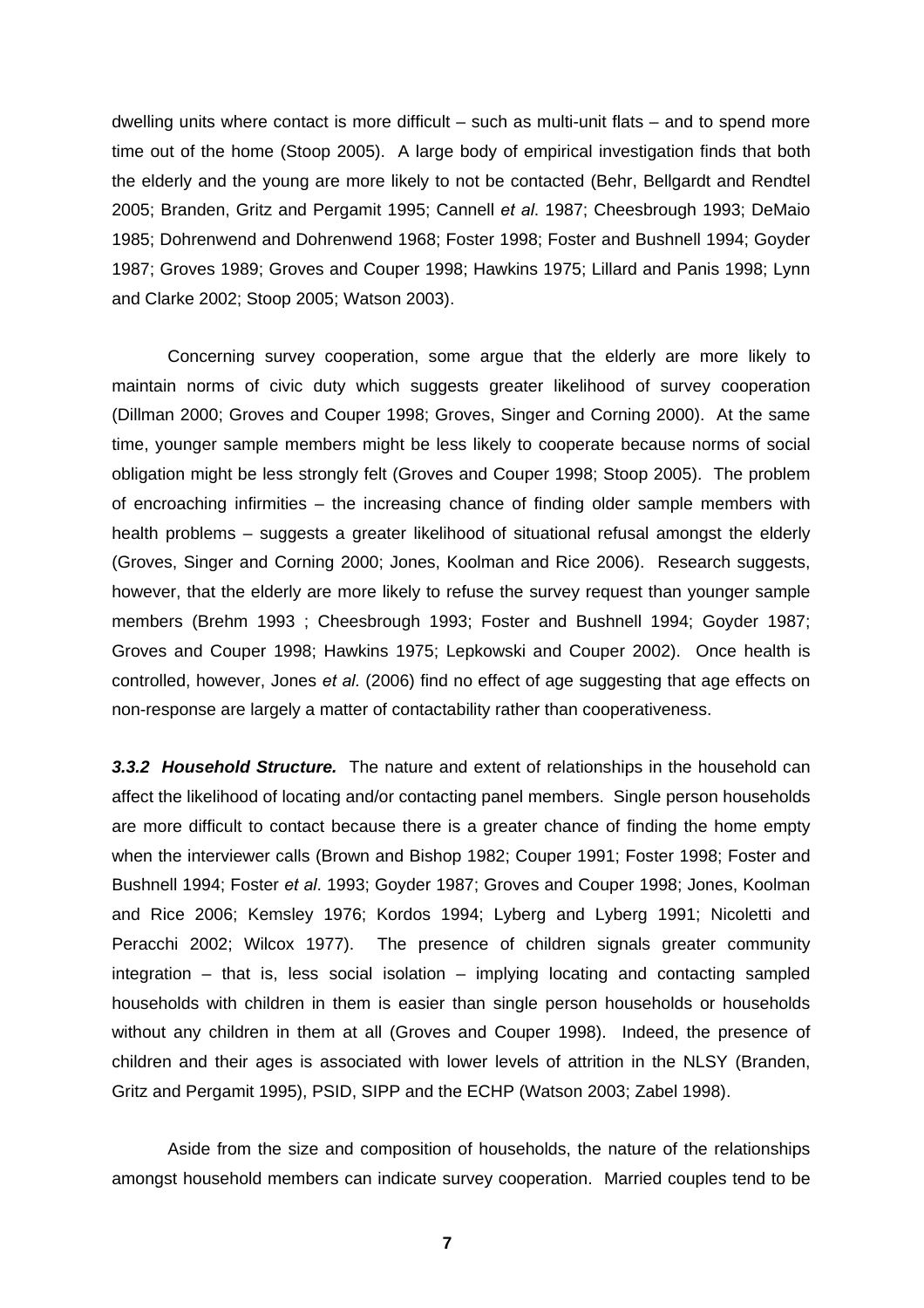more residentially stable (Lepkowski and Couper 2002) and, indeed, the married tend to have lower non-response in the PSID (Fitzgerald, Gottschalk and Moffitt 1998; Lillard and Panis 1998) and the ECHP (Behr, Bellgardt and Rendtel 2005; Watson 2003). Single – those never married – are more likely to refuse survey participation more generally (Fitzgerald, Gottschalk and Moffitt 1998; Foster 1998; Foster and Bushnell 1994; Goyder 1987; Lillard and Panis 1998; Nathan 1999; Nicoletti and Peracchi 2002). Those marrying young are more likely to attrite in the NLSY (Branden, Gritz and Pergamit 1995), although early marriage may signal higher geographic mobility which itself is associated with lower contactability. Similarly, those who are separated tend to be more likely to non-respond in the PSID (Lillard and Panis 1998) although transitioning out of marriage predicts attrition in the PSID as well (Fitzgerald, Gottschalk and Moffitt 1998). Behr et. al (2005) find that the widowed are less likely to attrite than married – this is most likely a masked age effect. Jones *et. al*, (2006) however find no effect of marital status.

*3.3.3 Gender***.** Research suggests that women are less likely to be non-responders than men and that fewer women are lost in panel studies than men (Brehm 1993 ; Foster 1998; Goyder 1987; Lepkowski and Couper 2002; Lynn *et al*. 1994). Women's higher contactability in household surveys may be due to a greater likelihood of caring for children in the home – the presence of whom signal greater contactability generally as noted above. Also men have traditionally worked outside the home and hence are less likely to be found at home for interviewing (Groves 1990).

Some evidence suggests that men are less likely to cooperate with survey requests in cross-sectional surveys than women (Lindström 1983; Smith 1983). Groves (1990) suggests this results from gender roles in mixed sex households. Women tend to manage the relationship between the household and the outside world. That is, women tend to be responsible for answering the telephone or front door when someone calls upon the house (Groves and Couper 1998). For these reasons, women may be more amenable to interacting with people outside the household, be in the position to answer a request for being surveyed and hence would be the person most likely to grant the survey request (Groves 1990; Groves and Couper 1998). Nevertheless, most studies tend to find no real gender effect in cooperativeness itself (Goyder 1987; Groves and Couper 1998; Stoop 2005).

Within the panel context, although few studies distinguish between cooperation and contact, there is evidence that men tend to attrite more frequently then women. Lepkowski and Couper (2002) find that women are more likely to cooperate in the ACL and NES.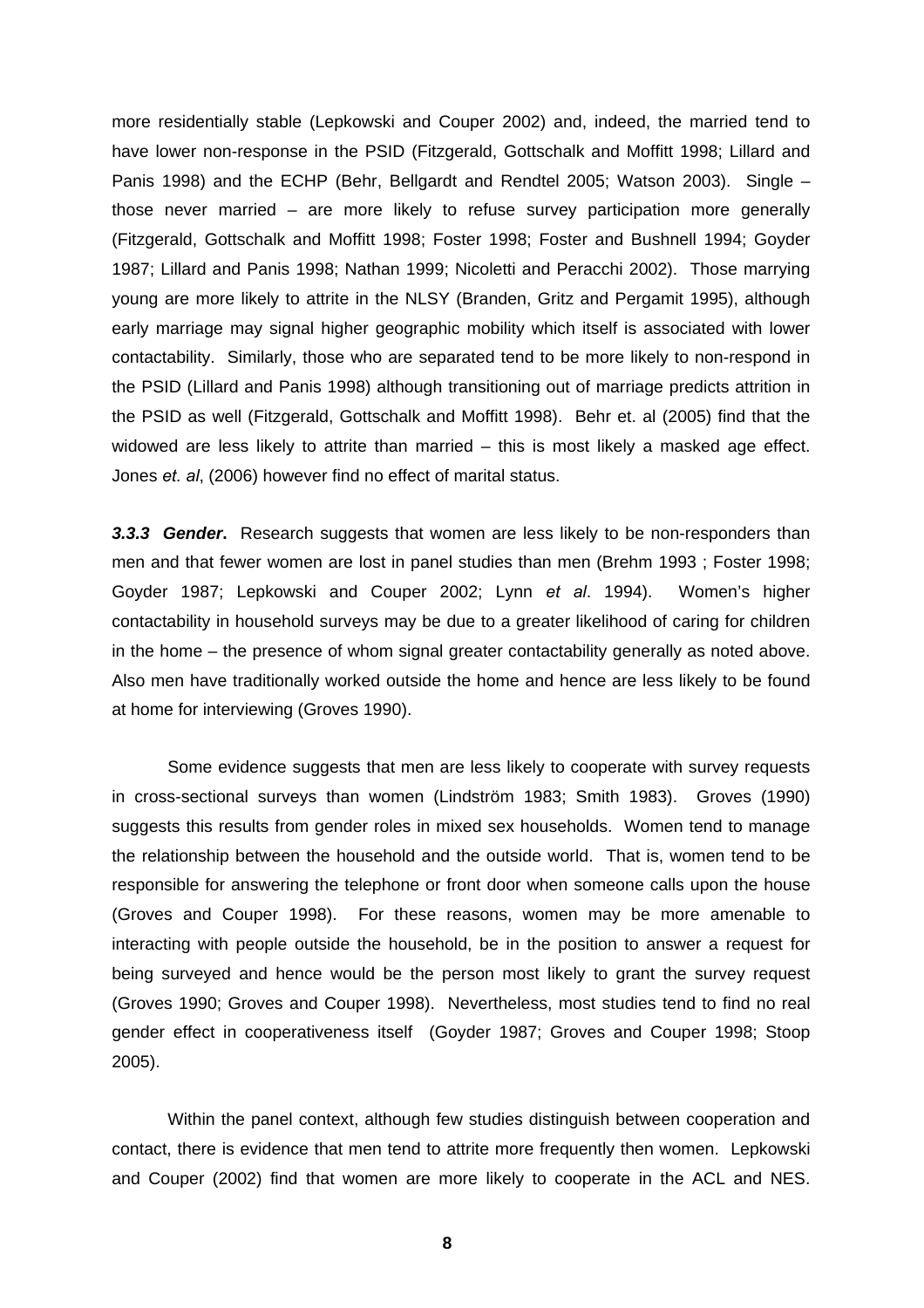Similarly, men are more likely to attrite in the NCDS (Hawkes and Plewis 2006) and the ECHP (Behr, Bellgardt and Rendtel 2005). However, once education, employment, child care responsibilities and other factors are controlled, Watson (2003) finds no effect of gender on non-response in the ECHP at all.

*3.3.4 Labour Market Activity***.** Household contactability depends on both the amount of time spent at home but also patterns of when household members are present in the home. In addition to the presence of children, patterns of being at home can be affected by employment commitments outside the home. Sample members who are employed outside the home are simply less likely to be found at home for interviewing. Anyone employed greater than full-time would be acutely susceptible to non-contact when contact is only attempted at the respondent's home. Thus the presence and amount of work commitments outside the home tend to predict non-contact generally and in panel surveys in particular (Branden, Gritz and Pergamit 1995; Cheesbrough 1993; Dunkelberg and Day 1973; Foster and Bushnell 1994; Goyder 1987; Groves and Couper 1998; Lynn and Clarke 2002). Simple employment outside the home, either as an employee or self-employed, seems to be associated with lower levels of non-response in the NLSY (Branden, Gritz and Pergamit 1995), the PSID and the SIPP (Zabel 1998). Those out of the labour market including sample members in full-time education, those retired or engaged in family care are less likely than employed to non-respond in the ECHP (Behr, Bellgardt and Rendtel 2005; Watson 2003). Job instability is also implicated in greater non-contactability in the NCDS (Hawkes and Plewis 2006) and NLSY (Branden, Gritz and Pergamit 1995), although Jones *et al* (2006) found no effect of unemployment.

*3.3.5 Housing, Mobility and Neighbourhood Attachment.* Aspects of both the housing unit itself along with the attachment people have to it and its surrounding neighbourhood are strong indicators of contactability in both cross-sectional and in panel studies. Neighbourhood attachment is largely indicative of likely future geographic mobility, which itself is a strong predictor of non-response (Goyder 1987; Lepkowski and Couper 2002). For this reason, measures of neighbourhood attachment may be strong predictors of subsequent non-response in panel studies.

Regarding the nature of the housing unit itself, Groves and Couper (1998) show that the mere presence of any physical impediment to accessing respondents is associated with lower contact rates. They find that sampled households residing in structures with any physical impediment to contact have non-contact rates nearly 3.5 times higher than sampled households without any physical impediments (1998, pp. 89; see also Lynn 2003).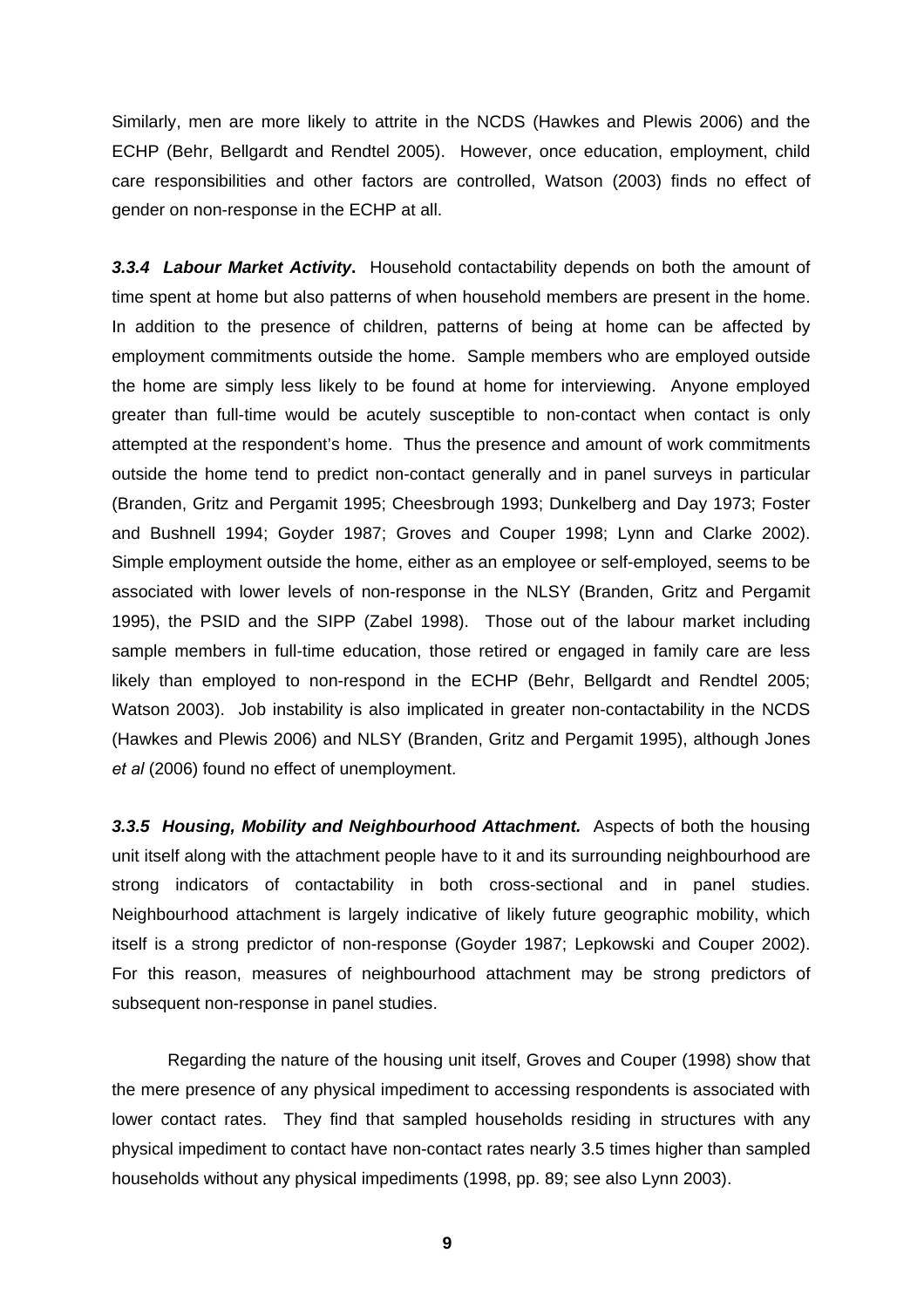Housing tenure can suggest the stability of sampled households and hence contact is easier to maintain with households which own their home. Zabel (1998) finds home owners less likely to attrite than renters in both the PSID and SIPP. Lepkowski and Couper (2002) find that renters are less likely to respond at the second waves of both the ACL and the NES. Similarly, Watson (2003) finds renters more likely to attrite in ECHP.

Lepkowski and Couper (2002) specifically examine the effects of community attachment and social integration. Indicators included frequency of talking on the telephone, visiting friends and attending meetings outside the home as well as satisfaction with one's home and whether the respondent provided care for someone outside the home. They find that respondents with greater intensity on each of these measures tended to be easier to locate. Further, they found that talking on the telephone, attending meetings outside the home and caring for a friend or relative outside the home predicted survey cooperation.

*3.3.6 Physical Health.* Locating and contacting respondents can be affected by poor health. The onset of long-term health conditions, for example, can dampen contactablity to the extent such conditions remove respondents from their homes in pursuit of care (Groves and Couper 1998; Jones, Koolman and Rice 2006). At the same time, transient health conditions or the onset of long-term conditions can affect the willingness of respondents to cooperate with the survey request when they are found at home (Groves and Couper 1998). Oddly, few studies of attrition actually incorporate measures of respondent's prior health in determining response propensities. Lepkowksi and Couper (2002) find that those less satisfied with their health in the ACL are more likely to become non-responders. Regarding the relationship between physical health and non-response in panel surveys, Jones *et. al.* (2006) found that relative to those self-reporting good or excellent health, those reporting less than good health in Wave 1 of the BHPS become less likely to respond at later waves of the study. They also find that the presence of functional limitations predicts eventual nonresponse but that self-reported disability surprisingly is unrelated to survey cooperation. They do not model these health effects dynamically, however, so poor initial health predicts eventual non-response rather than the onset of poor health. Considering that they find no age effect, one might assume that health status measured at Wave 1 is actually masking age related attrition.

*3.3.7 Socio-Economic Status including income and education.* Groves and Couper (1998) argue that socio-economic status (SES) has either a direct negative or curvilinear effect on survey cooperation. Their perspective assumes governments conduct or sponsor surveys. They argue that the underlying mechanism accounting for the relationship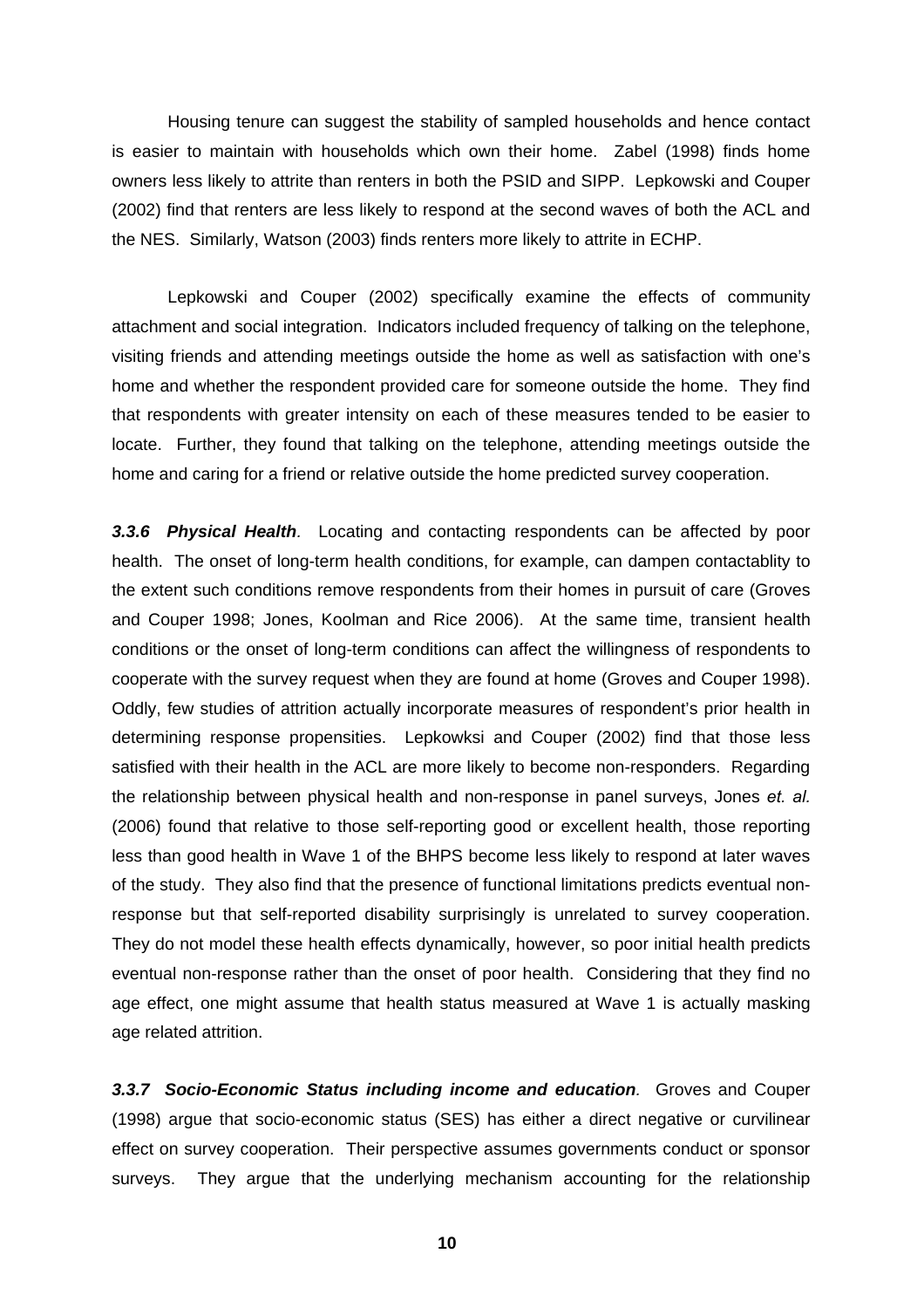between SES and survey cooperation is respondent's attitude towards the government as operative in a system of social exchange. They reason that higher SES groups feel they are continuously tapped for resources and hence owe the government nothing extra. Low SES groups could go either way. First, since low SES groups are more likely to receive benefits or other state support, they feel a duty to help the government in its data collection activities. Alternatively, low SES groups may feel the injustice of on-going disadvantage and when confronted by the survey interviewer as an agent of a more advantaged group they may be less willing to cooperate.

Together with occupation, SES is often indicated by educational attainment or income level or some combination thereof (Grusky 2001). Regarding education, Groves and Couper (1998) distinguish its effects from SES generally while at the same time saying nothing about income. They explain that those with greater educational attainment are more likely to see the utility of survey participation and the links between participation and the greater good. For this reason, one should find higher response rates amongst those with higher levels of education. Since higher educational attainment is often associated with higher SES, though not necessarily, this approach would be at odds with their general SES argument implying lower cooperation rates for high SES respondents. It should be noted that occupational group has never been hypothesised nor ever shown to be related to nonresponse.

Empirical findings for income and education do not necessarily comport with Groves and Couper's approach. Refusals are more likely amongst those with low incomes while less likely amongst those with higher incomes (Allen *et al*. 1991; Brehm 1993 ; DeMaio 1985; Fitzgerald, Gottschalk and Moffitt 1998; Goyder 1987; Iyer 1984; Nathan 1999; Ross and Reynolds 1996). Survey non-cooperation is also most likely amongst those who are less educated (Cheesbrough 1993; Dillman 2000; Dunkelberg and Day 1973; Foster and Bushnell 1994; Goyder 1987; Lynn *et al*. 1994; Nathan 1999; O'Neil 1979; Robins 1963; Wilcox 1977). Groves and Couper's approach has nothing to say about the relationship between SES – as either income or education – and non-contact. In Britain, a number of studies find that high income households are more likely to be non-contacts (Cheesbrough 1993; Dunkelberg and Day 1973; Foster and Bushnell 1994; Goyder 1987; Lynn and Clarke 2002).

In the panel context, the findings for income and education as specific indicators of SES are more disparate. Although the NLSY follows young people, Brandan *et al* (1995) found that having no earnings predicts non-response, but among those with earnings the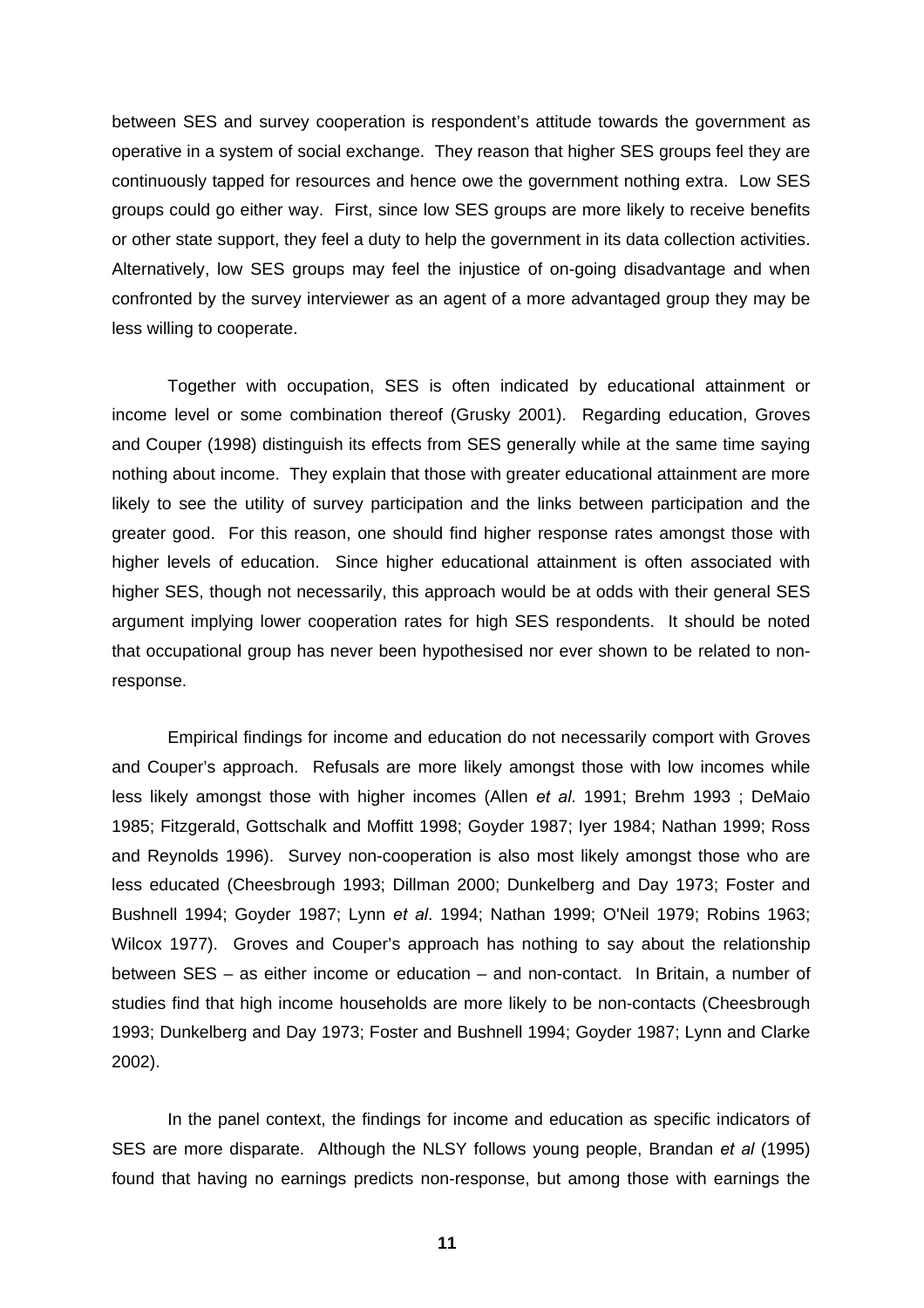amount of earnings has no effect. On a panel with a broader age profile, Fitzgerald *et al* (1998) find, in the PSID, a linear negative effect of earnings on probability of ever nonresponding among male householders, no effect for women, but having no earnings predicts non-response for female householders. Modelled dynamically, they further find that high earners are less likely to attrite but that those experiencing a large shift in earnings over time, either positive or negative, are more likely to become attritors. We might suppose that a large shift in earnings signals some other structural change in the household geographically or in terms of employment. Their finding suggests that household financial instability of any type, positive or negative, predicts non-response. These results do not seem supportive of Grove and Couper's social exchange approach to these types of factors, however.

Analyses of non-response in the ECHP by both Behr *et al.* (2005) and Watson (2003) provide the most evidence for the relationships posited by Groves and Couper. Watson finds that the main source of earnings matters but not always the amount of earnings. Income from pensions, benefits, and private sources rather than from labour, are all associated with higher attrition in the ECHP generally. Behr *et al*. revise the income measure and find that both the top and bottom of the income distribution are more likely to attrite across ECHP countries. These findings imply the curvilinear relationship between SES and survey cooperation in that those in the middle of the SES distribution are more likely to have income from earnings than from other sources. Watson goes on to find, however, that the lower portion of the income distribution is associated with higher attrition in northern European countries while the higher end of the income distribution is associated with attrition in southern European countries, broadly speaking. Although Watson and Behr *et al* differ in modelling strategies, the similarity in their results suggest that the relationship between SES and survey response exists but that it perhaps depends on broader sociocultural factors observable cross-nationally.

Concerning the link between education and non-response in the panel context, Branden *et al* (1995) find that educational enrolment decreases non-response in the NLSY, and that attainment is negatively related to non-response among men, but not women. Similarly, Jones *et al.* (2006) find that respondents with higher achieved qualifications have higher response probabilities over the life of the panel. At the same time both Lillard & Panis (1998) and Fitzgerald *et al*. (1998) confirm that the less educated are more likely to attrite in PSID. Watson (2003) also finds that more education is associated with less attrition in northern Europe. However, Watson also finds that less education is associated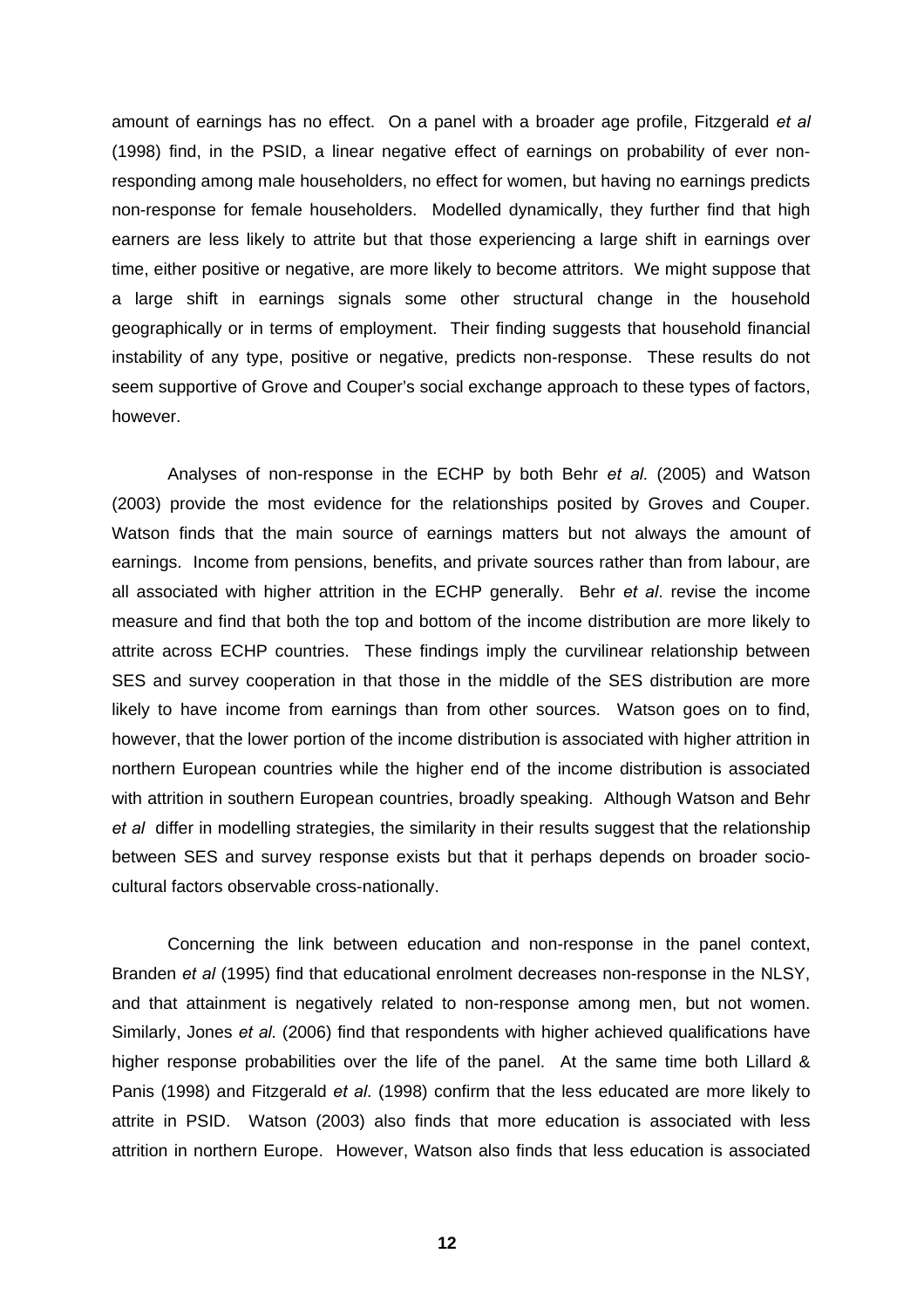with less attrition in southern Europe implying that the participation explanation proffered by Groves and Couper may not be operational in all societies.

*3.3.8 Prior Survey Experiences.* In addition to respondent characteristics, aspects of respondents' prior experiences with being interviewed, particularly in an on-going panel study, can influence their likelihood of continued cooperation – including the survey organisation's ability to locate respondents and maintain contact with them.

With longitudinal or panel studies, a respondent's prior survey experience will affect their willingness to cooperate with each successive survey request (Laurie, Smith and Scott 1999; Lepkowski and Couper 2002). Respondents' general cooperativeness with prior interviews seems to indicate a willingness for further participation wherever it has been examined (Branden, Gritz and Pergamit 1995; Laurie, Smith and Scott 1999; Lepkowski and Couper 2002). Initial refusal, however, is countered in several panel studies with refusal conversion programmes. Undergoing refusal conversion is highly predictive of eventual non-response in the NLSY (Branden, Gritz and Pergamit 1995) and in the BHPS (Burton, Laurie and Lynn 2006; Laurie, Smith and Scott 1999). The effectiveness of retaining respondents depends on the refusal reasons, with situational refusals less likely than survey related refusals to be lost from studies long-term (Burton, Laurie and Lynn 2006) Incentivisation is also a factor in determining subsequent non-response (Laurie, Smith and Scott 1999) although Groves *et al* (2000) find that those maintaining stronger norms of civic duty are less influenced by the size and nature of incentives. The running time of the interview can signal greater respondent burden or it can signal a greater commitment by respondents to engaging with the interviewer. Interview length has, however, been found to be associated with lower levels of attrition (Branden, Gritz and Pergamit 1995; Zabel 1998) while a greater number of questions answered is also indicative of lower attrition (Hawkes and Plewis 2006). It would seem, then, that longer interview running time and more questions answered indicates respondent interest rather than overburdening. Thematic coverage of a study – either asking sensitive questions or covering topics of variant saliency in a population – is implicated in respondent interest and subsequent participation. Brenden *et al* (1995) found that questioning marijuana use does not predict non-response in the NLSY, but that those refusing income questions are more likely to subsequently nonrespond. Lepkowski & Couper (2002) find that interest in politics predicts greater cooperation in the panel component of the NES.

In addition to the above discussed features of the survey design itself, prior interview experiences are largely tempered through the interviewer. As the main contact between a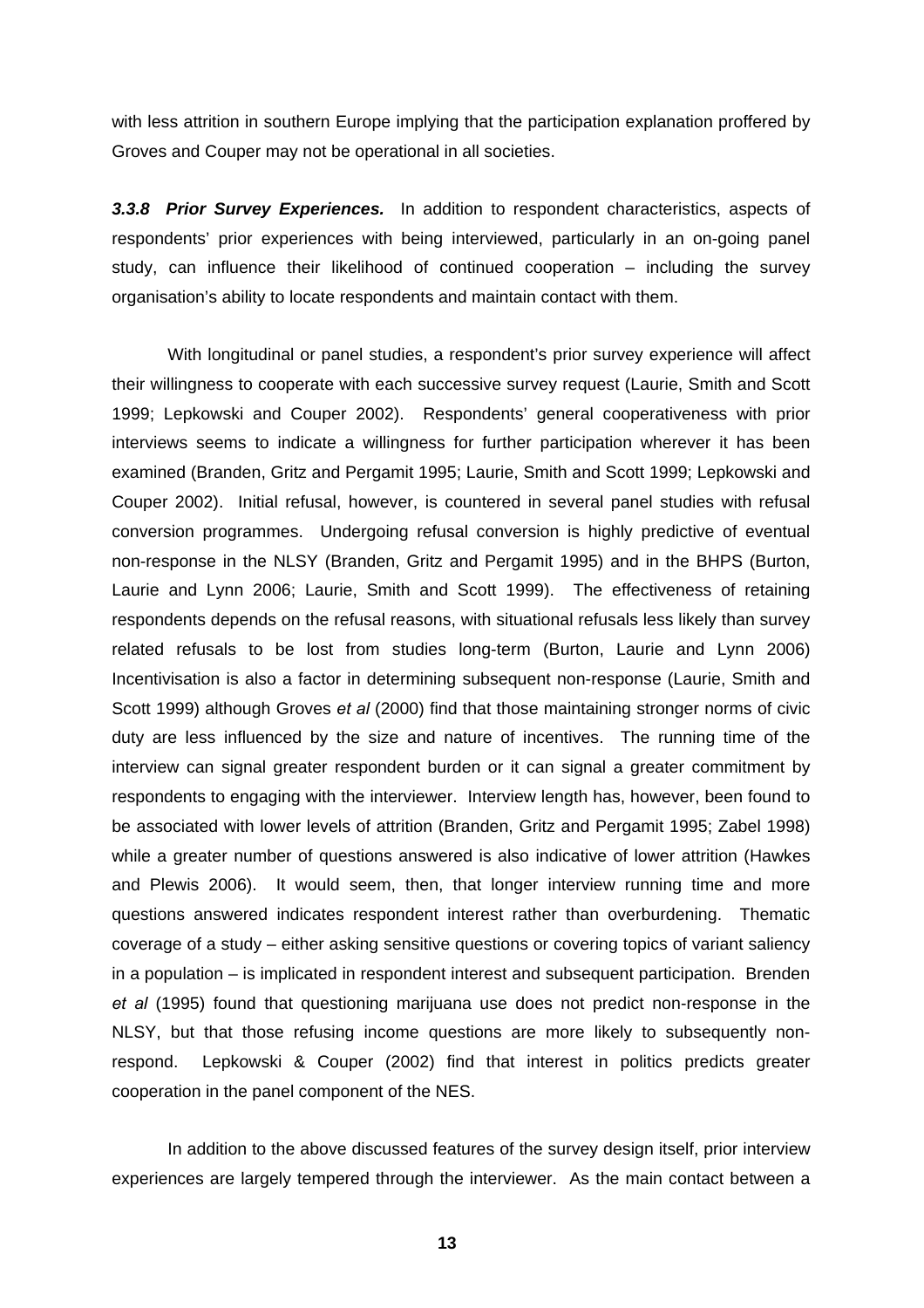survey organisation and the respondent, aspects of the interviewer and interviewer behaviour often colour the experience of respondents. Indeed, Zabel (1998) reports that for SIPP participants, one of the main reasons for continuing participation listed by respondents is liking the interviewer. Burton *et al* (2006) report from anecdotal evidence that both respondents and interviewers prefer to have the same interviewer returning each year for the interview. Some research finds interviewer continuity is highly predictive of subsequent panel cooperation (Behr, Bellgardt and Rendtel 2005; Branden, Gritz and Pergamit 1995; Laurie, Smith and Scott 1999; Pannenberg and Rendtel 1996; Zabel 1998), however the reasons for this are unclear. Consistency in interviewer could represent some form of liking process inducing cooperation, yet the observed interviewer effect could be a spurious result of living an area with high interviewer turnover such as a central city – associated with nonresponse in its own right (Campanelli and O'Muircheartaigh 1999; Groves and Couper 1998) – or geographic mobility – associated with loss due to tracking failure (Laurie, Smith and Scott 1999; Lepkowski and Couper 2002). However, Laurie *et al*, (1999) found that the strongest effect of a change of interview was among those who have not moved in the prior year suggesting that the rapport built up over time between respondents and their interviewers may be a significant factor in respondent retention.

*3.3.9 Other Findings.* Groves *et al* (2000) suggest that survey cooperation may be more likely for those maintaining a sense of civic duty. Normative feelings of civic duty may be indicated by a number of opinion items although little prior research explores whether the opinions or values respondents hold predict the likelihood of non-response. Opinions and attitudes may be expressive of respondent interest in the themes and topics covered by a survey. For example, Lepkowski and Couper (2002) find that those less interested in politics were more likely to non-respond in the panel component of the NES. A more direct test of this civic duty thesis may be derived from measures of social participation. Civic mindedness may be more prevalent amongst people highly engaged in community affairs. It follows that respondents highly engaged in community life would be more willing to provide survey data. Lepkowksi and Couper (2002) also generally find that social participation inhibits subsequent panel non-participation.

### **4 The British Household Panel Study: Sampling and Fieldwork**

Drawing on the survey participation literature, I explore survey participation in the British Household Panel Study. Here, I analyse only the response patterns of initial individual respondents over the first 14 waves of the panel. I first describe the initial sampling design before discussing the fieldwork procedures.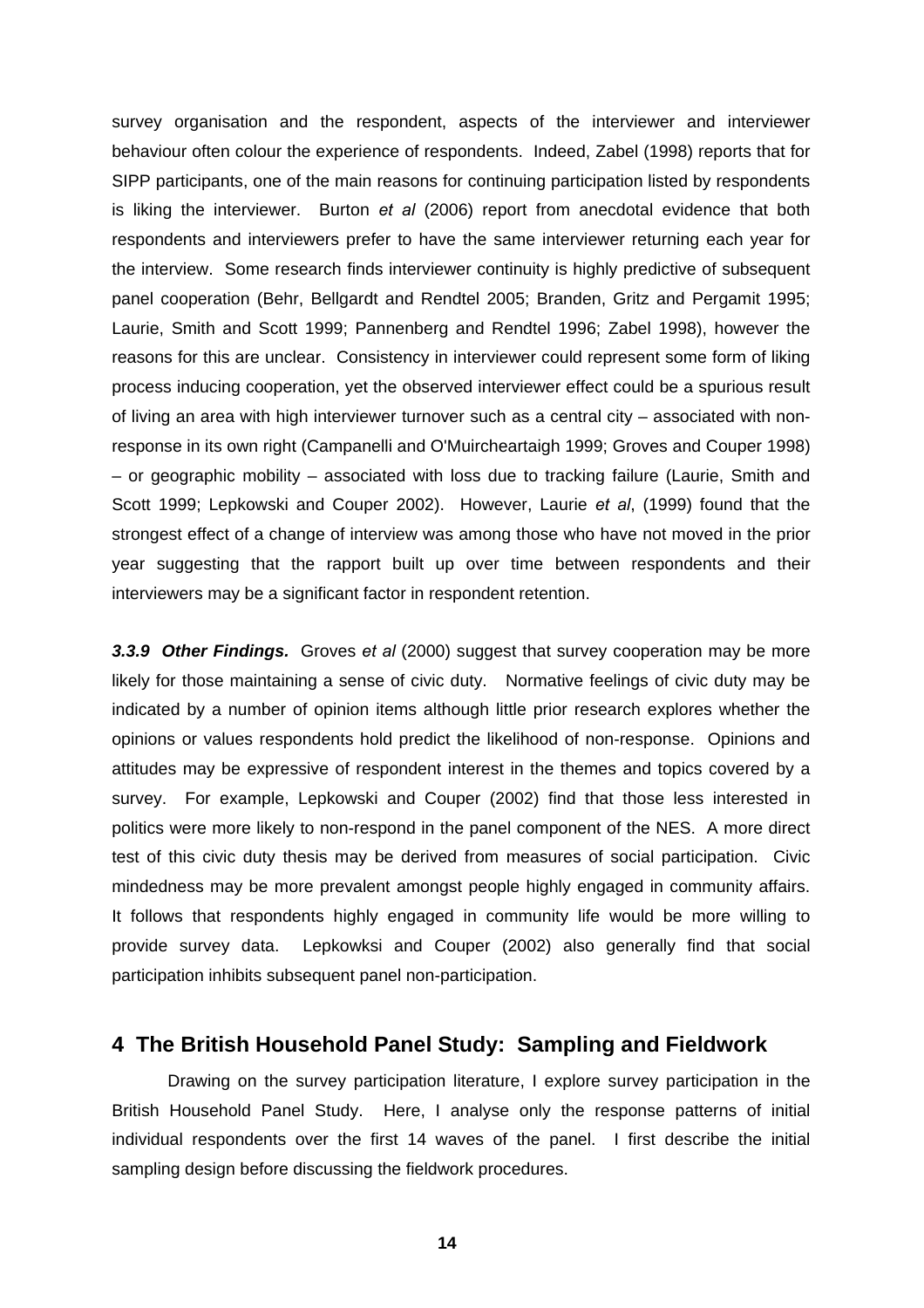The British Household Panel Study (BHPS) is a multi-purpose panel that began in 1991. Original sample units consisted of 8,217 addresses drawn from the small users Postcode Address File (PAF) as a sampling frame. The frame itself comprised Great Britain south of the Caledonian canal and excluded Northern Ireland. In a first stage of selection, 250 postcode sectors were selected as the primary sampling units (PSUs) from an implicitly stratified listing of all sectors on the PAF using a systematic sampling method. In a second selection stage, fieldwork delivery points, which are approximately equivalent to addresses, were sampled from each selected PSU using an analogous systematic procedure. The Interviewers conducted a third stage of selection at the household level. BHPS defines a household as "*one person living alone or a group of people who either share living accommodation OR share one meal a day and who have the address as their only or main residence."* Interviewers selected households from delivery points at the time of fieldwork, excluding non-residential addresses and institutions, using two rules: (a) any point containing up to three households, include all; and (b) for more than three households at a delivery point, select up to three households using a random selection procedure defined on the total number of households present.

At Wave 1, interviewers sought to contact and solicit interviews with all resident household members who were aged 16 or over on 1st December 1991. Interviewers attempted to secure proxy interviews for eligible household members who could not be interviewed because of illness or absence. The net result was an interviewed sample of 10,264 individuals at Wave 1 including 352 proxies. Subsequent to Wave 1, interviews were sought with all Wave 1 respondents – including proxies – wherever they may be located. Interviews were also sought with all resident members of the household in which interviewers found a Wave 1 respondent. In subsequent waves, interviewers posted an advance letter to all eligible respondents just before expecting to call on the household. The letter informs respondents that the interviewer will call on the household within the next week. Any prior wave firm refusals are excluded from fieldwork. Interviewers made a minimum of six calls at each sampled address before it was considered a non-contact; interviewers were encouraged to make further calls, if possible.

*4.0.1 Types of Interviews* From Wave 1 to Wave 8, data was gathered through a face-toface PAPI interview, with CAPI being introduced from Wave 9. The individual interview normally takes between 30 and 40 minutes. Interviewers also administer a household questionnaire lasting approximately 10 minutes to one person in the household. All individual respondents are also asked to complete a confidential paper questionnaire. Interviewers collect proxy data for a small number of respondents who may be absent long-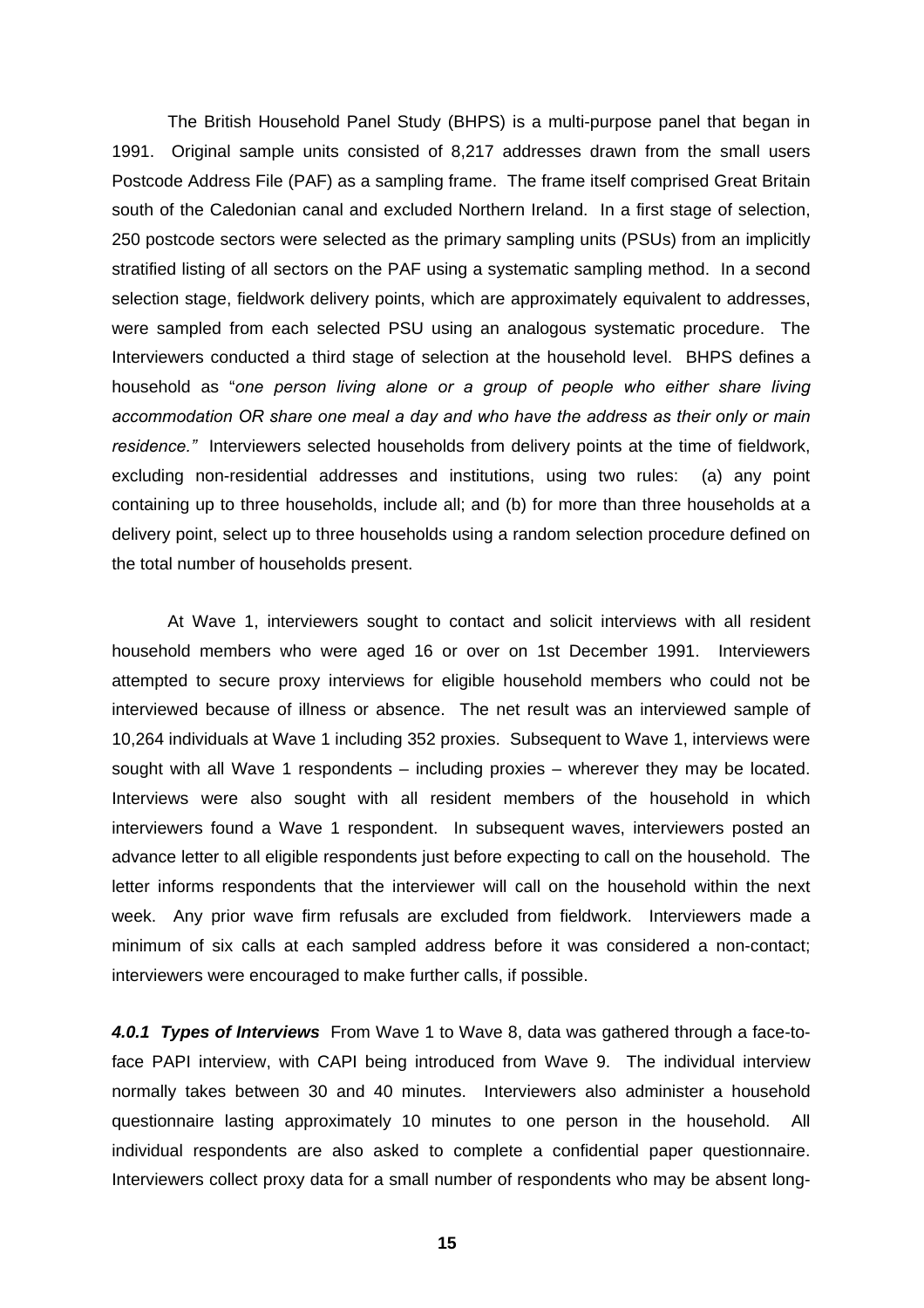term from the household or too ill to participate. Beginning at Wave 3, a selected set of highly skilled interviewers would attempt to convert current wave refusals or previous wave adamant refusals to a full-interview. Refusal conversion follows an established protocol, full details of which are outlined by Burton *et al*. (2006) and also can be found in the BHPS documentation (Taylor *et al*. 2006). In the event that a refusing respondent cannot be converted to a full interview, refusal conversion interviewers offer a short 10-minute telephone interview. For the present study, I consider both telephone interviews as well as proxy interviews as study compliance and not attrition.

#### **5 Analytic Methods**

To understand the characteristics of attrition in the BHPS, I estimated a set of transition models treating the non-response process as akin to any sort of survival process (see also Watson 2003). Original sample members were considered "responders" so long as they gave complete interviews – either full, proxy or telephone – wave on wave (i.e., survive within the panel). A respondent transitioned into a state of being an "attritor" once they failed to provide an interview because they could not be located or contacted, or refused the survey request. The non-response hazard rate, then, was the probability of "attriting" and was modelled as a function of observable covariates to understand what factors might explain non-response over the life of the panel (Allison 1984; Nicoletti and Peracchi 2005). While a person could conceivably become ineligible for interview by reason of moving abroad or into an institution of some sort, or otherwise decide to non-respond at any point in time, the measure of response or non-response occurs at the point of attempted contact between the interviewer and respondent. Given wave on wave interviewing, with repeated attempts to contact a given respondent at each wave, the response outcome is best viewed as a state measured at the close of fieldwork. Hence the way time was conceived in these models was discrete rather than continuous with any non-response outcome recorded once at each wave.

In a discrete-time transition model, the hazard is modelled as a function of time and a set of covariates. The hazard rate is typically expressed as the odds,  $\theta$ , of an event, Y, defined as the ratio of the probability of the event Y occurring to the probability of that same event not occurring:

$$
\mathcal{G}(Y = 1) = \frac{\Pr(Y = 1)}{1 - \Pr(Y = 1)}
$$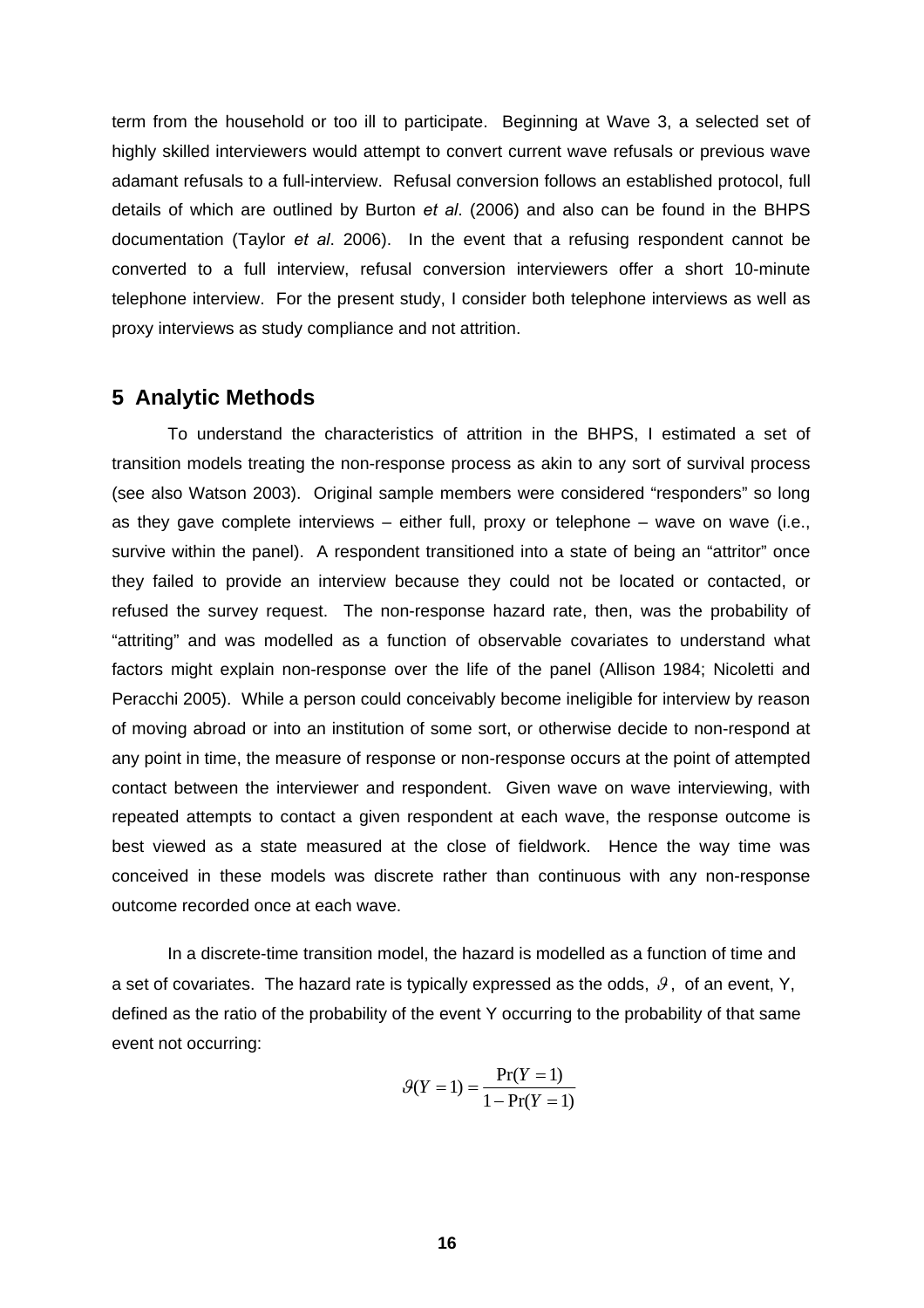<span id="page-19-0"></span>Given that probabilities range from 0 to 1, the odds can range from 0, when  $Pr(Y = 1) = 0$ , to infinity when the  $Pr(Y = 1) = 1$ . By taking the natural logarithm of the odds, we obtain the *logit*:

$$
L = \log_e g
$$

In this paper, I model the *logit* transformation of the probability of responding in a given wave (*L<sub>t</sub>*). The independent variables are modelled as a linear function using maximum likelihood estimation. In short, this discrete-time transition approach adopts standard logistic regression methods with the data transformed into person-years and pooled with time entered as a covariate (Allison 1984; Hanushek and Jackson 1977; Watson 2003):

$$
L_{it} = \beta_0 + \beta_t + \beta_{t-1} X_{it-1} + \varepsilon_{it}; \quad t = 2,...14
$$

 $t$  indicates time and  $X_{it-1}$  represents lagged covariates for each respondent *i*. The nonresponse probability is modelled as a function of lagged covariates – the prior year's information is used to predict the likelihood of subsequent non-response. I did not test any interactions between independent variables and time. Note that each individual may appear more than once in the data set, thus the standard errors in the model need to be adjusted to take account of clustering at the individual level which results in a within-person correlated error term (Watson 2003). In the present analysis, I specify the Primary Sampling Unit (PSU)<sup>[3](#page-19-0)</sup> as the clustering variable (Kreuter and Valliant 2007). I pooled data from the first 14 waves, thus modelling non-response at Wave 2 through to Wave 14. Covariates were measured from Waves 1 to 13.

#### [TABLE 1 HERE]

All Wave 1 respondents – including those interviewed by proxy at Wave 1 – form the sample over which this analysis proceeded. Table 1 accounts for the fieldwork outcomes of all Wave 1 respondents between Wave 1 and Wave 14. As previously mentioned, the refusal conversion process could result in a respondent with a telephone interview rather than a proxy or full-interview from Wave 3. I included telephone respondents in the risk set at each wave, thus I considered any type of interview – full, proxy or telephone – as an interview for analytic purposes. While the number of proxy interviews with Wave 1 respondents has decreased over the life of the panel, the number of telephone interviews at each wave has been more erratic. At Wave 14, 5,288 Wave 1 respondents were

 3 Please see (Taylor et al. 2006) for a further discussion of the BHPS sampling structure including the definition of primary sampling units.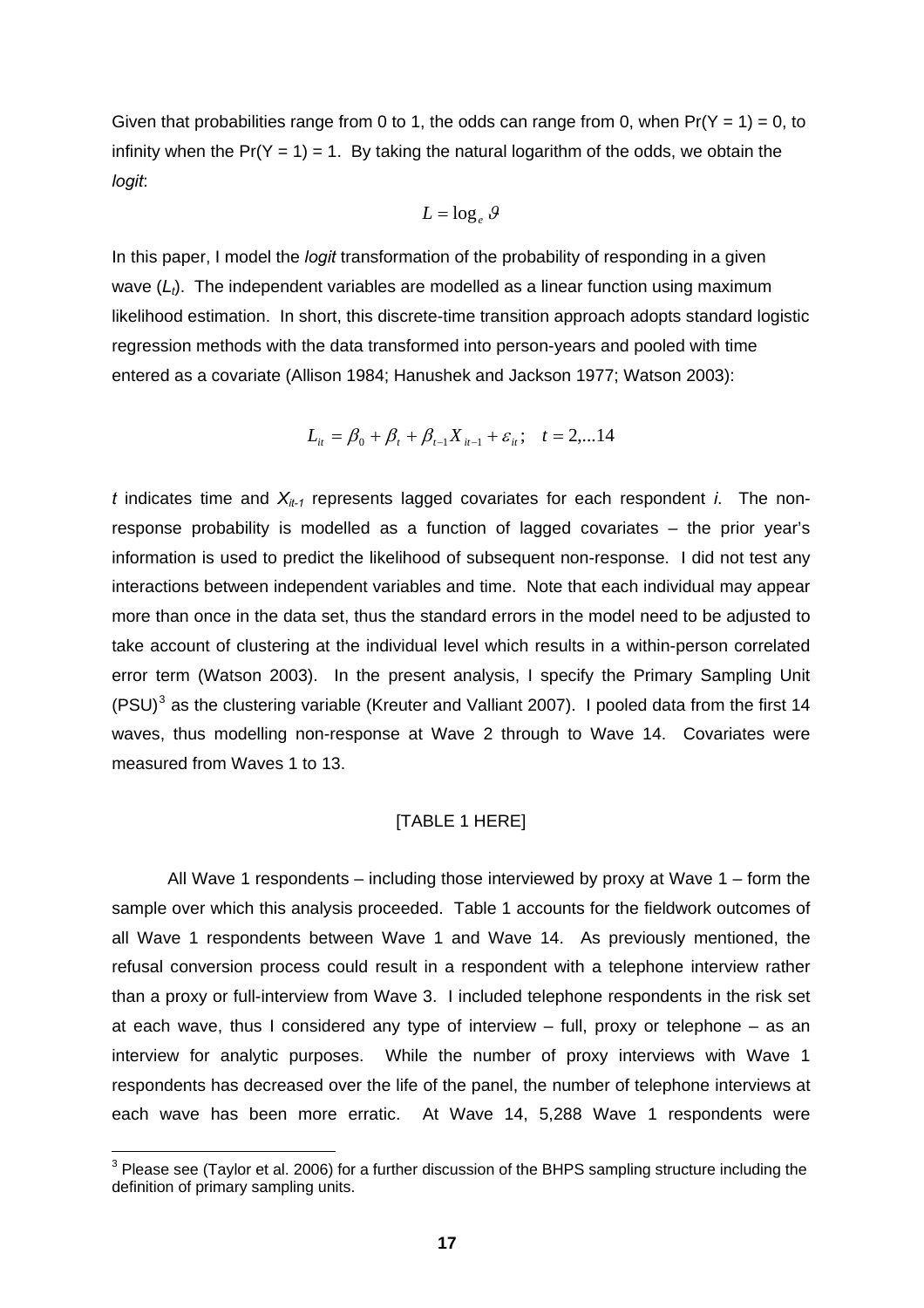<span id="page-20-0"></span>interviewed in full, or approximately 51.5 percent of all Wave 1 respondents. The modelling strategy is based on pooled data where each case is retained if their interview outcome is a full-interview, a proxy, a telephone interview, a non-contact or a refusal. I treated any respondent who was not issued to field in a given wave because they moved abroad, died, were a long-term or adamant refusal, long-term non-contact or otherwise ineligible for interview under the following-rules of the BHPS as censored in this analysis. Censoring was handled by removing cases from the risk set in the wave that they became ineligible for interview. Since I modelled non-response as an absorbing state, those moving back into scope – say, returning from abroad, deciding to be interviewed after a period of refusal – were not re-introduced into the sample history.

Non-response could be due to failure to locate, failure to contact or failure to secure an interview with any given survey respondent. Here I present results for models with three different dependent variables. The first models the rate of general non-response. The second and third sets of models predict the non-contact hazard, i.e.,  $Y = NC$ , and the hazard rate of refusal given contact, i.e.,  $Y = (REF \,|\, NC)^4$  $Y = (REF \,|\, NC)^4$ . I do not distinguish between failure to locate a respondent, e.g., they remain untraced, and non-contact because the timing of untraced respondents is not clear in the resulting data. Some non-contacts in any given wave, for example, may actually be respondents for whom the contact information is no longer valid. This may not become apparent immediately but instead only after several waves. I combine non-contacts with failures to locate respondents for purposes of analysis. Also, BHPS survey staff may not be able to verify whether a respondent has died between waves. A small proportion of listed non-contacts will in fact be ineligible for interview due to death. At Wave 10, a search for death certificates yielded an updating on this status for several respondents who will have been listed as long-term non-contacts at prior waves.

#### **5.1 Time Dependence**

 $\overline{a}$ 

Figure 1 shows the hazard rate of initial non-response  $-$  i.e., the attrition rate  $-$  for BHPS Wave 1 respondents over the first 14 waves. The solid black line indicates the rate of non-response, while the dashed line shows the rate of non-contact and the dotted line shows the refusal rate. We can see that the attrition rate is highest over the first 5 waves of the panel before levelling off from about Wave 5 through Wave 11. From Wave 12 onwards, the attrition rate increases. This increase in attrition of Wave 1 respondents after Wave 12 may be due to at least two reasons. First, the cohort of Wave 1 respondents is not refreshed with younger respondents who matriculate into the study by turning 16. As the

 $4$  The refusal model treats wave non-contacts as censored and therefore these cases are excluded from the refusal analysis at the wave of non-contact.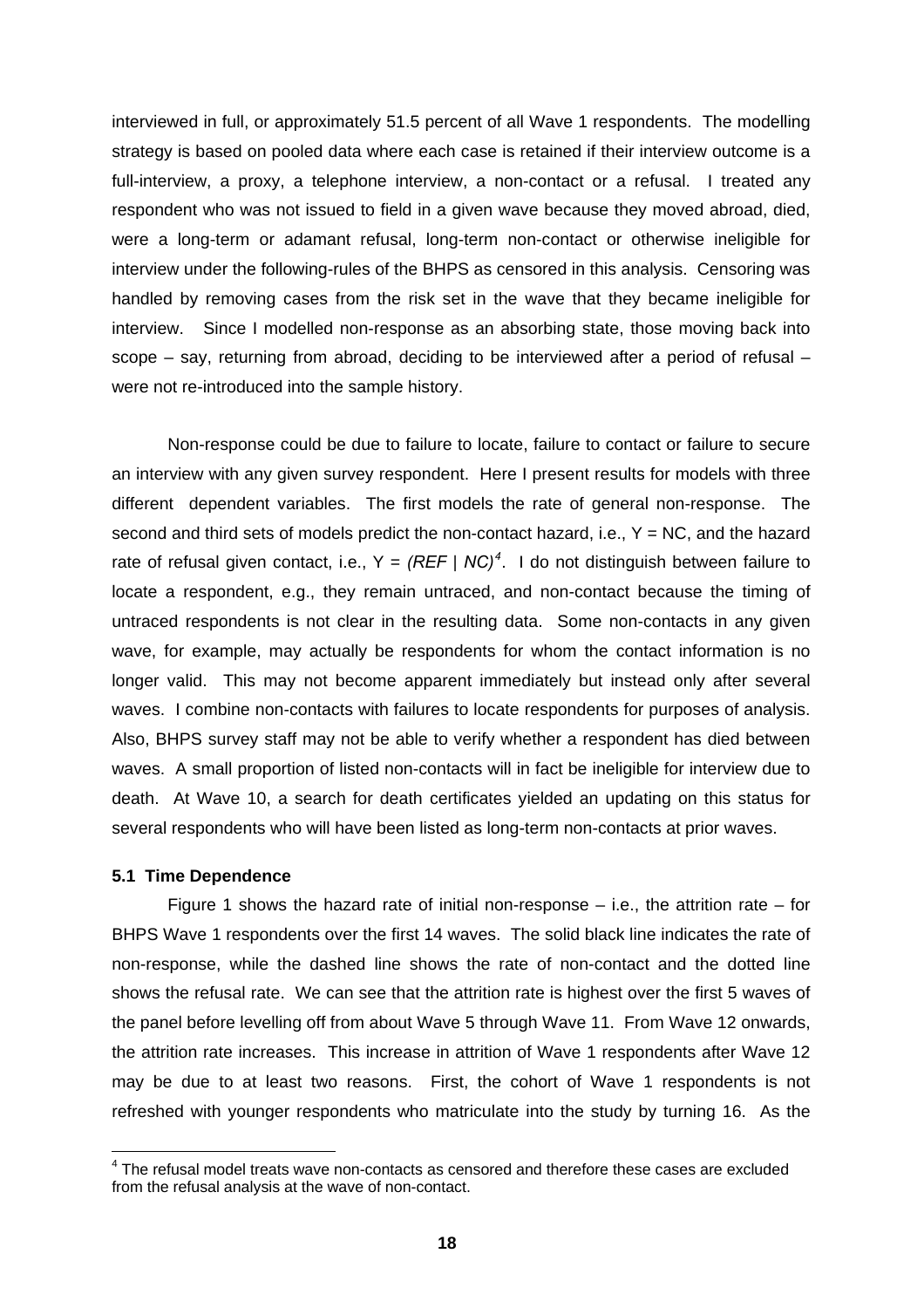pool of initial Wave 1 respondents, ages, they may be more likely to either refuse or be lost through non-contact – even temporarily – for reasons of ill-health or aging. This could increase the hazard of non-response for initial respondents later in the panel. Second, as the panel ages, Wave 1 respondents may feel they have done enough to support the survey and may feel a greater motivation to refuse participation in the study after 10 or more years of providing data regardless of their health.

#### [FIGURE 1 HERE]

As with the general non-response rate, non-contact and refusal are both initially quite high before levelling off between about Wave 5 and Wave 10 though these rates are not high overall. During the initial four waves of the study, refusal rates are higher than noncontact rates suggesting that those who are predisposed not to cooperate with an ongoing survey request drop out early during the life of a panel. Non-contact rates, though higher over the initial few waves than later in the panel, remain relatively constant for Wave 1 respondents over the life of the panel. Refusal is more likely, but this too reaches a steady state from about Wave 5 onwards. It should be noted that unobserved heterogeneity could produce specific patterns of time-dependence (Allison 1984). Heterogeneity across individuals that are not observed and therefore not incorporated into the model tend to produce evidence of declining rates in models of this sort even if the hazard rate of interest should not decline as a function of time (Heckman and Singer 1982). However, since the attrition rate – generally as well as due to non-contact or refusal -- for Wave 1 BHPS respondents is effectively U-shaped, increasing after Wave 10, unobserved heterogeneity is unlikely to present problems for this analysis.

Testing various time specifications I settled on a fully flexible time specification as shown in Table 2. The first column contains the results for a model of non-response, generally, while the remaining two columns contain results for models of non-contact and refusal given contact respectively. The fully flexible specification uses a dummy variable for each wave. This results in an effect coded specification of time with Wave 13 as the omitted category.

#### [TABLE 2 HERE]

As indicated by Figure 1, the non-response rates are highest at the beginning of the panel then drop over the life of the panel, then rebound from about Wave 8 onwards (though recall that these time dummies should be interpreted relative to Wave 13 rates). Note that the refusal rate is higher in the first wave than the non-contact rate. Specifically, the odds-ratio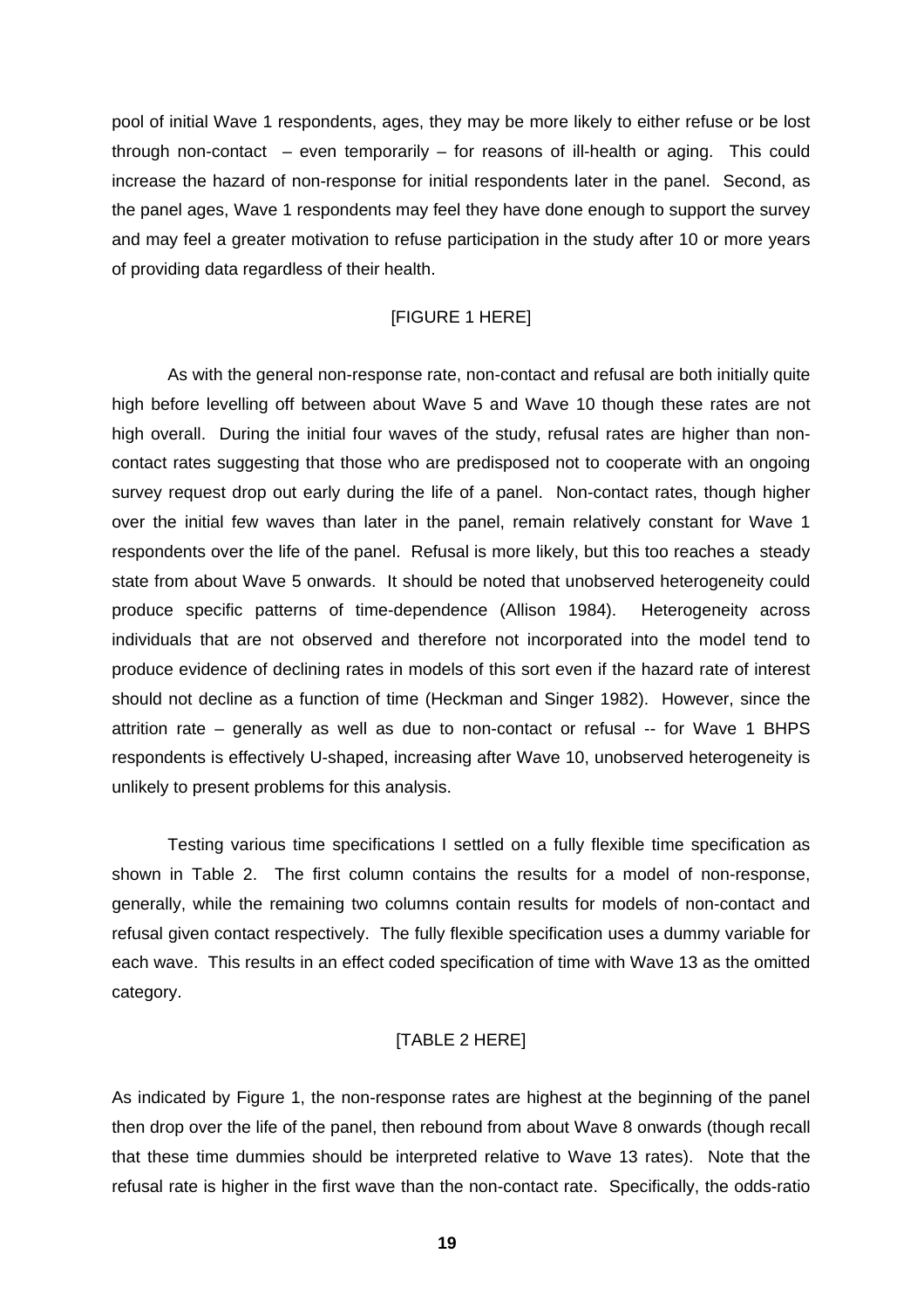for Wave 1 in the refusal model suggests that refusal at Wave 2 is nearly 5.5 times more likely than at Wave 14 (e.g.,  $\stackrel{\circ}{b}$  = 1.706, *p* < 0.001, e<sup>1.706</sup> = 5.507 in the refusal model), but no more nor no less likely, with few exceptions, from about Wave 5 onwards. Similarly, noncontact is about 4.9 times more likely at Wave 2 than at Wave 14  $(\stackrel{\wedge}{b}=$  1.599,  $p < 0.001,$ *e 1.599* = 4.948 in the non-contact model), with a steady pattern over the life of the panel from about Wave 5. The rise in non-response after Wave 10 is largely due to a combination of both non-contact and refusal at about Wave 11 onwards. Note the mildly significant coefficients at Wave 10 and Wave 12 for both non-contact and refusal given contact.

#### **6 Substantive Findings**

Tables 3 through 11 contain results for models with covariates from specific thematic domains. I have organised the results by thematic domain rather than around substantive themes derived from the literature on response and non-response to highlight the relationship between variables often used for substantive research and their relationship to non-response. I discuss each table in turn, summarising the findings with respect to the literature on non-response where the results address a point in this literature. Within each section, I include descriptions of how covariates are measured and the meaning of the various response categories for each covariate where necessary.

Prior research suggests that item non-response for certain types of items predicts subsequent unit non-response in panel surveys (Branden, Gritz and Pergamit 1995; Nicoletti and Peracchi 2005). To retain cases and test whether item non-response does in fact predict unit non-response, I incorporated for most, if not all, covariates a category representing missing data on the given item. Recall that I include proxy and telephone respondents as being at risk for subsequent non-response. Some items are not asked of proxy or telephone respondents because both of these questionnaires are abridged versions of the full questionnaire. For this reason, the missing category for some variables will indicate questionnaire type rather than any meaningful aspect of item non-response. To control for this, I incorporate indicators of questionnaire type in all models. This means that item non-response indicators for any substantive variable reflects the association of item missing data and subsequent response propensity rather than masking a mode effect in response propensity.

Some covariates are derived from questions that are not asked at each wave. At the same time, the type of model I have estimated required complete data. For each item not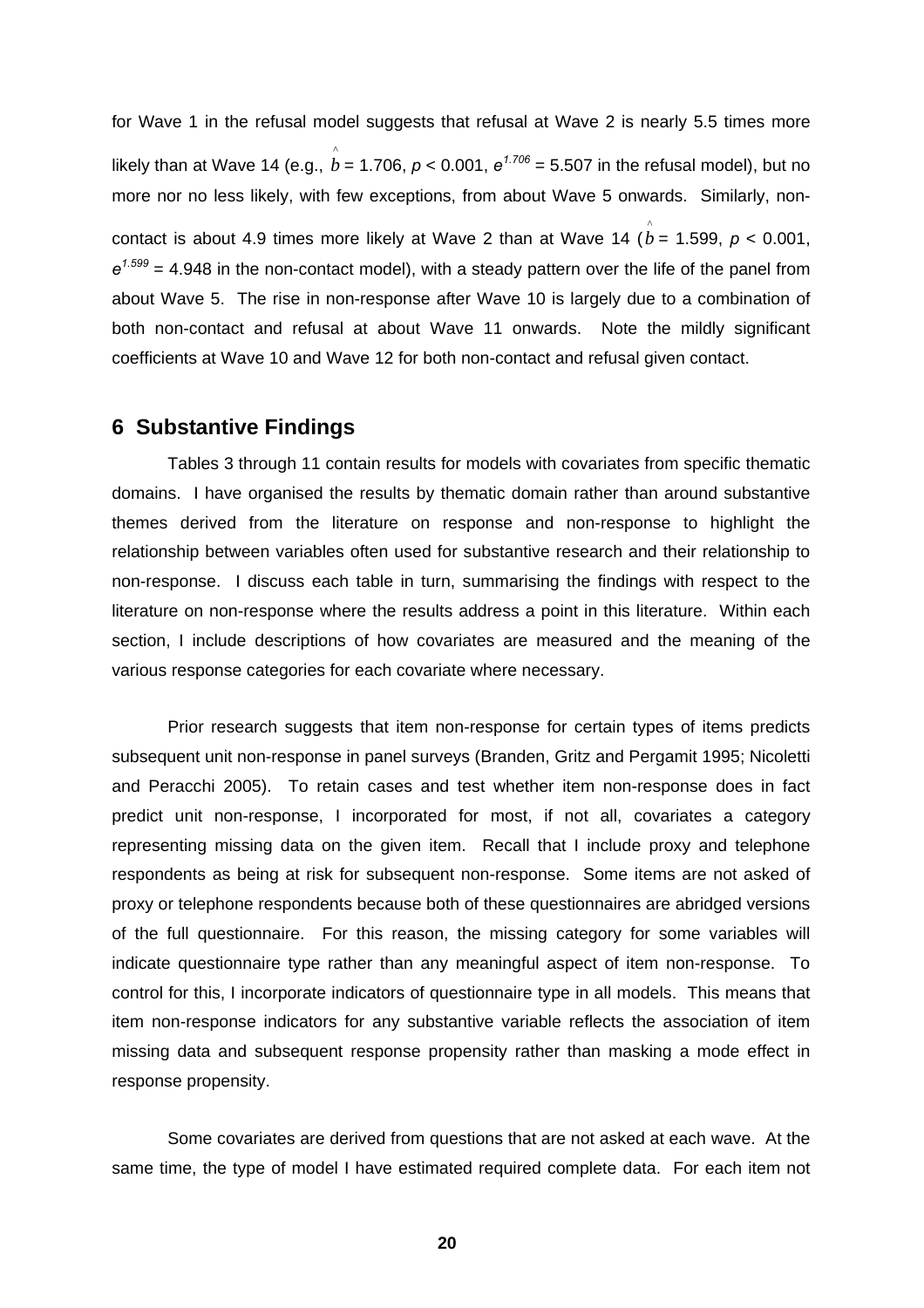repeated at a given wave, I used the value from the most recent administration of the item. In instances where the response was missing, this was similarly carried forward to complete the data set.

With few exceptions, each table presented here takes the same form. The first three columns contain results of models with the rate of non-response as dependent variable. The next three columns include results from models predicting the rate of non-contact. The final three columns report results of models predicting the rate of refusal. Within each set, the first column presents the "Bivariate" relationship between the covariate and the rate. This is not really a bivariate relationship, but instead the relationship between this covariate and the dependent variable with only time and interview mode also controlled in the model. I do not report the time and interview mode coefficients in each table as they largely do not change from model to model. The "Domain" model in the second column presents results from a model that includes all the covariates within the thematic domain covered by the table while excluding any covariates from other thematic domains. The thematic domains include:

- Demographics, region and geographic mobility
- Household Structure including marital status, household size and the presence of children
- Individual health status and service usage
- Housing characteristics as well as neighbourhood attachment
- Interview conditions
- Labour market participation, socio-economic status and financial standing
- Opinions and political preferences
- Social participation and religiosity

The final column within each set presents results from a "Multi-domain" model. This is a fullmodel which includes covariates from all thematic domains however only the covariates from the relevant domain are presented together.

#### **6.1 Non-Response as a Function of Demographics, Region and Geographic Mobility**

Table 3 and Table 4 contain results from models incorporating measures of demographic characteristics. Table 3 reports the results from models regressing the hazard rate of non-response, non-contact and refusal on various individual demographic characteristics, geographic region and geographic mobility. Table 4 contains results from models incorporating measures of relationship status, household size and household structure. Many of the covariates presented in Table 4 are highly related to one-another, for example overall household size is the sum of the number adults plus number of children and a single household is a household of size one. For these reasons, not all variables are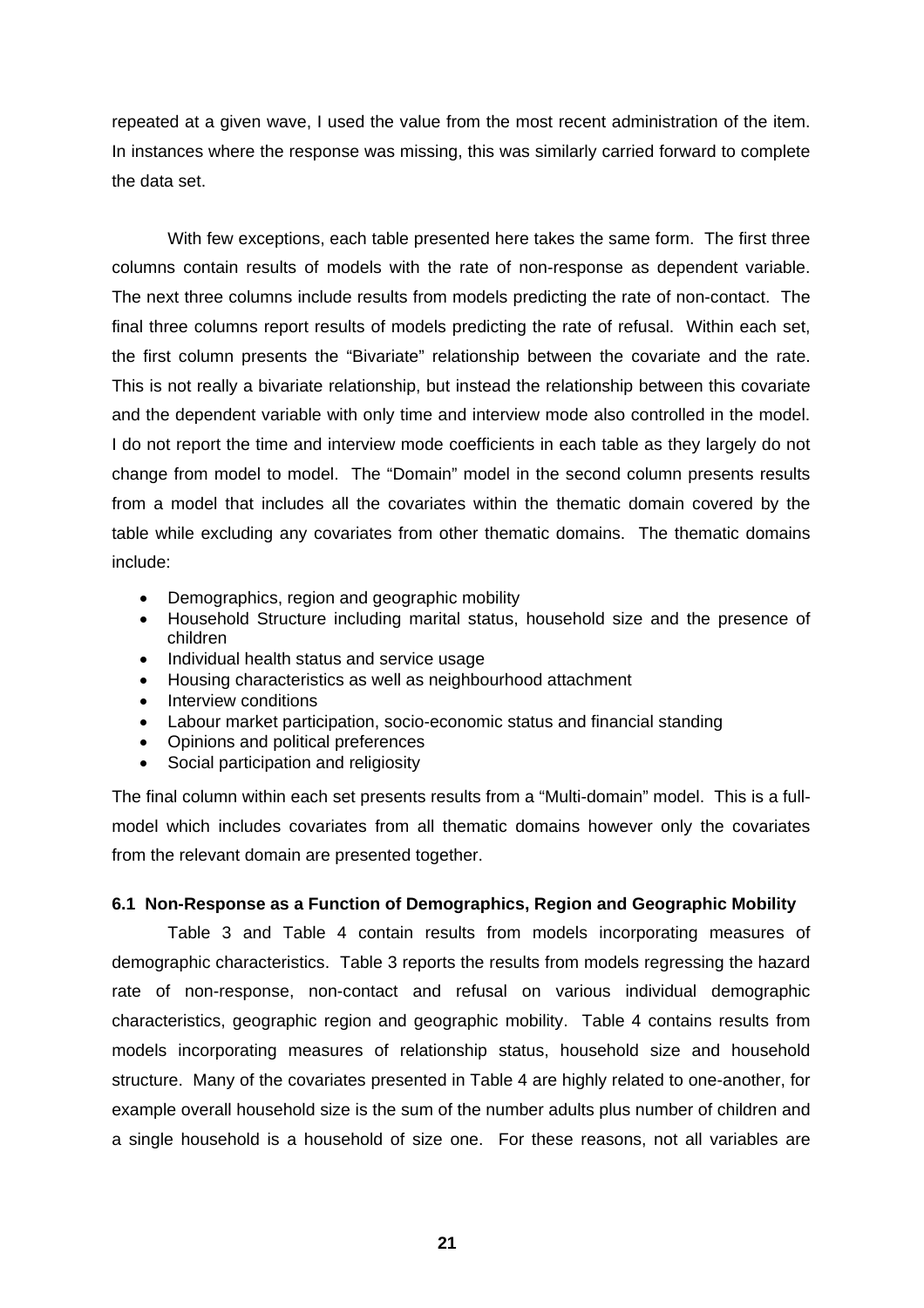included in the domain or multi-domain models presented in Table 4. This section reports and discusses these results in turn.

#### [TABLE 3 HERE]

*6.1.1 Birth Cohort***.** Non-response theory suggests that non-contact will be greater among younger respondents. Older respondents are more likely to be cooperative out of a sense of civic duty while younger survey members will be more likely to refuse cooperation for reasons of a lower sense of obligation. I use birth cohort as a measure of respondent age because age is collinear with wave in the model. Those born in 1970 or after are the omitted category. We see that in the general non-response model, an inverted-U shape across the birth cohorts, those born prior to 1920 are no more nor no less likely to nonrespond than those born in 1960 or after while those born between 1920 and 1959 are less likely to be non-respondents. The multi-domain non-response model indicates that those

born between 1940 and 1949 are the least likely to non-respond ( $\stackrel{\frown}{b}$  = -0.371, *p* < 0.001). Comparing these effects to the results for non-contacts and refusals, we see that age predicts non-contact across age groups rather more than refusal. Across the board, the negative effects for birth-cohort mean that the highest non-contact rate is for those born in 1970 or after. Note that the multi-domain non-contact model shows that those born between 1920 and 1929 are about 75 percent less likely to be lost through non-contact compared to

those born in 1970 or later ( $\hat{b}$  = -1.380,  $p$  < 0.001,  $e^{-.1.380}$  = 0.252). Further, across the cohorts chronologically toward 1970, the coefficients monotonically decrease in magnitude. This means that non-contact is more likely for younger respondents and that this effect might largely be monotonic. Note the exception for respondents born before 1920 where the coefficient of -0.595 ( $p < 0.001$ ) suggests the oldest of the old are slightly less contactable than other ages. Interestingly, refusals are more likely among the oldest age groups. Those born before 1920 are about 53.1 percent more likely to refuse than those born after 1970 ( $\rho = 0.426$ ,  $p < 0.01$ ,  $e^{0.426} = 1.531$  in the multi-domain refusal model) while those born between 1920 and 1929 are about 32.7 percent more likely than respondents born after 1970 to refuse  $(\stackrel{\circ}{b}=0.283,\, p< 0.05,\, e^{0.283}=1.327).$  These results confirm the theoretical predictions about the relationship between age and non-contact and age and survey cooperation. Moreover, these findings tend to be consistent with findings from studies of other longitudinal data sets which find a positive relationship between nonresponse and age.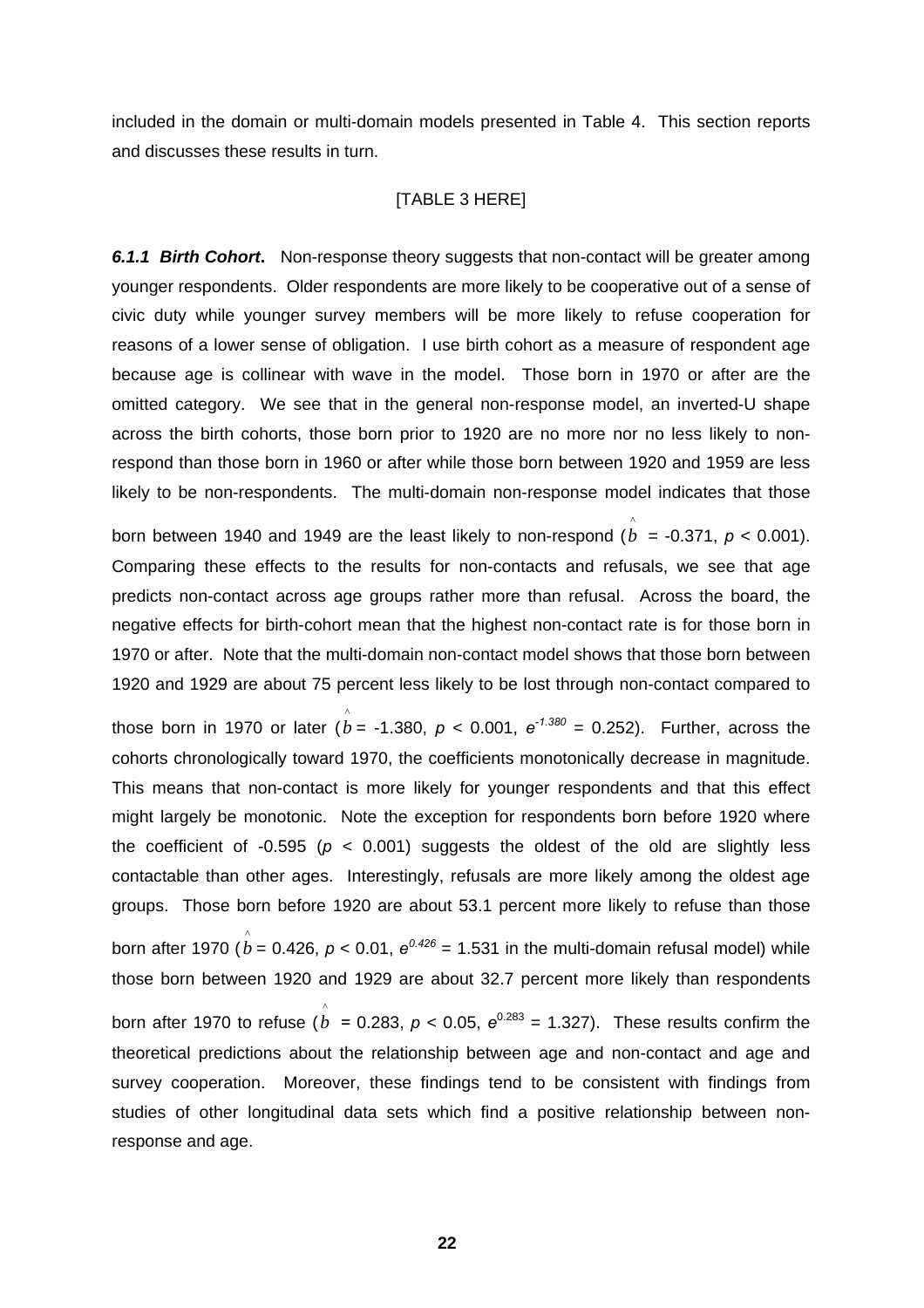*6.1.2 Gender***.** Consistent with prior research, I find that women are less likely to nonrespond than men. The "bivariate" and domain specific models suggest that women are about 10 percent less likely to non-respond than men ( $\stackrel{\circ}{b}$  = -0.116, *p* < 0.001, e<sup>-0.116</sup> = 0.890,  $\hat{b}$  = -0.121,  $p < 0.001$ ,  $e^{-0.121}$  = 0.886 respectively) . However, this effect disappears in the multi-domain model notably with the addition of respondent employment status (results not shown). This implies that men and women are no less likely to non-respond, but that the patterns of response observed for women have more to do with sex differences in employment patterns. We might expect, then, that women and men are equally difficult to contact since employment outside the home theoretically limits contactability with household members. This notion is not supported, however. Women remain significantly more contactable than men – being about 12.5 percent less likely to be a non-contact than men all things considered ( $\stackrel{\circ}{b}$  = -0.133, *p* < 0.01,  $e^{\text{-}0.133}$  = 0.875 in the multi-domain model). There is no difference between men and women in the likelihood of refusal once all other factors are controlled. Above and beyond any effect of employment outside the home as well as the presence of children, women remain easier to contact than men and no different from men in their propensity to cooperate with the survey request. These data support the approach outlined in Groves and Couper (1998) who suggest a gendered division of household labour which militates in favour of female contactability.

*6.1.3 Race***.** Race is entered as a simple dichotomous variable indicating whether the respondent is white or non-white. The sample otherwise under-represents non-white Britons and so meaningful analyses of different ethnic groups cannot be conducted. We see that being non-white is a highly significant predictor of non-response in the "bivariate" and domain specific models. However, once other factors are controlled the effect of race is

reduced and remains marginally significant in the multi-domain model  $(\stackrel{\wedge}{b}=0.665,\, {\rm p} < 0.001$ 

in "bivariate" model vs.  $\stackrel{\wedge}{b}$  = 0.304,  $p$  < 0.01 in multi-domain model). Disaggregating this effect into non-contacts and refusals, we see that maintaining contact with non-white respondents is the main problem. Non-whites remain approximately 52.8 percent more likely to be lost due to non-contact than whites, all things considered (  $\stackrel{\wedge}{b}=$  0.529, *p* < 0.001,  $e^{0.529}$  = 1.697). Once other factors are controlled in the multi-domain refusal model, the effect of race disappears altogether. The race effect is attenuated when interviewer rated cooperativeness is included in the general non-response model (results not shown). However, the remaining evidence does not suggest that non-white respondents are more likely to refuse the survey request when asked than white respondents.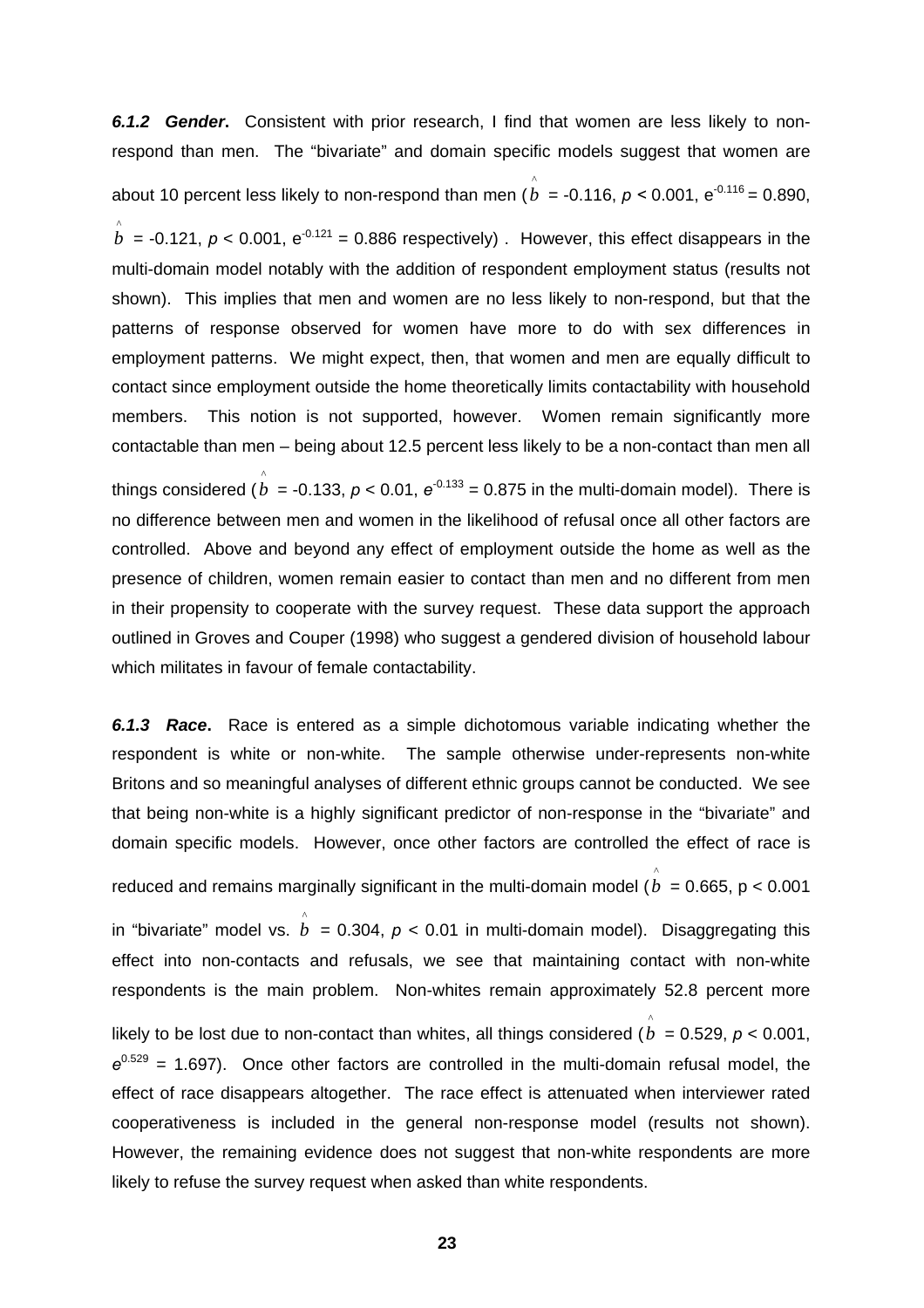<span id="page-26-0"></span>*6.1.4 Region.* Region is entered as a series of regional indicators with London as the omitted category. When region is included in the model controlling for other demographic covariates shown in Table 3 (domain model) various regions are significantly less likely to non-respond subsequently than London notably the Southeast, Southwest, East Anglia, and the North/Northeast. Supposing the regions found to be no different from London in this model have a higher population density in common, this finding comports with the literature suggesting that interviewing is generally more difficult in highly urban areas (Groves and Couper 1998; Stoop 200[5](#page-26-0))<sup>5</sup>. In the multi-domain non-response model, however, only the coefficient for East Anglia remains significant with an associated odds-ratio indicating those

living in East Anglia are about 31.7 percent less likely to non-respond than Londoners ( $\stackrel{\wedge}{b}=$  -0.381,  $p < 0.05$ ,  $e^{-0.381} = 0.683$ ). When the non-response effect is split into non-contact and refusals, the multi-domain models show that region has no effect on non-contact but the

effect for East Anglia remains in the refusal model  $(\stackrel{\circ}{b}=$  -0.3[6](#page-26-0)0,  $p <$  0.05)<sup>6</sup>. While the domain specific non-contact model shows some effects for various regions, the multidomain model shows no effect of regional at all. The addition of housing structure, in this model, seems to be the factor that reduces the effect of region (results not shown). The regions, therefore, must vary in housing structure such that once housing structure is controlled the regional effect disappears. This must be interpreted with respect to London as the reference category implying that something about the housing stock in London, per se, affects the observed response rates. Flats and multi-unit dwellings are associated with non-contact in other studies of non-response, which are likely dwelling types for respondents living in London. The specific results for dwelling type are discussed in greater detail in below.

*6.1.5 Geographic Mobility***.** In the literature, geographic mobility is associated with lower contactability (Groves and Couper 1998; Lepkowski and Couper 2002; Stoop 2005). This is of particular concern for panel studies where locating and maintaining on-going contact with respondents is important. For respondents moving between waves and failing to be contacted at the latter wave, we cannot know that the move itself has occasioned noncontact. However, we can identify respondents who have moved within the prior two years

 $\overline{a}$ 

 $5$  No urbanicity measure is available with the BHPS data so we cannot test whether residence in a central city affects response propensities above and beyond any regional variation in response propensities. However, other factors that may be associated with central city living such as possessing a car could indicate a central city-residence. Table 8 contains results for personal access to a car or van.

 $^6$  The BHPS is run from the University of Essex which located in the region of East Anglia. For this reason, residents of East Anglia may be more motivated to participate relative to sample members elsewhere.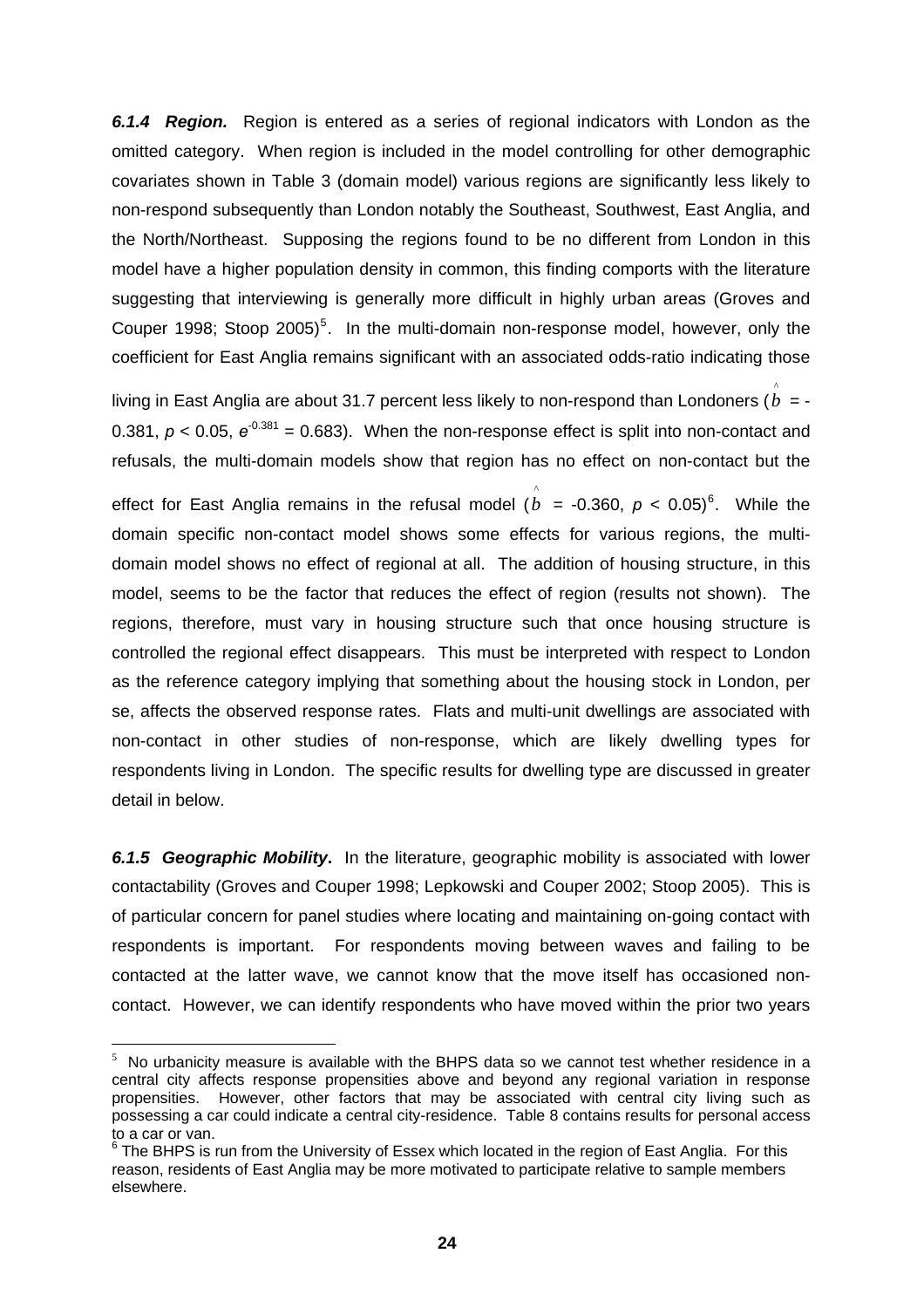and examine whether this predicts greater odds of subsequent non-response. The history of geographic mobility, then, may be associated with the likelihood of greater mobility in the future and hence greater odds of eventual non-contact. In the general non-response model, we see that those moving in the prior two years are, indeed, more likely to non-respond. In the multi-domain non-response model we see that among those with a history of moving,

the odds of non-response are increased about 21 percent as compared to others  $(\stackrel{\rightharpoonup}{b}=$ 0.188,  $p < 0.01$ ,  $e^{0.188} = 1.207$ ). Once non-response is disaggregated into non-contact and refusal, we see that movers are significantly more likely to be lost due to non-contact than refusal, as we might expect ( $\stackrel{\wedge}{b}$  = 0.337,  $p$  < 0.001 and  $\stackrel{\wedge}{b}$  = -0.001, n.s., respectively). The odds of non-contact are increased about 40.1 percent ( $e^{0.341}$  = 1.401). These findings broadly comport with theoretical predictions about geographical mobility and non-response while corresponding with the findings of others regarding geographic mobility.

#### [INSERT TABLE 4 HERE]

*6.1.6 Marital Status***.** The first five rows of Table 4 contain results for the effect of marital status with those who are "never married" as the omitted category. Table 4 shows that controlling for birth cohort and other factors in the multi-domain model, those who are divorced or widowed are less likely to non-respond, but all other groups are no different from

those never married in their response propensity ( $\stackrel{\wedge}{b}$  =-0.182,  $p$  < 0.05 and  $\stackrel{\wedge}{b}$  = -0.341,  $p$  < 0.001, respectively). Interestingly, the "bivariate" relationships indicate that persons married or partnered have lower odds of non-response, but this association disappears in the multidomain model. This is largely due to the inclusion of spousal employment status in the multi-domain model where having no spouse is the omitted category (see Table 8 for results). The non-contact models show marital status having no affect on non-contact once all other factors are controlled. The divorced and widowed remain significantly less likely to refuse than those never-married ( $\hat{b}$  = -0.335,  $p$  < 0.01 and  $\hat{b}$  = -0.437,  $p$  < 0.001 respectively). These findings differ slightly from the findings for other studies where married couples are more easily contacted and less likely to refuse cooperation (Behr, Bellgardt and Rendtel 2005; Fitzgerald, Gottschalk and Moffitt 1998; Lillard and Panis 1998; Watson 2003). ^ ^

*6.1.7 Household Size***.** Non-response theory and empirical evidence both imply that survey non-response is less likely amongst larger households (Groves and Couper 1998; Groves *et al*. 2002; Lepkowski 1989; Lepkowski and Couper 2002; Nicoletti and Peracchi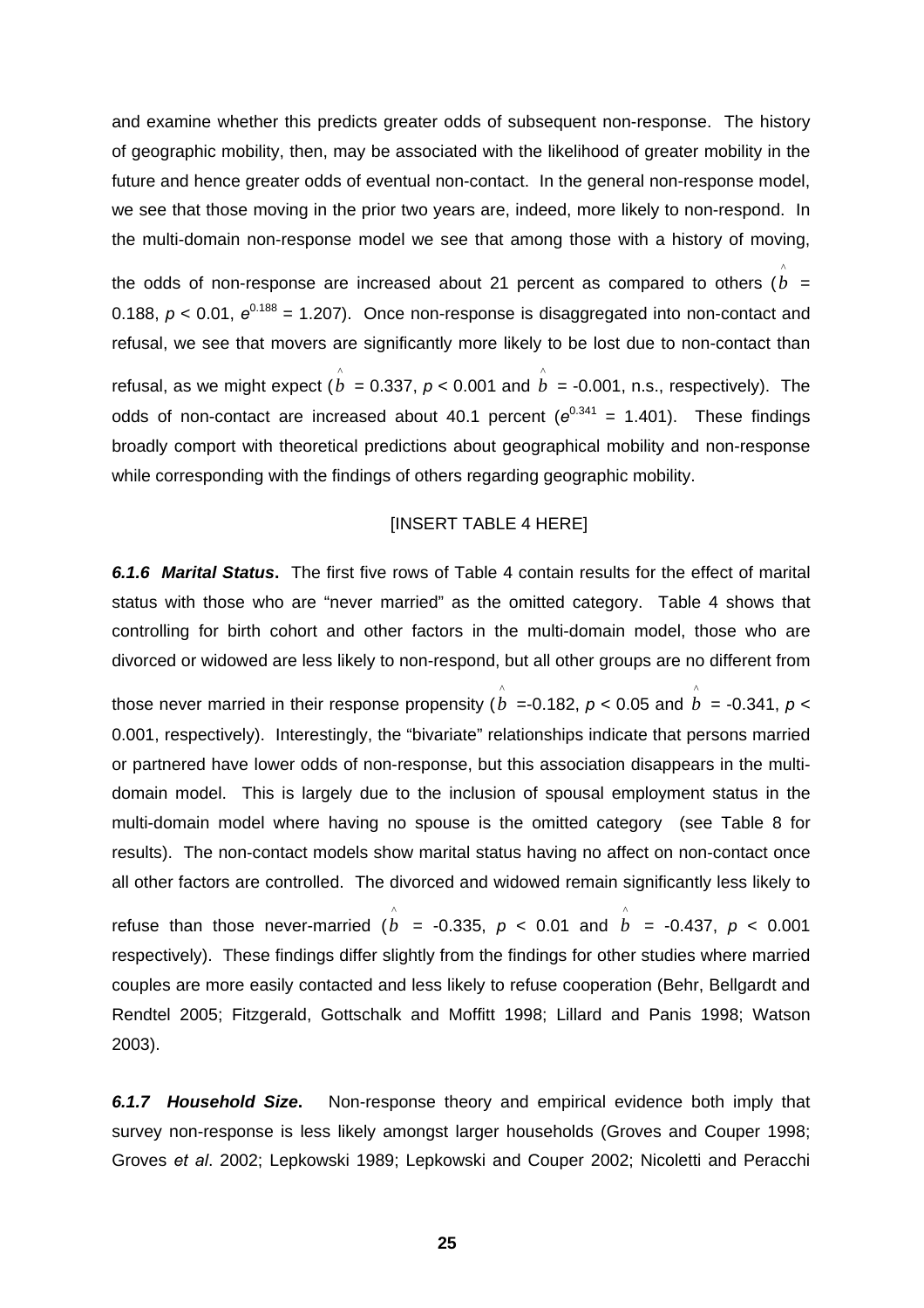2005; Stoop 2005). The results (Table 4) show that the "bivariate" relationship between household size and non-response is in this expected direction (  $\stackrel{\wedge}{b}$  = -0.071, *p* < 0.01) with the likelihood of non-response reduced by about 6.9 percent for each household member (*e* -  $0.071$  = 0.931), although the "bivariate" effect for the number of adults in the household works the opposite direction  $(\stackrel{\frown}{b} = 0.117, p < 0.001)$ . At the same time, single households are significantly more likely to non-respond which corresponds to what might be expected given the literature ( $\rho \over \hat{b}$  = 0.215,  $p$  < 0.001). In the domain and multi-domain models, I include only household size as the number of adults and the indicator for a single household vary strongly with household size. However, once other factors are controlled, the effect of household size is the opposite  $-$  larger households are more likely to non-respond ( $b =$ 0.061,  $p < 0.01$  in the domain specific model) – but then disappears in the full-model. Considering non-contact and refusal, the multi-domain model shows no relationship between household size and non-contact, but instead a direct positive relationship between household size and refusal ( $\stackrel{\wedge}{b}$  = -0.049,  $p$  = n.s., and  $\stackrel{\wedge}{b}$  = = 0.124,  $p$  < 0.001, respectively). Indeed, the odds of refusal increase about 13.3 percentage points for each household member  $(e^{0.124} = 1.132)$ . With respect to arguments about contactability, these findings ^ ^ contradict the theoretical proposition that large households are more contactable. It may be

the case that the presence of school aged children actually takes parents and families outside the home. On the other hand, being a household survey, the response burden is enhanced for larger households and if the burden is high, the members of larger households may be less willing to provide interviews in subsequent waves.

*6.1.8 Children.* Theoretically, the presence of children in a household indicates residential stability and community integration which imply greater contactability on the one hand and a greater willingness to cooperate with survey requests on the other (Groves and Couper 1998; Lepkowski and Couper 2002; Stoop 2005). The results in Table 4 for the most part confirm these predictions. Notably, the presence of any children in the household significantly reduces the odds of non-response for reasons of both non-contact and refusal  $(\stackrel{\wedge}{b}$  = -0.240,  $p$  < 0.001 in the non-response model,  $\stackrel{\wedge}{b}$  = -0.246,  $p$  < 0.001 and  $\stackrel{\wedge}{b}$  = -0.229,  $p$ < 0.001 in the non-contact and refusal models respectively). The ages of children is implicated in theory to have a relationship with the odds of contact and refusal (Groves and Couper 1998). Specifically, the presence of pre-school aged children but not infants is expected to enhance the contactability of households (Groves and Couper 1998). Four variables indicate the presence or absence of children in the household of various ages: 0-2, ^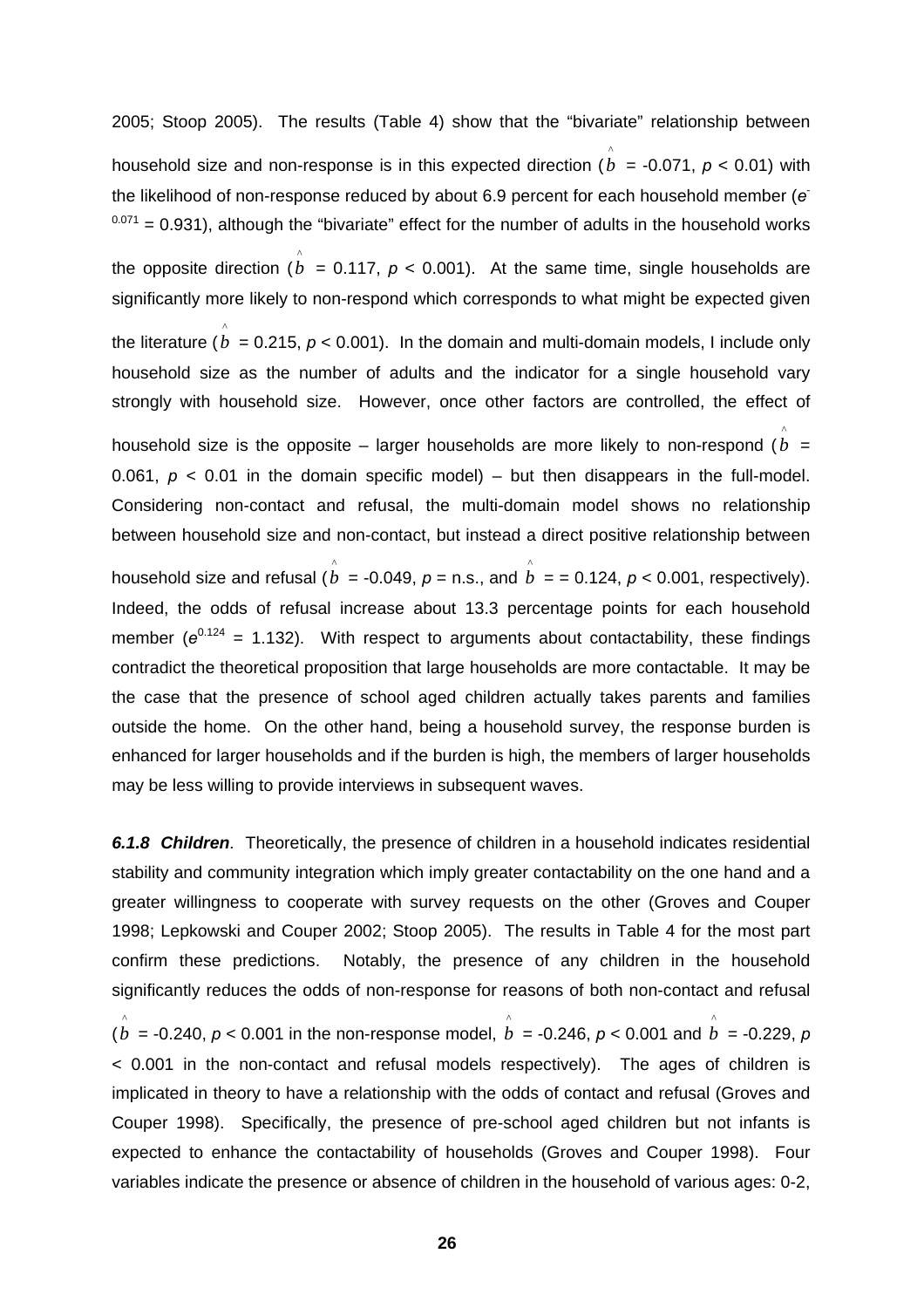3-4, 5-11 and 12-15 relative to no children in the household at all. Table 4 shows that while the results in the "bivariate" models are as expected, the presence of variously aged children seems to have effects somewhat different than might be theoretically expected. Contrary to expectation, the results in the multi-domain models show that the presence of children of various ages has no effect on non-contact. Children, however, reduce the likelihood of refusal with a significant negative gradient across the age range. That is, the

younger the child the less likely is a refusal ( $\stackrel{\wedge}{b}=$  -0.545,  $p$  < 0.001 for any children aged 0-2,

versus  $b = -0.219$ ,  $p < 0.05$ , for children aged 5-11). Note that the presence of children aged 12-15 is no different from having no children in the household at all in terms of subsequent refusal. Taken together, these findings support the general approach to nonresponse for children – their presence can ease contact with the household but a respondents propensity for household cooperation is greater if they live with younger aged children. ^

#### **6.2 Non-response as a function of Individual Health**

Table 5 contains the results of non-response, non-contact and refusal regressed on various health related factors. As with the effect of demographic factors, all models include a measure of time specified as a series of wave dummies and the interview mode effect coded with full-interview as the omitted category. The BHPS contains a wide variety of health indicators as well as measures of health service use. Indicators measuring usage of various health services tend to be highly collinear. For this reason, the multi-domain models do not contain a full compliment of health service measures.

Health can have two effects within the context of a general non-response theory. First, poor health can act against survey cooperation if those with poor health are unfit for or uninterested in contact with others, particularly a stranger asking them survey questions about their lives. Thus, poor health may have a strong positive effect on the likelihood of non-response due to refusal. Second, poor health could occasion trips to the doctor or even overnight stays in the hospital. For surveys conducted in the home, contactability may be affected by poor health. Thus, we might expect that poor health leads to non-response generally, and both refusal and non-contact rates specifically.

#### [INSERT TABLE 5 HERE]

*6.2.1 Respondent Health***.** The first 14 rows of Table 5 contain results for indicators of respondent health. These include the count of stated physical health problems, likelihood of mental health problems as measured by the General Health Questionnaire, whether the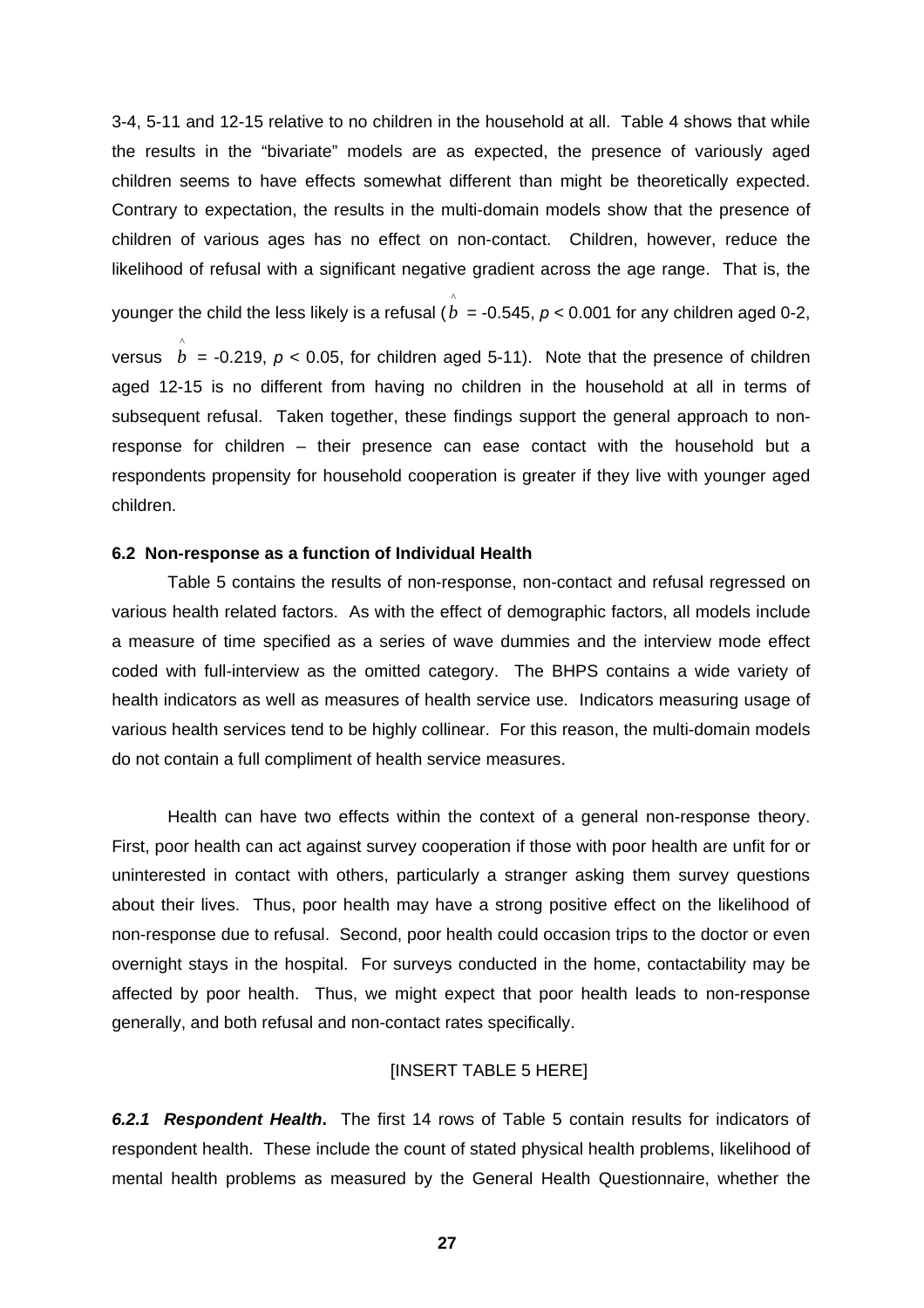respondent smokes, whether the respondent is disabled and the respondent's self-assessed health status.

First, the count of health problems has a curious negative effect on non-response, generally. The more health problems mentioned, the lower the likelihood of non-response. This effect does not remain in the non-contact model but is mirrored in the refusal model (  $\stackrel{\wedge}{b}$  $=$  -0.123, n.s.;  $\hat{b} =$  -0.187,  $p < 0.01$ , respectively).

Next, there appears to be no real association between likely mental health problems as measured by the General Health Questionnaire, being a smoker or self-reported disability status. Some slight significance can be noted in the "bivariate" and domain models, but these effects disappear in the multi-domain models.

Lastly, the relationship between self-assessed health and non-response differs somewhat from Jones *et al*. (2006) who examine this relationship with a different modelling framework. Here, the omitted category is "Excellent" health. The general non-response model indicates a monotonically increasing likelihood of non-response as the poorer one rates their own health the more likely they are to non-respond at subsequent waves. Yet once other factors are controlled in the multi-domain model, this pattern disappears and we only see some continued significance for poor or very poor health. The non-contact rate continues to be associated with self-assessed poor health as those indicating their health is

poor remain somewhat likely to be lost due to non-contact ( $b = 0.424$ ,  $p < 0.05$ ) but there is no association between self-assessed health and refusal. The link with age, here, is important to note. There, the oldest cohorts were found to be more likely to refuse participation even when health problems and subjective health status were included in the full-model. Here, health has no independent effect on refusal. The reasons for higher rates of elderly refusal are, therefore, slightly unclear and may require further investigation. ^

The sum of these findings does not provide evidence that poor health predicts refusal as few health indicators are indicative of refusal over the life of the panel. In fact, the presence of health problems seems to inhibit survey refusal rather than promote it. However, situational refusal at the point of contact may reflect the onset of ill health or infirmity between waves that we would not observe in these data. Prior poor health does seem to predict non-contact, somewhat, suggesting that poor health eventually leads people out of their households – perhaps in the pursuit of care.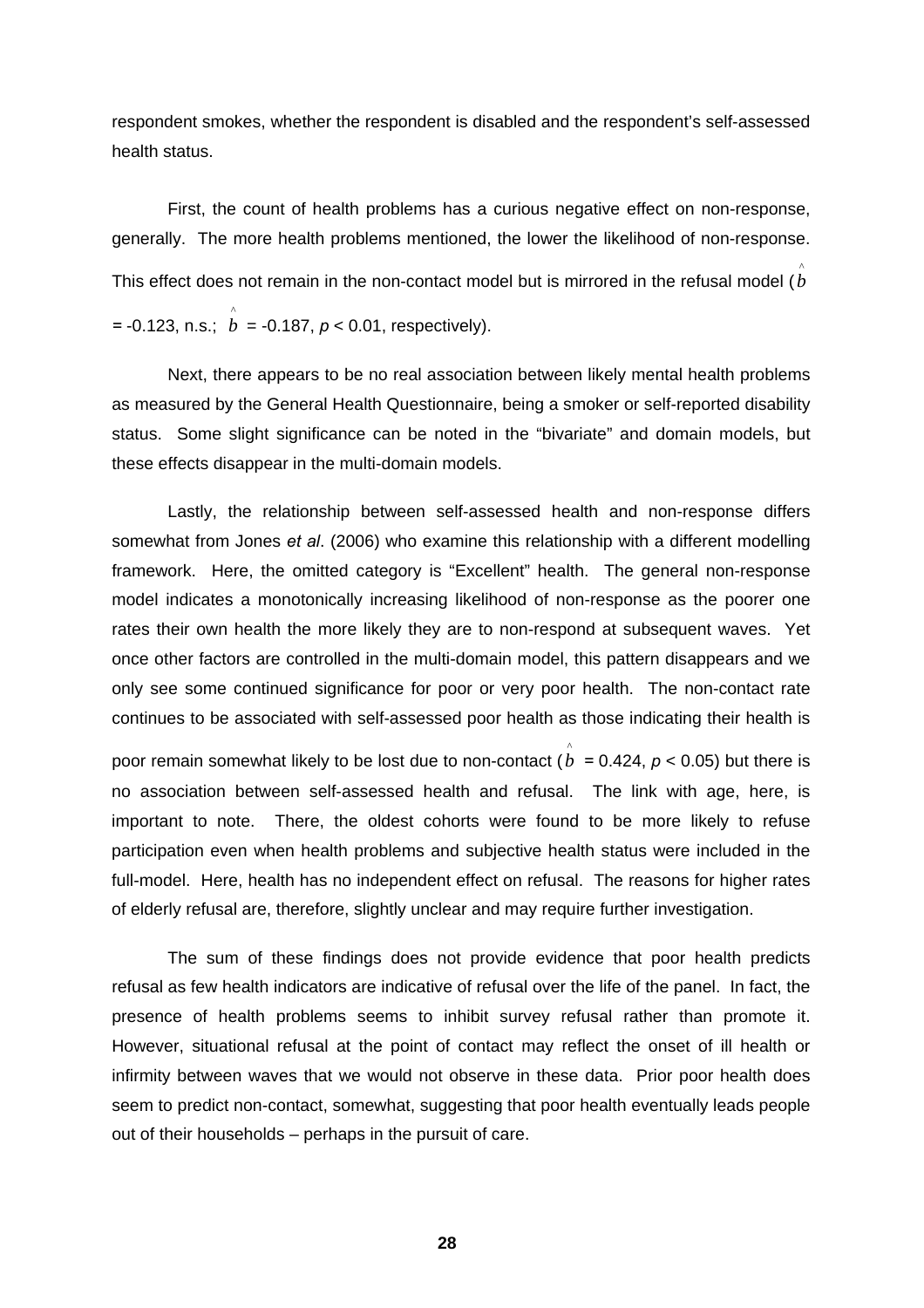*6.2.2 Service Use***.** The results suggesting poor health leads to attrition through noncontact, however slight, might result from poor health occasioning trips outside the home for medical care. We would expect, then, that a history of greater use of health care would predict non-contact as well. I include four indicators of health care usage: number of GP visits, number of health checks, whether the respondent stayed as an in-patient in the hospital overnight or longer and whether the respondent used any health services such as meals on wheels, home help, or a health visitor.

In the general non-response model, we find, relative to those never visiting their GP in the prior 12 months, a general negative relationship between visiting the GP and nonresponse with this effect disappearing in the domain specific model. Along with GP visits, receiving check-ups is also associated with a reduced likelihood of survey non-response. Those receiving three or more different types of check-ups such as blood pressure checks, cholesterol checks, dental checks, eyesight tests, and chest X-rays are significantly less likely to non-respond, generally ( $\stackrel{\wedge}{b}$  = -0.236,  $p$  < 0.001). Moreover, the coefficient for three or more check-ups is somewhat larger than the coefficient for one or two check-ups (Wald  $X^2$  = 3.34, 1 *d.f.*,  $p$  < 0.10). Receipt of health checks is also inversely proportional to the likelihood of non-contact ( $\overset{\wedge}{b}$  = -0.246,  $p$  < 0.01 for three or more check-ups) and refusal ( $\overset{\wedge}{b}$ *=* -0.215, *p* < 0.05, for three or more check-ups). Note that these respondents may not have actually been suffering poor or ill health otherwise at the time of interview. Instead, obtaining more health checks could be indicative of seeking better health and that respondents actively engaged in self-care this way are more less likely to be survey nonrespondents.

Both being an in-patient and receiving health services might directly indicate likelihood of being bound to the home for reasons of poor health. Being an in-patient over night or longer in the year prior may be too distantly removed in time from the contact attempt and response request to be useful as it largely does not contribute significantly to these models. The use of health or welfare services is largely unrelated to non-response, per se, as there is no significant association between service use and non-response in the multi-domain model. However, use of health services has a significant negative association with refusal, all things considered ( $\overset{\circ}{b}$  = -0.166 *p* < 0.01 in the multi-domain refusal model).

Taking these findings together, it would seem that health has a mild effect on response propensities in the BHPS. These results suggest that only extremely poor health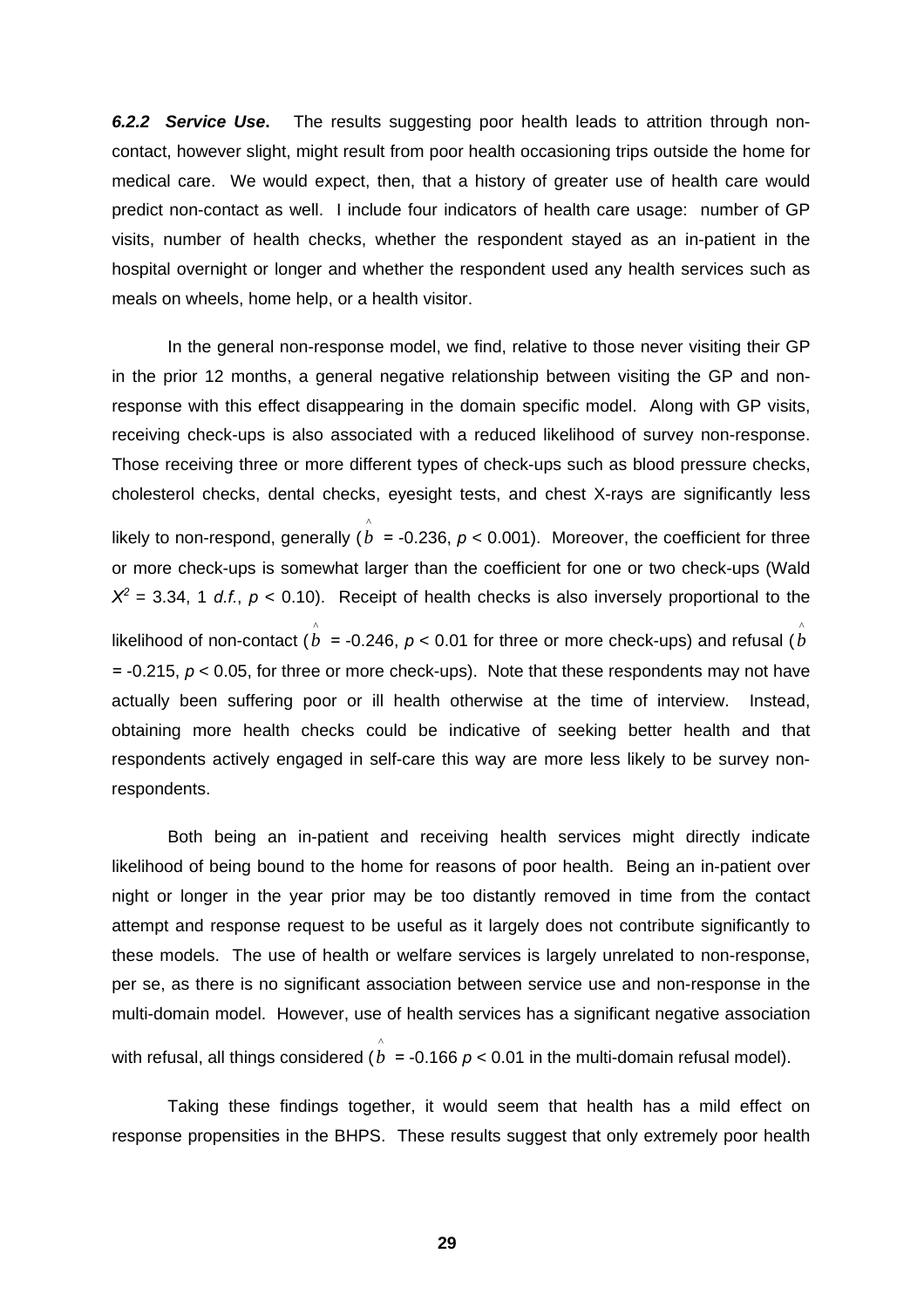impairs response and those people actively engaged in managing their health through the use of health services are easier to retain in the study.

#### **6.3 Non-Response as a Function of Housing Characteristics and Neighbourhood Attachment**

Non-response theory suggests respondent contactability is affected by the nature of housing tenure, the structural characteristics of the dwelling itself and any factors affecting the local stability of the household unit including place attachment (Groves and Couper 1998; Groves *et al*. 2002; Lepkowski and Couper 2002; Martin 2007; Watson 2003; Zabel 1998). Table 6 contains results from models incorporating features of respondents' housing situation as well as two measures of place attachment.

*6.3.1 Housing Tenure***.** The results presented in Table 6 are consistent with results elsewhere. Renters are more likely to be lost between waves than those living in owner occupied accommodation (  $\stackrel{\wedge}{b}$  = 0.150,  $p$  < 0.10 in the multi-domain non-response model;  $\stackrel{\wedge}{b}$ *=* 0.361, *p* < 0.001 in the multi-domain non-contact model). These findings clearly reflect a greater mobility and less "settled" nature of renting.

*6.3.2 Dwelling Type*. Physical barriers preventing access to respondents for interviewing can strongly influence the likelihood of non-response. Respondents dwelling in structures such as apartment blocks with access to several flats through a shared entrance can be particularly difficult to reach. I categorised dwelling type into dwellings with their own entrance, flats and other multi-story units and finally bedsits, institutions, and other structures. The omitted category, here, is living in a dwelling with its own entrance, including detached, semi-detached, and terraced houses. The results in Table 6 show that those dwelling in flats, with any number of flats in the structure, are highly likely to non-

^

respond relative to those living in a dwelling with its own entrance ( $b = 0.170$ ,  $p < 0.01$  in the multi-domain non-response model). Not surprisingly, this is largely due to non-contact rather than refusal  $(\stackrel{\wedge}{b} = 0.340, p < 0.001$  in the multi-domain non-contact model,  $\stackrel{\wedge}{b} = -1$ 0.021, n.s. in the multi-domain refusal model). Dwelling in a bedsit, institutional accommodation or some other type of structure is associated further with non-contact relative to a house with its own entrance ( $b = 0.377$ ,  $p < 0.10$ ). In other words, even in a panel study, inability to access respondents remains an impediment to contact wave on wave. Once contact is made, however, those living in flats, bedsits or other dwelling types are no less likely to cooperate with the survey over time than others as is evidenced by the lack of any significance in the non-response model for this variable. ^ ^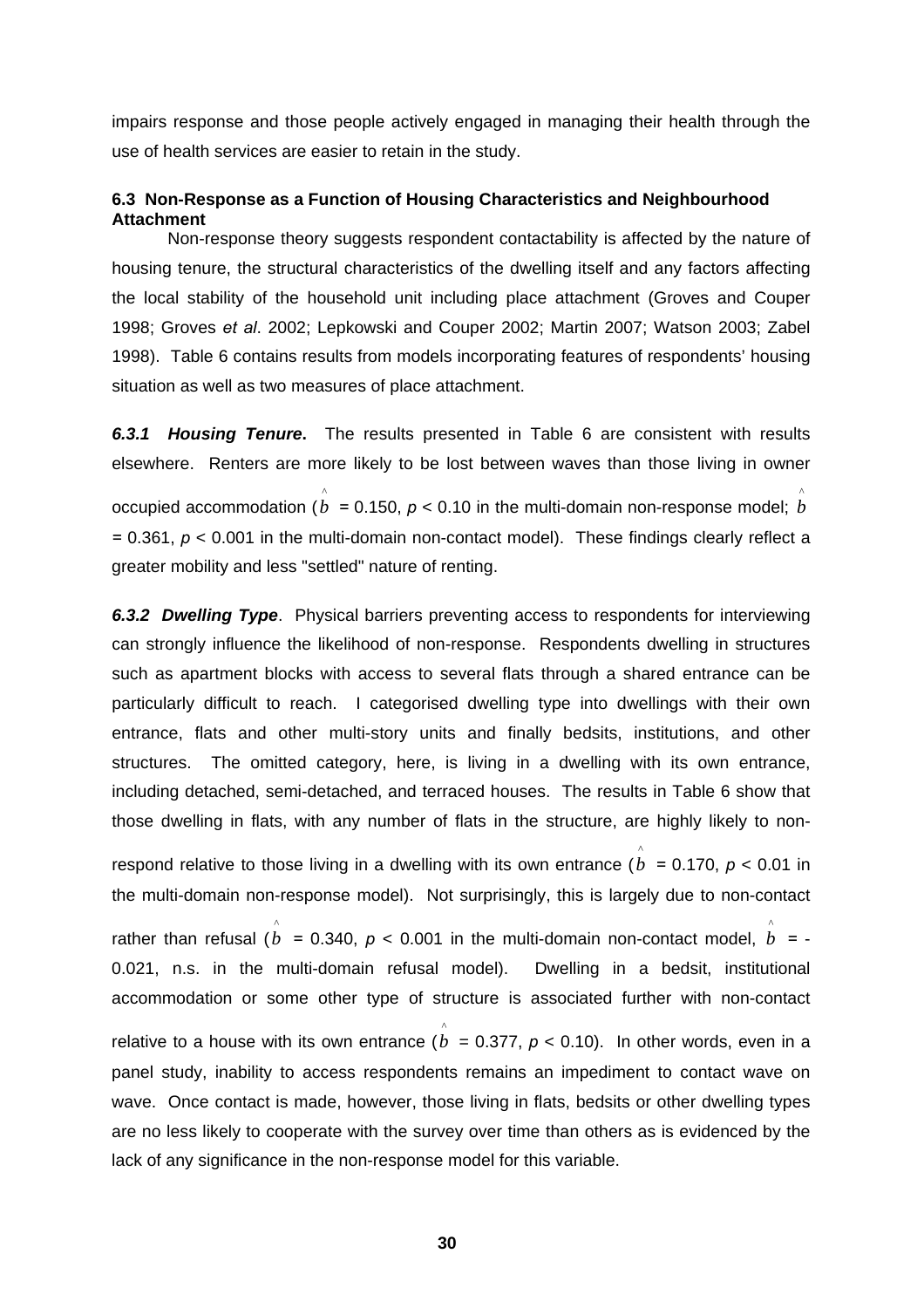*6.3.3 Place Attachment*. Place attachment refers to the feelings of being settled in a given accommodation or in a local community (Lepkowski and Couper 2002; Martin 2007). Two measures in the BHPS touch on this concept: whether the respondent would like to move and whether the respondent likes their neighbourhood. In the general non-response model, those expressing a desire to move, relative to those not interested in moving are highly likely to non-respond at the next wave  $\hat{(b = 0.185, p < 0.001)}$  in the multi-domain non-response model). At the same time, not liking one's neighbourhood is associated with subsequent non-response ( $\overset{\circ}{b}$  = 0.162, p < 0.05 in the multi-domain non-response model). The finding for desire to move remains in the non-contact model (  $\stackrel{\wedge}{b}=$  0.374, p < 0.001) as does the effect of disliking one's neighbourhood ( $b = 0.197$ ,  $p < 0.05$  in the multi-domain non-contact model). Those expressing a desire to move, additional to any past history of geographic mobility as shown in Table 3, have non-contact odds about 45 percent higher than others ( $e^{0.374}$  = 1.454 ^ from the coefficient in the multi-domain non-contact model).

These findings comport with general non-response theory. Any physical impediment preventing access by interviewers to respondents can significantly affect response propensities. Once contact is established, however, those living in difficult to contact residential settings are no less likely to cooperate with the survey. At the same time, low place attachment signals lower contactability.

#### **6.4 Non-Response as a Function of Interview Conditions**

Respondents' prior experience with surveys, either with an on-going panel or with one-off cross-sectional studies, can affect the likelihood subsequent survey response (Groves and Couper 1998; Groves, Singer and Corning 2000; Lepkowski and Couper 2002). Interview length, themes of the study, use of incentives, mode, etc.,... all can affect a respondents feelings about participation each time a survey request is put to them. Data on interview length in the BHPS is incomplete so this was not included in these models. The content of the BHPS questionnaire also rotates across themes or topics over time. This is broadly collinear with the time specification in these models so any effects of thematic coverage in the study would be confounded with time. Included here are only measures largely indicative of the conditions under which the interviews were completed. These measures gauge to some extent the rapport respondents maintain with interviewers, their interest in the study and their ability to participate. Included are indicators of interview mode, the presence and influence of other people during the course of the interview, completion of tracking information, interviewer assessed cooperativeness and the effects of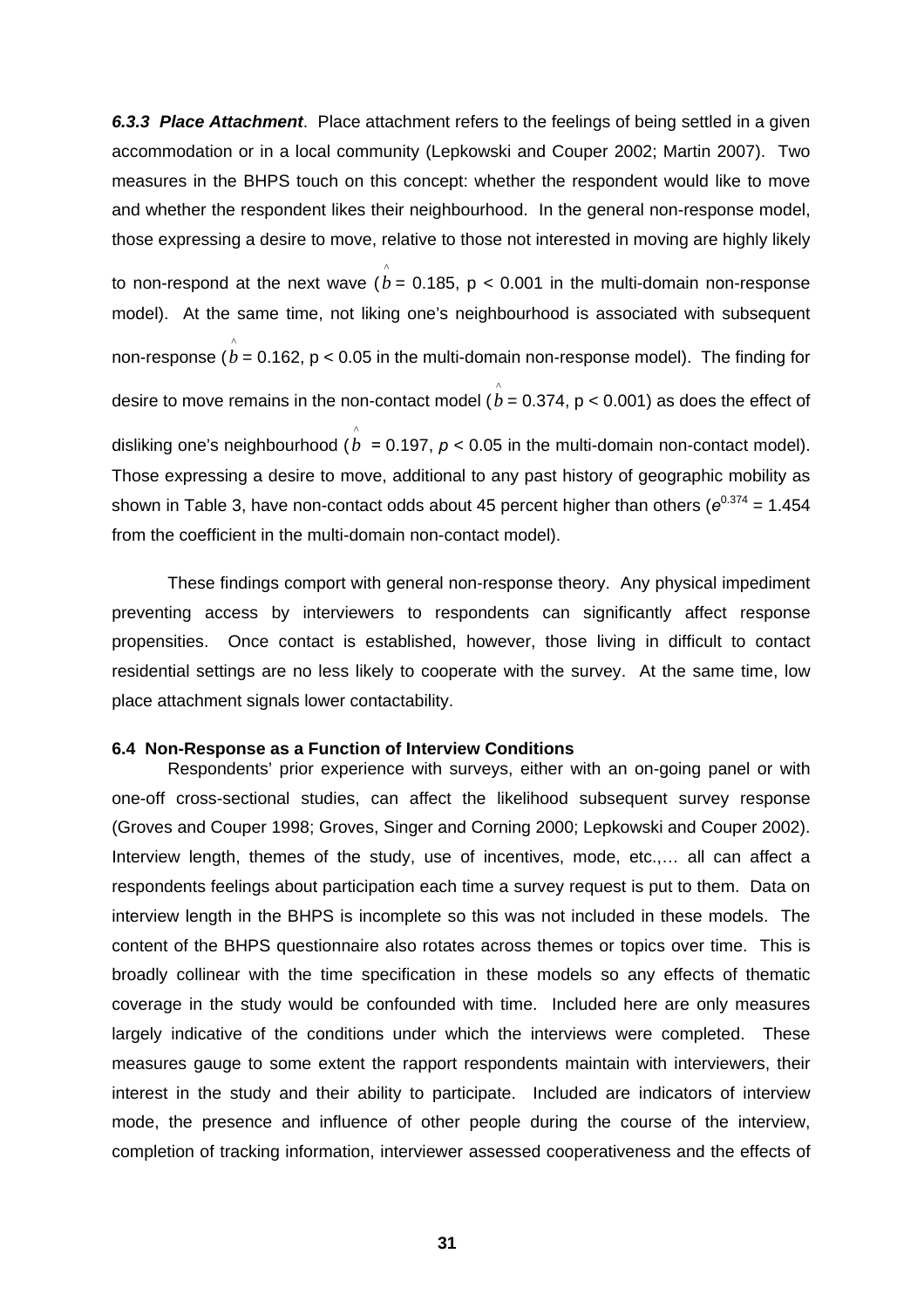changing interviewers between waves. Table 7 presents results of non-response models including these interview characteristics.

#### [TABLE 7 HERE]

*6.4.1 Interview Mode***.** Most BHPS data is gathered using face-to-face interviews while a small proportion of interviews are obtained by proxy or over the telephone (Taylor *et al*. 2007). Both proxy and telephone interviews obtain significantly less data than the full interview (Burton, Laurie and Lynn 2006; Laurie, Smith and Scott 1999; Taylor *et al*. 2007). Much of the item non-response evident in other variables of the models presented in this paper result from the abridged proxy or telephone instruments. Since I have defined proxy or telephone interviews as a survey response and a large component of item non-response is due to the reduced form of data collection with proxies and telephone interviews, I have included these factors in all domain and multi-domain models as controls.

The initial rows of Table 7 show the relation between interview mode and subsequent non-response. The "bivariate" relationship between proxy or telephone interviewing and subsequent non-response is very large. Notably, proxy interviews are about 5.6 times more likely than face-to-face interview to yield complete non-response at the subsequent wave ( $\stackrel{\wedge}{b}$  = 1.730,  $p$  < 0.001;  $e^{1.730}$  = 5.64). Similarly, telephone interviews are associated with a 19.45 times greater likelihood of non-response at the subsequent wave  $\hat{b}$  = 2.968,  $p$  < 0.001;  $e^{2.968}$  = 19.45). With all covariates controlled, these effects disappear in the multi-domain non-response model most likely as a result of controlling interviewer rated cooperativeness (see below), amongst other factors. Moreover, the effects of interview mode have no association with non-contact or refusal all things considered. Note that both age and health – two factors associated with increased likelihood of a proxy interview – are controlled.

Proxy respondents and those undergoing refusal conversion yielding a telephone interview both could eventually provide full interview data gathered through face-to-face interviewing at a subsequent wave. Having ever given a proxy or ever given a telephone interview are both still predictive of subsequent non-response. Respondents ever being proxied are about 1.6 times more likely to subsequently non-respond than others (  $\stackrel{\wedge}{b}$  = 0.490,  $p < 0.001$ ;  $e^{0.490}$  = 1.632 from the multi-domain non-response model). This effect remains in the refusal model ( $\stackrel{\wedge}{b}$  = 0.565, *p* < 0.001). Ever providing a telephone interview, as expected, is positively associated with subsequent panel non-response ( $\stackrel{\wedge}{b}$  = 0.804,  $\stackrel{\sim}{p}$  < 0.001).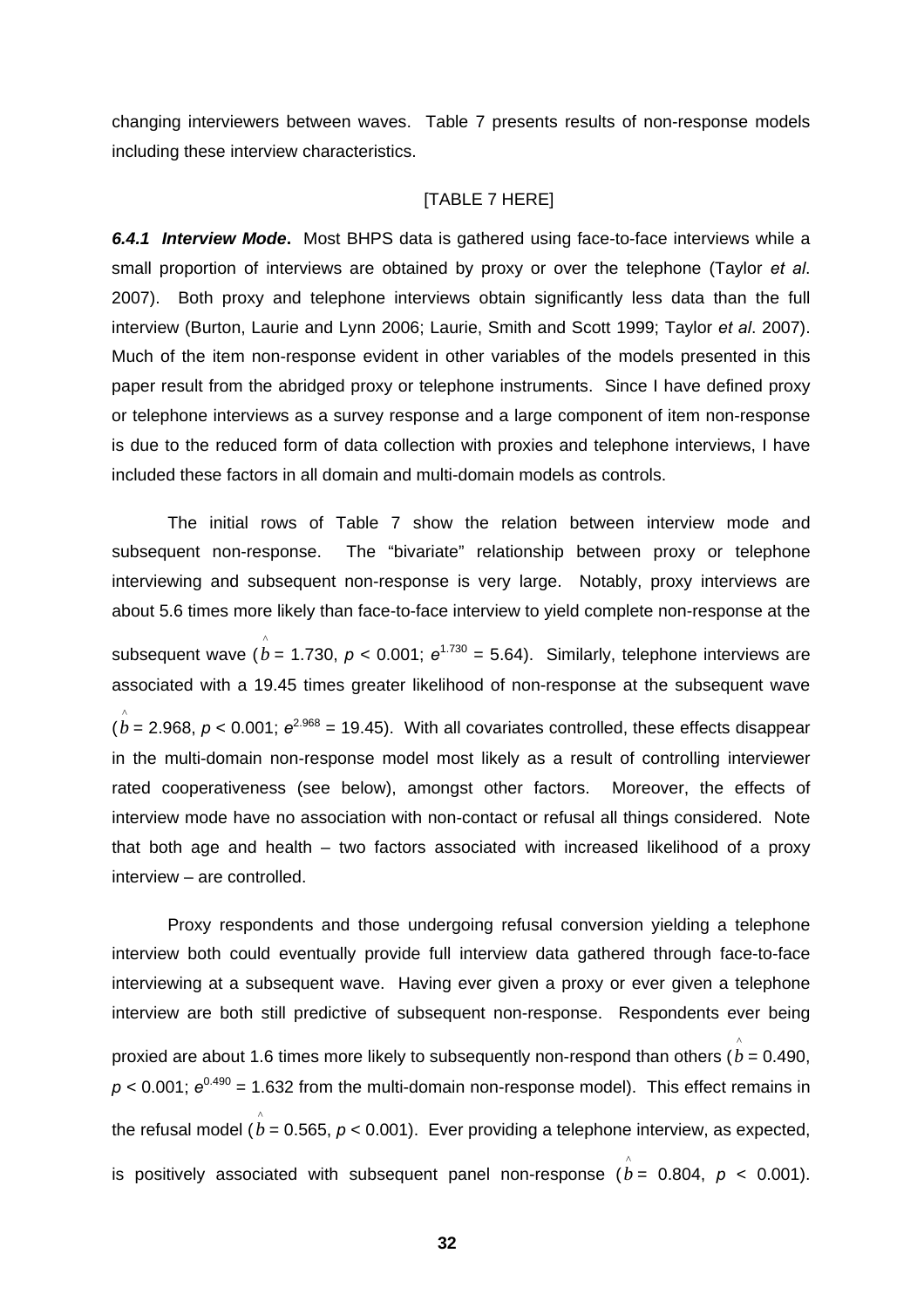Respondents ever providing a telephone interview, meaning they have ever refused an interview, are more than 3 times more likely to eventually drop-out of the study than respondents providing either full or a mixture of full and proxy interviews over the life of the

panel  $(\stackrel{\wedge}{b} = 1.110, p < 0.001; e^{1.110} = 3.034).$ 

These findings comport with Burton, Laurie and Lynn (2006) who show that the refusal conversion programme in the BHPS is successful in retaining respondents for a number of waves, but that those undergoing the programme tend to eventually drop out of the panel. Similarly, respondents who are proxied may remain in the study for a number of waves but will eventually drop out.

*6.4.2 Presence and Influence of Others.* Since, the BHPS is administered face-to-face in the respondent's home, the presence of others is often unavoidable as is their influence over the interview itself. The results in Table 7 show that the presence of others is associated with lower odds of subsequent non-response ( $\overset{\wedge}{b}$  = -0.138, *p <* 0.05, in the multi-

domain non-response model), and this relationship remains in the non-contact model  $(\stackrel{\wedge}{b}$  = -0.221,  $p < 0.01$ ) but not the refusal model once other factors are controlled. This appears to be related to the presence of children in the home (not shown), as children are the most likely candidates to be present during other interviews. While the presence of others may have a positive impact on contactability, the influence of others on the survey itself seems to have a deleterious effect on response propensities. If others influence the interview, itself,

the odds of subsequent non-response are about 25 percent increased ( $\overset{\circ}{b}$  = 0.224, *p* < 0.01;  $e^{0.224}$  = 1.251). This effect disappears in the non-contact model, but remains in the refusal  $\angle$  model ( $\hat{b}$  = 0.217, *p* < 0.05).

*6.4.3 Tracking.* In prior research, failure to provide the name, address and phone number for someone who would know how to contact the respondent in the event that they cannot be otherwise found was associated with higher rates of subsequent non-response (Burton, Laurie and Lynn 2006). That is, failure to provide information about who will know of respondent's whereabouts is an effective advance refusal to continued panel participation. Respondents not providing this tracking information have associated odds of non-response

nearly 2 times higher than respondents providing it ( $\stackrel{\wedge}{b}$  = 0.701, *p* < 0.001;  $e^{0.701}$  = 2.016 in the multi-domain non-response model). While this stable contact information is integral to maintaining contact with respondents, the effect for providing these details is stronger for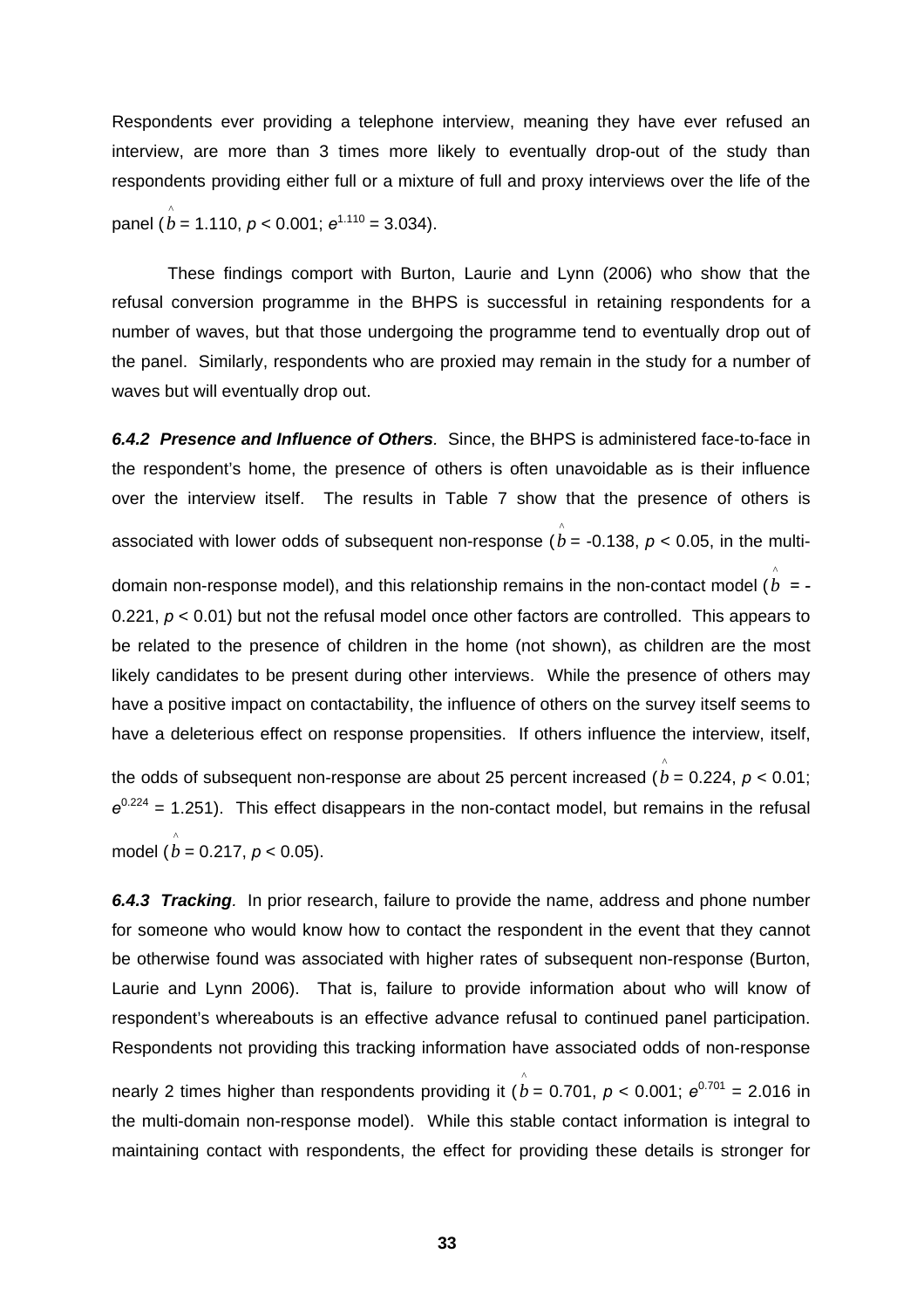<span id="page-36-0"></span>refusal than for non-contact (  $\stackrel{\wedge}{b}=$  0.455, *p* < 0.01 in the multi-domain non-contact model;  $\stackrel{\wedge}{b}=$ 0.766,  $p < 0.001$  in the multi-domain refusal model). Partial tracking info is also associated with eventual refusal but not non-contact. On the one hand, this suggests that providing partial stable contact information is an advance soft-refusal, perhaps, whereas not completing is a strong one. On the other, providing less than complete tracking information could represent an underlying resistance to survey participation generally. ^

6.4.4 English Language. BHPS interviews are conducted in English<sup>[7](#page-36-0)</sup> which means that any survey respondent not fluent in English could be motivated not to participate at subsequent waves. Also, one might suppose that non-native English speakers live in less stable accommodation resulting in lower likelihood of subsequent contactability. Considering the "bivariate" and domain models, having English language problems predicts non-response ( $\stackrel{\circ}{b}$  = 1.021, *p* < 0.001 in the "bivariate" non-response model and  $\stackrel{\circ}{b}$  = 0.549, *p*  $<$  0.001 in the domain non-response model). This is largely due to non-contact ( $\stackrel{\wedge}{b}$  = 1.283,  $p < 0.001$ ,  $\stackrel{\wedge}{b} = 0.843$ ,  $p < 0.001$ , in the "bivariate" and domain models respectively) but not refusal. All things considered, English language problems affects non-contact only  $(\stackrel{\wedge}{b}=$ 0.580,  $p < 0.05$ ). Upon investigation, this attenuated effect results once the respondent's race and not having access to a car or van for personal use – a factor associated with urban living – are included in the model. Note however that English problems are persistent indicators of subsequent non-contact. A similar set of findings for problems with the selfcompletion instrument emerges as some sort of problem with finishing the self-completion

component of the BHPS is associated with subsequent non-contact ( $\stackrel{\wedge}{b}$  = 0.526,  $p$  < 0.05). Note various "bivariate" and domain effects for requiring assistance and refusing the selfcompletion instrument, but that these effects disappear in the full model. Reading these results together, we might surmise that respondents with a lower ability to participate are also likely to be difficult to contact. This issue is a larger problem for maintaining contact with respondents with poor English skills than for inducing them to cooperate with the interview.

*6.4.5 Interviewer Assessed Cooperativeness***.** Over the course of a 35 to 40 minute interview, the interpersonal contact between interviewer and respondent can be marked by quite high rapport. Poor respondent cooperativeness with the interview process itself can indicate a lack of interest in the survey topics, dislike for the interviewer, mistrust for the

 7 Translations into Welsh are required by law but very few interviews are conducted in Welsh.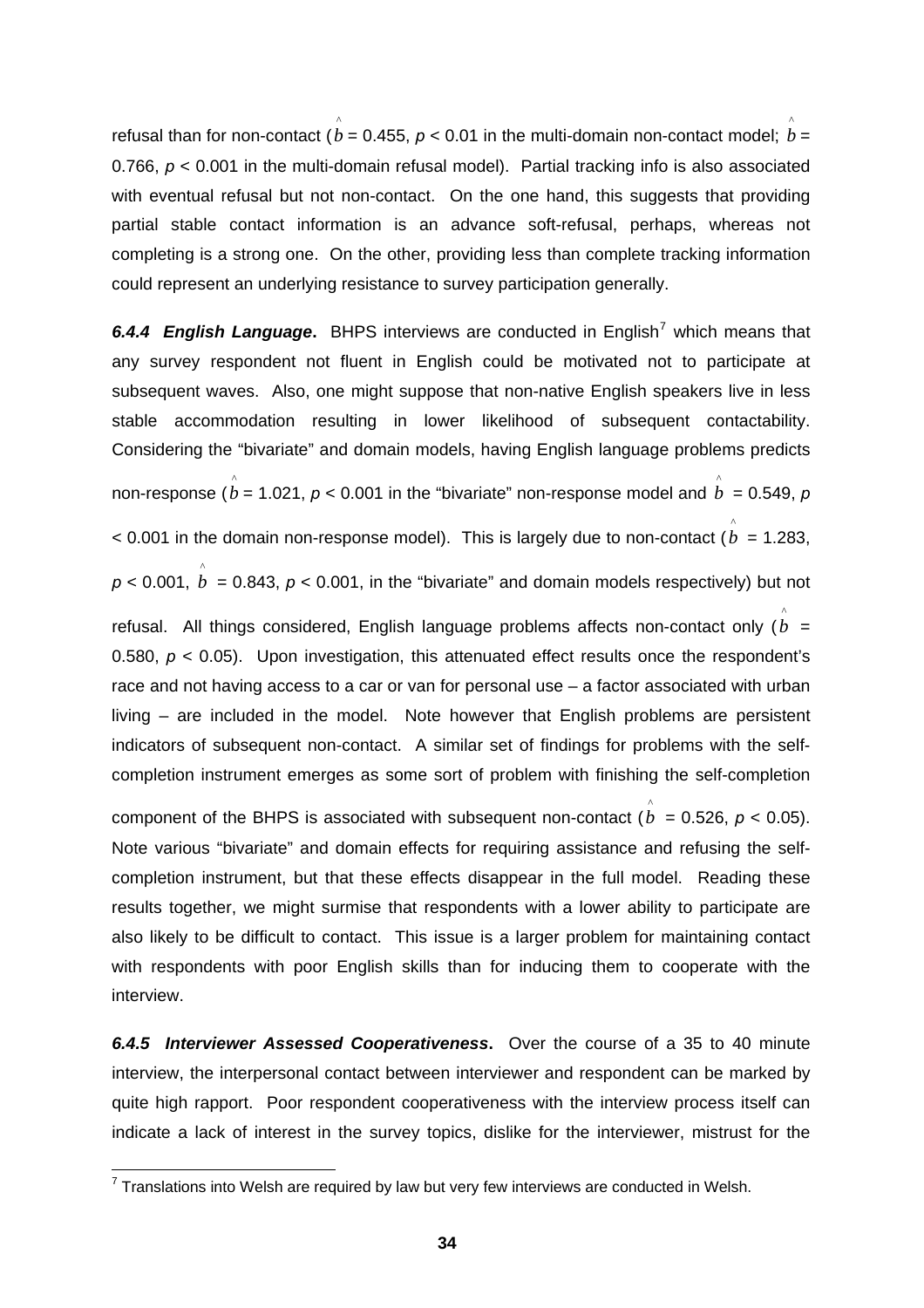survey organisation or other attitudes. BHPS interviewers rate respondents cooperativeness at the end of the interview as either Excellent, Good, Fair, Poor or Very Poor. Very few respondents exhibit Poor or Very Poor cooperation, however, while the majority of respondents are rated as having Excellent cooperativeness. Table 7 shows the results of including this measure of respondent cooperativeness with categories set relative to a rating of 'Excellent'. There is a general monotonically increasing propensity to nonrespond as cooperativeness declines (  $\stackrel{\circ}{b}$  = 0.311, p < 0.001;  $\stackrel{\circ}{b}$  = 0.833, *p* < 0.001; and  $\stackrel{\circ}{b}$  = 1.229, *p* < 0.001 for Good, Fair and Poor/Very Poor cooperativeness respectively in the multi-domain non-response model). Poor cooperativeness seems to have a more important effect for eventual refusal rather than non-contact although the monotonic effects remain and are strongly significant. This suggests that any respondent disinterest is likely to be evident to the interviewer and that disinterested or otherwise difficult respondents are, in fact, more likely to attrite from the study at subsequent waves.

*6.4.6 Change of Interviewer*. Within the BHPS, every effort is made to return the same interviewers back to respondents because it is believed that interviewer continuity minimises the risk of subsequent non-response (Behr, Bellgardt and Rendtel 2005; Burton, Laurie and Lynn 2006; Laurie, Smith and Scott 1999; Zabel 1998). A change of interviewer may be occasioned by a respondent move but also interviewer turnover. High interviewer turnover is noted in some urban areas and both geographic mobility and urban living are theoretically associated with non-response (Groves and Couper 1998; Laurie, Smith and Scott 1999; Lepkowski and Couper 2002). Most studies that purport to demonstrate interviewer continuity effects are non-experimental and might confound interviewer stability with area effects. At BHPS Waves 2 and 3, interviewer continuity was examined experimentally (Campanelli, Sturgis and Purdon 1997). Campanelli and O'Muircheartaigh (1999) found no effect of continuity at Wave 2 but when extended to Waves 3 and 4 significant differences emerged (Laurie, Smith and Scott 1999). Re-analysis by Campanelli and O'Muircheartaigh (2002) suggests that apparent non-response differences due to interviewer non-continuity could result from non-random interviewer attrition. The results from the present analysis in

Table 7 suggest that having a new interviewer is weakly associated with non-response ( $\overset{\circ}{b}$  = 0.140,  $p < 0.05$  in the multi-domain non-response model), whereas ever having a new interviewer and the more frequent number of changes in interviewer have no effect. Splitting non-response into non-contact and refusal, I find that interviewer change has no effect on either. Although liking the interviewer may induce respondents to cooperate on the doorstep (Groves and Couper 1998; Groves, Singer and Corning 2000), change in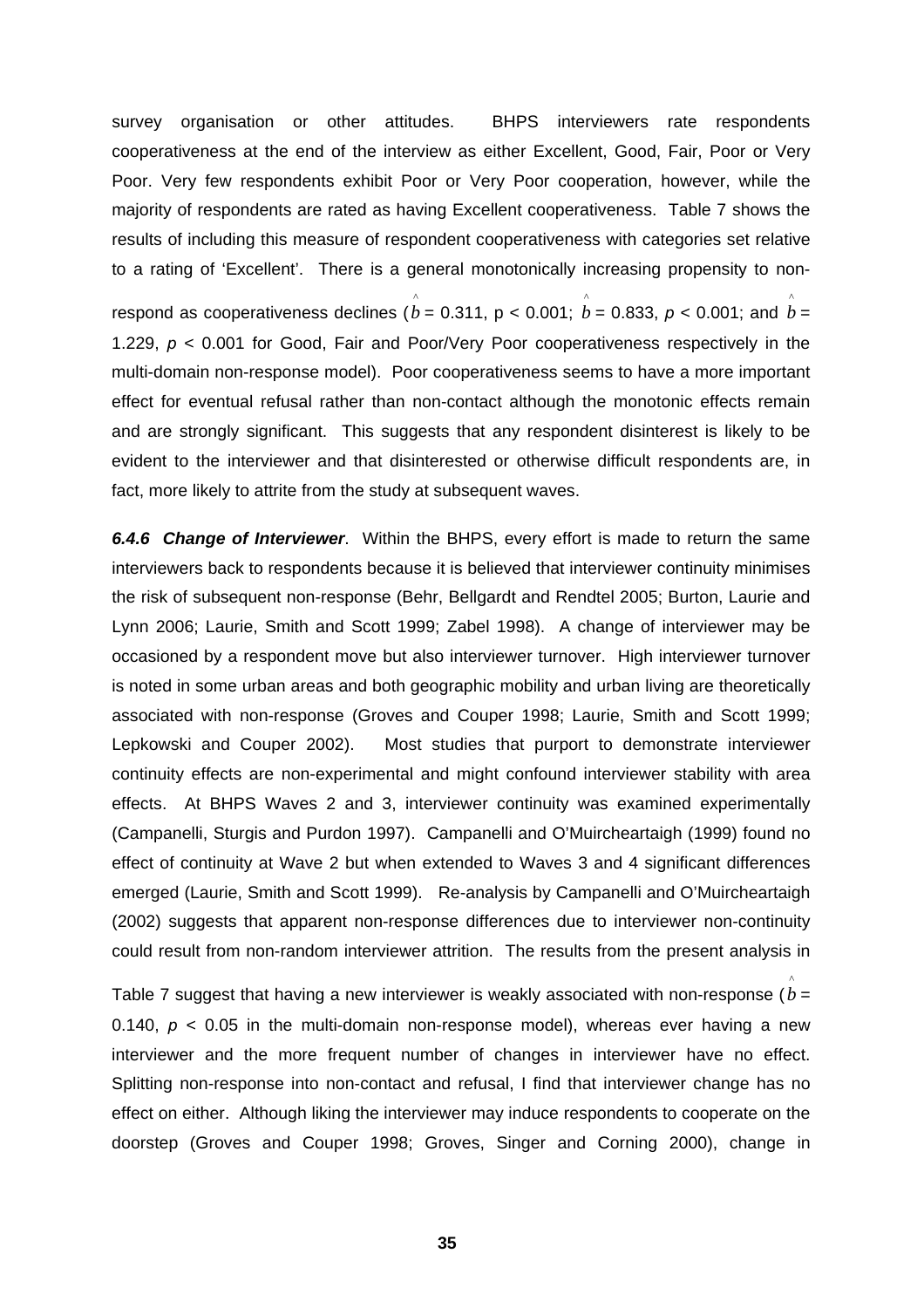interviewer does not seem to impair the cooperativeness of panel respondents nor does it signal subsequent problems with respondent contactability all things considered.

These findings are broadly indicative of respondent disinterest. Failure to provide tracking information, poor cooperativeness as rated by the interviewer, and difficulty in obtaining data resulting in proxy or telephone interviews all suggest uninterested or poorly motivated response. Such respondents are more likely to subsequently refuse which is a natural expectation. This leaves only cooperative, motivated and interested respondents as the panel ages. It should be noted that many of these predictors of non-response may be unrelated to outcomes of substantive interest and for this reason they could be fruitful instruments in adjusting for response propensities in substantive analyses of these data.

### **6.5 Non-Response as a Function of Labour Market Participation, Socio-economic Status and Financial Standing**

Time spent at home and out of the home should be related to patterns of labour market participation. That is, respondents who are employed or households with a greater proportion of members employed outside the home, will spend less time occupying the home during any given week. Less presence in the home reduces the likelihood of contact and hence non-response should be more likely for employed respondents. Respondents with high socio-economic status (SES) are theoretically expected to have higher rates of non-response while low SES respondents could have either low or high rates of nonresponse (Groves and Couper 1998). Table 8 and Table 9 contain results of models including measures of labour market participation, socio-economic status and household financial standing.

## [TABLE 8 HERE]

*6.5.1 Respondent's Employment***.** Certain employment situations can influence response propensities in different ways. Table 8 shows the results of models incorporating respondent employment status. I modelled the effects of each labour market situation relative to working full-time. Full-time work, here, is between 37 and 45 hours because "fulltime" depends on occupation. Respondents who are unemployed are significantly more likely to non-respond than full-time workers ( $b = 0.233$ ,  $p < 0.01$  in the multi-domain non-^

response model) and this is largely due to subsequent non-contact rather than refusal  $(b =$ 0.360,  $p < 0.001$  in the multi-domain non-contact model vs. no effect in the refusal model). Respondents found unemployed in any wave might subsequently non-respond because they move to a new city or town for employment or in search of employment so this finding might be expected.

^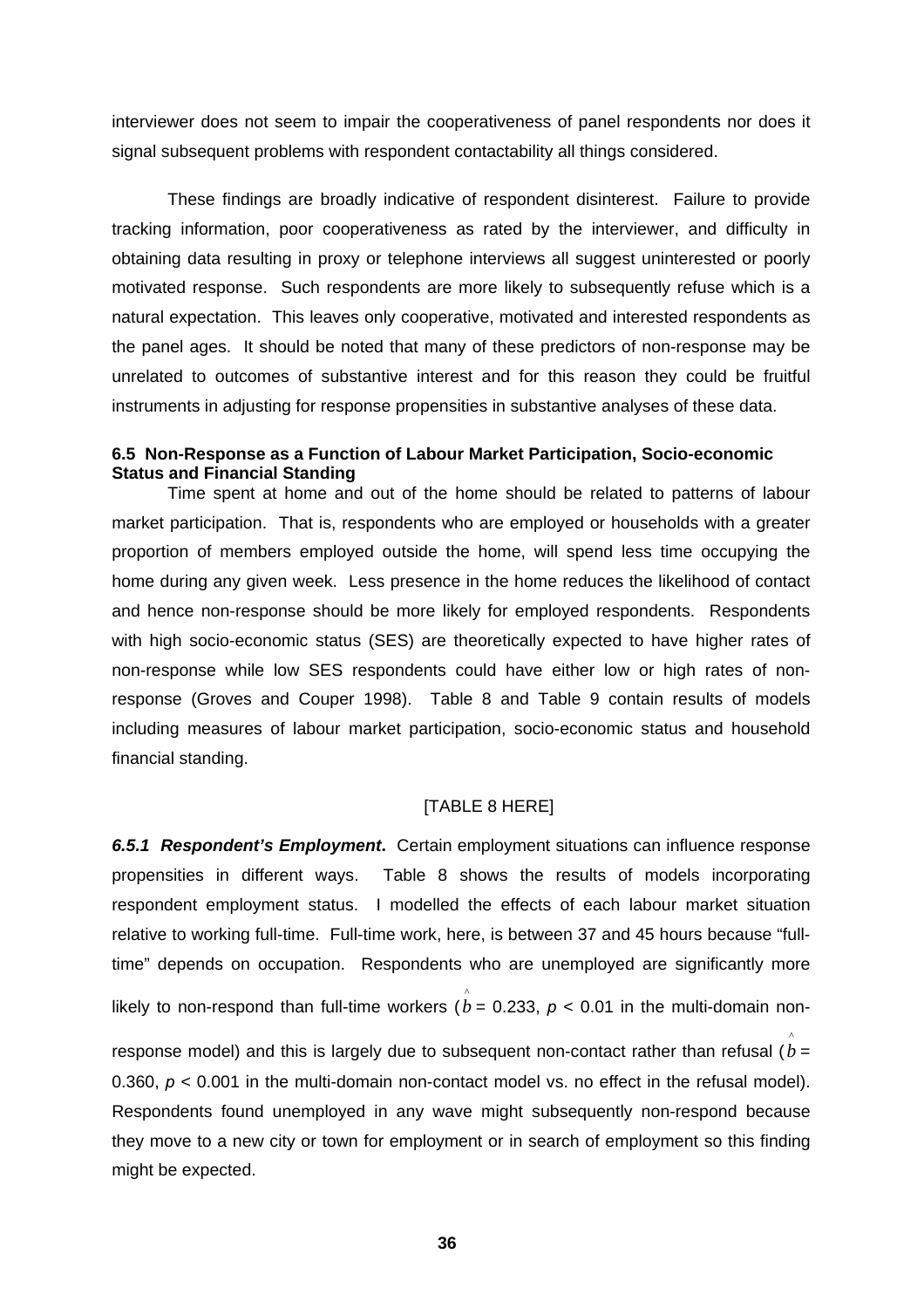Labour market situations suggesting greater time spent present in the home should predict greater contactability. Results in Table 8 show that those who are retired and longterm sick are significantly less likely to non-respond than full-time workers ( $\stackrel{\wedge}{b}$  = -0.211, *p* < 0.05 for retired;  $\stackrel{\wedge}{b}$  = -0.364,  $p$  < 0.01 for long-term sick). Interestingly, only the results for long-term sick or disabled remain in the non-contact model, all things considered  $(\stackrel{\wedge}{b}=$  -0.383, *p* < 0.05). The refusal model shows that the employed are more likely to refuse the survey request than are retirees ( $\stackrel{\wedge}{b}$  = -0.210, *p* < 0.05), respondents providing family care or on maternity leave  $(\stackrel{\wedge}{b} =$  -0.176,  $p <$  0.05), full-time students  $(\stackrel{\wedge}{b} =$  -0.493,  $p <$  0.01) and the respondents who are long-term sick or disabled ( $b = -0.368$ ,  $p < 0.01$ ). We might suppose that full-time workers may feel more burdened by the interview process, valuing time spent at work and with family rather than providing interview data, hence they are more likely to refuse the survey request. These other groups (retires, students, etc.) do not, in contrast, which would yield a negative effect on refusal for these statuses relative to full-time employment. Employment greater than full-time is not significant in the refusal model which contradicts this view to some extent as there is no effect of hours worked on refusal. Employment greater than full-time, however, does affect contactability as those working greater than full-time are significantly more likely to be lost due to non-contact (  $\stackrel{\wedge}{b}$  = -0.286, *p* ^

 $< 0.01$ ).

*6.5.2 Spousal Employment***.** As discussed above, including spousal employment eliminates the effect of being married or partnered on non-response. In additional to patterns of respondent employment, patterns of employment and labour market activity for respondent's spouse, if they have one, will affect the likelihood of locating respondents or other household members for interview. Relative to respondents without a spouse, respondents with a working spouse controlling for respondents own employment, should be less contactable assuming that employment amongst household members makes households less contactable more generally. The results presented Table 8 indeed indicate that having a working spouse significantly reduces the likelihood of non-response relative to

those with no spouse ( $\rho^{\wedge}$  = -0.232,  $\rho$  < 0.05 from the multi-domain non-response model). A non-working spouse in the household is no different from someone with no spouse present in propensity to non-respond. While simply being married or partnered enhances the likelihood of response for reasons discussed earlier, spousal employment seems more important. These results are mirrored in the "bivariate" and domain non-contact models, but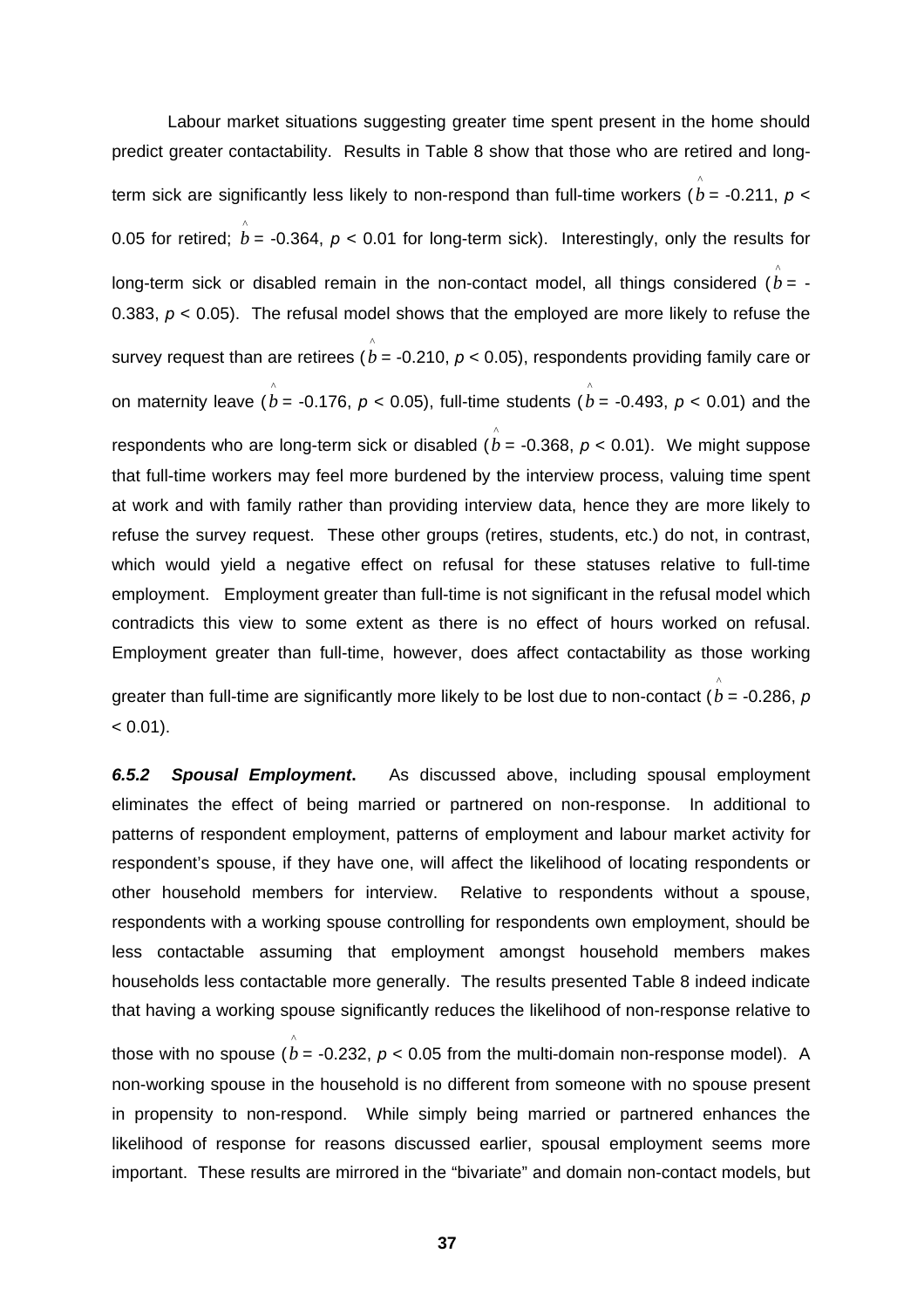not the refusal models. Contacting respondents with a working spouse is significantly easier

than contacting respondents with no spouse or a spouse that works (e.g.,  $\stackrel{\wedge}{b}$  = -0.981, *p* < 0.001 for a working spouse in the domain non-contact model). These results disappear in the multi-domain model once age, gender and other factors are controlled. Although not tested in these models directly, these results may suggest that one of the reasons why women have higher response propensities is that they are more likely to be at home during the times interviewers call – such as when their spouse is at work -- and hence easier to contact.

*6.5.3 Education*. Education enters the models as a series of dummy variables indicating roughly the level of education received: respondents holding a higher degree versus CSE/O Level/A level with the omitted category being no qualifications at all. The "bivariate" nonresponse models reported in Table 8 shows, as expected, that those with any type of higher degree and CSE/O/A level are less likely to non-respond than those with no qualifications at all. Controlling for age  $-$  a factor strongly associated with the receipt of educational qualifications – only the results for CSE/O/A level persist in the multi-domain non-response

model ( $\stackrel{\frown}{b}$  = -0.108,  $p$  < 0.05). Splitting the effect into non-contact and refusal, we see that educational attainment has no effect on contactability, but does influence the likelihood of refusal as might be expected. The multi-domain refusal model suggests a monotonic effect in education with the coefficient for holding a higher degree at  $-0.365$  ( $p < 0.001$ ) being significantly lower than the coefficient of -0.144 ( $p < 0.01$ ) for CSE/O/A level (Wald  $X^2 =$ 6.89, 1 *d.f.*, *p* < .01). This evidence is consistent with prior research on survey participation in panel studies as well as supporting the proposition that sample members with greater education may be more able to see the utility of providing survey data and hence be less likely to refuse the survey request.

*6.5.4 Income Data*. Turning next to the effects of income on panel non-response, I have incorporated two aspects of income into these non-response models: item non-response for income questions and the amount of stated income. Income is a highly sensitive topic for many people (Branden, Gritz and Pergamit 1995; Groves, Singer and Corning 2000) and item non-response for income questions often tends to be higher than for other themes. For this reason, we might suppose item non-response would be indicative of low interest in the study, or even offence at the survey content, which would be predictive of subsequent unit refusal (Branden, Gritz and Pergamit 1995). The BHPS data includes a range of income measures, included in Table 9 are measures of missing data for households and for individuals, both annual and monthly. I have treated imputed income data as missing for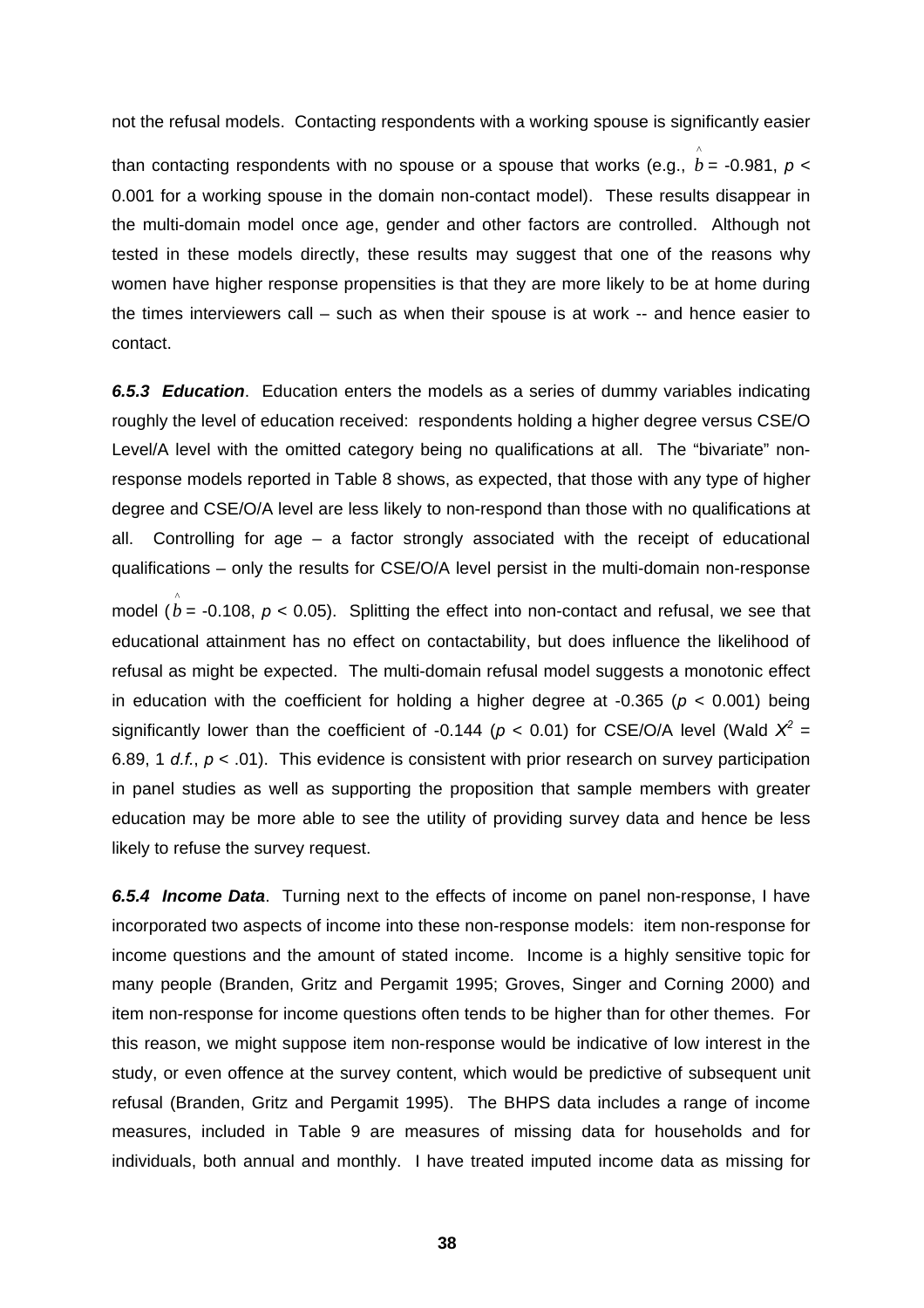<span id="page-41-0"></span>these models. It should be noted that proxy and telephone respondents are both asked to report income hence non-response here does not reflect interview mode. The "bivariate" non-response models, including the models for non-contact and refusal, indicate that missing income items are significantly associated with subsequent non-response – both due to non-contact and refusal. In the domain and multi-domain models, I include only one measure of missing income data because of collinearity $8$ . In the multi-response models, missing annual individual income remains highly predictive of non-response (  $\stackrel{\wedge}{b}$  = 0.281, *p* < 0.001) whether due to non-contact ( $\stackrel{\wedge}{b}$  = 0.206,  $\emph{p}$  < 0.001) or refusal given contact ( $\stackrel{\wedge}{b}$  = 0.301,  $p < 0.001$ ).

#### [TABLE 9 HERE]

Although missing income is predictive of non-response, what is the relationship between stated income and response propensity more generally? I focus only on annual household income because individual monthly, individual annual, and household monthly income are strongly correlated. I split the income distribution into the lower quintile and upper quintile relative to the middle three-fifths of the distribution. Missing household income, here, does not include imputed data so those households with imputed annual income are included in the income distribution. Similar to Watson's (2003) findings with ECHP data for southern Europe, I find that respondents in households with income at the

upper end of the distribution are more likely to non-respond subsequently  $(\stackrel{\wedge}{b}=0.177,\ p<0)$ 

^

0.01 in the multi-domain non-response model) and that this effect is due to non-contact  $(b = 0, 0)$ 0.229, *p* < 0.05) rather than refusal (not significant). Recall that those employed greater than full-time were more likely to be lost due to non-contact. This income effect, then, is above and beyond any employment related effect.

The effect across models for low income does not correspond to findings in other studies of attrition. Notably, there is no effect of being at the low end of the household income distribution for non-response, generally, although there is a slight effect for noncontact (  $\overset{\circ}{b}$  = 0.206, *p* < 0.05 in the multi-domain model) but the opposite effect for refusal (  $\overset{\circ}{b}$  $= -0.170$ ,  $p < 0.05$ ). It would seem, then, that low income respondents in Britain are happy to participate in an ongoing survey in which income and financial well-being are central themes but can be somewhat difficult to maintain in the sample. ^

entity and the mattem and the metal metal and the metal metal and the monthly and thousehold income is derived from aggregating individual reports of income. Annual or monthly and the Household income is derived from aggre income are derived from whichever period of income the respondent reports.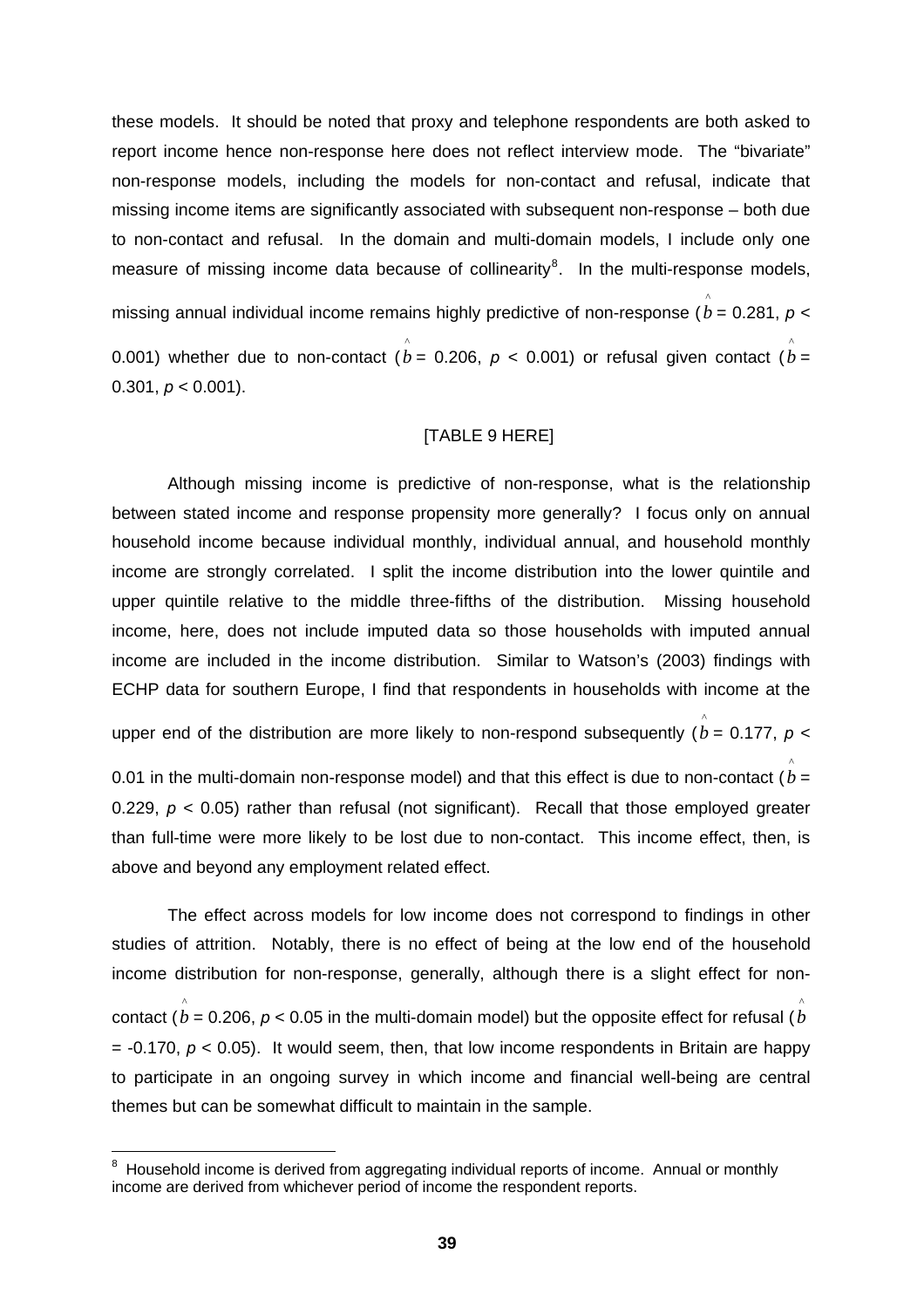*6.5.5 Access to Personal Transport*. Having no access to a car or van for personal use is included in these models on the assumption that this indicates wealth to some degree. That is, having no access to a personal transport of this type is indicative of material deprivation which as an indicator of low SES is theoretically linked to the willingness to participate in social surveys (Groves and Couper 1998). Admittedly, absence of access to automotive transport could also indicate central city living where having a car or van for personal use is less important than outside of a central city. The BHPS does not include information about the respondent's specific geographic setting other than region so we might reasonably assume that lack of access to personal automotive transport or not being able to drive might indicate residential urbanicity once other more direct measures of SES are controlled. Nevertheless, lack of personal transport or driving ability should predict non-response for either theoretical reason. The results in Table 9 show that not having access to a car or van is predictive of subsequent non-response ( $\stackrel{\wedge}{b}=$  0.225, *p* < 0.001). The stronger relationship is with non-contact (  $\stackrel{\wedge}{b}$  = 0.280, *p* < 0.01) rather than refusal (  $\stackrel{\wedge}{b}$  = 0.167, *p* < 0.05). Note the slight positive effect for having no ability to drive ( $\stackrel{\frown}{b}$  = 0.106,  $p$  < 0.05) suggesting this variable might be capturing urbanicity to some extent rather than material deprivation.

*6.5.6 Self-Assessed Financial Well-Being*. The results for subjective financial standing contradict the argument that the less well off are more likely to be non-respondents. These results comport with the findings from low income respondents. The measure of subjective financial well-being comes from the question "How well would you say you yourself are managing financially these days?" with response options of "Living comfortably", "Doing alright", "Just about getting by", "Finding it quite difficult" and "Finding it very difficult". I combined the bottom two responses for analysis while treating "Doing alright" as the reference category. In the multi-domain non-response model, those answering "Just about getting by" and "Finding it difficult" or "Very difficult" are significantly less likely to non-

 $\hat{p}$  respond than those "Doing alright" (  $\hat{b}$  = -0.112, *p* < 0.05 for "Getting by";  $\hat{b}$  = -0.162, *p* < 0.05 for "Difficult"). Considering non-contact and refusal separately, the results indicate no effect in the non-contact model but that those who self-assess their financial condition as difficult

are significantly less likely than those doing alright to refuse participation  $(\stackrel{\wedge}{b} =$  -0.247,  $p <$ 0.05) further confirming the effect for low income. This translates into roughly a 22 percent lower odds of non-response for those believing themselves to be in a difficult financial situation ( $e^{-0.256}$  = 0.781).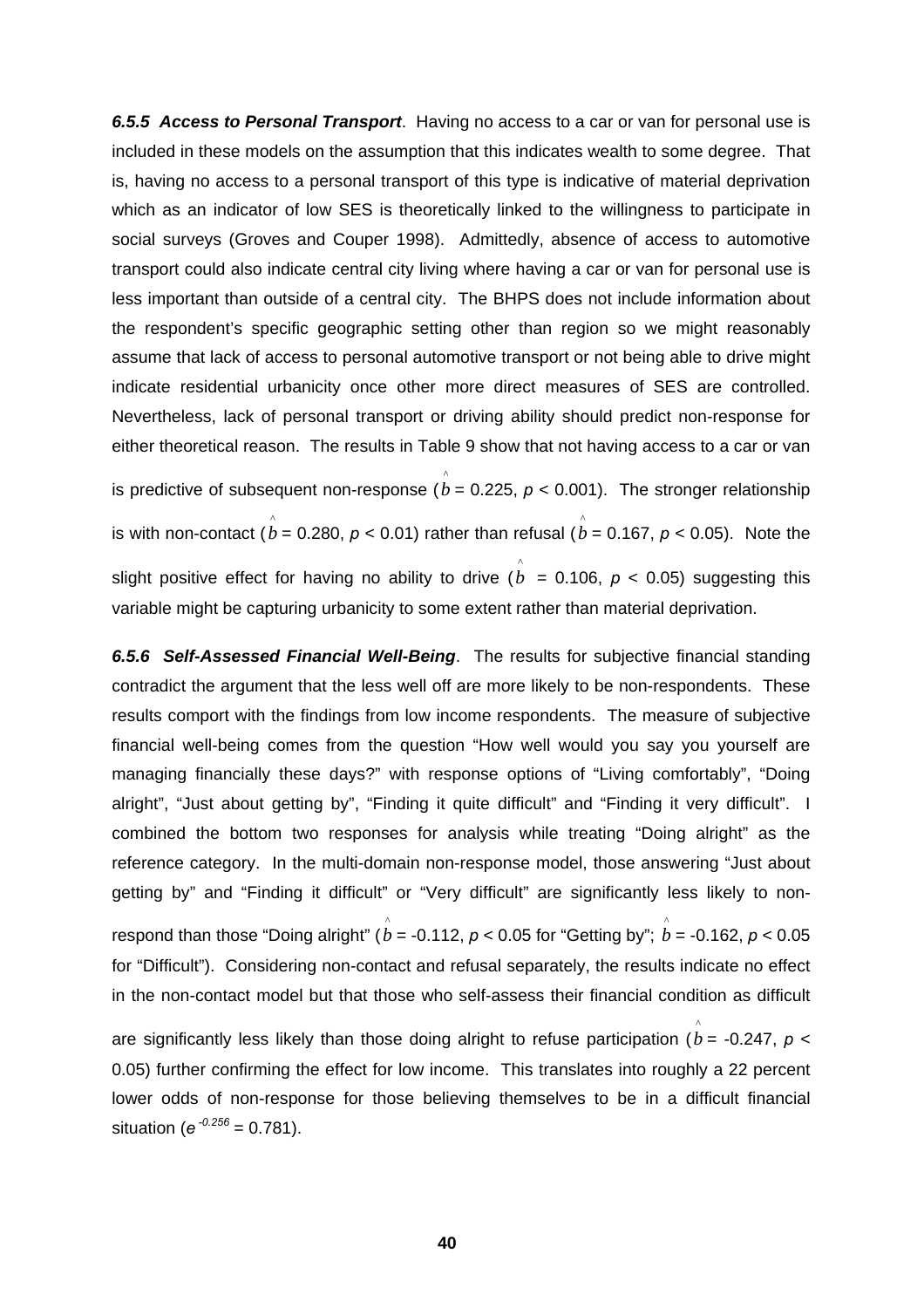The findings for labour market activity, SES and wealth suggest a positive relationship between economic well-being and non-response in the BHPS. Although the results for education are as predicted and do not support this conclusion, the weight of economic evidence suggest otherwise. Specifically, employment predicts survey refusal while those with low income and respondents believing their financial situation to be difficult are least likely to refuse. Moreover, those at the upper end of the income distribution are likely to be lost through non-contact. Income seems a sensitive topic as the findings here are consistent with research elsewhere showing that income item non-response predicts unit non-response.

#### **6.6 Non-Response as a Function of Opinion or Political Preference**

While little prior research on non-response incorporates measures of opinion or values, one motivation for the present analysis is to document covariates of panel nonresponse generally. While there is no clear reason to believe that certain core values or political leanings might be predictive of subsequent non-contact or refusal in a household panel, the relationships are worth investigating. Tables 9a through 9c include the results for models incorporating two sets of opinion items routinely asked in the BHPS along with political party preference. A first set of opinion items concerns the traditional role of women in the household and tends towards indicating support for women to stick to traditional roles overseeing home and family life. Sample members who support a traditional role for women in the home may actually be more contactable insofar as held beliefs are suggestive of a greater household presence. A second battery of value items concerns the role of government in society. This might be read to hint at a strong welfare state expectation which touches on the SES argument. Recall that Groves and Couper (1998) argue that low SES sample members may feel obligated to the government by virtue of being somewhat dependent upon it and hence more likely to provide survey data. Party preference, if anything, may be indicative of interest in public affairs. Supposing survey participation in a household panel concerned largely with general social conditions is more likely amongst people interested in public affairs, political participation and party support may predict survey cooperation.

*6.6.1 Family Values*. Table 10a includes "bivariate" results for 9 value items related to the appropriate structure and nature of families with an emphasis on the provision of child care. The original items included 5 response options ranging from "Strongly Agree" to "Strongly Disagree" and I have recoded them into simple valence of "Agree" or "Disagree" using "Neither Agree nor Disagree" as the omitted category. Across the 9 items, we see that in 6 missing data is highly predictive of non-response generally. This is largely due to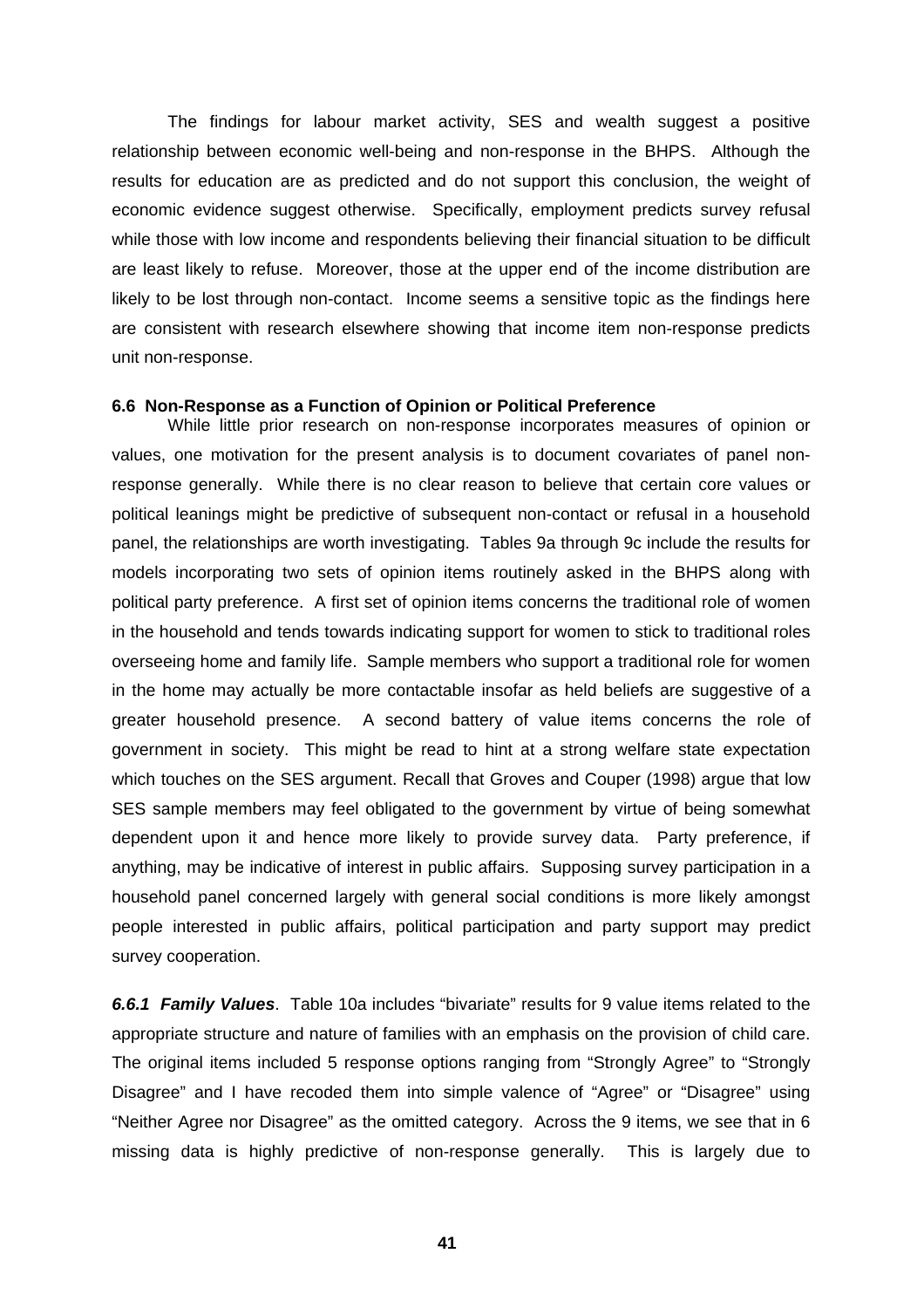<span id="page-44-0"></span>subsequent non-contact with those not answering the opinion items as all 9 coefficient for missing data in the non-contact models are significant and generally quite large.

### [Table 10a HERE]

A factor analysis of these items yielded a single underlying factor reflecting a strongly traditional view of women's role in the home. From this factor analysis, I identified four items which scored highly on this factor and disregarded all others. These four items include: "A pre-school child is likely to suffer if his or her mother works", "All in all, family life suffers when the woman has a full time job", "A woman and her family would all be happier if she goes out to work" (negatively associated), and "A husband's job is to earn money, a wife's job is to look after the home and family". An index created from these items has an alpha of 0.726<sup>[9](#page-44-0)</sup>. To create the index, I rescored disagreement with only these items (or agreement for the item reverse scored) as -1 with agreement (disagreement, as required) as +1 with neither agreement nor disagreement being 0, then summed them. The index was then recoded into an indicator variable where 0 means neither traditional nor non-traditional and 1 means "Traditional Values" if the index score was greater than 0. This indicator variable was entered into the non-response model with missing values on any of the items comprising the scale included.

The last two rows of Table 10a include results for this "Traditional Values" variable. We see that those with missing data on any of the index items are significantly more likely to non-respond subsequently ( $\rho = 0.318$ ,  $\rho < 0.001$ ). The same effect is found in the noncontact model  $(\stackrel{\circ}{b}=0.564,\, p< 0.001)$  but not the refusal model. Those respondents tending to hold traditional values about the role of women seem less likely to be lost through noncontact than those holding less traditional views ( $\rho$  = -0.227,  $\rho$  < 0.001) but are more likely to refuse survey cooperation once contacted (  $\stackrel{\wedge}{b}$  = 0.136, *p* < 0.01).

## [Table 10c HERE]

Table 10c contains results for this factor in a full opinion domain model and the multidomain non-response, non-contact and refusal models. Once other factors are controlled, the effect of missing data on this factor completely disappears. Maintaining traditional family values also has no effect on subsequent non-response all things considered.

 $\overline{a}$ 

 $9\,$  Both the factor analysis and the alpha calculation used data pooled across waves for all wave 1 respondents prior to attrition with no assumption of clustering.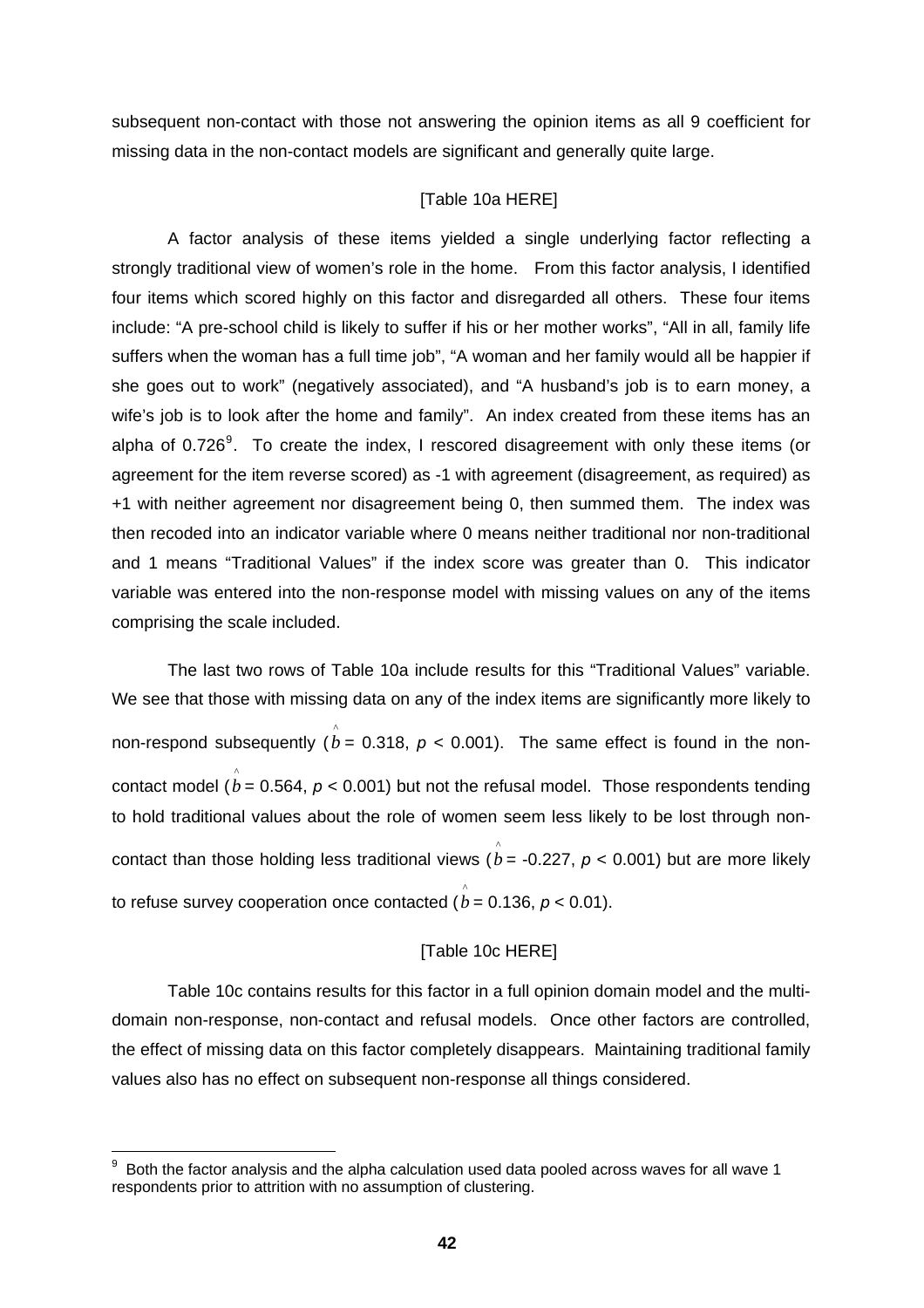<span id="page-45-0"></span>*6.6.2 Views of Government*. Table 10b contains "bivariate" results for 6 opinion items relating to the proper role of government and the nature of law in British society. As with the family values items, these items included 5 response options ranging from "Strongly Agree" to "Strongly Disagree" and I have recoded them into simple valence of "Agree" or "Disagree" using "Neither Agree nor Disagree" as the omitted category. Note that in 4 of the six items, missing data predicts non-response and that item missing values are strongly predictive of subsequent non-contact rather than refusal.

#### [Table 10b HERE]

A factor analysis of these items yields a single underlying factor amongst four of the items. As with the Family Values indicator, I retained only items that loaded highly on this single factor. These items include "Private enterprise is the best way to solve Britain's economic problems" (negatively scored), "Major public services and industries ought to be in state ownership", "It is the government's responsibility to provide a job for everyone who wants one", and "Strong trade unions are needed to protect the working conditions and wages of employees". We can interpret these items as reflecting a leaning towards collectivist values. An index created from these items has a alpha score of  $0.556^{10}$  $0.556^{10}$  $0.556^{10}$ . As with the Family Values indicator, I rescored disagreement with these items (or agreement for the item reverse scored) as -1 with agreement (disagreement, as required) as +1 with neither agreement nor disagreement being 0, then summed them. The index was then recoded into an indicator variable where 0 means no or negative support for collectivist or socialist values and 1 means "Collectivist Values" if the index score was greater than 0. This indicator variable was entered into the non-response model with missing values on any of the items comprising the scale included.

The last two rows of Table 10b contain the results for this Collectivist Values measure. We see that both missing data and Collectivist Values predict non-response ( $\overset{\circ}{b}$  = 0.237,  $p <$  0.001; and  $\stackrel{\circ}{b}$  = 0.128,  $p <$  0.001 respectively). Missing data is predictive of noncontact ( $\overset{\circ}{b}$  = 0.381, *p* < 0.001), whereas maintaining some Collectivist Values is predictive of survey refusal given contact ( $\overset{\circ}{b}$  = 0.174, *p* < 0.001). Table 10c includes this measure in the multi-domain models, where we see its effect altered somewhat. Once other factors are

 $\overline{a}$ 

 $10$  As with the Family Values measure, both the factor analysis and the alpha calculation used data pooled across waves for all wave 1 respondents prior to attrition with no assumption of clustering.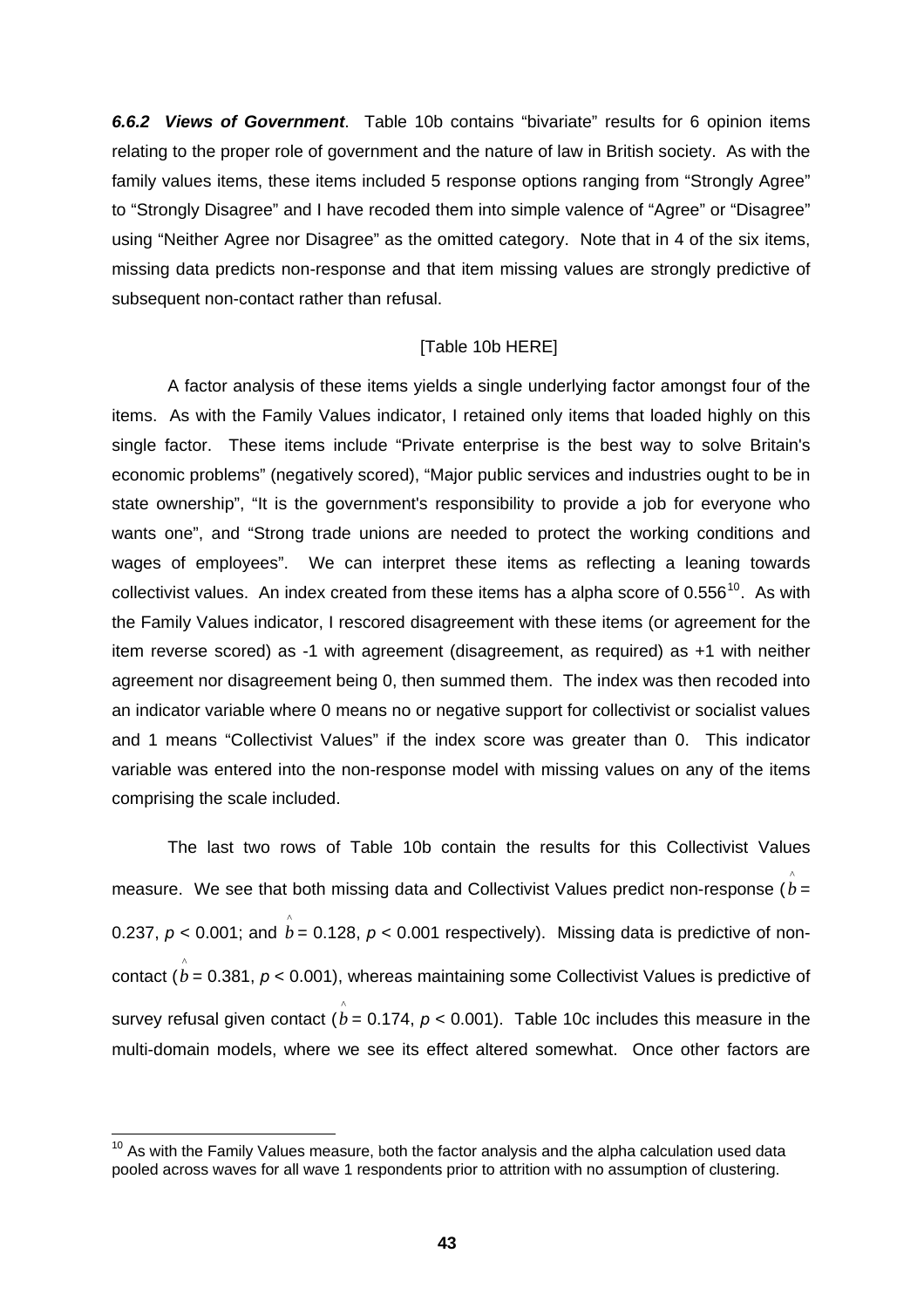controlled, missing data continues to predict non-contact ( $\stackrel{\wedge}{b}$  = 0.245, *p* < 0.05), but here Collectivist Values inhibits loss from non-contact ( $\hat{b}$  = -0.180, *p* < 0.01).

*6.6.3 Supporting a Political Party*. Table 10c also contains results from models incorporating measures of support for political parties in Britain. Relative to those who indicate that they support a particular political party, those not supporting a political party are generally more likely to non-respond ( $\stackrel{\wedge}{b}$  = 0.120,  $p$  < 0.001 in the domain specific nonresponse model). Missing data, here, however is highly indicative of non-response generally as those with missing data have odds of non-response nearly 4 times greater than respondents supporting a political party ( $\hat{b}$  = 1.380,  $p$  < 0.001,  $e^{1.380}$  = 3.97 in the domain specific model). This effect of missing data persists in the multi-domain non-response model ( $\hat{b}$  = 0.825,  $p$  < 0.01) and the refusal model specifically ( $\hat{b}$  = 0.842,  $p$  < 0.001). Perhaps some respondents are sensitive to providing information about their political leanings.

*6.6.4 Specific Party Supported***.** The final set of indicator variables in Table 10c capture the range of political parties supported by respondents. Respondents were asked to name the political party that they supported or felt a little closer to if they did not say they explicitly supported any specific party. Also, respondents not supporting a party nor feeling a little closer to a particular party were asked which party they would vote for if the general election were to occur "tomorrow". I aggregated the named party derived from each routing and recoded the listing of parties into Conservative, Labour, Liberal Democrats, No Party and "Can't Vote" with the omitted category being "Other Party". This coding allows for a direct comparison of support for the three main parties in Britain as they can each be compared to "Other Party" and indirectly through this to each other. Table 10c contains results showing Conservative and Liberal Democrat supporters are less likely to non-respond relative to "Other" and that Labour supporters are no different from "Other Party" supporters to nonrespond (e.g., in the domain non-response model,  $\stackrel{\circ}{b}$  = -0.262, *p* < 0.01 for Conservative;  $\stackrel{\circ}{b}$  = -0.399, *p* < 0.001 for Liberal Democrat). These results disappear in the multi-domain nonresponse model. Exploring the non-contact and refusal models, we see that Liber-Democrat supporters are less likely to be lost through non-contact  $(\stackrel{\circ}{b} =$  -0.321,  $p$  < 0.05) and that Labour supporters are more likely than all others to refuse participation  $(\stackrel{\wedge}{b}=0.253,~p<0.253)$ 0.05). The effect of missing data here remains striking. Respondents failing to answer about their preferred political party are about 59 percent more likely to refuse subsequently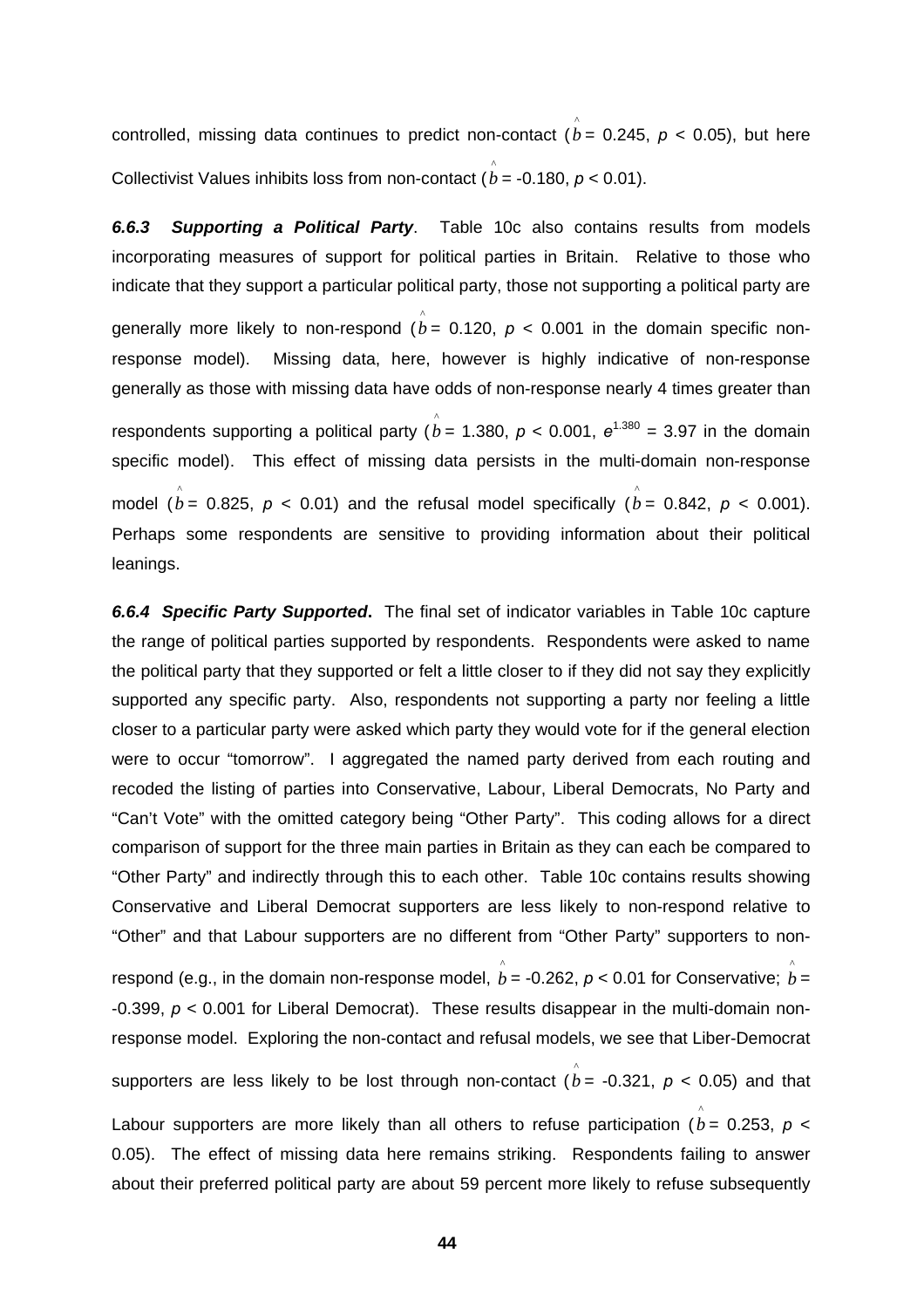that others providing this information  $(\stackrel{\circ}{b}=0.464,\ p< 0.001).$  This further implies that politics is also a sensitive topic that affects non-response.

This collection of findings is somewhat surprising and not quite as expected. Although support for women's traditional household roles may be indicative of greater household presence, there is no effect of holding such a view on non-response. I found a slight negative effect on non-contact amongst respondents valuing a collectivist approach to government. Furthermore, I found little evidence to suggest political participation is predictive of survey cooperation generally. Although contact is more easily maintained with Lib-Dem supporters and Labour supporters are slightly more likely to refuse survey participation over the life of the panel, item missing data on political preference suggests that politics seems to be a sensitive topic that promotes subsequent survey refusal.

#### **6.7 Non-Response as a Function of Social Participation and Religiosity**

Social participation might affect at-home patterns and hence respondent contactability and likely continued survey response (Groves and Couper 1998; Lepkowski and Couper 2002). On the other hand, greater social activity can indicate a greater amiability for human interaction which balances in favour of higher levels of survey participation. At the same time low levels of social participation suggesting social isolation – a condition not conducive to survey cooperation (Groves and Couper 1998; Groves, Singer and Corning 2000). Table 11 contains results from models incorporating various direct measures of social participation including organisational membership, joining in the activities of various social organisations, as well as religious preference, importance and attendance. We might expect greater social participation to be associated with lower levels of nonresponse, generally, as well as non-contact and refusal specifically.

## [TABLE 11 HERE]

*6.7.1 Organisational Membership and Activity.* BHPS respondents are asked to list the types of organisations of which they are members including political parties, environmental groups, sports clubs, professional organisations, women's groups, parents associations amongst other groups. The count of organisation types listed reflects a diversity of social interests and ranges from 0 to 12. Fewer than 10 percent of respondents indicate participating in three or more types of organisation while just under 50 percent report no organisational memberships at all. Even if the respondent was not a member of any of the listed types of organisations, they are asked whether they join in any of the activities of such organisations. Again, the count of "active" organisation types reflects a diversity of social participation. Here, fewer than 8 percent of respondents indicate joining in the activities of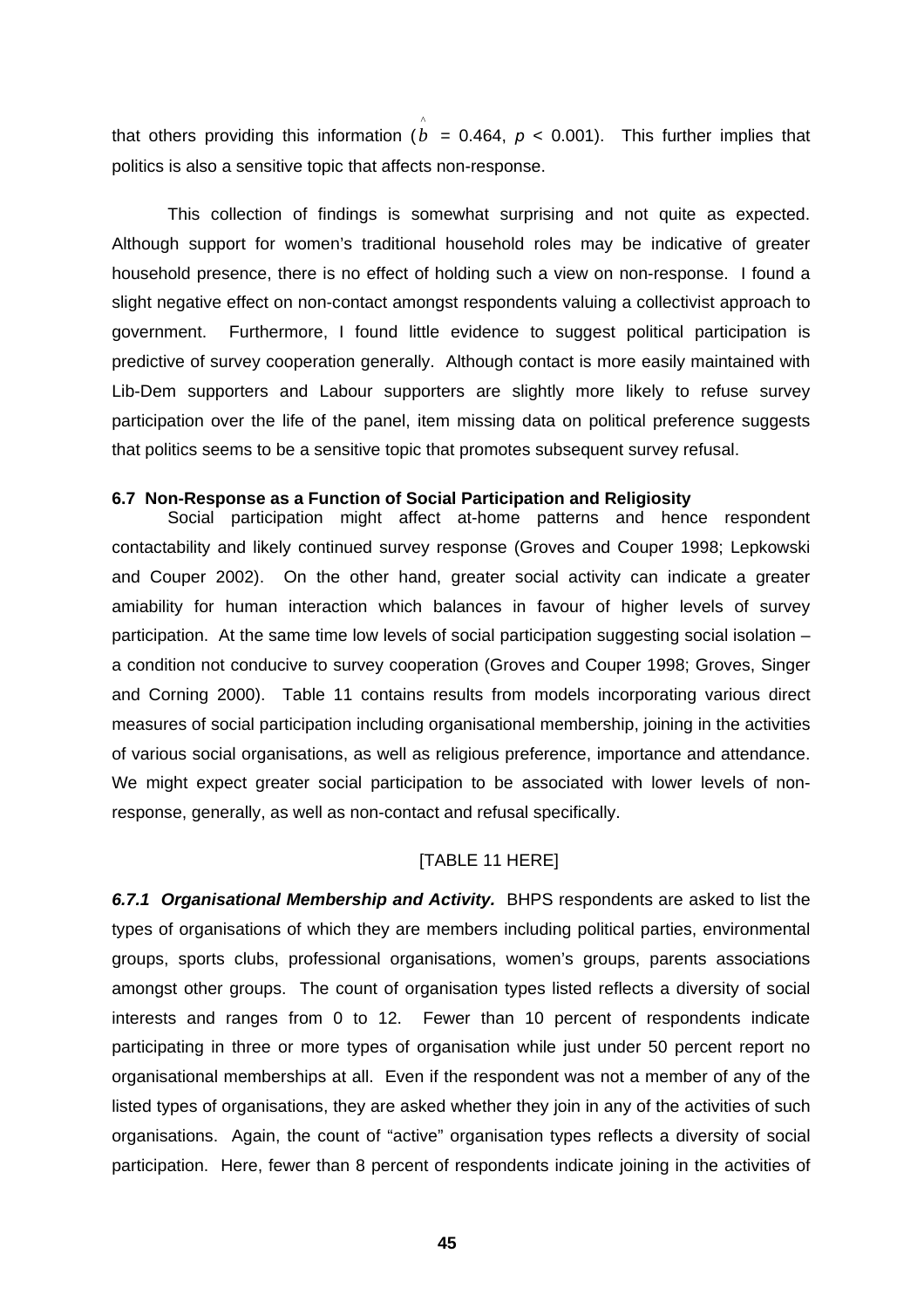three or more different types of organisations while more than half do not join in the activities of any organisations. The variables entered, then, indicate membership or activity with one, two, and three or more organisation types with zero organisation types as the omitted category.

In prior theoretical and empirical work, people who exhibit a greater intensity of social engagement tend to be less likely to be non-respondents (Lepkowski and Couper 2002). This work does not consider omnivorousness in social engagement, however, which is what we can measure in the BHPS. Nevertheless, a diverse social portfolio still suggests greater social involvement and could indicate a lower likelihood of subsequent non-response in panel studies. In the "bivariate" non-response model, greater diversity of organisational memberships is associated with significantly reduced likelihood of non-response and that the effect is monotonic (Wald test  $X^2 = 78.9$ ,  $p < 0.001$ ). This relationship holds in the domain specific model, but in the multi-domain model only membership in three or more types of organisations is significant. Here, membership in a diverse set of organisations predicts significantly less non-response ( $\rho$  = -0.409,  $p$  < 0.001). Splitting out non-contacts and refusals, the findings mirror the general non-response findings as membership in three or more types of organisation reduces the odds of both non-contact  $(\stackrel{\wedge}{b} = -0.544, p < 0.01)$ and refusal ( $\hat{b}$  = -0.316, *p* < 0.05).

The results for organisational activity are similar to membership in organisations. Where membership in types of organisations can signal diversity in social interests, activity has a physical effect on the presence of the respondent at home as well as indicating sociability. The "bivariate" result for the number of organisation types in which the respondent is active parallels organisational memberships. We see a monotonically decreasing odds of non-response as the count of active types of groups increases (Wald test  $X^2 = 49.8$   $p < 0.001$ ). Once other factors are controlled in the multi-domain model, activity in three or more types of organisations retains somewhat its negative effect on nonresponse ( $\stackrel{\wedge}{b}$  = -0.330,  $p$  < 0.05). Organisational activity does seem to indicate sociability rather than absence from the home. I find no effect on non-contact in the multi-domain model but sample members active in three or more types of organisations are significantly less likely to refuse survey participation once contacted ( $\stackrel{\wedge}{b}$  = -0.447, *p* < 0.05).

*6.7.2 Religiosity*. Religiosity and religious service attendance may be contra indicators of social isolation and consequently would be predictive of a greater propensity to cooperate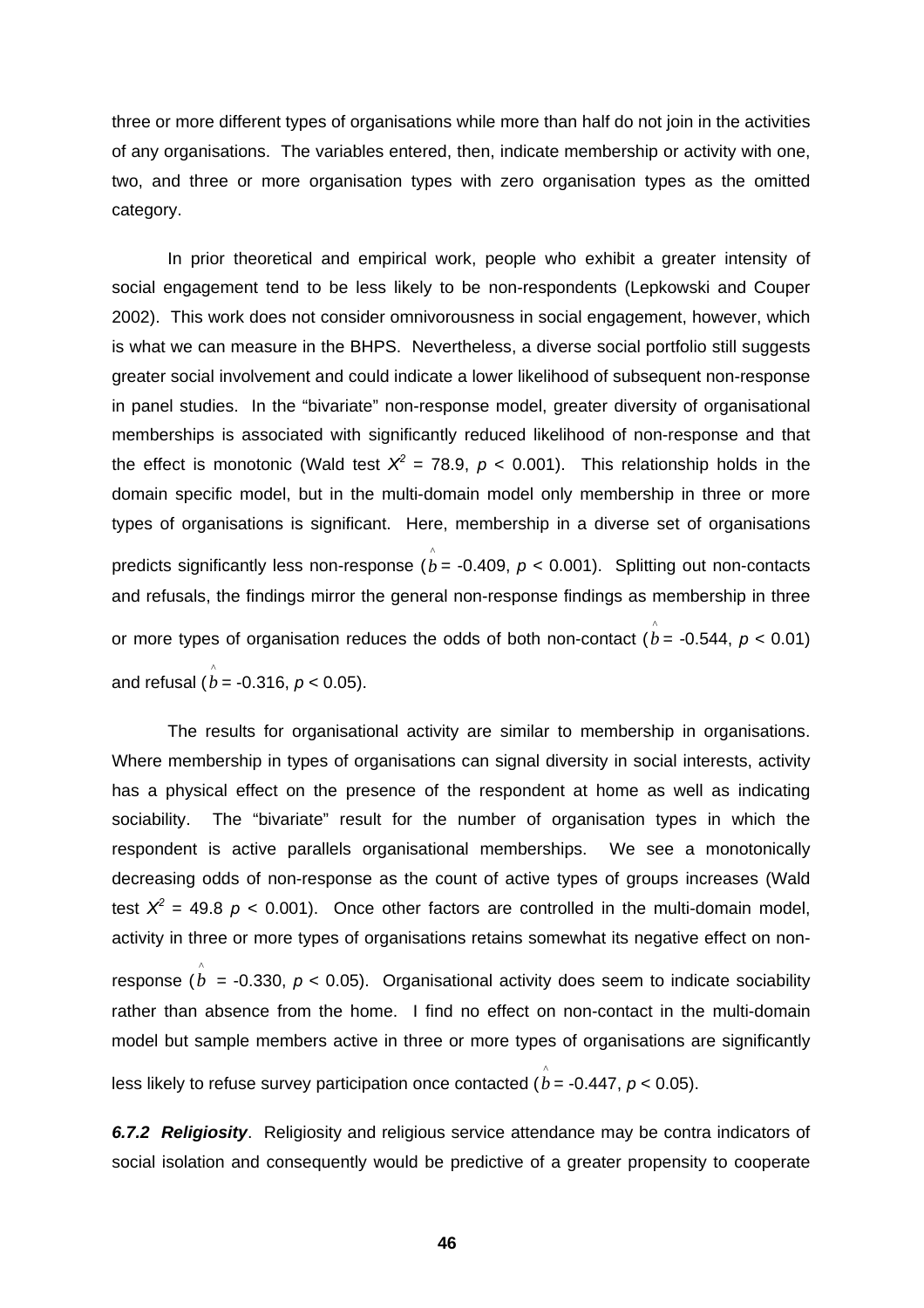with strangers, such as a survey interviewer making a survey request (Groves, Singer and Corning 2000). These factors may also signal community attachment, implying greater contactability (Groves and Couper 1998).

BHPS respondents are asked to state how much difference religious beliefs make to their lives: "None", "A little", "Some" or a "Great difference". I modelled these indicators with "None" as the reference group because just under half of respondents report that religion makes no difference to their lives. The "bivariate" non-contact model reported in Table 11 suggests that respondents maintaining that religious beliefs matter "some" or "greatly" are significantly less likely to subsequently non-respond than non-religious respondents. However, these effects disappear once organisational participation and other religious attendance variables are included in the model. These effects similarly are not found in either the non-contact or the refusal models. Note that I did not include this measure of religiosity in the multi-domain model because of the general lack of effect across the entire range of the variable in the domain specific models and because religiosity is highly related to religious attendance which was retained across models.

*6.7.3 Stated Religious Preference*. Specific religious preference is indicated with a series of dummy variables with "No Religion" as the reference category. The results in Table 11 show that Anglicans are slightly less likely to subsequently non-respond ( $\stackrel{\wedge}{b}$ = -0.118,  $p$  < 0.05 in the domain specific model) while Catholics are slightly more likely to subsequently non-respond ( $\hat{b}$  = 0.160,  $p$  < 0.05). Once other factors are controlled in the multi-domain non-response model, only Non-Christians are significantly less likely to non-response ( $\stackrel{\wedge}{b}$  = -0.384, *p* < 0.05). The effect for Anglicans and Non-Christians remains in the non-contact model ( $\overset{\circ}{b}$  = 0.150,  $p$  < 0.05,  $\overset{\circ}{b}$  = -0.797,  $p$  < 0.05 respectively). Stated religious preference has no association with refusal.

*6.7.4 Religious Attendance.*. Religious attendance as a more direct measure of religious behaviour should signal greater community attachment and hence greater propensity for survey cooperation and contactability. The attendance measure ranges from "Only at weddings or funerals" to "Weekly" and I used "Weekly" attendance as the reference category. Respondents with lower levels of attendance might be expected to exhibit higher rates of non-contact and refusal. The results in Table 11 show that in the "bivariate" noncontact model, this is indeed the case. Respondents who attend religious services less than annually are highly likely to subsequently non-respond  $(\stackrel{\circ}{b}=0.296,\, p< 0.001).$  This effect is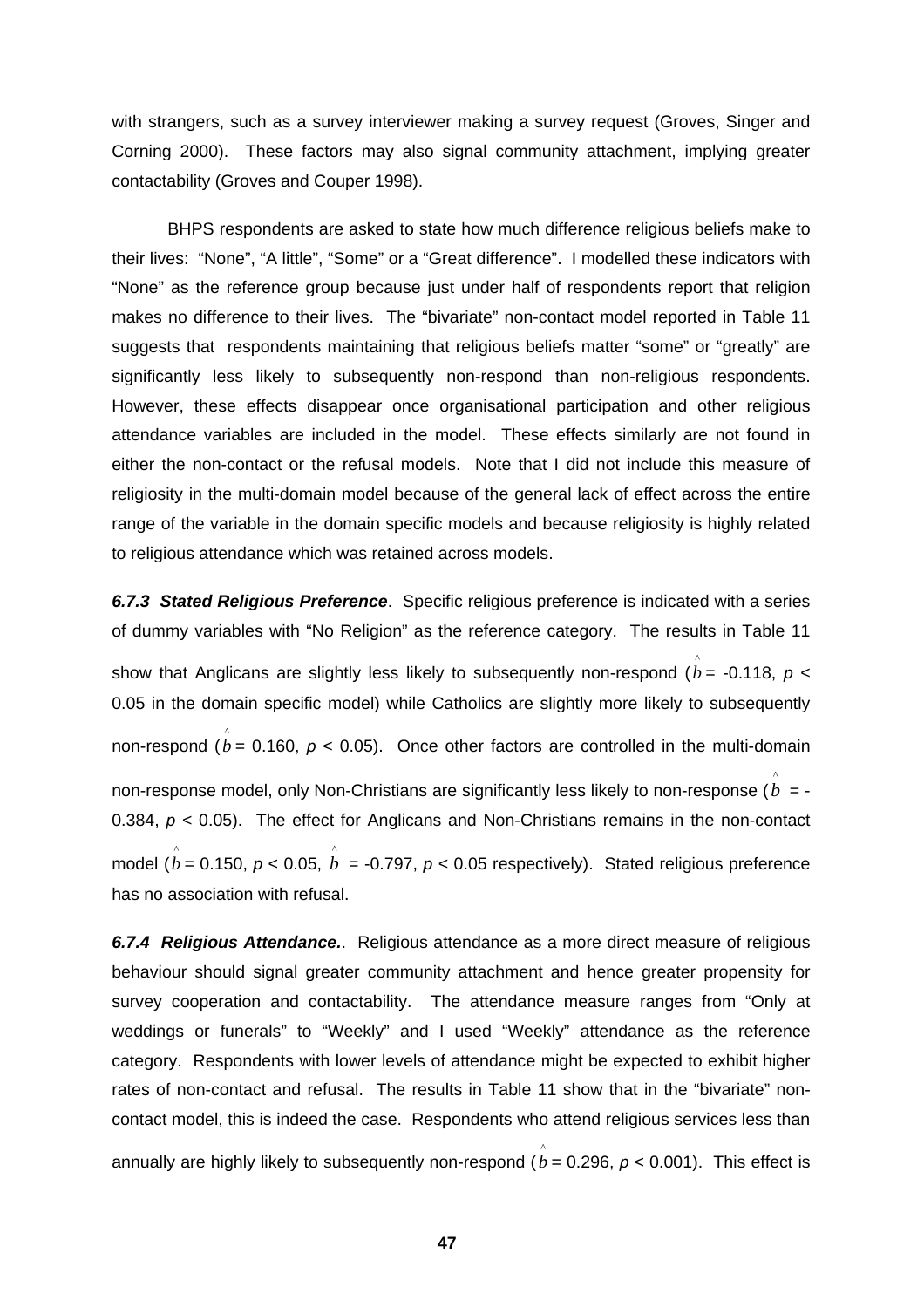paralleled in the "bivariate" non-contact and refusal models and persists in the multi-domain refusal model  $(\stackrel{\frown}{b} = 0.218, p < 0.05)$ . Once other factors are controlled in the domain specific and multi-domain models, religious attendance is no longer a significant predictor of non-response. Instead, respondents who attend religious services only for weddings and/or funerals are more likely to be contactable ( $\stackrel{\frown}{b}$  = -0.267,  $p$  < 0.05 in the multi-domain noncontact model).

Taken together these findings for religious participation and organisational membership and activity are consistent with other social participation findings. Respondents with wide interest and intense social participation are easier to retain in the panel and more likely to cooperate with the survey once contacted. Hence, panel participation would seem to be enhanced by social participation generally.

## **7 Summary**

Using data from the British Household Panel Study, I have estimated a series of discrete time transition models predicting panel non-response, generally, and non-response due to non-contact and refusal given contact more specifically. Although the BHPS is a household panel survey and respondents could exhibit multiple episodes of non-response, I have followed the trend in prior research on panel attrition and treated the first instance of non-response as the attriting event.

The rate of non-response in the BHPS is broadly similar to other panel studies. I found that non-response was highest over the first few waves before levelling off. When broken in to non-response due to refusal and non-response due to non-contact, I found that initial non-response was largely a result of refusal and that refusal rates are higher than noncontact rates over the life of the panel. The evidence also indicates that both refusal and non-contacts have increased in recent waves.

Time dependence patterns aside, the results of these analyses largely comport with aspects of general non-response theory. Focusing first on non-contact, findings for the BHPS largely support the argument that failure to contact respondents is largely a function of physical impediments to contact, patterns of presence in the home and likely geographical mobility. As with other studies, indicators of physical impediments to contact predict non-contact in the BHPS even though respondents may have a history of survey participation. The likelihood of non-contact was higher for respondents in rental accommodation as well as respondents residing in flats, bedsits and other types of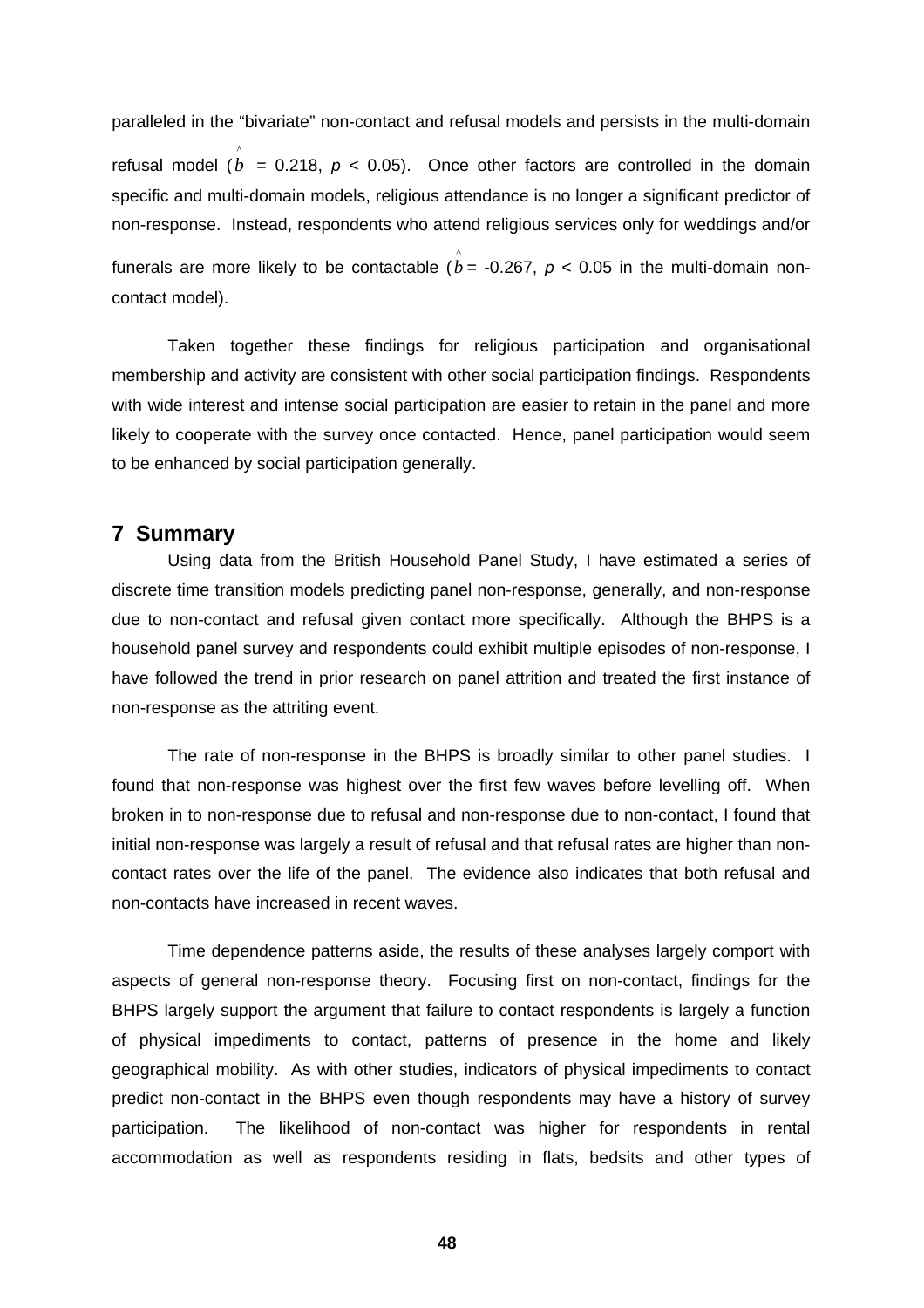arrangements relative to respondents living in dwellings with their own entrance. Factors related to patterns of presence in the home when interviewers are likely to call were also largely indicative of subsequent non-contact. These include sex, self-reported poor health, working greater than full-time, not having a car, and having high income. Factors suggestive of prior or predictive of subsequent geographic mobility were also indicative of non-contact. I found that respondent wishing to move home, disliking their neighbourhood, having moved in the prior two years, and being unemployed are all indicative of subsequent non-contact all things considered.

Panel attrition can also result from respondents refusing to comply with the request to be interviewed. Some respondents may adamantly refuse participation – largely because they have issues with surveys generally – while others may be willing to participate but for situational reasons may be unwilling in any given wave. Given the definition of attrition I have used, both types of refusals were considered attriting events even though respondents refusing situationally may well return to the study in the longer term at the next wave. The literature on survey cooperation, as distinct from non-contact, is quite disparate ranging in explanations revolving around social psychological processes taking place when the interviewer approaches a household, to decision making heuristics such as those related to rational choice theory, normative compliance, and innate psychological traits such as low desire for sociation. Individual level characteristics could indicate several of these processes, however fine grained analysis into the mechanisms that lead to refusing a survey request could not be addressed with these data. Nevertheless, a number of results are suggestive of various processes leading to a survey refusal.

Respondents who may have lower levels of interest in the themes or topics of the study seem more likely to refuse. For example, any respondent ever refusing in the past occasioning a telephone interview were more likely to subsequently refuse. Respondents failing to provide any tracking information or failing to provide complete tracking information were more likely refuse subsequently suggesting that respondent may be willing to provide one or two interviews but may be otherwise unwilling to be followed to their graves by the survey organisation. Respondents rated anything less than excellent in terms of their cooperativeness were also likely to subsequently refuse. Of course respondent cooperation could be indicative of their feelings about the survey generally but also the interviewer specifically. Failure to provide income information as well as reluctance to state political preferences could also indicate a low level of interest – if not confidence – in the study. Educational background, independent of its indication of SES, seemed to be a contra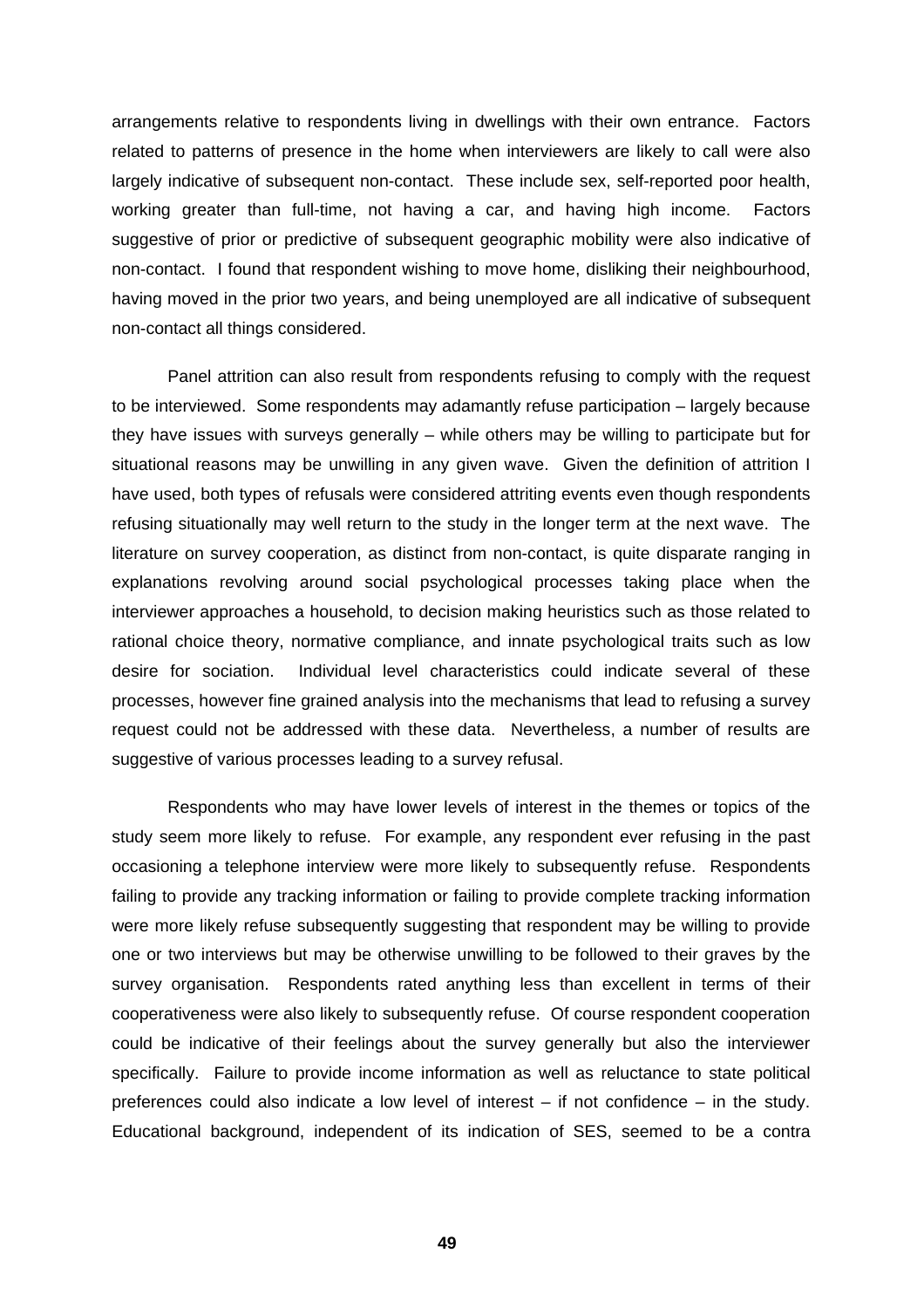indicator of survey interest. Those with higher educational qualifications are less likely to refuse compared to those with no or lower level degrees.

Some respondents may be motivated to be counted or heard and so are more likely than others to participate. In particular, respondents in the lowest quintile of the income distribution are significantly less likely than middle income respondents to refuse participation. This finding is supported by subjective feelings about financial situation where those finding life quite difficult are also less likely to refuse survey participation. Respondents engaged in family care, who are long-term sick or disabled, as well as full-time students were significantly less likely than full-time employees to refuse the survey request.

Theoretically, people who are socially isolated should be less willing to participate in social surveys. I found various contra-indicators of social isolation to be predictive of lower odds of survey refusal generally. Consistent with the literature on this topic, the presence of children in the home – namely younger children – was inversely predictive of refusal. Membership and activity in a diverse set of organisations also inhibited refusal. We might also interpret obtaining health checks, a negative predictor of refusal, to be supportive of this line of thought.

## **8 Conclusion**

In closing, I would like to highlight several future directions that might be fruitfully explored and may be implied by the present research. First, response in the BHPS occurs in a household context. I have found that respondents who are influenced at all in their survey participation by other household members are significantly more likely to refuse survey participation at later waves. Although we do not know the nature of this influence, perhaps not all members of the household are survey participants. The respondent household member could be influenced by non-responding household members to avoid survey participation at later waves, or alternatively non-responding household members might be encouraged to start participating by household members who consent to being interviewed. Further investigation into the household context of survey participation may be warranted. To this end, incorporating the response behaviour of panel entrants could undoubtedly add to our understanding of the social setting under which decisions to participate in an on-going panel are made.

Second, the literature suggests that the elderly and in particular the oldest of the old are more likely to refuse survey requests and that this refusal is the result of poor health. I have found that those born before about 1930 are significantly more likely than other age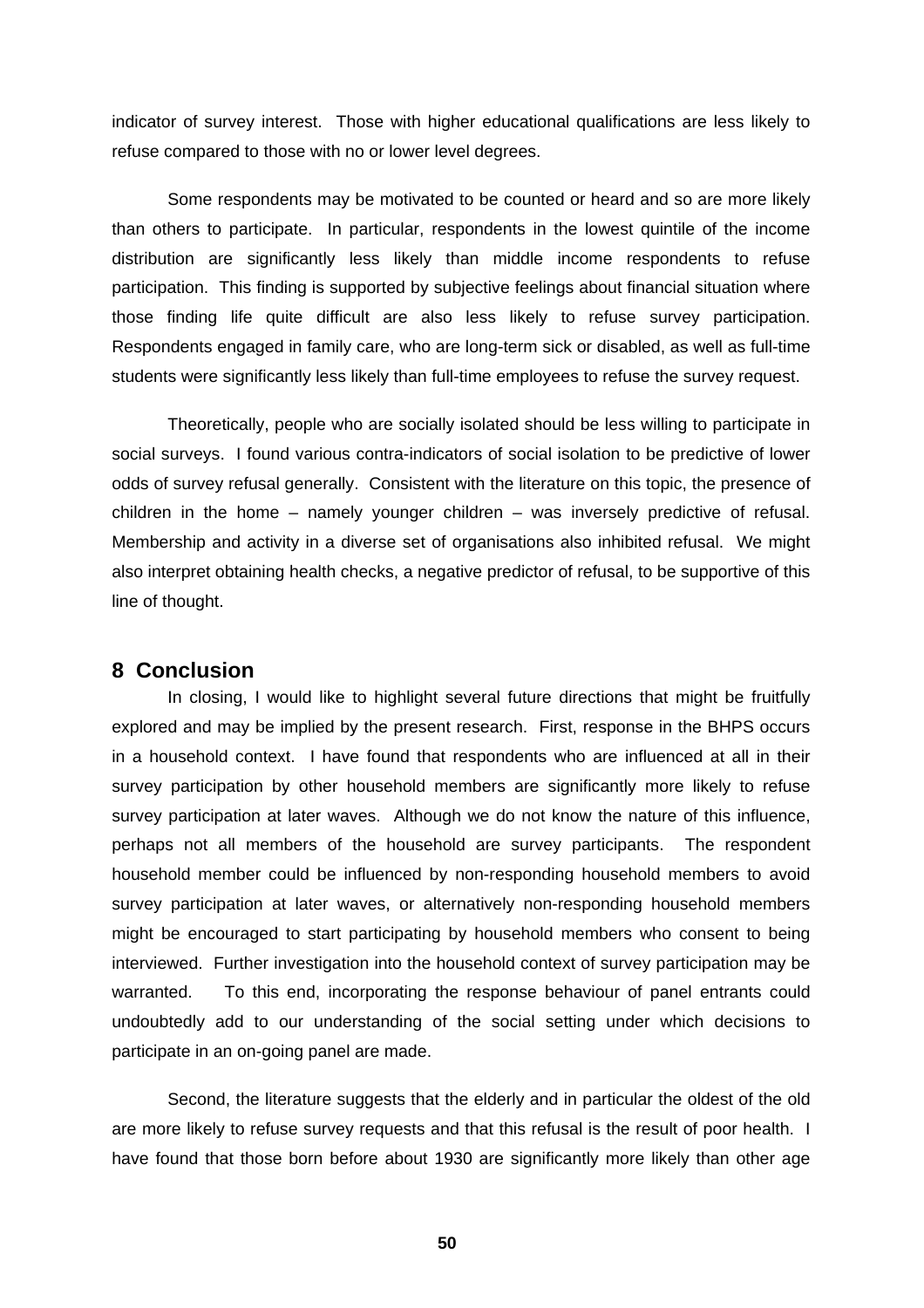groups to refuse the survey request but I found no effect of self-reported health on the odds of refusal amongst Wave 1 respondents. This finding is curious and might benefit from further investigation into the nature and refusal amongst older respondents while at the same time investigating with greater care the link between respondent health and survey participation.

Third, I have focused almost exclusively on the effect of factors observable only at the wave prior to the non-responding event. By its very nature, a household panel survey has a wealth of information about respondents that accumulates over time. The wealth of information will vary across respondents as they attrite over the life of the panel yet further work could be done to incorporate measures that rely on a greater wealth of data. Notably, change scores or measures of prior change in the characteristics and statuses of respondents may be fruitfully explored. At the same time, I have not incorporated any measures which explicitly interact with time. Some factors may be more strongly predictive of non-response earlier in the panel and less so as the study ages. Both types of covariates may be beneficially added to the models presented here.

Next, I have focused exclusively on the initial instance of non-response as the indicator of attrition however respondents may non-response for a single wave then return to the study. We know very little about interim non-response including the act of being reinterviewed as well as the predictors of non-response a second, third or more times. Further work might be beneficial in at least two areas related to this: (a) predictors of repeated nonresponse and (b) predictors of re-interview.

Finally, data on the interviewers working on the BHPS is limited. Notably, we know nothing about interviewer's age, gender, or degree and nature of experience as an interviewer. All of these may have direct effects on response propensity and further exploration into the nature and causes of attrition in panel studies would undoubtedly benefit from controlling for these factors if not exploring their effects more explicitly.

I have examined a broad array of factors that could predict survey non-response through either non-contact or refusal. Substantive researchers may find amongst these results ideas for instrumental variables that will allow for statistical correction or accommodation of non-response in the BHPS. At the same time, these findings generally comport with prior research on non-response both in the panel context and with crosssectional data and are broadly supportive of general theoretical arguments about survey response propensities.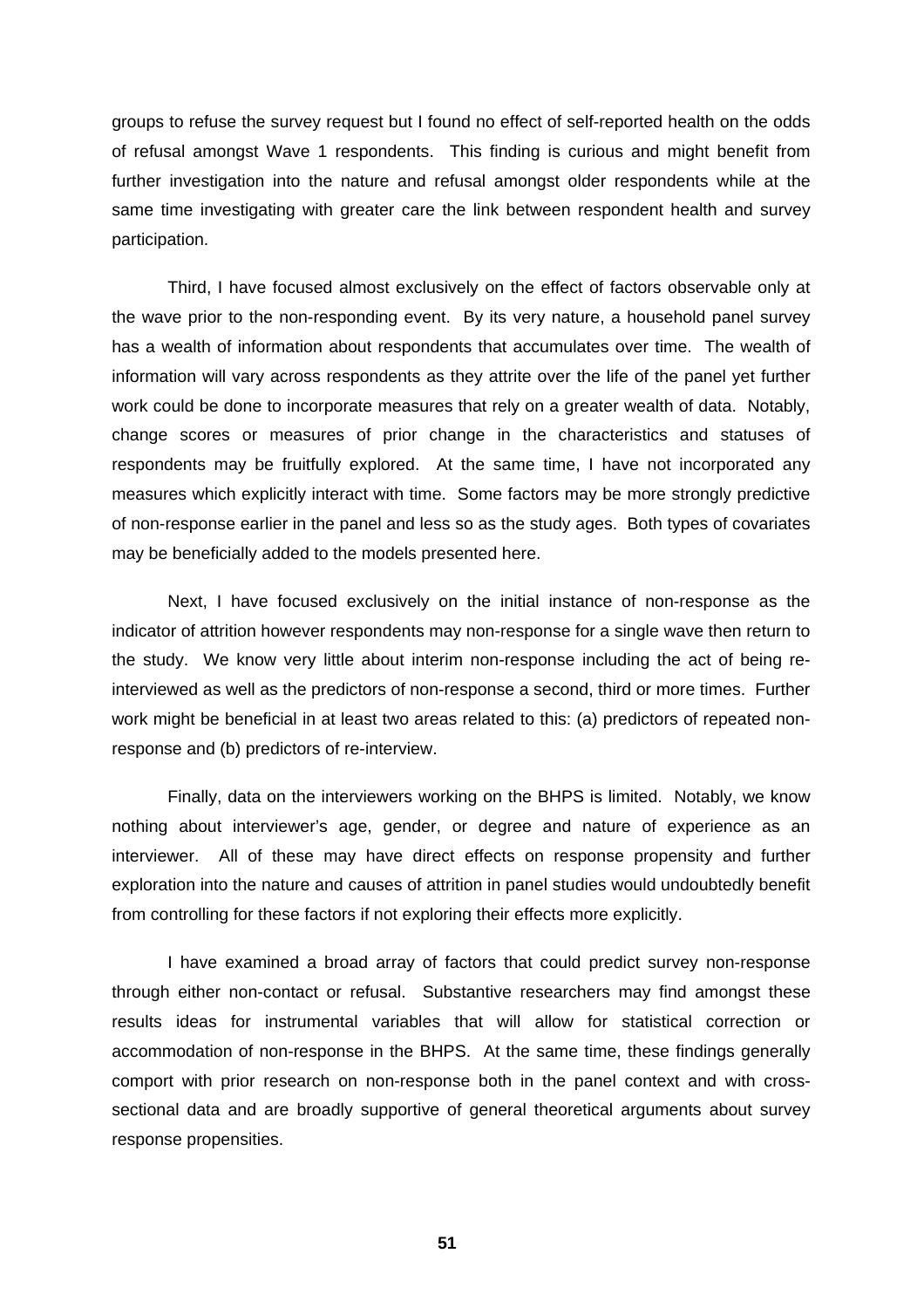## **References**

- Allen, K., Simpson, G., Winn, D. and Giovino, G. (1991) 'Response rates and characteristics of adolescents in the 1989 Teenage Attitudes and Practices Survey', *1991 Proceedings of Survey Research Methods Section of the American Statistical Association*, 575-580.
- Allison, P. D. (1984) *Event History Analysis: Regression for Longitudinal Event Data*, Newbury Park, CA: Sage Publications, Inc.
- Behr, A., Bellgardt, E. and Rendtel, U. (2005) 'Extent and Determinants of Panel Attrition in the European Community Household Panel', *European Sociological Review,* 21(5): 489-512.
- Branden, L., Gritz, R. M. and Pergamit, M. R. (1995) 'The Effect of Interview Length on Attrition in the National Longitudinal Survey of Youth'*, No.* NLS 95-28, US Department of Labour.
- Brehm, J. (1993 ) *The Phantom Respondents -- Opinion Surveys and Political Respresentation*, Ann Arbor: University of Michigan Press.
- Brown, P. R. and Bishop, G. F. (1982) 'Who Refuses and Resists in Telephone Surveys? Some New Evidence', in G. R.M. (ed), Univesrity of Cincinnati
- Burton, J., Laurie, H. and Lynn, P. (2006) 'The long-term effectiveness of refusal conversion procedures on longitudinal surveys.' *Journal of the Royal Statistical Society Series A -- Statistics in Society,* 169: 459-478.
- Campanelli, P. and O'Muircheartaigh, C. (1999) 'Interviewers, Interviewer Continuity, and Panel Survey Nonresponse', *Quality and Quantity,* 33: 59-76.
- (2002) 'The Importance of Experimental Control in Testing the Impact of Interviewer Continuity on Panel Survey Nonresponse', *Quality and Quantity,* 36: 129-144.
- Campanelli, P., Sturgis, P. and Purdon, S. (1997) 'Can You Hear Me Knocking: An Investigation into the Impact of Interviewers on Survey Response Rates', London: Social and Community Planning Research.
- Cannell, C. F., Groves, R. M., Magilavy, L., Mathiowetz, N. A. and Miller, P. V. (1987) 'An Experimental Comparison of Telephone and Personal Health Surveys', *Statistics Technical Series 2, No.* 106, National Center for Health.
- Cheesbrough, S. (1993) 'Characteristics of Non-Responding Households in the Family Expenditure Survey', *Survey Methodology Bulletin,* 33: 12-18.
- Couper, M. P. (1991) 'Modelling Survey Participation at the Interviewer Level in 1991', *1991 Proceedings of the Survey Research Methods Section of the American Statistical Association*, 98-107. <http://www.amstat.org/sections/srms/proceedings>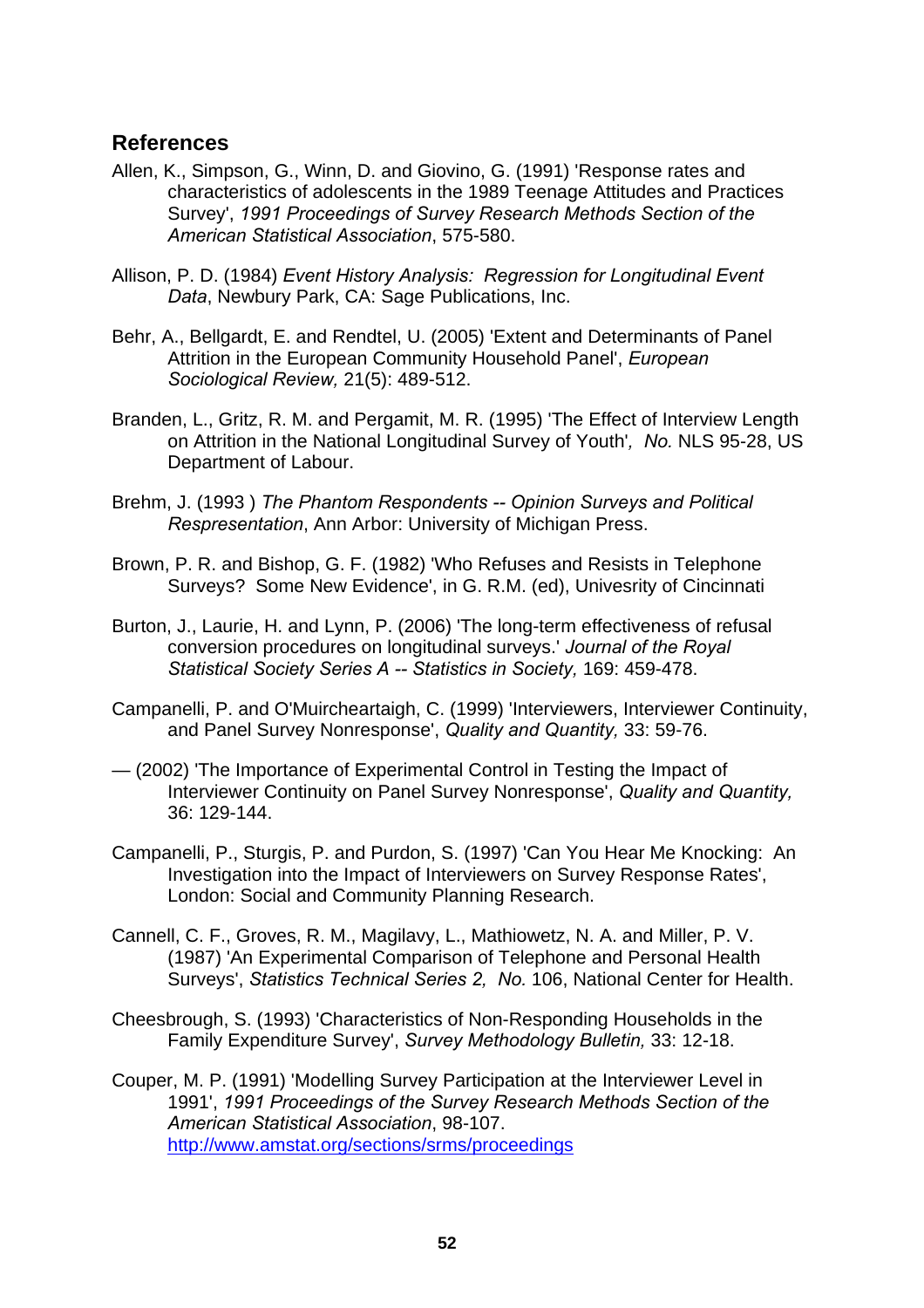- DeMaio, T. J. (1985) 'Social Desirability and Survey Measurement: A Review', in C. Turner and E. Martin (eds) *Surveying Subjective Phenomena*, New York: Russell Sage Foundation & Basic Books.
- Dillman, D. A. (2000) *Mail and Internet Surveys: The Tailored Design Method*, New York: John Wiley & Sons.
- Dohrenwend, B. S. and Dohrenwend, B. P. (1968) 'Sources of Refusals in Surveys', *Public Opinion Quarterly,* 32(1): 74-83.
- Dunkelberg, W. and Day, G. (1973) 'Nonresponse Bias and Callbacks in Sample Surveys', *Journal of Marketing Research,* 10: 160-168.
- Fitzgerald, J., Gottschalk, P. and Moffitt, R. (1998) 'An Analysis of Sample Attrition in Panel Data: The Michigan Panel Study of Income Dynamics', *The Journal of Human Resources,* 33(2): 251-299.
- Foster, K. (1998) 'Evaluating Nonresponse on Household Surveys', *GSS Methodology Series, No.* 8, London: Government Statistics Service.
- Foster, K. and Bushnell, D. (1994) 'Nonresponse Bias on Government Surveys in Great Britain', *Paper presented at The 5th International Workshop on Household Nonresponse,* Ottawa, September 26-28.
- Foster, K., Jackson, B., Thomas, M., Hunter, P. and Bennett, N. (1993) *General Household Survey 1993*, London: OPCS Social Survey Division.
- Goyder, J. (1987) *The Silent Minority -- Nonrespondents on Sample Surveys*, Cambridge: Polity Press.
- Groves, R. M. (1989) *Survey Errors and Survey Costs*, New York: John Wiley & Sons.
- (1990) 'Theories and Methods of Telephone Surveys', *Annual Review of Sociology,* 16: 221-240.
- Groves, R. M. and Couper, M. P. (1998) *Nonresponse in Household Interview Surveys*, New York: John Wiley & Sons.
- Groves, R. M., Dillman, D. A., Eltinge, J. L. and Little, R. J. A. (2002) *Survey Nonresponse*, New York: John Wiley & Sons.
- Groves, R. M., Singer, E. and Corning, A. (2000) 'Leverage-Saliency Theory of Survey Participation', *Public Opinion Quarterly,* 64: 299-308.
- Grusky, D. (2001) 'The Past, Present and Future of Social Inequality', in D. Grusky (ed) *Social Stratification: Class, Race and Gender in Sociological Perspective*, Oxford: Westview Press.
- Hanushek, E. A. and Jackson, J. E. (1977) *Statistical Methods for Social Scientists*, Orlando, FL: Academic Press, Inc.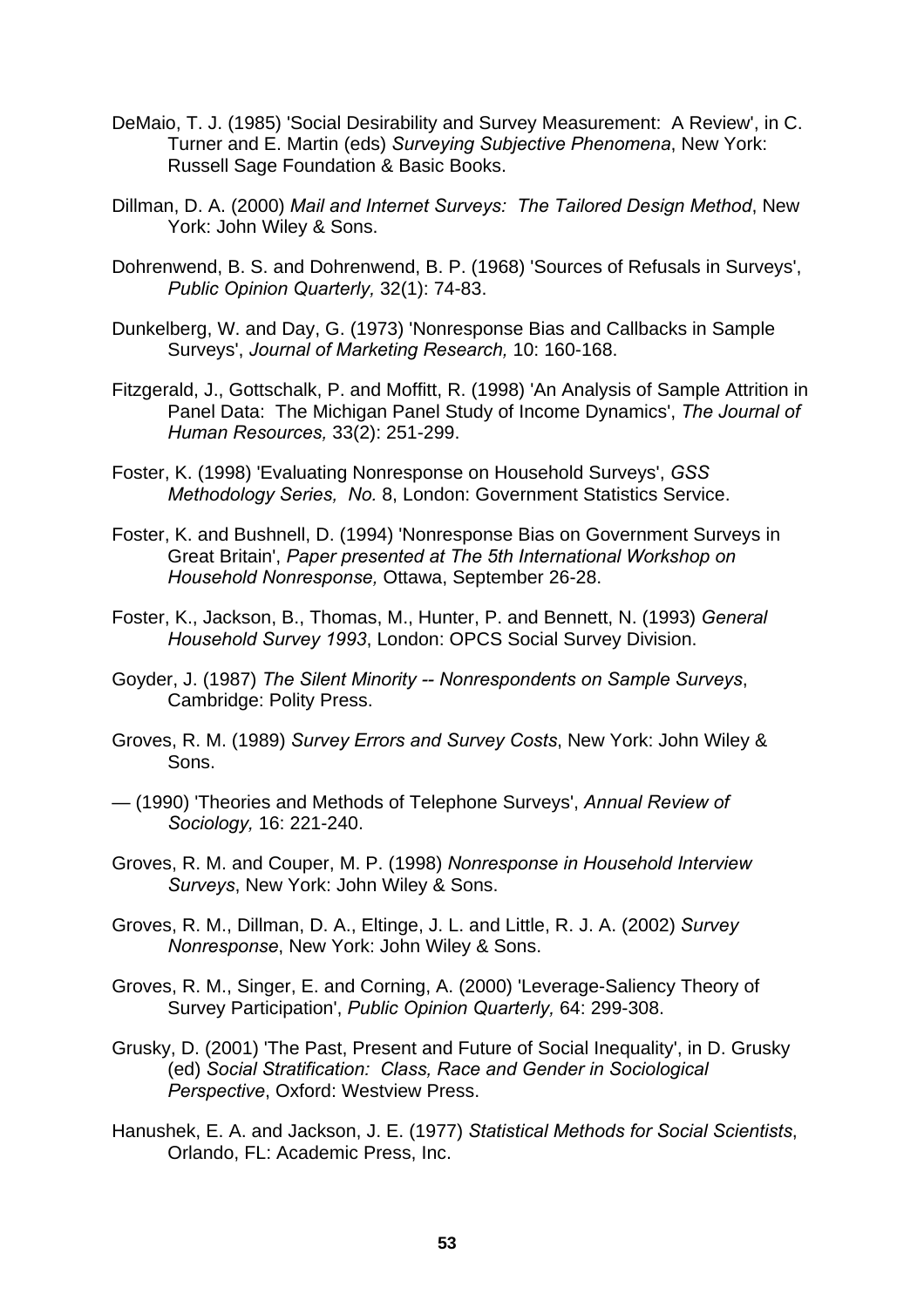- Hawkes, D. and Plewis, I. (2006) 'Modelling Nonresponse in the National Child Development Study', *Journal of the Royal Statistical Society Series A,* 169(3): 479-491.
- Hawkins, D. F. (1975) 'Estimation of Nonresponse Bias', *Sociological Methods and Research,* 3: 461-488.
- Heckman, J. J. and Singer, B. (1982) 'The identification problem in econometric models for duration data', in W. Hildebrand (ed) *Advances in Econometrics*, Cambridge: Cambridge University Press.
- Iyer, R. (1984) 'NCDS Fourth Follow-up 1981: Analysis of Response', *NCDS4 Working Paper, No.* 25, London: National Children's Bureau. [Http://www.cis.ioe.ac.uk/studies.asp?section=00010002000300070006](http://www.cis.ioe.ac.uk/studies.asp?section=00010002000300070006)
- Jones, A. M., Koolman, X. and Rice, N. (2006) 'Health-related Non-response in the British Household Panel Survey and European Community Household Panel: Using Inverse-Probability-Weighted Estimators in Non-linear Models', *Journal of the Royal Statistical Society Series A,* 169(3): 543-569.
- Kemsley, W. F. F. (1976) 'National Food Survey: A Study of Differential Response Based on a Comparison of the 1971 Sample with the Census', *Statistical News,* 35(18-22)
- Kordos, J. (1994) 'Nonresponse Problems in Polish Household Surveys', *Paper presented at The 5th International Workshop on Household Nonresponse,* Ottawa, September 26-28.
- Kreuter, F. and Valliant, R. (2007) 'A Survey on survey statistics: What is done and can be done in Stata', *The Stata Journal,* 7(1): 1-21.
- Laurie, H., Smith, R. and Scott, L. (1999) 'Strategies for Reducing Nonresponse in a Longitudinal Panel Survey', *Journal of Official Statistics,* 15(2): 269-282.
- Lepkowski, J. M. (1989) 'Treatment of Wave Nonresponse in Panel Surveys', in D. Kasprzyk*, et al.* (eds) *Panel Surveys*, New York: John Wiley & Sons.
- Lepkowski, J. M. and Couper, M. P. (2002) 'Nonresponse in the Second Wave of Longitudinal Household Surveys', in R. M. Groves*, et al.* (eds) *Survey Nonresponse*, New York: John Wiley & Sons.
- Lepkowski, J. M., Kalton, G. and Kasprzyk, D. (1989) 'Weighting Adjustments for Partial Nonresponse in the 1984 SIPP Panel' *Survey of Income and Program Participation Selected Papers: The 1989 Meetings of the American Statistical Association*, Washington, D.C.: U.S. Bureau of the Census.
- Lillard, L. A. and Panis, C. W. A. (1998) 'Panel Attrition from the Panel Study of Income Dynamics', *Journal of Political Economy,* 94(3): 489-506.
- Lindström, H. L. (1983) 'Non-Response Errors in Sample Surveys', *Urval, No.* 16, Orebro: Statistics Sweden.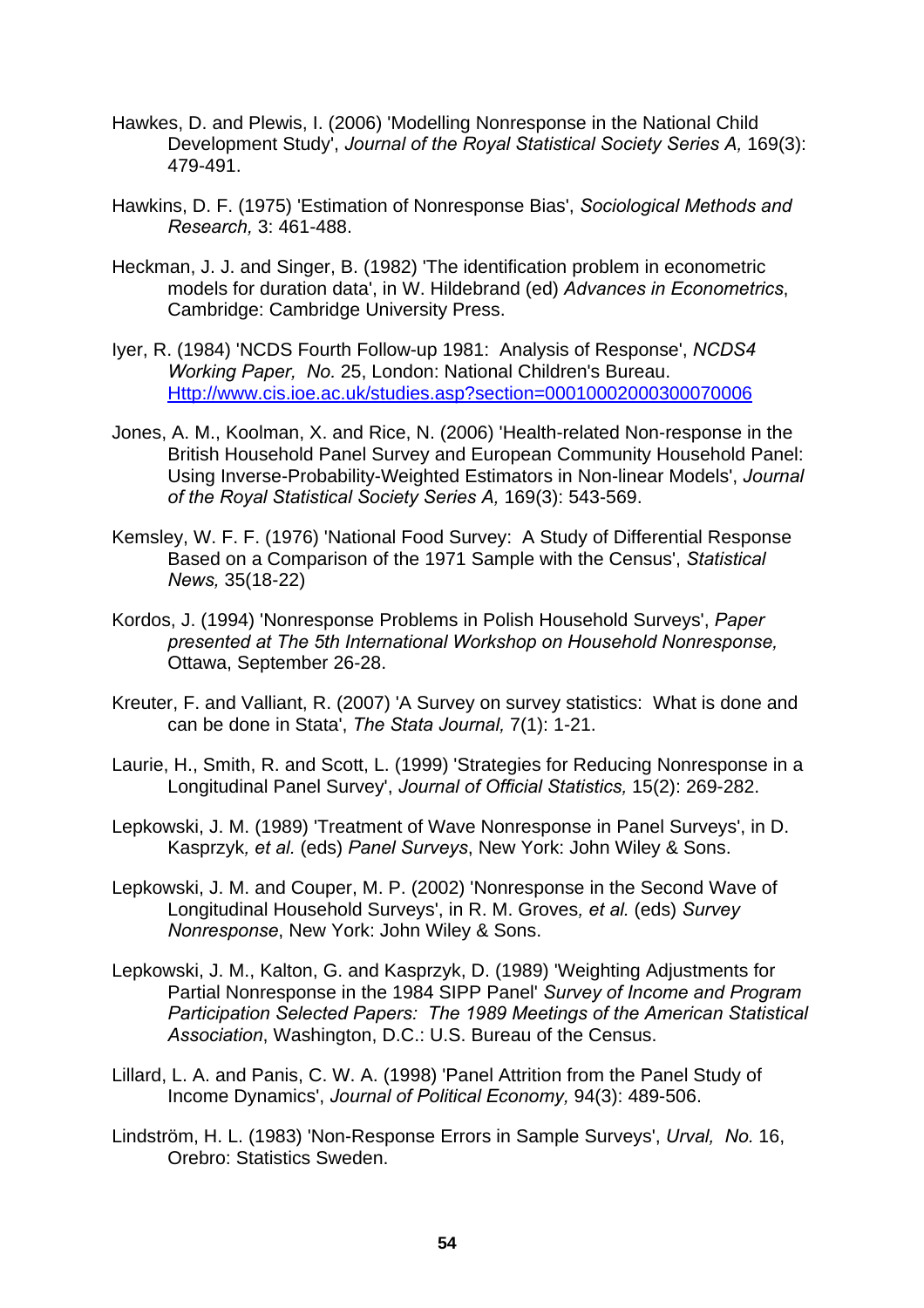- Lyberg, I. and Lyberg, L. (1991) 'Nonresponse Research at Statistics Sweeden', *1991 Proceedings of the Survey Research Methods Section of the American Statistical Association*, 78-87. <http://www.amstat.org/sections/srms/proceedings>
- Lynn, P. (2003) 'PEDAKSI: Methodology for Collecting Data about Survey Non-Respondents', *Quality and Quantity,* 37(3): 239-261.
- Lynn, P., Buck, N., Burton, J., Jäckle, A. and Laurie, H. (2005) 'A Review of Methodological Research Pertinent to Longitudinal Survey Design and Data Collection', *ISER Working Papers, No.* 2005-29, Colchester: University of Essex.
- Lynn, P. and Clarke, P. (2002) 'Separating Refusal Bias and Non-Contact Bias: Evidence from UK National Surveys', *Journal of the Royal Statistical Society Series D (The Statistician),* 51(3): 319-333.
- Lynn, P., Purdon, S., Hedges, B. and McAleese, I. (1994) 'The Youth Cohort Study: An Assessment of Altenative Weighting Strategies and Their Effects', *Employment Department Research Series YCS Reports, No.* 30, Sheffield: Employment Department.
- Martin, E. (2007) 'Strength of Attachment: Survey Coverage of People with Tenuous ties to Residences', *Demography,* 44(2): 427-440.
- Nathan, G. (1999) 'A Review of Sample Attrition and Representativeness in Three Longitudinal Surveys (The British Household Panel Survey, the 1970 British Cohort Study and The National Child Development Study)', *Government Statistical Service Methodology Series, No.* 13, London: GSS.
- Nicoletti, C. and Peracchi, F. (2002) 'A Cross-Country Comparison of Survey Nonparticipation in the ECHP', *ISER Working Papers, No.* 2002-32, Colchester: University of Essex. [Http://www.iser.essex.ac.uk/pubs/workpaps/pdf/2002-32.pdf](http://www.iser.essex.ac.uk/pubs/workpaps/pdf/2002-32.pdf)
- (2005) 'Survey Response and Survey Characteristics: Microlevel Evidence from the European Community Household Panel', *Journal of the Royal Statistical Society Series A,* 168(4): 763-781.
- O'Neil, M. J. (1979) 'Estimating the Nonresponse Bias Due to Refusals in Telephone Surveys', *Public Opinion Quarterly,* 43(2): 218-232.
- Pannenberg, M. and Rendtel, U. (1996) 'Documentation of Sample Sizes and Panel Attrition on the German Socio-Economic Panel', *Discussion Paper, No.* 137, Berlin: DIW.
- Robins, L. N. (1963) 'The Reluctant Respondent', *Public Opinion Quarterly,* 27(2): 276-286.
- Ross, C. E. and Reynolds, J. R. (1996) 'The Effects of Power, Knowledge, and Trust on Income Disclosure in Surveys', *Social Science Quarterly,* 77(4): 899-911.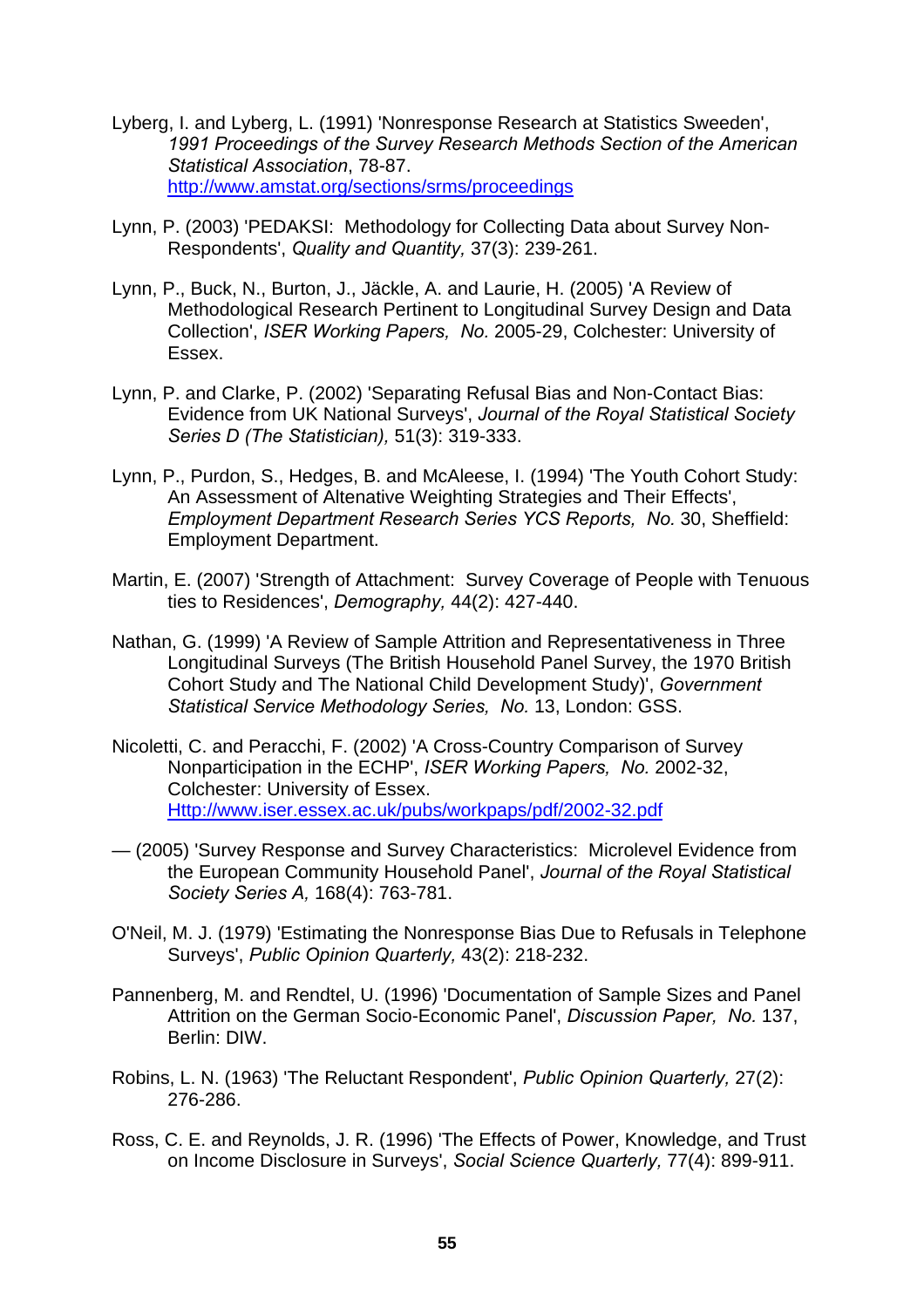- Smith, T. W. (1983) 'The Hidden 25 Percent: An Analysis of Nonresponse on the 1980 General Social Survey', *Public Opinion Quarterly,* 47: 386-404.
- Stoop, I. A. L. (2005) *The Hunt for the Last Respondent*, The Hague, Netherlands: Social and Cultural Planning Office.
- Taris, T. W. (2000) *A Primer in Longitudinal Data Analysis*, London: Sage.
- Taylor, M. F., Brice, J., Buck, N. and Prentice-Lane, E. (2006) *British Household Panel Survey User Manual Volume A: Introduction, Technical Report and Appendices.*, Colchester: University of Essex.
- (2007) 'The British Household Panel Study User Manual Volume A: Introduction, Technical Report and Appendices', Colchester: University of Essex. <http://iserwww.essex.ac.uk/ulsc/bhps/doc/>
- Watson, D. (2003) 'Sample Attrition between Waves 1 and 5 in the European Community Household Panel', *European Sociological Review,* 19(4): 361- 378.
- Wilcox, J. B. (1977) 'The Interaction of Refusal and Not-at-Home Sources of Nonresponse Bias', *Journal of Marketing Research,* 14: 592-597.
- Zabel, J. E. (1998) 'An Analysis of Attrition in the Panel Study of Income Dynamics and the Survey of Income and Program Participation with an Application to a Model of Labor Market Behavior', *Journal of Human Resources,* 33(2): 479- 506.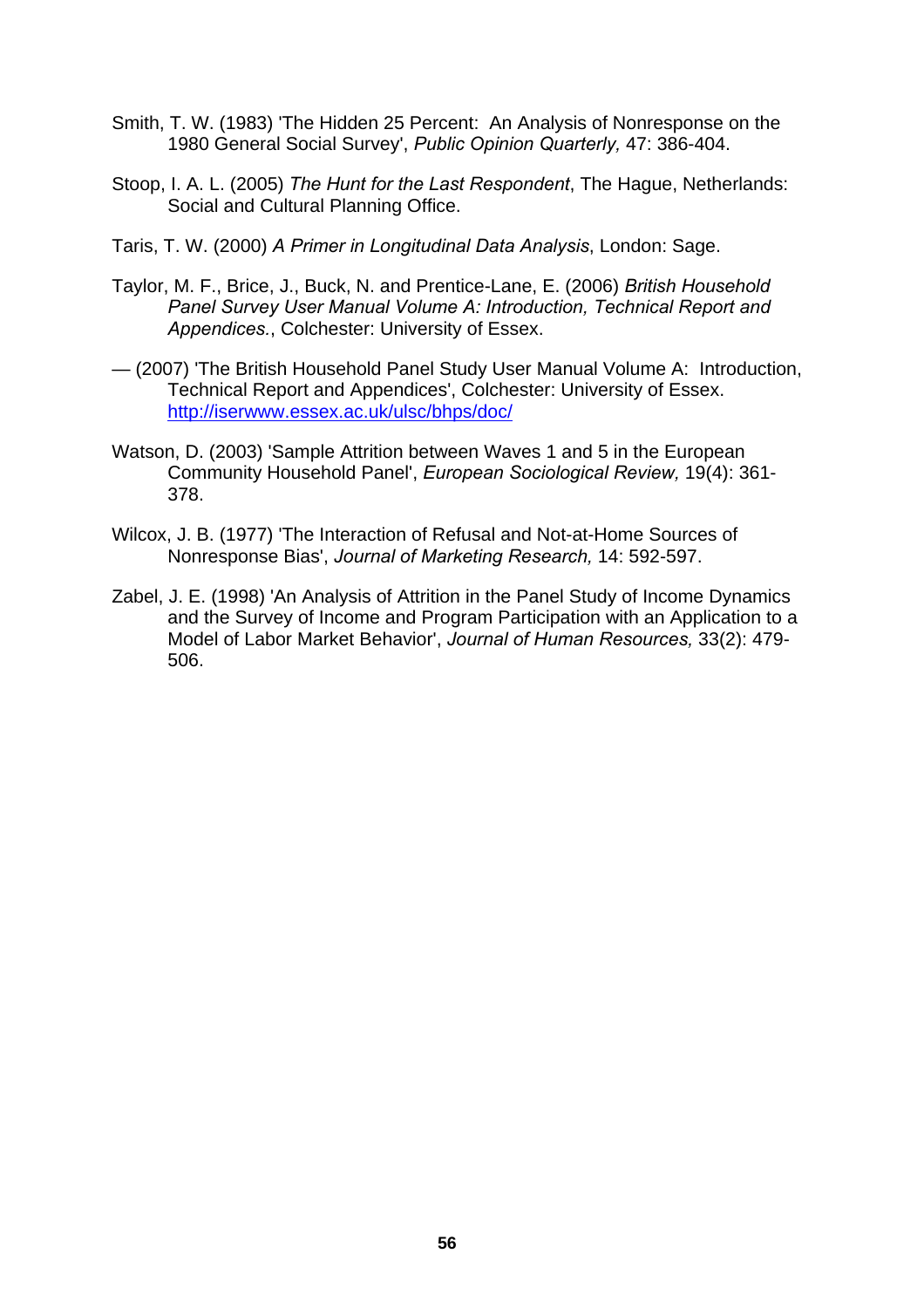

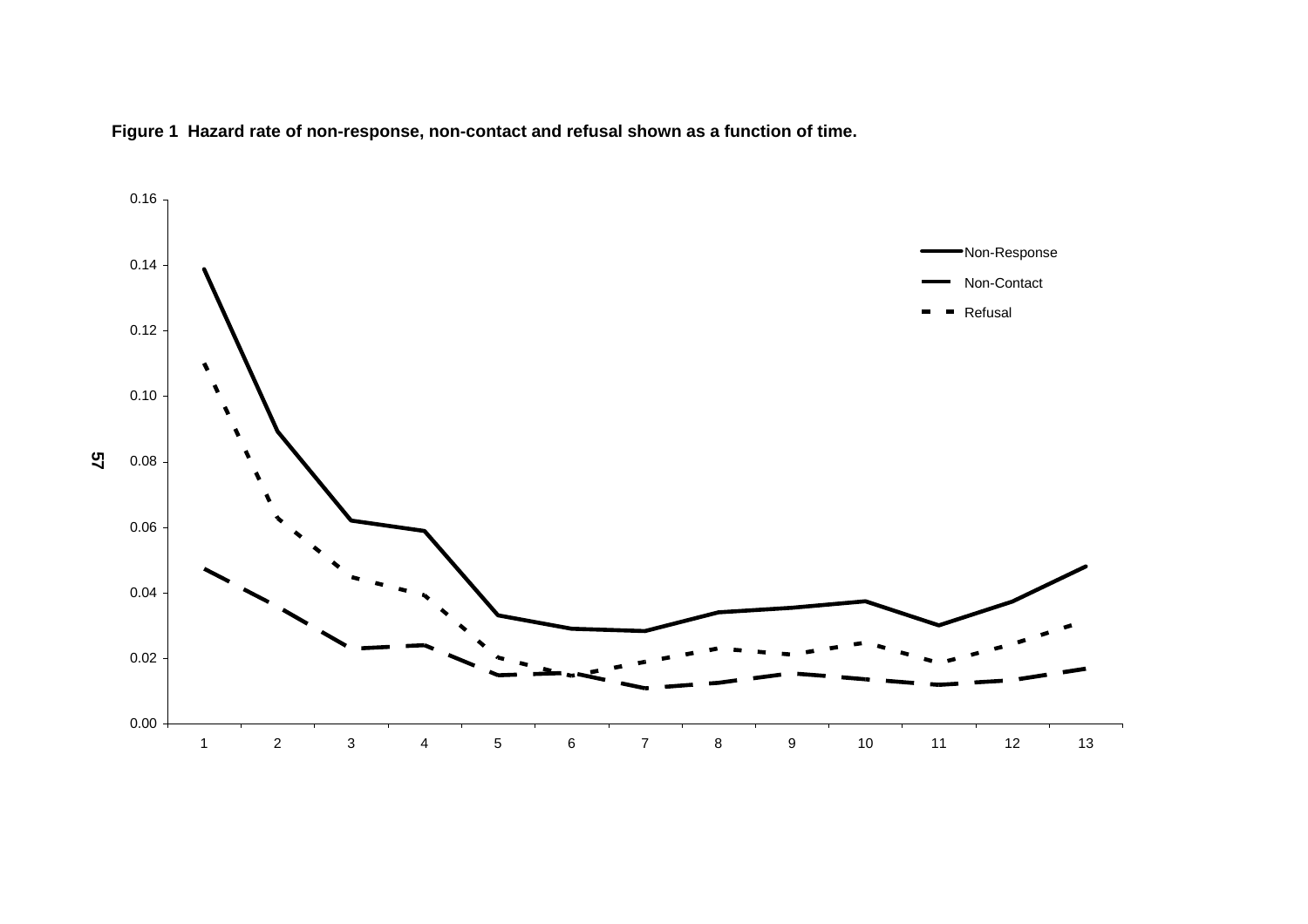|         |       |       |             | Non-           |         |                      |        |
|---------|-------|-------|-------------|----------------|---------|----------------------|--------|
|         | Full  | Proxy | Tele        | Contact        | Refusal | $Censored^{\dagger}$ | Total  |
| Wave 1  | 9,912 | 352   | $\mathbf 0$ | $\overline{0}$ | 0       | 0                    | 10,264 |
| Wave 2  | 8,680 | 290   | 0           | 505            | 789     | 0                    | 10,264 |
| Wave 3  | 7,958 | 231   | 238         | 709            | 1,030   | 98                   | 10,264 |
| Wave 4  | 7,675 | 209   | 107         | 797            | 1,010   | 466                  | 10,264 |
| Wave 5  | 7,279 | 179   | 119         | 949            | 826     | 912                  | 10,264 |
| Wave 6  | 7,236 | 153   | 43          | 916            | 675     | 1,241                | 10,264 |
| Wave 7  | 7,007 | 135   | 30          | 666            | 571     | 1,855                | 10,264 |
| Wave 8  | 6,747 | 131   | 49          | 747            | 397     | 2,193                | 10,264 |
| Wave 9  | 6,493 | 120   | 50          | 821            | 437     | 2,343                | 10,264 |
| Wave 10 | 6,234 | 109   | 84          | 918            | 448     | 2,471                | 10,264 |
| Wave 11 | 6,002 | 93    | 133         | 928            | 460     | 2,648                | 10,264 |
| Wave 12 | 5,777 | 91    | 165         | 747            | 488     | 2,996                | 10,264 |
| Wave 13 | 5,557 | 86    | 137         | 817            | 550     | 3,117                | 10,264 |
| Wave 14 | 5,288 | 75    | 238         | 872            | 441     | 3,350                | 10,264 |
|         |       |       |             |                |         |                      |        |

## **Table 1 Accounting of Wave 1 respondent outcomes through Wave 14**

Notes:  $<sup>†</sup>$  Non-issued sample for reasons of residency abroad, death, long-term</sup> refusal, long-term non-contact, previous wave adamant refusal, or otherwise ineligible for interview.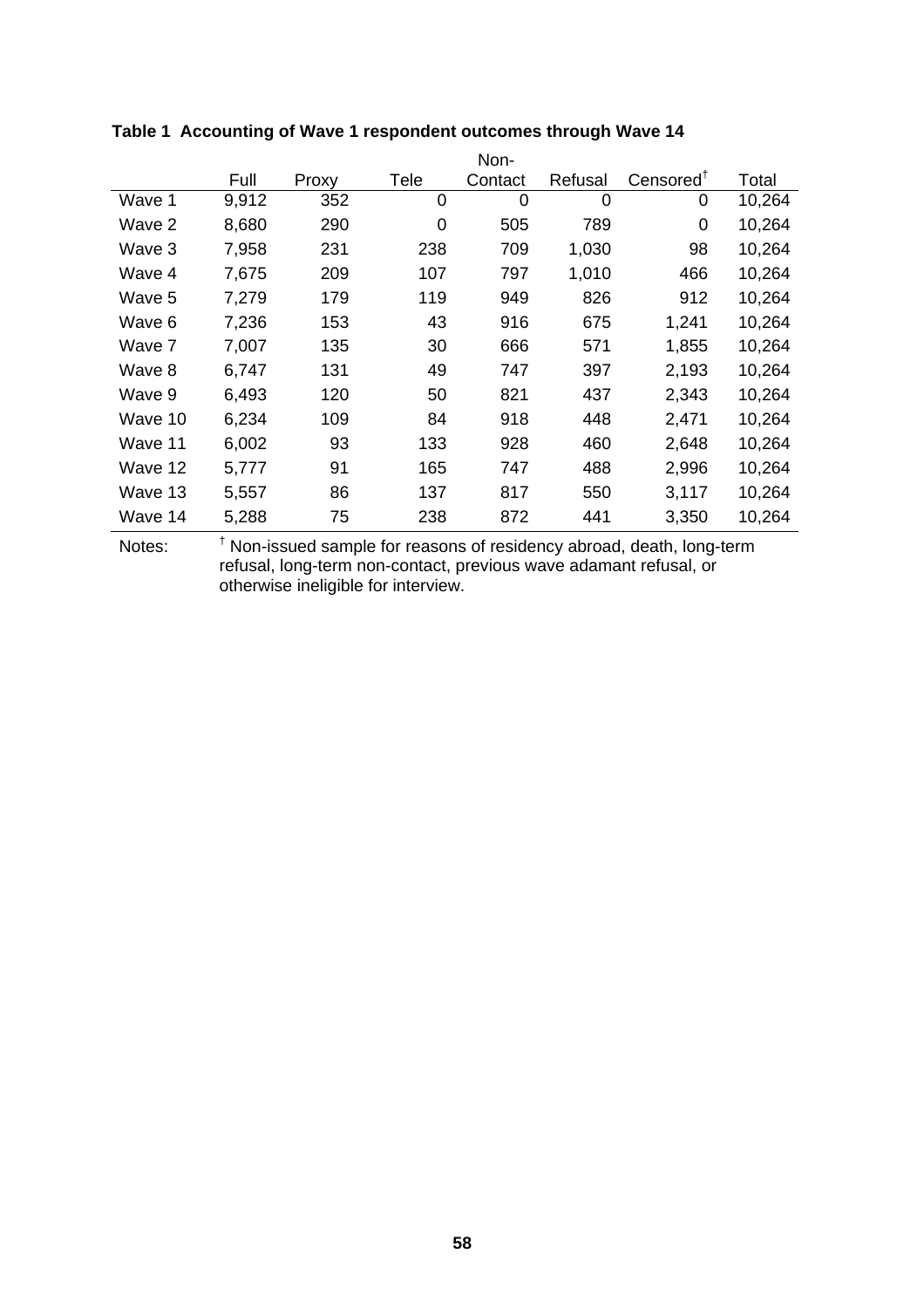|         | Non-Response | Non- Contact | Refusal    |
|---------|--------------|--------------|------------|
| Wave 1  | 1.693***     | $1.599***$   | $1.706***$ |
|         | (0.112)      | (0.178)      | (0.139)    |
| Wave 2  | $1.229***$   | 1.330***     | $1.149***$ |
|         | (0.113)      | (0.185)      | (0.144)    |
| Wave 3  | $0.855***$   | $0.887***$   | $0.825***$ |
|         | (0.123)      | (0.204)      | (0.156)    |
| Wave 4  | $0.808***$   | $0.944***$   | $0.715***$ |
|         | (0.121)      | (0.188)      | (0.152)    |
| Wave 5  | 0.227        | $0.473*$     | 0.063      |
|         | (0.128)      | (0.197)      | (0.170)    |
| Wave 6  | 0.101        | $0.536**$    | $-0.242$   |
|         | (0.136)      | (0.200)      | (0.177)    |
| Wave 7  | 0.090        | 0.172        | 0.043      |
|         | (0.144)      | (0.221)      | (0.175)    |
| Wave 8  | $0.285*$     | 0.327        | 0.259      |
|         | (0.134)      | (0.199)      | (0.181)    |
| Wave 9  | $0.336*$     | $0.550**$    | 0.196      |
|         | (0.132)      | (0.202)      | (0.169)    |
| Wave 10 | $0.402**$    | $0.431*$     | $0.382*$   |
|         | (0.132)      | (0.211)      | (0.170)    |
| Wave 11 | 0.186        | 0.315        | 0.108      |
|         | (0.133)      | (0.207)      | (0.178)    |
| Wave 12 | $0.420***$   | $0.434*$     | $0.408**$  |
|         | (0.125)      | (0.215)      | (0.156)    |

**Table 2 Rate (hazard) of non-response, non-contact and refusal regressed on fully flexible expression of time (Wave indicators), shown are betas.** 

 $*$  p<0.05,  $*$  p<0.01,  $**$  p<0.001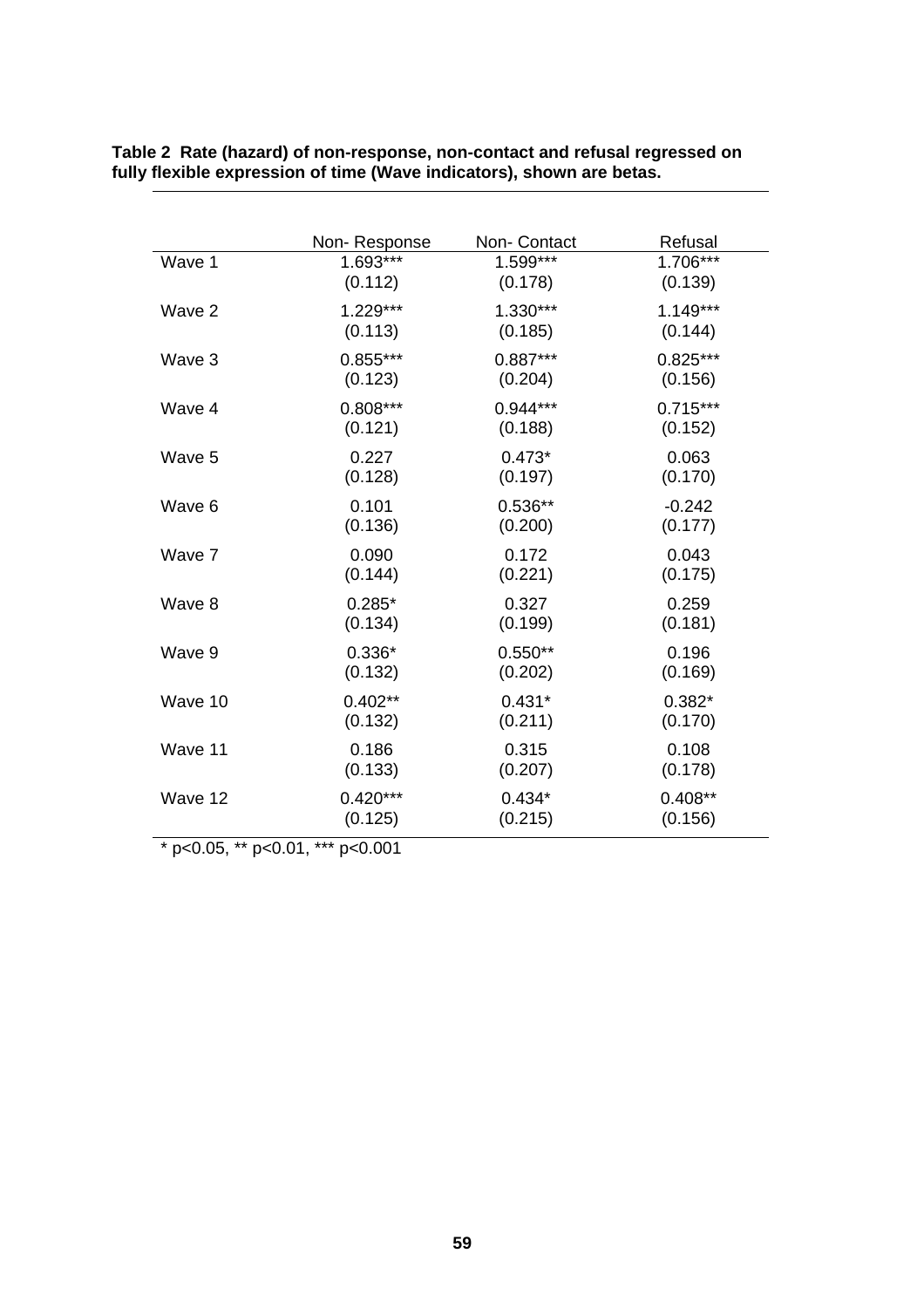|               |                  | Non-Response |             |                  | Non-Contact |             | Refusal          |            |           |
|---------------|------------------|--------------|-------------|------------------|-------------|-------------|------------------|------------|-----------|
|               |                  |              | Multi-      |                  |             | Multi-      |                  |            | Multi-    |
|               | <b>Bivariate</b> | Domain       | Domain      | <b>Bivariate</b> | Domain      | Domain      | <b>Bivariate</b> | Domain     | Domain    |
| Born pre-1920 | $-0.209**$       | $-0.070$     | 0.066       | $-0.449***$      | $-0.189$    | $-0.595**$  | 0.038            | 0.081      | $0.482**$ |
|               | (0.075)          | (0.075)      | (0.128)     | (0.108)          | (0.109)     | (0.216)     | (0.105)          | (0.105)    | (0.164)   |
| 1920 - 1929   | $-0.666***$      | $-0.543***$  | $-0.305**$  | $-1.621***$      | $-1.373***$ | $-1.380***$ | $-0.075$         | $-0.050$   | $0.283*$  |
|               | (0.072)          | (0.074)      | (0.116)     | (0.123)          | (0.126)     | (0.198)     | (0.092)          | (0.093)    | (0.137)   |
| 1930 - 1939   | $-0.590***$      | $-0.492***$  | $-0.313***$ | $-1.658***$      | $-1.457***$ | $-1.298***$ | 0.032            | 0.046      | 0.207     |
|               | (0.071)          | (0.070)      | (0.088)     | (0.138)          | (0.136)     | (0.167)     | (0.089)          | (0.089)    | (0.114)   |
|               |                  |              |             |                  |             |             |                  |            |           |
| 1940 - 1949   | $-0.624***$      | $-0.534***$  | $-0.371***$ | $-1.249***$      | $-1.069***$ | $-0.805***$ | $-0.146$         | $-0.130$   | $-0.049$  |
|               | (0.060)          | (0.060)      | (0.078)     | (0.096)          | (0.097)     | (0.124)     | (0.078)          | (0.076)    | (0.102)   |
| 1950 - 1959   | $-0.515***$      | $-0.455***$  | $-0.194**$  | $-0.881***$      | $-0.754***$ | $-0.437***$ | $-0.165*$        | $-0.162*$  | 0.025     |
|               | (0.058)          | (0.058)      | (0.074)     | (0.088)          | (0.087)     | (0.113)     | (0.081)          | (0.081)    | (0.098)   |
| 1960 - 1969   | $-0.386***$      | $-0.359***$  | $-0.129$    | $-0.462***$      | $-0.405***$ | $-0.199*$   | $-0.271**$       | $-0.265**$ | $-0.024$  |
|               | (0.057)          | (0.056)      | (0.066)     | (0.078)          | (0.077)     | (0.091)     | (0.084)          | (0.084)    | (0.096)   |
| Female        | $-0.116***$      | $-0.121***$  | $-0.049$    | $-0.168***$      | $-0.174***$ | $-0.133*$   | $-0.083**$       | $-0.089**$ | 0.001     |
|               | (0.025)          | (0.025)      | (0.035)     | (0.044)          | (0.042)     | (0.056)     | (0.030)          | (0.030)    | (0.043)   |
| Race, Mis.    | 0.230            | 0.233        | $0.493***$  | $0.446*$         | $0.452*$    | $0.553**$   | 0.083            | 0.078      | $0.419**$ |
|               | (0.129)          | (0.131)      | (0.137)     | (0.186)          | (0.193)     | (0.215)     | (0.159)          | (0.158)    | (0.163)   |
|               |                  |              |             |                  |             |             |                  |            |           |
| Non-White     | $0.665***$       | $0.601***$   | $0.304**$   | $0.991***$       | $0.800***$  | $0.529***$  | $0.356**$        | $0.388***$ | 0.067     |
|               | (0.078)          | (0.080)      | (0.094)     | (0.107)          | (0.111)     | (0.127)     | (0.114)          | (0.115)    | (0.137)   |

**Table 3 The rate (hazard) of non-response, non-contact and refusal regressed on various individual demographic characteristics.** 

\* p<0.05, \*\* p<0.01, \*\*\* p<0.001

*Continued next page …*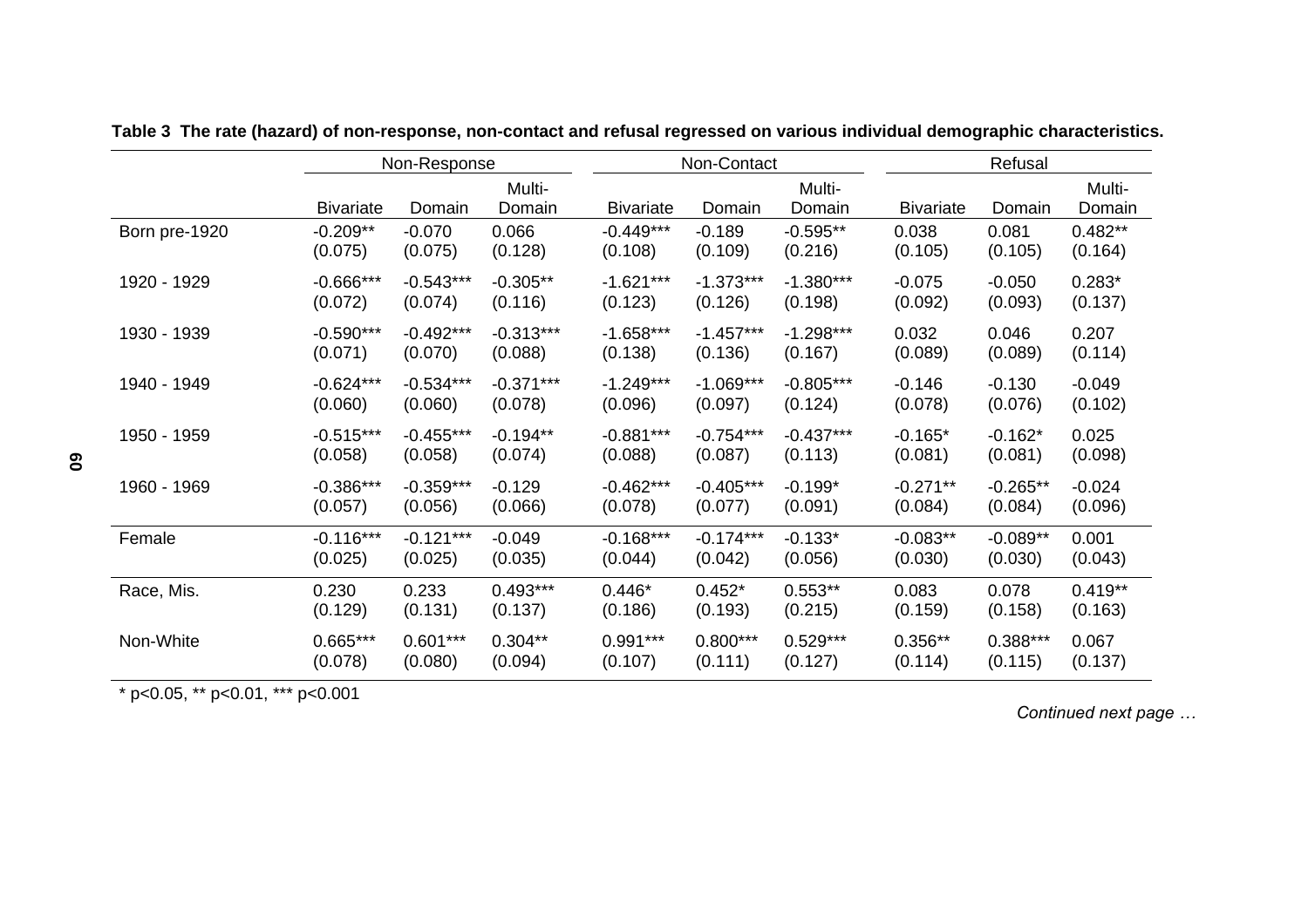|                   |                  | Non-Response |                  |                  | Non-Contact |                  | Refusal          |           |                  |
|-------------------|------------------|--------------|------------------|------------------|-------------|------------------|------------------|-----------|------------------|
|                   | <b>Bivariate</b> | Domain       | Multi-<br>Domain | <b>Bivariate</b> | Domain      | Multi-<br>Domain | <b>Bivariate</b> | Domain    | Multi-<br>Domain |
| Region, Mis.      | 0.345            | $-0.081$     | 0.027            | 0.270            | $-0.668$    | $-0.660$         | 0.363            | 0.356     | 0.389            |
|                   | (0.457)          | (0.423)      | (0.500)          | (0.724)          | (0.580)     | (0.871)          | (0.476)          | (0.500)   | (0.543)          |
| Southeast         | $-0.249**$       | $-0.171*$    | $-0.018$         | $-0.418**$       | $-0.279*$   | 0.035            | $-0.100$         | $-0.068$  | $-0.016$         |
|                   | (0.088)          | (0.087)      | (0.084)          | (0.143)          | (0.137)     | (0.129)          | (0.110)          | (0.108)   | (0.112)          |
| Southwest         | $-0.305**$       | $-0.219*$    | $-0.068$         | $-0.601***$      | $-0.442**$  | $-0.130$         | $-0.081$         | $-0.048$  | $-0.022$         |
|                   | (0.102)          | (0.100)      | (0.098)          | (0.160)          | (0.158)     | (0.155)          | (0.124)          | (0.124)   | (0.125)          |
| East Anglia       | $-0.569***$      | $-0.492***$  | $-0.381*$        | $-0.845**$       | $-0.681**$  | $-0.346$         | $-0.340*$        | $-0.323*$ | $-0.360*$        |
|                   | (0.154)          | (0.149)      | (0.154)          | (0.272)          | (0.261)     | (0.244)          | (0.151)          | (0.148)   | (0.177)          |
| <b>Midlands</b>   | $-0.198*$        | $-0.137$     | 0.027            | $-0.530***$      | $-0.427**$  | $-0.095$         | 0.045            | 0.073     | 0.124            |
|                   | (0.094)          | (0.092)      | (0.089)          | (0.143)          | (0.136)     | (0.129)          | (0.119)          | (0.117)   | (0.121)          |
| Northwest         | $-0.231*$        | $-0.150$     | $-0.020$         | $-0.457**$       | $-0.309*$   | $-0.019$         | $-0.052$         | $-0.023$  | $-0.003$         |
|                   | (0.096)          | (0.100)      | (0.100)          | (0.147)          | (0.142)     | (0.135)          | (0.122)          | (0.124)   | (0.131)          |
| Yorkshire /       | $-0.194*$        | $-0.122$     | 0.001            | $-0.447**$       | $-0.324*$   | $-0.018$         | 0.008            | 0.044     | 0.047            |
| Humberside        | (0.093)          | (0.086)      | (0.083)          | (0.159)          | (0.148)     | (0.137)          | (0.112)          | (0.111)   | (0.112)          |
| North & Northeast | $-0.335**$       | $-0.233*$    | $-0.150$         | $-0.713***$      | $-0.553**$  | $-0.282$         | $-0.064$         | $-0.009$  | $-0.049$         |
|                   | (0.112)          | (0.115)      | (0.119)          | (0.191)          | (0.191)     | (0.180)          | (0.134)          | (0.134)   | (0.148)          |
| Wales             | $-0.270*$        | $-0.168$     | $-0.025$         | $-0.582**$       | $-0.394$    | $-0.090$         | $-0.049$         | $-0.009$  | 0.013            |
|                   | (0.115)          | (0.119)      | (0.125)          | (0.203)          | (0.201)     | (0.207)          | (0.143)          | (0.145)   | (0.152)          |
| Scotland          | 0.005            | 0.089        | 0.159            | $-0.109$         | 0.019       | 0.125            | 0.106            | 0.154     | 0.211            |
|                   | (0.094)          | (0.093)      | (0.098)          | (0.172)          | (0.158)     | (0.139)          | (0.128)          | (0.126)   | (0.130)          |

**Table 3 The rate (hazard) of non-response, non-contact and refusal regressed on various individual demographic characteristics (continued).** 

\* p<0.05, \*\* p<0.01, \*\*\* p<0.001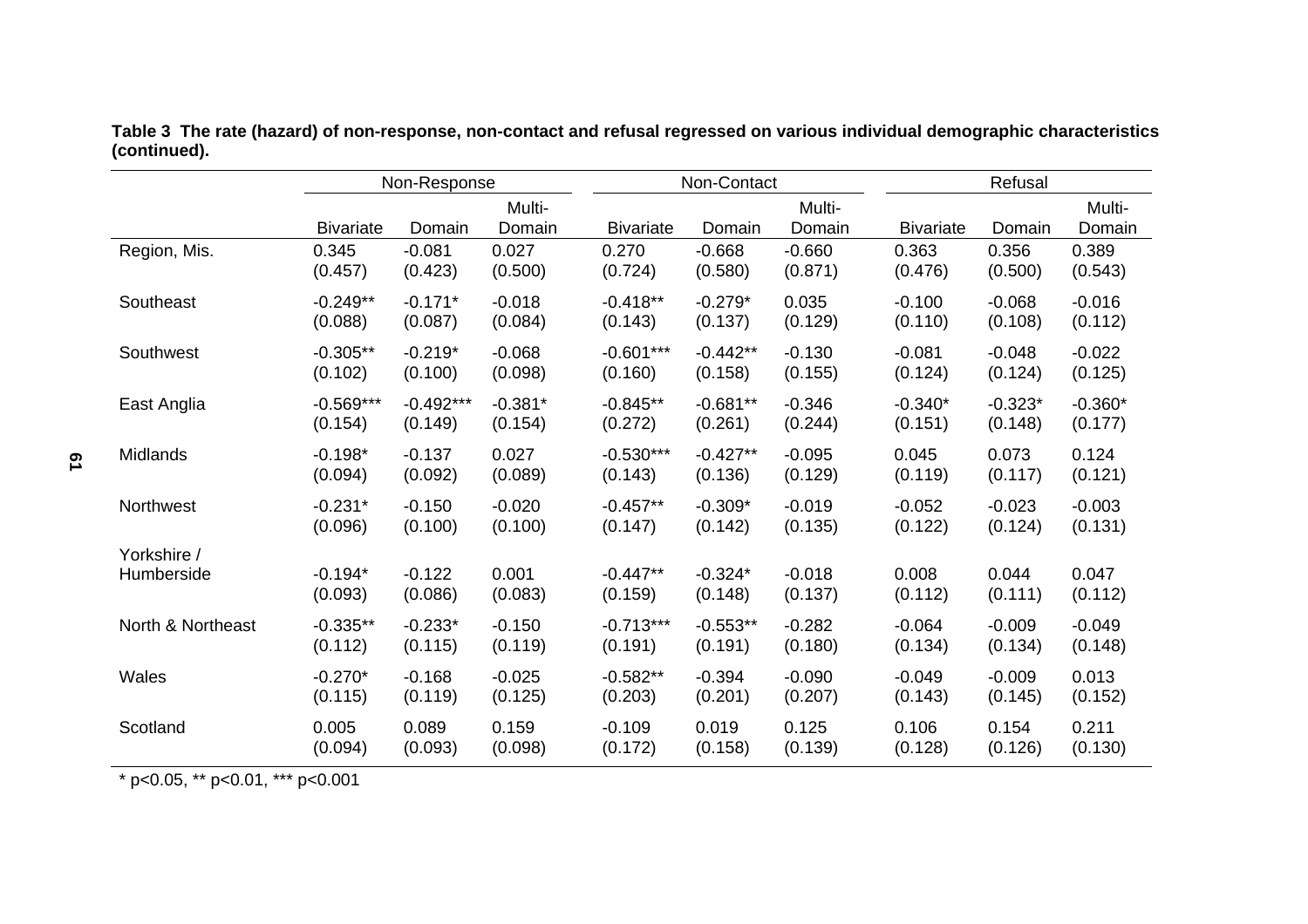|              | Table 3  The rate (hazard) of non-response, non-contact and refusal regressed on various individual demographic characteristics |  |  |  |
|--------------|---------------------------------------------------------------------------------------------------------------------------------|--|--|--|
| (continued). |                                                                                                                                 |  |  |  |

|             | Non-Response     |            |                  |                  | Non-Contact |                  | Refusal          |          |                  |
|-------------|------------------|------------|------------------|------------------|-------------|------------------|------------------|----------|------------------|
|             | <b>Bivariate</b> | Domain     | Multi-<br>Domain | <b>Bivariate</b> | Domain      | Multi-<br>Domain | <b>Bivariate</b> | Domain   | Multi-<br>Domain |
| Mover, Mis. | $2.180*$         | $2.186*$   | 0.053            | $2.792*$         | $3.179**$   | 1.106            | 1.241            | 0.974    | 1.586            |
|             | (1.013)          | (1.011)    | (1.654)          | (1.170)          | (1.099)     | (1.111)          | (1.163)          | (1.242)  | (0.946)          |
| Movers      | $0.409***$       | $0.310***$ | $0.188**$        | $0.957***$       | $0.678***$  | $0.337***$       | $-0.084$         | $-0.052$ | $-0.001$         |
|             | (0.055)          | (0.057)    | (0.063)          | (0.071)          | (0.077)     | (0.081)          | (0.085)          | (0.087)  | (0.094)          |

\* p<0.05, \*\* p<0.01, \*\*\* p<0.001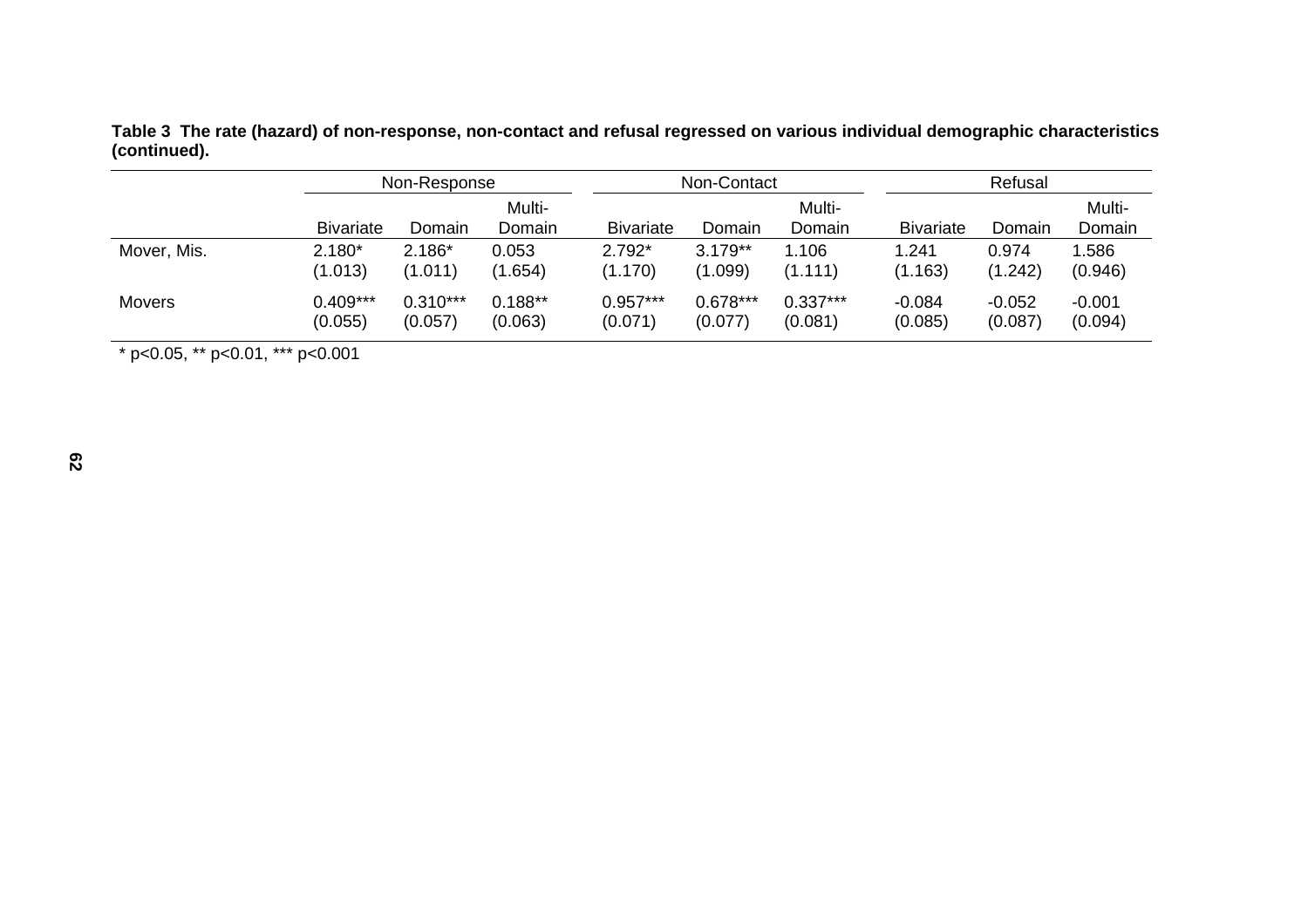|                      |                        | Non-Response |                  |                       | Non-Contact  |                  | Refusal                |              |                  |  |
|----------------------|------------------------|--------------|------------------|-----------------------|--------------|------------------|------------------------|--------------|------------------|--|
|                      | <b>Bivariate</b>       | Domain       | Multi-<br>Domain | <b>Bivariate</b>      | Domain       | Multi-<br>Domain | <b>Bivariate</b>       | Domain       | Multi-<br>Domain |  |
| Marital Status, Mis. | 0.659                  | 0.666        | $-0.447$         | 0.743                 | 0.697        | $-0.637$         | 0.469                  | 0.494        | $-0.296$         |  |
|                      | (0.603)                | (0.610)      | (0.592)          | (0.848)               | (0.853)      | (1.051)          | (0.636)                | (0.629)      | (0.630)          |  |
| Married / Partnered  | $-0.499***$            | $-0.475***$  | 0.082            | $-1.042***$           | $-1.081***$  | $-0.022$         | $-0.093$               | $-0.026$     | 0.058            |  |
|                      | (0.039)                | (0.041)      | (0.106)          | (0.069)               | (0.070)      | (0.166)          | (0.051)                | (0.052)      | (0.126)          |  |
| Separated            | $-0.120$               | $-0.044$     | $-0.026$         | $-0.121$              | $-0.183$     | $-0.016$         | $-0.079$               | 0.097        | 0.015            |  |
|                      | (0.113)                | (0.115)      | (0.123)          | (0.159)               | (0.159)      | (0.168)          | (0.158)                | (0.161)      | (0.173)          |  |
| <b>Divorced</b>      | $-0.354***$            | $-0.291***$  | $-0.182*$        | $-0.311**$            | $-0.364**$   | 0.071            | $-0.389**$             | $-0.239*$    | $-0.335**$       |  |
|                      | (0.085)                | (0.086)      | (0.091)          | (0.113)               | (0.111)      | (0.125)          | (0.118)                | (0.120)      | (0.127)          |  |
| Widowed              | $-0.423***$            | $-0.366***$  | $-0.341***$      | $-0.554***$           | $-0.623***$  | 0.027            | $-0.278***$            | $-0.126$     | $-0.439***$      |  |
|                      | (0.060)                | (0.063)      | (0.085)          | (0.090)               | (0.092)      | (0.135)          | (0.083)                | (0.087)      | (0.107)          |  |
| No. Adults in HH     | $0.117***$             | ---          | ---              | $-0.075$              | ---          | $---$            | $0.215***$             | $---$        | ---              |  |
|                      | (0.030)                | ---          | ---              | (0.055)               | ---          | ---              | (0.035)                | ---          | ---              |  |
| <b>HH Size</b>       | $-0.071**$             | $0.061**$    | 0.050            | $-0.064$              | $-0.073$     | $-0.049$         | $-0.071**$             | $0.149***$   | $0.124***$       |  |
|                      | (0.022)                | (0.024)      | (0.026)          | (0.036)               | (0.038)      | (0.041)          | (0.027)                | (0.031)      | (0.035)          |  |
| Single Person HH     | $0.215***$<br>(0.045)  | ---<br>---   | ---              | $0.754***$<br>(0.068) | $---$<br>--- | ---              | $-0.244***$<br>(0.065) | $---$<br>--- | ---              |  |
| Any Children Present | $-0.240***$            | $---$        | ---              | $-0.246***$           | ---          | $---$            | $-0.229***$            | ---          | ---              |  |
|                      | (0.042)                | ---          | ---              | (0.071)               | ---          | $---$            | (0.052)                | $---$        | ---              |  |
| No. Children in HH   | $-0.077***$<br>(0.022) | ---<br>---   |                  | $-0.061$<br>(0.036)   | ---<br>---   | ---              | $-0.086**$<br>(0.027)  | ---<br>---   |                  |  |

**Table 4 Rate (hazard) of non-response, non-contact and refusal regressed on various household and family characteristics.** 

 $\rightarrow$  p<0.05, \*\* p<0.01, \*\*\* p<0.001

*Continued, next page …*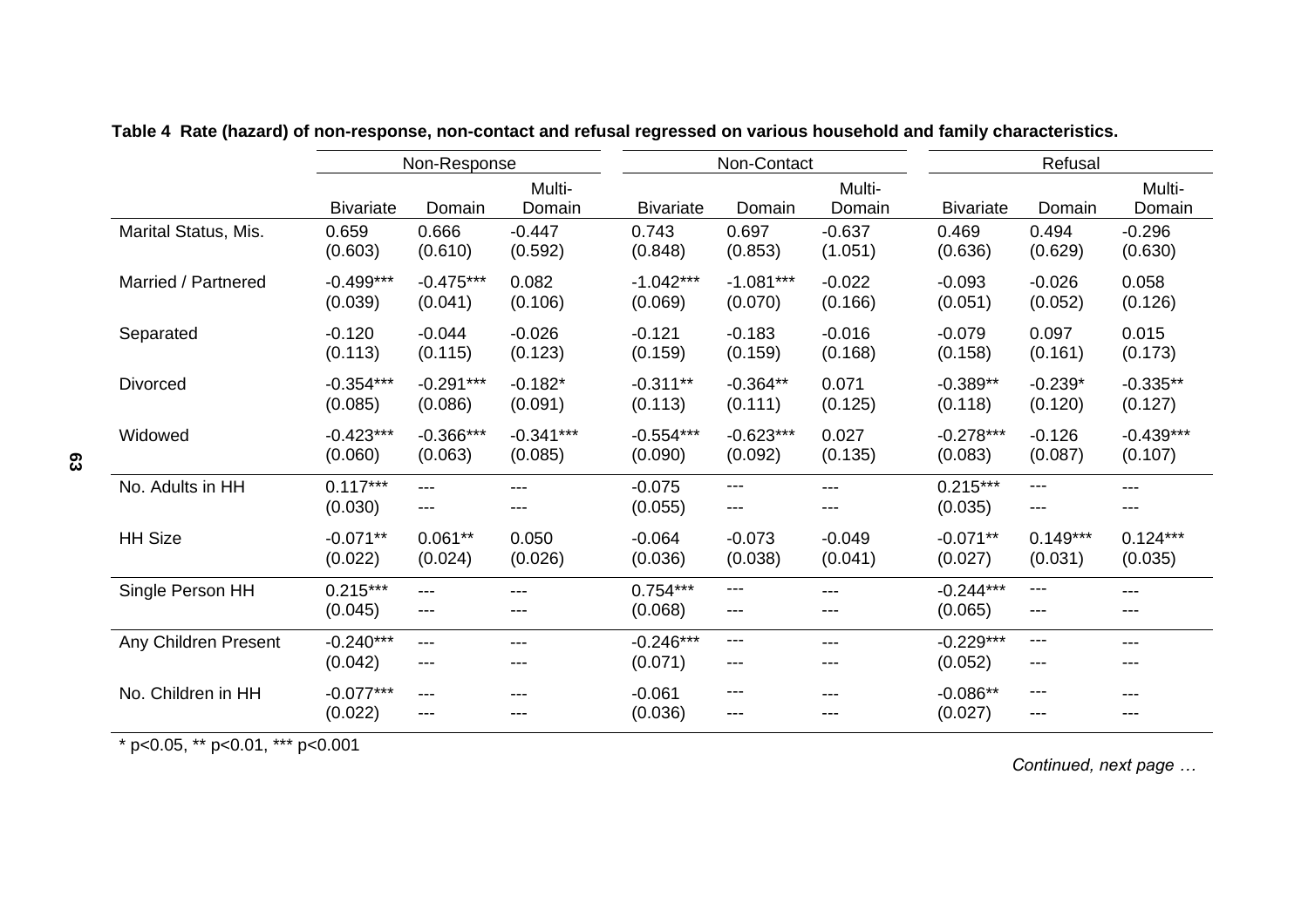**Table 4 Rate (hazard) of non-response, non-contact and refusal regressed on various household and family characteristics (continued).** 

|                     | Non-Response     |           |                  |                  | Non-Contact |                  | Refusal          |             |                  |  |
|---------------------|------------------|-----------|------------------|------------------|-------------|------------------|------------------|-------------|------------------|--|
|                     | <b>Bivariate</b> | Domain    | Multi-<br>Domain | <b>Bivariate</b> | Domain      | Multi-<br>Domain | <b>Bivariate</b> | Domain      | Multi-<br>Domain |  |
| Any Kids Aged 0-2   | $-0.064$         | $-0.067$  | $-0.244*$        | $0.394***$       | $0.685***$  | 0.135            | $-0.474***$      | $-0.649***$ | $-0.545***$      |  |
|                     | (0.092)          | (0.095)   | (0.105)          | (0.112)          | (0.117)     | (0.128)          | (0.137)          | (0.139)     | (0.148)          |  |
| Any Kids Aged 3-4   | $-0.212*$        | $-0.212*$ | $-0.300**$       | $-0.145$         | 0.085       | $-0.212$         | $-0.256*$        | $-0.402***$ | $-0.325**$       |  |
|                     | (0.085)          | (0.092)   | (0.097)          | (0.117)          | (0.127)     | (0.129)          | (0.111)          | (0.116)     | (0.124)          |  |
| Any Kids Aged 5-11  | $-0.135*$        | $-0.162*$ | $-0.204**$       | $-0.180*$        | 0.079       | $-0.161$         | $-0.105$         | $-0.314***$ | $-0.219*$        |  |
|                     | (0.056)          | (0.063)   | (0.068)          | (0.090)          | (0.102)     | (0.110)          | (0.072)          | (0.085)     | (0.091)          |  |
| Any Kids Aged 12-15 | $-0.040$         | $-0.110$  | $-0.113$         | $-0.215$         | $-0.036$    | $-0.120$         | 0.052            | $-0.174$    | $-0.118$         |  |
|                     | (0.062)          | (0.072)   | (0.078)          | (0.114)          | (0.127)     | (0.129)          | (0.075)          | (0.090)     | (0.096)          |  |

\* p<0.05, \*\* p<0.01, \*\*\* p<0.001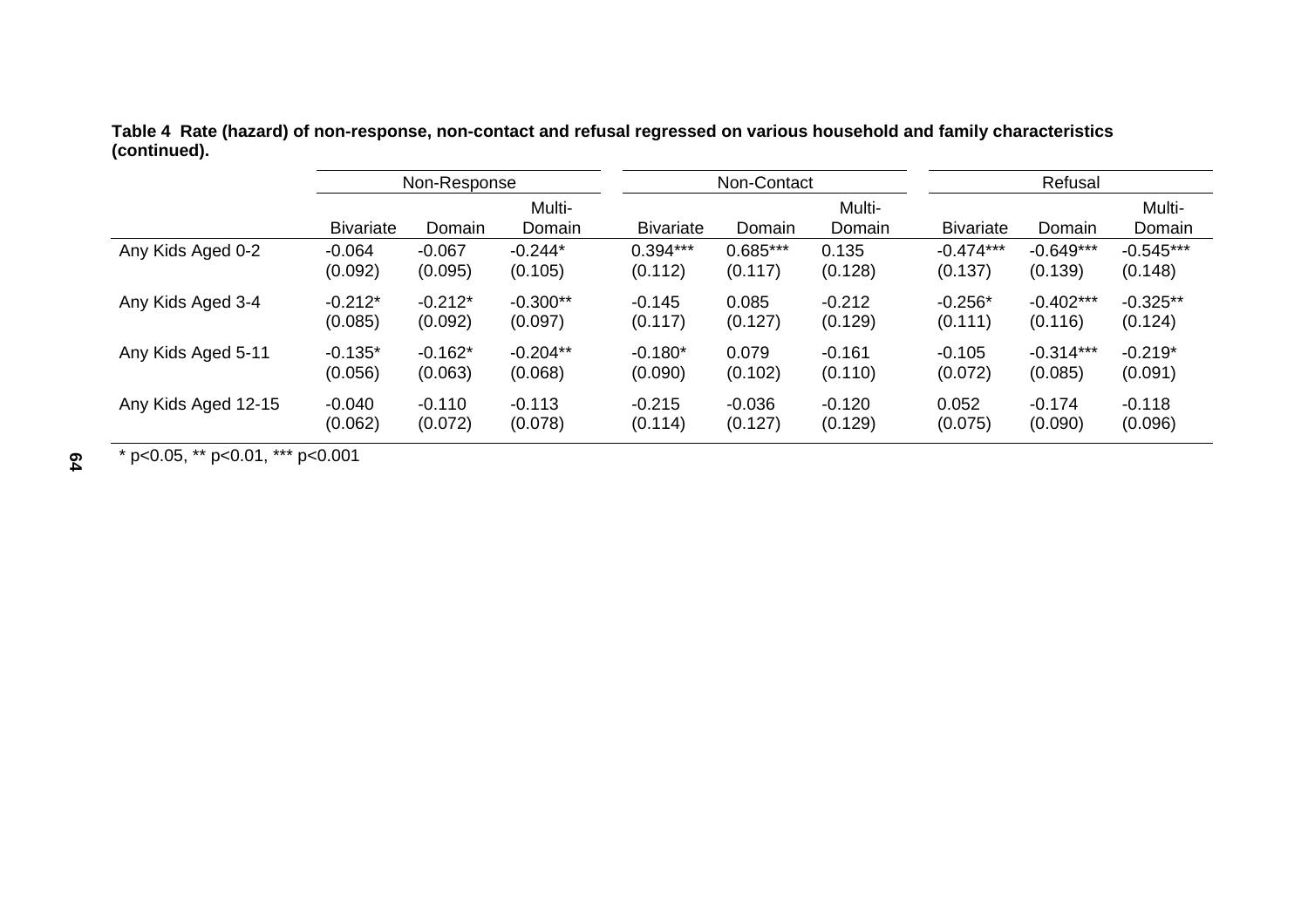|                                  |                  | Non-Response |            |                  | Non-Contact |          | Refusal          |            |            |
|----------------------------------|------------------|--------------|------------|------------------|-------------|----------|------------------|------------|------------|
|                                  |                  |              | Multi-     |                  |             | Multi-   |                  |            | Multi-     |
|                                  | <b>Bivariate</b> | Domain       | Domain     | <b>Bivariate</b> | Domain      | Domain   | <b>Bivariate</b> | Domain     | Domain     |
| Health Problems, Mis.            | 0.052            | $-0.146$     | $-0.160$   | 0.215            | $-0.043$    | 0.002    | $-0.038$         | $-0.202$   | $-0.254$   |
|                                  | (0.266)          | (0.265)      | (0.279)    | (0.366)          | (0.367)     | (0.392)  | (0.327)          | (0.332)    | (0.355)    |
| One Health Problem               | $-0.135***$      | $-0.159***$  | $-0.115**$ | $-0.172**$       | $-0.241***$ | $-0.056$ | $-0.109*$        | $-0.108*$  | $-0.151**$ |
|                                  | (0.040)          | (0.043)      | (0.042)    | (0.060)          | (0.063)     | (0.064)  | (0.051)          | (0.053)    | (0.055)    |
| Two+ Health Problems             | $-0.148***$      | $-0.226***$  | $-0.165**$ | $-0.179**$       | $-0.365***$ | $-0.123$ | $-0.124**$       | $-0.134*$  | $-0.187**$ |
|                                  | (0.039)          | (0.050)      | (0.051)    | (0.062)          | (0.082)     | (0.088)  | (0.048)          | (0.059)    | (0.062)    |
| GHQ, Missing                     | $0.758***$       | $0.696***$   | 0.055      | $0.921***$       | $0.834***$  | 0.034    | $0.613***$       | $0.573***$ | 0.076      |
|                                  | (0.095)          | (0.090)      | (0.145)    | (0.132)          | (0.126)     | (0.206)  | (0.117)          | (0.116)    | (0.179)    |
| Mental Health Problem Likely     | 0.027            | 0.035        | 0.001      | 0.113            | 0.116       | 0.014    | $-0.028$         | $-0.018$   | $-0.004$   |
|                                  | (0.037)          | (0.037)      | (0.038)    | (0.060)          | (0.060)     | (0.061)  | (0.050)          | (0.051)    | (0.051)    |
| Smoker, Mis.                     | $0.622***$       | 0.285        | $-0.175$   | $0.500*$         | 0.379       | $-0.149$ | $0.718***$       | 0.194      | $-0.246$   |
|                                  | (0.121)          | (0.274)      | (0.283)    | (0.195)          | (0.498)     | (0.520)  | (0.156)          | (0.328)    | (0.338)    |
| Smoker                           | $0.214***$       | $0.155***$   | 0.018      | $0.456***$       | $0.402***$  | 0.131    | 0.035            | $-0.026$   | $-0.068$   |
|                                  | (0.044)          | (0.044)      | (0.045)    | (0.063)          | (0.064)     | (0.067)  | (0.056)          | (0.057)    | (0.058)    |
| Disabled, Mis.                   | 0.408            | $-0.041$     | $-0.059$   | $0.778*$         | 0.292       | 0.265    | 0.085            | $-0.274$   | $-0.224$   |
|                                  | (0.283)          | (0.312)      | (0.299)    | (0.350)          | (0.336)     | (0.350)  | (0.346)          | (0.414)    | (0.383)    |
| <b>Disabled</b>                  | 0.058            | $-0.002$     | 0.002      | 0.161            | 0.044       | 0.146    | $-0.018$         | $-0.035$   | $-0.063$   |
|                                  | (0.074)          | (0.080)      | (0.088)    | (0.095)          | (0.106)     | (0.123)  | (0.093)          | (0.106)    | (0.114)    |
| * p<0.05, ** p<0.01, *** p<0.001 |                  |              |            |                  |             |          |                  |            |            |

# **Table 5 Rate (hazard) of non-response, non-contact and refusal regressed on various individual health characteristics.**

*Continued, next page …*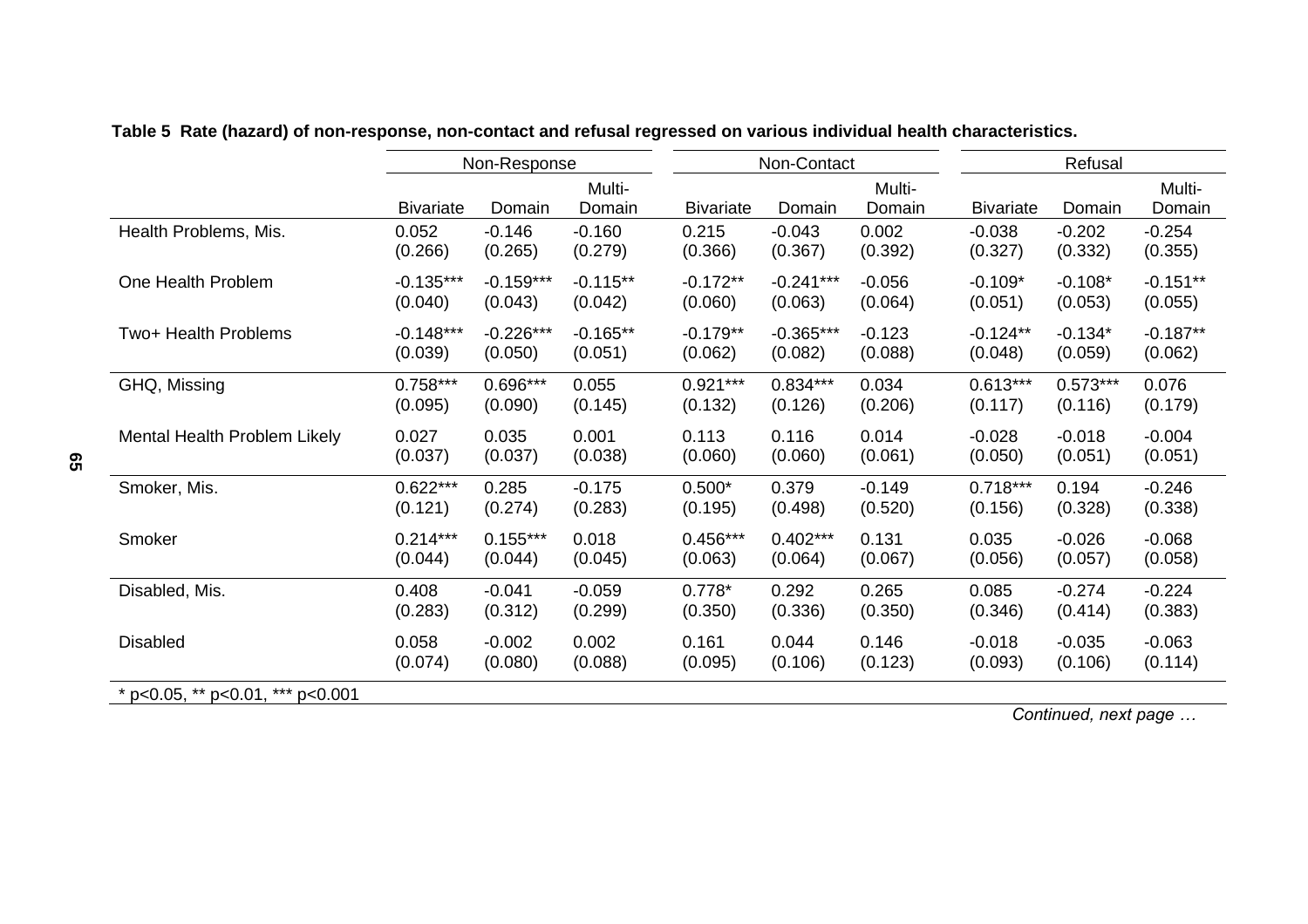|                                  |                  | Non-Response |                  |                  | Non-Contact |                        | Refusal          |            |                  |
|----------------------------------|------------------|--------------|------------------|------------------|-------------|------------------------|------------------|------------|------------------|
|                                  | <b>Bivariate</b> | Domain       | Multi-<br>Domain | <b>Bivariate</b> | Domain      | Multi-<br>Domain       | <b>Bivariate</b> | Domain     | Multi-<br>Domain |
| Self-Reported Health, Mis.       | $1.548***$       | $1.107**$    | $1.220**$        | $1.768***$       | $1.230*$    | 1.385**                | $1.217**$        | 0.899      | 1.034            |
|                                  | (0.398)          | (0.413)      | (0.376)          | (0.533)          | (0.490)     | (0.470)                | (0.468)          | (0.575)    | (0.547)          |
| Self-Reported Health, Good       | $-0.008$         | 0.030        | $-0.013$         | $-0.059$         | $-0.063$    | $-0.028$               | 0.030            | 0.094      | 0.002            |
|                                  | (0.041)          | (0.044)      | (0.045)          | (0.068)          | (0.070)     | (0.071)                | (0.050)          | (0.052)    | (0.055)          |
| Self-Reproted Health, Fair       | 0.073            | $0.184**$    | 0.061            | 0.016            | 0.030       | 0.015                  | 0.104            | $0.273***$ | 0.096            |
|                                  | (0.052)          | (0.060)      | (0.061)          | (0.083)          | (0.096)     | (0.098)                | (0.064)          | (0.074)    | (0.075)          |
| Self-Reported Health, Poor       | 0.131            | $0.308***$   | 0.134            | 0.155            | 0.192       | 0.101                  | 0.110            | $0.372***$ | 0.172            |
|                                  | (0.067)          | (0.083)      | (0.083)          | (0.102)          | (0.123)     | (0.121)                | (0.088)          | (0.106)    | (0.108)          |
| Self-Reported Health, Very Poor  | $0.357***$       | $0.536***$   | $0.346**$        | $0.519***$       | $0.510**$   | $0.424*$               | 0.216            | $0.516**$  | 0.292            |
|                                  | (0.099)          | (0.121)      | (0.119)          | (0.145)          | (0.172)     | (0.170)                | (0.129)          | (0.160)    | (0.154)          |
| GB Visits, Mis.                  | $1.174***$       | $0.769*$     | $---$            | $1.283*$         | 0.712       | $---$                  | $1.015**$        | $0.751*$   | ---              |
|                                  | (0.311)          | (0.301)      | $---$            | (0.527)          | (0.435)     | $\qquad \qquad \cdots$ | (0.330)          | (0.361)    | $---$            |
| 1-2 GP Visits in Past Year       | $-0.101*$        | $-0.007$     | $---$            | 0.015            | $0.144*$    | $---$                  | $-0.169**$       | $-0.101$   | $---$            |
|                                  | (0.042)          | (0.045)      | $---$            | (0.067)          | (0.069)     | $---$                  | (0.054)          | (0.056)    | $---$            |
| 3-5 GP Visits in Past Year       | $-0.150**$       | $-0.005$     | $---$            | 0.040            | $0.246**$   | $---$                  | $-0.266***$      | $-0.161*$  | $---$            |
|                                  | (0.049)          | (0.055)      | $---$            | (0.084)          | (0.095)     | ---                    | (0.063)          | (0.066)    | ---              |
| 6-10 GP Visits in Past Year      | $-0.141*$        | 0.001        | $---$            | 0.002            | 0.190       | $---$                  | $-0.225**$       | $-0.109$   | $---$            |
|                                  | (0.065)          | (0.075)      | $---$            | (0.104)          | (0.119)     | ---                    | (0.084)          | (0.095)    | ---              |
| 10+ GP Visits in Past Year       | $-0.039$         | 0.047        | $---$            | $0.212*$         | $0.289*$    | $---$                  | $-0.208*$        | $-0.110$   | $---$            |
|                                  | (0.067)          | (0.083)      | $---$            | (0.097)          | (0.120)     | $---$                  | (0.093)          | (0.105)    | $---$            |
| * p<0.05, ** p<0.01, *** p<0.001 |                  |              |                  |                  |             |                        |                  |            |                  |

**Table 5 Rate (hazard) of non-response, non-contact and refusal regressed on various individual health characteristics (continued).** 

*Continued, next page …*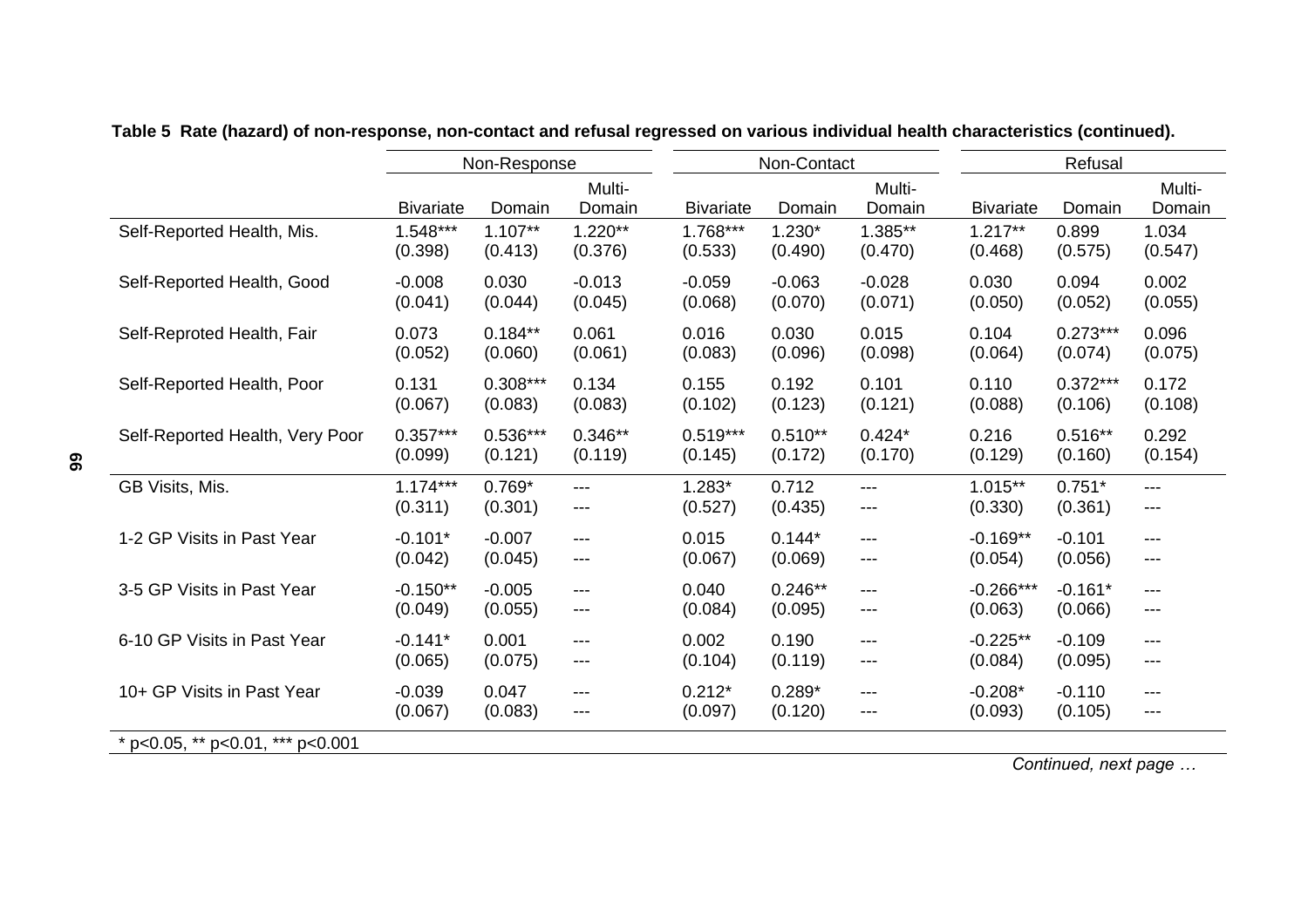|                                  |                  | Non-Response |             |                  | Non-Contact |             | Refusal          |             |            |
|----------------------------------|------------------|--------------|-------------|------------------|-------------|-------------|------------------|-------------|------------|
|                                  |                  |              | Multi-      |                  |             | Multi-      |                  |             | Multi-     |
|                                  | <b>Bivariate</b> | Domain       | Domain      | <b>Bivariate</b> | Domain      | Domain      | <b>Bivariate</b> | Domain      | Domain     |
| Check-Ups, Mis.                  | $-0.106$         | $-0.121$     | 0.002       | $-0.085$         | $-0.143$    | $-0.015$    | $-0.101$         | $-0.092$    | $-0.002$   |
|                                  | (0.218)          | (0.219)      | (0.227)     | (0.329)          | (0.340)     | (0.329)     | (0.283)          | (0.283)     | (0.298)    |
| 1-2 Check-Ups in Past Year       | $-0.343***$      | $-0.296***$  | $-0.150**$  | $-0.481***$      | $-0.468***$ | $-0.270***$ | $-0.240***$      | $-0.176**$  | $-0.070$   |
|                                  | (0.049)          | (0.051)      | (0.050)     | (0.078)          | (0.081)     | (0.080)     | (0.058)          | (0.061)     | (0.060)    |
| 3+ Check-Ups in Past Year        | $-0.528***$      | $-0.477***$  | $-0.236***$ | $-0.595***$      | $-0.633***$ | $-0.246*$   | $-0.465***$      | $-0.359***$ | $-0.215**$ |
|                                  | (0.059)          | (0.065)      | (0.065)     | (0.093)          | (0.101)     | (0.101)     | (0.077)          | (0.083)     | (0.080)    |
| In-Patient, Mis.                 | $-0.079$         | $-0.570$     | $-0.019$    | 0.041            | $-0.758$    | $-0.269$    | $-0.317$         | $-0.497$    | 0.050      |
|                                  | (0.481)          | (0.353)      | (0.351)     | (0.762)          | (0.597)     | (0.553)     | (0.400)          | (0.362)     | (0.395)    |
| Was In-Patient in Past Year      | $-0.013$         | 0.008        | 0.005       | $0.164*$         | 0.102       | 0.046       | $-0.126$         | $-0.050$    | $-0.015$   |
|                                  | (0.055)          | (0.061)      | (0.063)     | (0.078)          | (0.086)     | (0.088)     | (0.074)          | (0.080)     | (0.083)    |
| Service Use, Mis.                | $0.558***$       | 0.224        | 0.234       | 0.370            | $-0.023$    | 0.087       | $0.710***$       | 0.455       | 0.488      |
|                                  | (0.129)          | (0.300)      | (0.341)     | (0.208)          | (0.538)     | (0.603)     | (0.170)          | (0.362)     | (0.408)    |
| Used Health Services in Past Yr. | $-0.113**$       | $-0.076$     | $-0.052$    | 0.102            | $0.135*$    | 0.121       | $-0.264***$      | $-0.224***$ | $-0.166**$ |
|                                  | (0.039)          | (0.043)      | (0.044)     | (0.057)          | (0.065)     | (0.067)     | (0.054)          | (0.059)     | (0.061)    |

**Table 5 Rate (hazard) of non-response, non-contact and refusal regressed on various individual health characteristics (continued).** 

\* p<0.05, \*\* p<0.01, \*\*\* p<0.001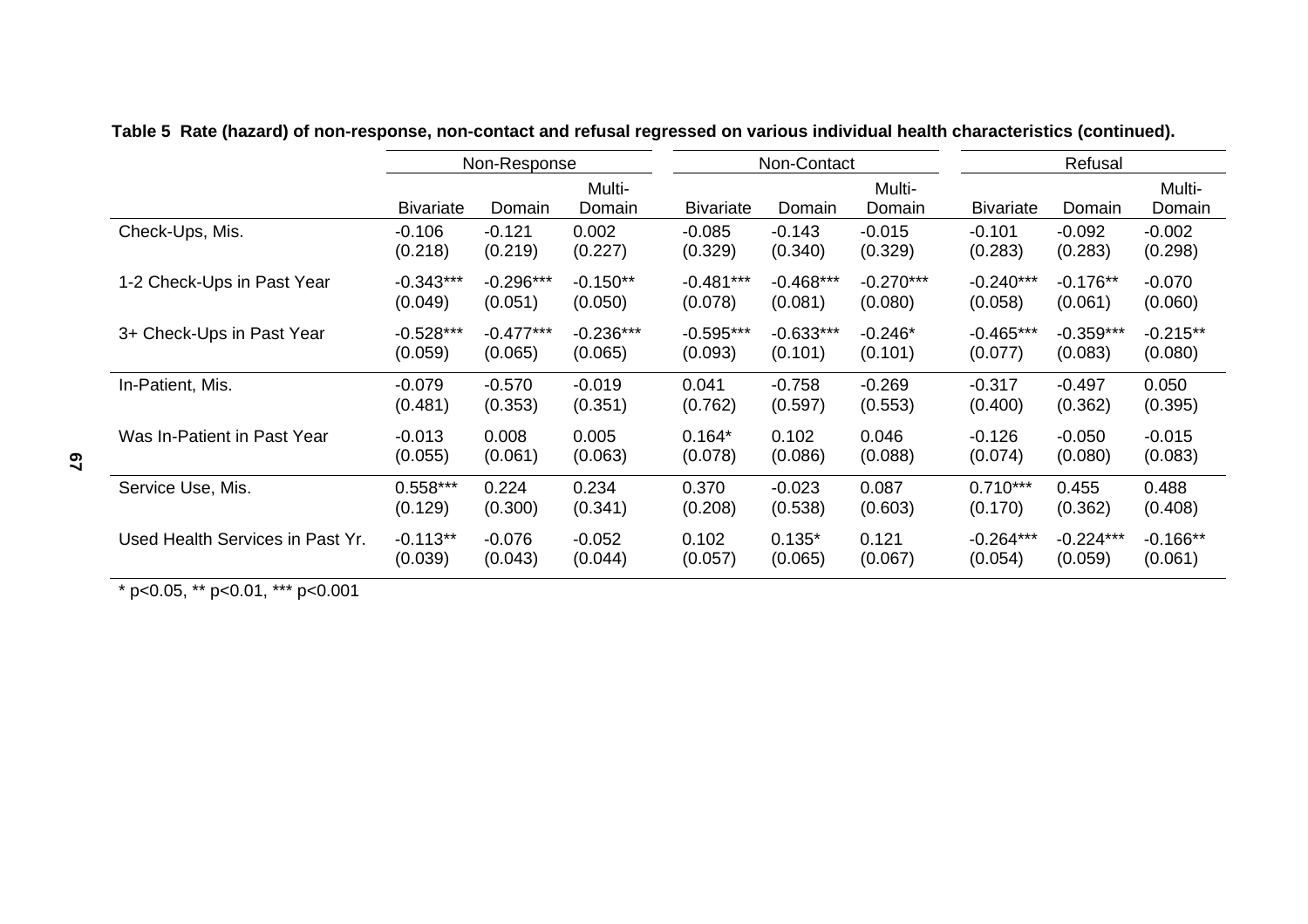|                                  | Non-Response     |            |                  |                  | Non-Contact |                  | Refusal          |            |                  |
|----------------------------------|------------------|------------|------------------|------------------|-------------|------------------|------------------|------------|------------------|
|                                  | <b>Bivariate</b> | Domain     | Multi-<br>Domain | <b>Bivariate</b> | Domain      | Multi-<br>Domain | <b>Bivariate</b> | Domain     | Multi-<br>Domain |
| Housing Tenure, Mis.             | $1.440***$       | $1.070***$ | $0.692**$        | 2.286***         | 1.739***    | $0.841**$        | $0.615*$         | 0.338      | 0.264            |
|                                  | (0.193)          | (0.227)    | (0.228)          | (0.238)          | (0.264)     | (0.275)          | (0.269)          | (0.345)    | (0.347)          |
| Mortgagor                        | $-0.019$         | $-0.038$   | $-0.096$         | $0.236**$        | $0.190*$    | $-0.050$         | $-0.143*$        | $-0.146*$  | $-0.087$         |
|                                  | (0.059)          | (0.059)    | (0.066)          | (0.088)          | (0.086)     | (0.094)          | (0.072)          | (0.072)    | (0.085)          |
| Renter                           | $0.475***$       | $0.352***$ | $0.150*$         | 1.088***         | $0.807***$  | $0.361***$       | 0.067            | 0.065      | 0.007            |
|                                  | (0.060)          | (0.063)    | (0.068)          | (0.089)          | (0.094)     | (0.105)          | (0.077)          | (0.083)    | (0.089)          |
| House Structure Type, Mis.       | $1.337***$       | $1.082***$ | $0.630**$        | $1.545***$       | $1.146***$  | $0.789*$         | $1.120***$       | $1.021***$ | $0.532*$         |
|                                  | (0.193)          | (0.195)    | (0.193)          | (0.347)          | (0.306)     | (0.352)          | (0.224)          | (0.242)    | (0.225)          |
| Flat, Any number of units        | $0.476***$       | $0.282***$ | $0.170**$        | $1.026***$       | $0.673***$  | $0.340***$       | $-0.012$         | $-0.090$   | $-0.021$         |
|                                  | (0.048)          | (0.052)    | (0.056)          | (0.066)          | (0.076)     | (0.082)          | (0.068)          | (0.076)    | (0.081)          |
| Bedsits, Institutional, Other    | $0.563***$       | $0.363**$  | 0.200            | $0.951***$       | $0.619***$  | $0.377*$         | 0.250            | 0.168      | 0.040            |
|                                  | (0.104)          | (0.115)    | (0.121)          | (0.127)          | (0.150)     | (0.158)          | (0.143)          | (0.162)    | (0.164)          |
| Would like to move, Mis.         | 1.379            | 0.304      | $-0.654$         | 1.826            | 0.102       | $-2.382*$        | 0.889            | 0.538      | 0.119            |
|                                  | (0.748)          | (0.727)    | (1.208)          | (1.051)          | (0.940)     | (1.095)          | (0.782)          | (0.932)    | (1.356)          |
| Would like to move               | $0.270***$       | $0.175***$ | $0.185***$       | $0.581***$       | $0.410***$  | $0.374***$       | 0.054            | 0.018      | 0.053            |
|                                  | (0.040)          | (0.042)    | (0.042)          | (0.061)          | (0.065)     | (0.065)          | (0.054)          | (0.055)    | (0.056)          |
| Would like to move, Don't know   | $0.391**$        | $0.340*$   | 0.170            | $0.762***$       | $0.650**$   | 0.424            | 0.106            | 0.100      | $-0.043$         |
|                                  | (0.149)          | (0.148)    | (0.155)          | (0.202)          | (0.204)     | (0.219)          | (0.210)          | (0.210)    | (0.214)          |
| * p<0.05, ** p<0.01, *** p<0.001 |                  |            |                  |                  |             |                  |                  |            |                  |

# **Table 6 Rate (hazard) of non-response, non-contact and refusal regressed on housing characteristics and place attachment.**

*Continued, next page …*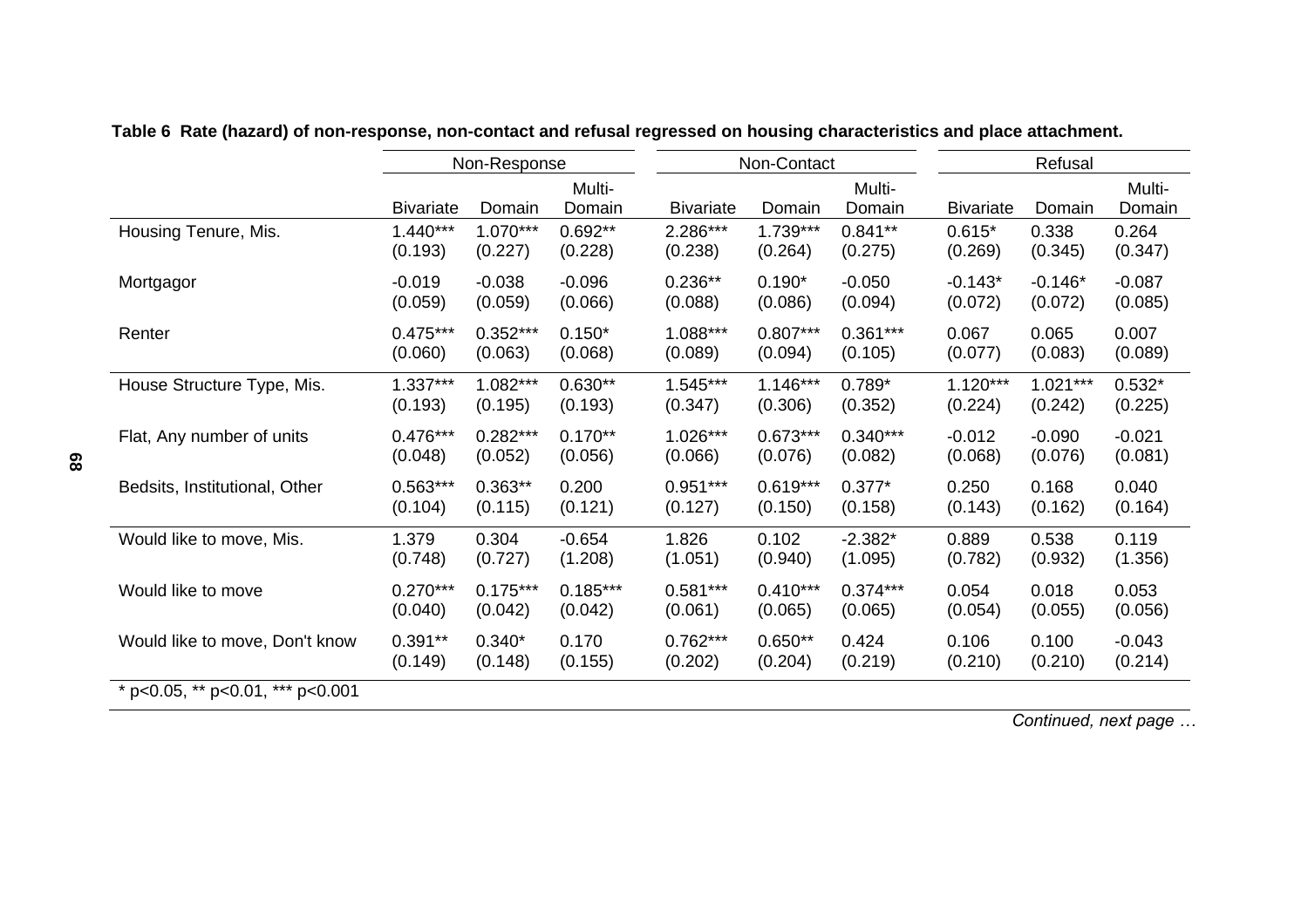**Table 6 Rate (hazard) of non-response, non-contact and refusal regressed on housing characteristics and place attachment (continued).** 

|                                 | Non-Response     |            |                  | Non-Contact      |           |                  | Refusal          |          |                  |
|---------------------------------|------------------|------------|------------------|------------------|-----------|------------------|------------------|----------|------------------|
|                                 | <b>Bivariate</b> | Domain     | Multi-<br>Domain | <b>Bivariate</b> | Domain    | Multi-<br>Domain | <b>Bivariate</b> | Domain   | Multi-<br>Domain |
| Likes neighbourhood, Mis.       | 0.819            | 0.313      | $-0.114$         | 1.224            | 0.633     | 0.192            | 0.363            | 0.022    | $-0.372$         |
|                                 | (0.480)          | (0.422)    | (0.465)          | (0.683)          | (0.473)   | (0.574)          | (0.559)          | (0.693)  | (0.812)          |
| Doesn't like neighbourhood      | $0.438***$       | $0.228***$ | $0.162**$        | 0.695***         | $0.247**$ | $0.197*$         | $0.231**$        | $0.196*$ | 0.126            |
|                                 | (0.057)          | (0.060)    | (0.061)          | (0.080)          | (0.087)   | (0.090)          | (0.083)          | (0.085)  | (0.088)          |
| Likes neighbourhood, Don't know | $0.432*$         | 0.215      | 0.013            | 1.026***         | $0.585*$  | 0.409            | $-0.248$         | $-0.295$ | $-0.487$         |
|                                 | (0.201)          | (0.196)    | (0.205)          | (0.243)          | (0.242)   | (0.256)          | (0.346)          | (0.341)  | (0.360)          |

 $*$  p<0.05,  $*$  p<0.01,  $*$  p <0.001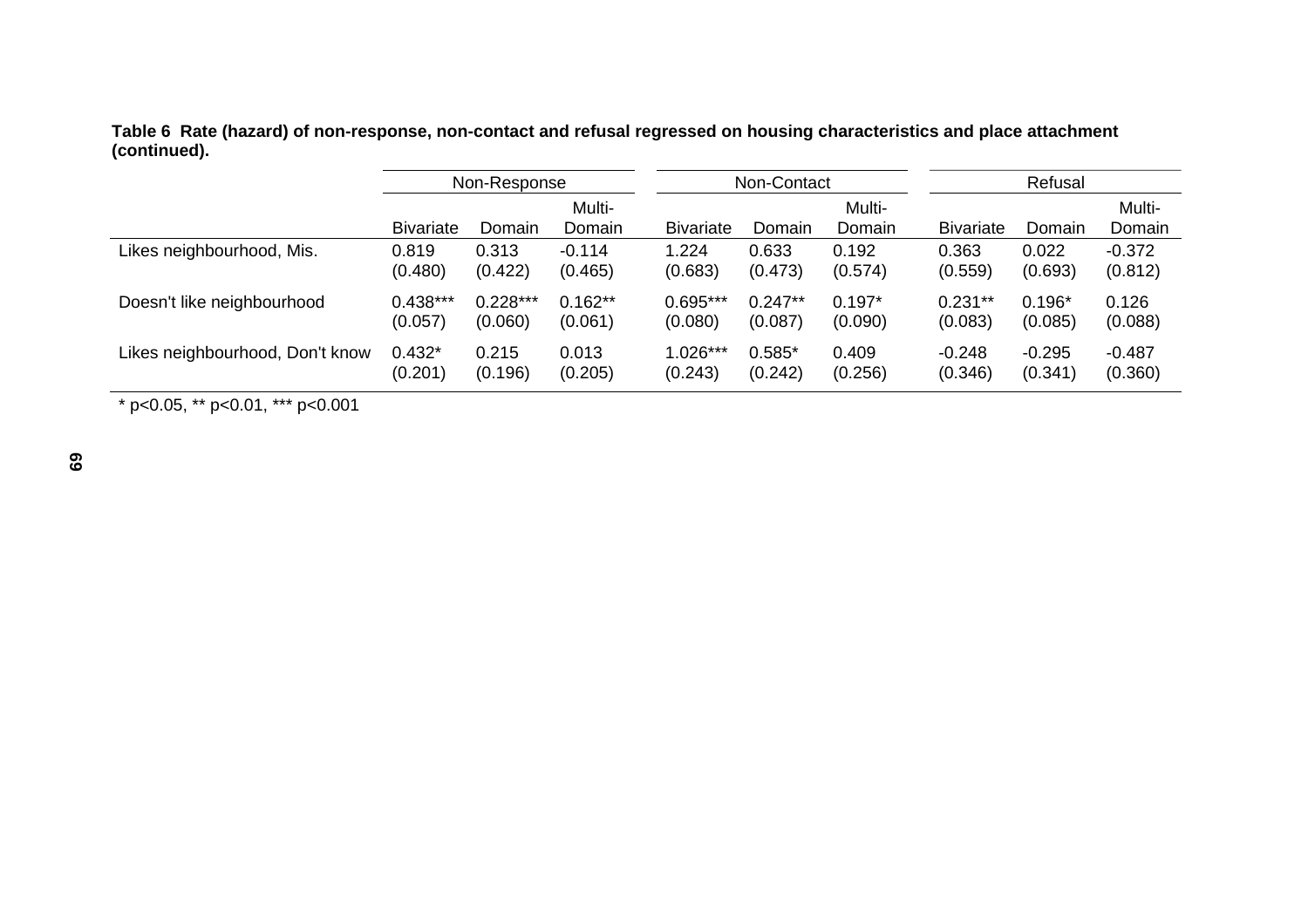|                                  |                  | Non-Response |                  | Non-Contact<br>Refusal |             |                  |                  |            |                  |  |
|----------------------------------|------------------|--------------|------------------|------------------------|-------------|------------------|------------------|------------|------------------|--|
|                                  | <b>Bivariate</b> | Domain       | Multi-<br>Domain | <b>Bivariate</b>       | Domain      | Multi-<br>Domain | <b>Bivariate</b> | Domain     | Multi-<br>Domain |  |
| Proxy Interview                  | $1.730***$       | 0.531        | 0.131            | $1.515***$             | $-0.769$    | $-0.463$         | $1.745***$       | 1.580**    | 2.080            |  |
|                                  | (0.074)          | (0.416)      | (1.301)          | (0.104)                | (0.540)     | (1.215)          | (0.086)          | (0.567)    | (1.337)          |  |
| Telephone Interview              | 2.968***         | $1.287***$   | 0.571            | $1.639***$             | $-0.483$    | 0.424            | 3.332***         | 2.284***   | 1.989            |  |
|                                  | (0.094)          | (0.385)      | (1.372)          | (0.166)                | (0.501)     | (1.234)          | (0.099)          | (0.551)    | (1.378)          |  |
| Ever proxied                     | $0.687***$       | $0.560***$   | $0.490***$       | $0.781***$             | $0.644***$  | 0.344            | $0.578***$       | $0.465***$ | $0.565***$       |  |
|                                  | (0.105)          | (0.108)      | (0.119)          | (0.138)                | (0.142)     | (0.175)          | (0.132)          | (0.137)    | (0.148)          |  |
| Ever gave Tel. interview         | $0.971***$       | $0.881***$   | $0.804***$       | $0.602**$              | $0.463*$    | 0.257            | $1.166***$       | $1.112***$ | $1.110***$       |  |
|                                  | (0.125)          | (0.124)      | (0.134)          | (0.196)                | (0.193)     | (0.214)          | (0.156)          | (0.156)    | (0.165)          |  |
| Others present, Mis.             | 0.447            | 0.075        | 0.087            | $0.926**$              | $0.833*$    | $0.939*$         | $-0.092$         | $-0.595$   | $-0.578$         |  |
|                                  | (0.243)          | (0.281)      | (0.310)          | (0.305)                | (0.358)     | (0.410)          | (0.374)          | (0.423)    | (0.427)          |  |
| Others present                   | $-0.082*$        | $-0.123**$   | $-0.138**$       | $-0.285***$            | $-0.321***$ | $-0.221**$       | 0.055            | 0.013      | $-0.081$         |  |
|                                  | (0.041)          | (0.043)      | (0.045)          | (0.059)                | (0.064)     | (0.068)          | (0.055)          | (0.057)    | (0.060)          |  |
| Others influenced, Mis.          | $0.304**$        | 0.245        | 0.133            | 0.197                  | $-0.015$    | $-0.066$         | $0.349**$        | $0.388*$   | 0.239            |  |
|                                  | (0.110)          | (0.141)      | (0.145)          | (0.176)                | (0.187)     | (0.195)          | (0.128)          | (0.174)    | (0.176)          |  |
| Other influenced interview       | $0.412***$       | $0.247**$    | $0.224**$        | $0.279*$               | 0.202       | 0.218            | $0.479***$       | $0.261**$  | $0.217*$         |  |
|                                  | (0.073)          | (0.080)      | (0.081)          | (0.123)                | (0.132)     | (0.135)          | (0.089)          | (0.097)    | (0.098)          |  |
| Tracking schedule, Mis.          | $0.292***$       | $0.237**$    | 0.094            | 0.174                  | 0.038       | $-0.068$         | $0.369***$       | $0.360***$ | 0.153            |  |
|                                  | (0.071)          | (0.076)      | (0.094)          | (0.130)                | (0.134)     | (0.161)          | (0.089)          | (0.095)    | (0.114)          |  |
| Didn't complete tracking         | $1.077***$       | $0.710***$   | $0.701***$       | $0.812***$             | $0.438**$   | $0.455**$        | $1.144***$       | 0.786***   | $0.766***$       |  |
|                                  | (0.101)          | (0.107)      | (0.104)          | (0.153)                | (0.167)     | (0.172)          | (0.118)          | (0.127)    | (0.127)          |  |
| Tracking incomplete              | $0.611***$       | $0.346*$     | 0.262            | $0.428*$               | 0.121       | 0.008            | $0.672***$       | $0.437**$  | $0.366*$         |  |
|                                  | (0.131)          | (0.136)      | (0.142)          | (0.201)                | (0.211)     | (0.224)          | (0.156)          | (0.159)    | (0.160)          |  |
| * p<0.05, ** p<0.01, *** p<0.001 |                  |              |                  |                        |             |                  |                  |            |                  |  |

# **Table 7 Rate (hazard) of non-response, non-contact and refusal regressed on interview characteristics and fieldwork operations.**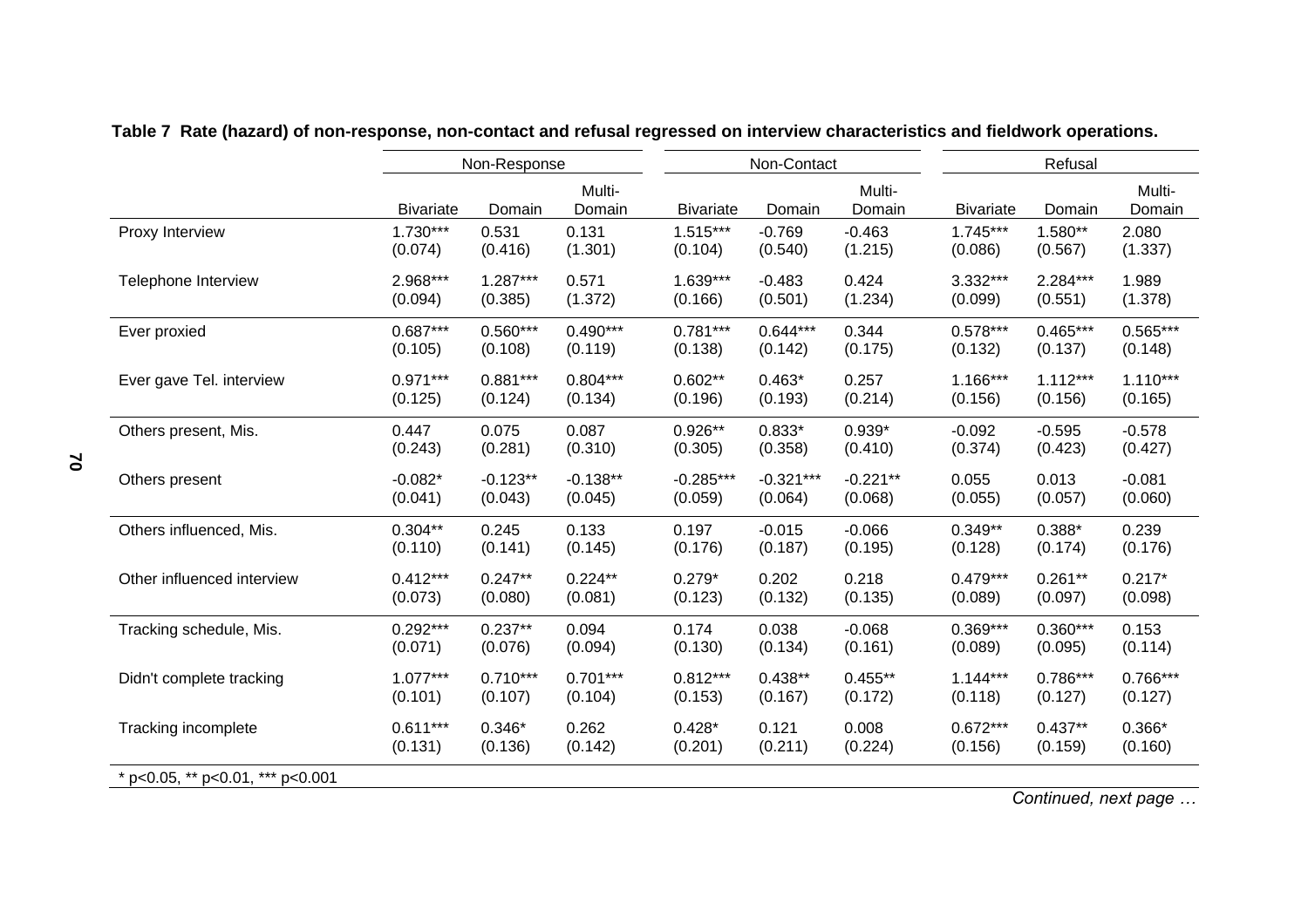**Table 7 Rate (hazard) of non-response, non-contact and refusal regressed on interview characteristics and fieldwork operations (continued).** 

|                                  | Non-Response     |            |                  |                  | Non-Contact |                  | Refusal          |            |                  |
|----------------------------------|------------------|------------|------------------|------------------|-------------|------------------|------------------|------------|------------------|
|                                  | <b>Bivariate</b> | Domain     | Multi-<br>Domain | <b>Bivariate</b> | Domain      | Multi-<br>Domain | <b>Bivariate</b> | Domain     | Multi-<br>Domain |
| English Problems, Mis.           | 0.109            | $-0.175$   | $-0.066$         | 0.305            | $-0.080$    | 0.034            | $-0.027$         | $-0.235$   | $-0.115$         |
|                                  | (0.144)          | (0.173)    | (0.171)          | (0.195)          | (0.244)     | (0.241)          | (0.171)          | (0.206)    | (0.206)          |
| Problems with English            | $1.021***$       | $0.549***$ | $0.336*$         | $1.283***$       | $0.843***$  | $0.580*$         | $0.770***$       | 0.309      | 0.215            |
|                                  | (0.119)          | (0.140)    | (0.169)          | (0.179)          | (0.191)     | (0.232)          | (0.181)          | (0.206)    | (0.224)          |
| Self-Completion, Mis.            | $0.642*$         | 0.425      | 0.091            | 1.176**          | $0.801*$    | 0.366            | 0.185            | 0.086      | $-0.075$         |
|                                  | (0.294)          | (0.290)    | (0.305)          | (0.389)          | (0.379)     | (0.394)          | (0.368)          | (0.360)    | (0.363)          |
| Self-Compl. required assistance  | $0.592***$       | $0.252**$  | 0.040            | $0.759***$       | $0.474***$  | 0.218            | $0.445***$       | 0.089      | $-0.033$         |
|                                  | (0.082)          | (0.089)    | (0.096)          | (0.113)          | (0.124)     | (0.129)          | (0.120)          | (0.128)    | (0.136)          |
| Self-Compl. refused              | $1.342***$       | $0.530**$  | 0.277            | $1.270***$       | $0.603*$    | 0.163            | 1.335***         | $0.483*$   | 0.367            |
|                                  | (0.183)          | (0.201)    | (0.265)          | (0.251)          | (0.264)     | (0.351)          | (0.215)          | (0.238)    | (0.320)          |
| Self-Compl. other                | $0.954***$       | $0.472**$  | 0.185            | 1.299***         | $0.937***$  | $0.526*$         | $0.605**$        | 0.081      | $-0.078$         |
|                                  | (0.139)          | (0.155)    | (0.200)          | (0.170)          | (0.178)     | (0.253)          | (0.215)          | (0.239)    | (0.284)          |
| Cooperativeness, Mis.            | $0.298***$       | 0.135      | $-0.060$         | 0.261            | 0.033       | $-0.291$         | $0.335***$       | 0.192      | 0.043            |
|                                  | (0.089)          | (0.112)    | (0.123)          | (0.150)          | (0.208)     | (0.226)          | (0.101)          | (0.130)    | (0.144)          |
| Good cooperation                 | $0.494***$       | $0.412***$ | $0.312***$       | $0.306***$       | $0.214**$   | 0.095            | $0.582***$       | $0.513***$ | $0.417***$       |
|                                  | (0.059)          | (0.058)    | (0.054)          | (0.079)          | (0.078)     | (0.079)          | (0.075)          | (0.074)    | (0.070)          |
| Fair cooperation                 | $1.224***$       | $1.001***$ | $0.833***$       | $0.953***$       | $0.692***$  | $0.532***$       | $1.310***$       | $1.114***$ | $0.937***$       |
|                                  | (0.085)          | (0.087)    | (0.084)          | (0.139)          | (0.144)     | (0.135)          | (0.096)          | (0.104)    | (0.105)          |
| Poor/V. Poor cooperation         | 1.962***         | 1.480***   | $1.229***$       | 1.816***         | $1.287***$  | $1.045***$       | 1.878***         | 1.465***   | $1.236***$       |
|                                  | (0.171)          | (0.183)    | (0.190)          | (0.207)          | (0.218)     | (0.243)          | (0.223)          | (0.230)    | (0.224)          |
| * p<0.05, ** p<0.01, *** p<0.001 |                  |            |                  |                  |             |                  |                  |            |                  |

*Continued, next page …* 

**71**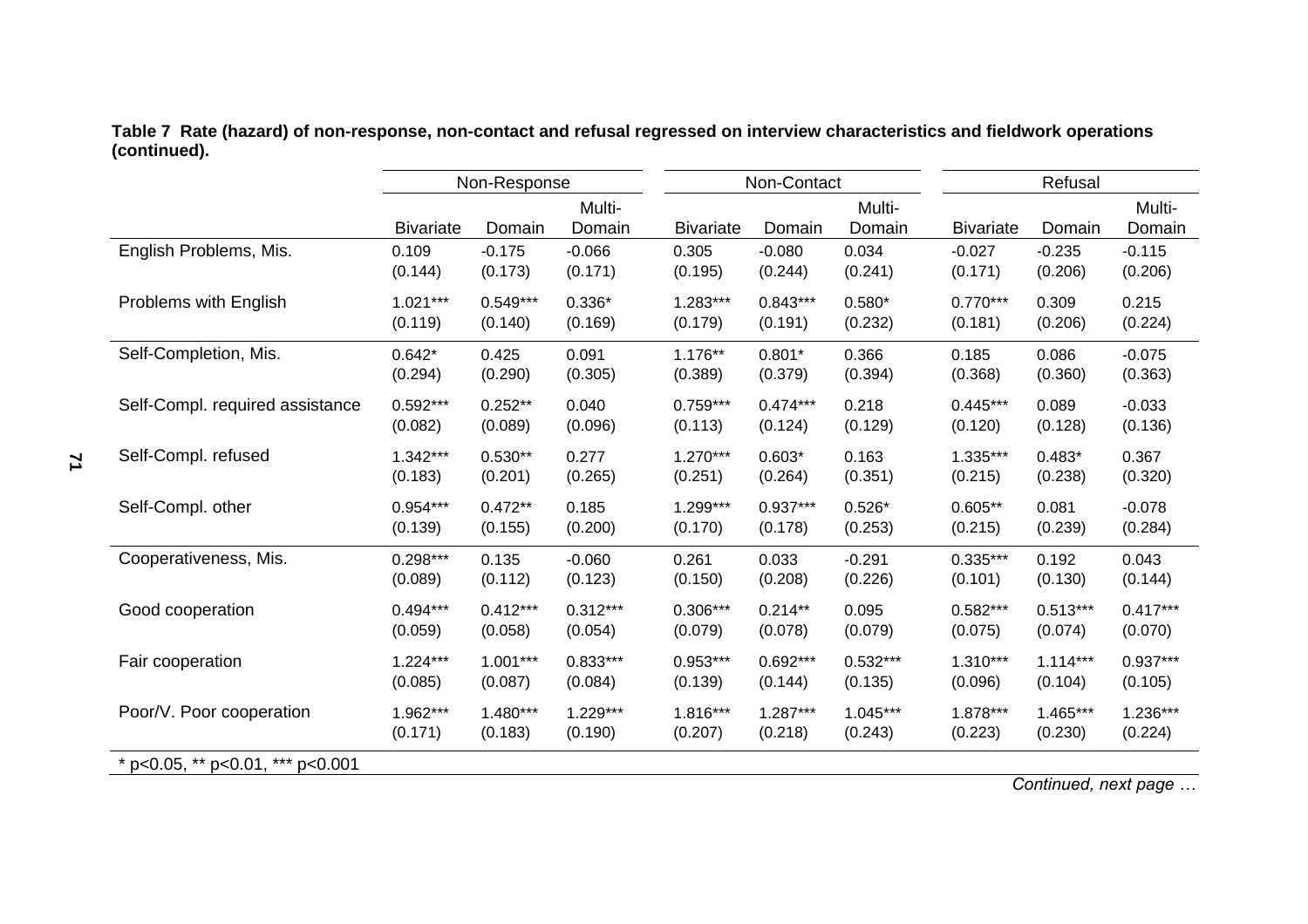**Table 7 Rate (hazard) of non-response, non-contact and refusal regressed on interview characteristics and fieldwork operations (continued).** 

|                               | Non-Response     |           | Non-Contact      |                  |           | Refusal          |                  |          |                  |
|-------------------------------|------------------|-----------|------------------|------------------|-----------|------------------|------------------|----------|------------------|
|                               | <b>Bivariate</b> | Domain    | Multi-<br>Domain | <b>Bivariate</b> | Domain    | Multi-<br>Domain | <b>Bivariate</b> | Domain   | Multi-<br>Domain |
| Ever had a new interviewer    | 0.098            | $-0.136$  | $-0.052$         | $0.199*$         | $-0.154$  | $-0.068$         | 0.023            | $-0.117$ | $-0.048$         |
|                               | (0.058)          | (0.085)   | (0.081)          | (0.084)          | (0.120)   | (0.114)          | (0.075)          | (0.116)  | (0.115)          |
| Number of interviewer changes | 0.040            | $0.063*$  | 0.041            | $0.092*$         | $0.120**$ | 0.053            | 0.000            | 0.018    | 0.027            |
|                               | (0.026)          | (0.032)   | (0.031)          | (0.036)          | (0.045)   | (0.044)          | (0.034)          | (0.045)  | (0.045)          |
| New interviewer last wave     | $0.183**$        | $0.199**$ | $0.140*$         | $0.230**$        | $0.255**$ | 0.118            | 0.138            | 0.145    | 0.137            |
|                               | (0.061)          | (0.065)   | (0.065)          | (0.088)          | (0.093)   | (0.094)          | (0.086)          | (0.090)  | (0.090)          |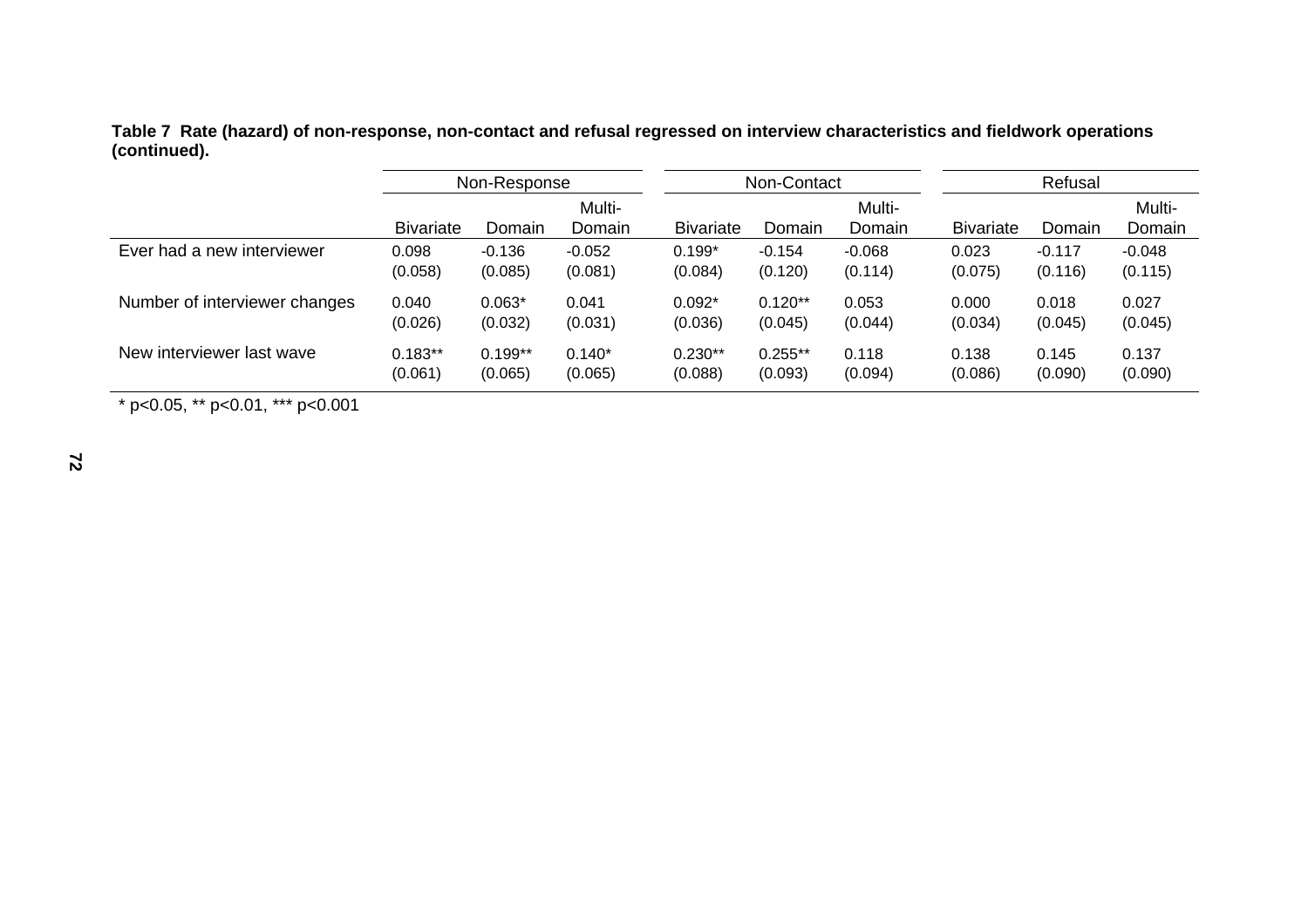|                             |                  | Non-Response |                  |                  | Non-Contact |                  | Refusal          |             |                  |
|-----------------------------|------------------|--------------|------------------|------------------|-------------|------------------|------------------|-------------|------------------|
|                             | <b>Bivariate</b> | Domain       | Multi-<br>Domain | <b>Bivariate</b> | Domain      | Multi-<br>Domain | <b>Bivariate</b> | Domain      | Multi-<br>Domain |
| Education, Mis.             | 0.066            | $-0.049$     | $-0.896*$        | 0.771            | 0.610       | $-0.154$         | $-0.638$         | $-0.706$    | $-1.448*$        |
|                             | (0.384)          | (0.373)      | (0.391)          | (0.505)          | (0.477)     | (0.546)          | (0.514)          | (0.516)     | (0.575)          |
| Higher degree               | $-0.259***$      | $-0.223***$  | $-0.119$         | $0.257**$        | $0.322***$  | 0.184            | $-0.651***$      | $-0.635***$ | $-0.365***$      |
|                             | (0.062)          | (0.062)      | (0.067)          | (0.096)          | (0.094)     | (0.102)          | (0.080)          | (0.081)     | (0.096)          |
| <b>CSE/O Level/A Level</b>  | $-0.152***$      | $-0.131***$  | $-0.108*$        | 0.109            | $0.143*$    | $-0.019$         | $-0.303***$      | $-0.289***$ | $-0.144**$       |
|                             | (0.039)          | (0.039)      | (0.048)          | (0.069)          | (0.068)     | (0.083)          | (0.044)          | (0.043)     | (0.053)          |
| Spouse's job, Mis.          | $0.860***$       | 1.366**      | 1.033            | $0.604*$         | $1.315*$    | 2.165**          | $1.083***$       | 0.901       | $-0.651$         |
|                             | (0.174)          | (0.455)      | (0.627)          | (0.289)          | (0.522)     | (0.672)          | (0.209)          | (0.812)     | (0.725)          |
| Spouse employed             | $-0.412***$      | $-0.450***$  | $-0.232*$        | $-0.961***$      | $-0.981***$ | $-0.312$         | $-0.010$         | $-0.058$    | $-0.106$         |
|                             | (0.041)          | (0.042)      | (0.110)          | (0.075)          | (0.076)     | (0.168)          | (0.052)          | (0.055)     | (0.135)          |
| Spouse out of lab. mkt.     | $-0.317***$      | $-0.293***$  | $-0.157$         | $-0.854***$      | $-0.810***$ | $-0.144$         | 0.063            | 0.070       | $-0.080$         |
|                             | (0.052)          | (0.052)      | (0.115)          | (0.086)          | (0.086)     | (0.173)          | (0.065)          | (0.065)     | (0.138)          |
| Resp. wkly work hours, Mis. | 0.076            | 0.076        | $-0.006$         | 0.223            | 0.235       | 0.160            | $-0.031$         | $-0.036$    | $-0.109$         |
|                             | (0.100)          | (0.100)      | (0.106)          | (0.145)          | (0.145)     | (0.149)          | (0.127)          | (0.127)     | (0.136)          |
| Resp. works less than full- | $-0.207***$      | $-0.188***$  | $-0.108*$        | $-0.317***$      | $-0.277***$ | $-0.142$         | $-0.147*$        | $-0.142*$   | $-0.109$         |
| time                        | (0.048)          | (0.049)      | (0.052)          | (0.080)          | (0.080)     | (0.087)          | (0.059)          | (0.059)     | (0.065)          |
| Resp. works more than full- | 0.130            | $0.147*$     | 0.095            | $0.329***$       | $0.387***$  | $0.286**$        | $-0.002$         | $-0.006$    | $-0.026$         |
| time                        | (0.071)          | (0.071)      | (0.072)          | (0.098)          | (0.098)     | (0.100)          | (0.095)          | (0.095)     | (0.095)          |

# **Table 8 Rate (hazard) of non-response, non-contact and refusal regressed on education and employment.**

\* p<0.05, \*\* p<0.01, \*\*\* p<0.001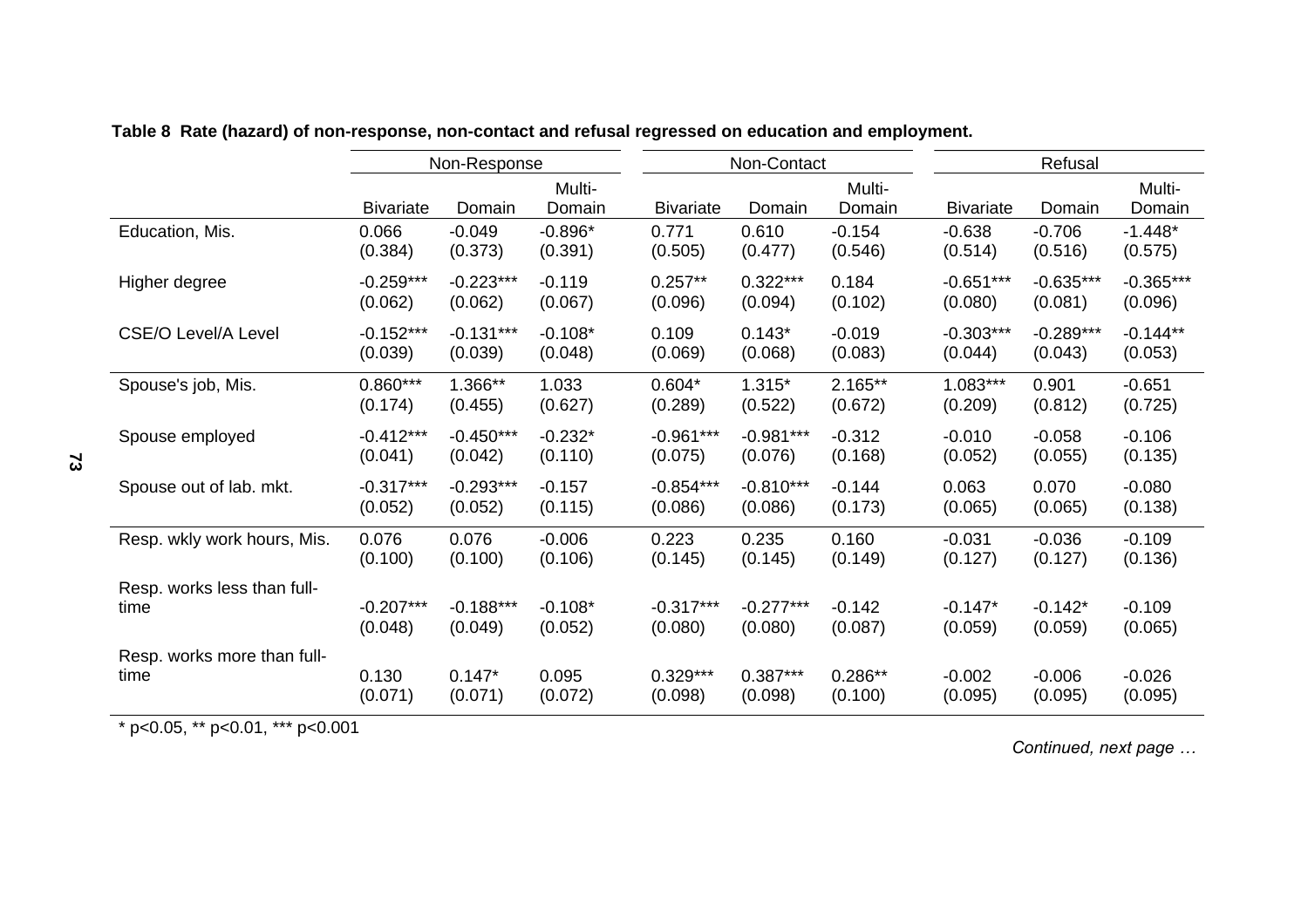|                         | Non-Response     |             |                  |                  | Non-Contact |                  | Refusal          |             |                  |
|-------------------------|------------------|-------------|------------------|------------------|-------------|------------------|------------------|-------------|------------------|
|                         | <b>Bivariate</b> | Domain      | Multi-<br>Domain | <b>Bivariate</b> | Domain      | Multi-<br>Domain | <b>Bivariate</b> | Domain      | Multi-<br>Domain |
| Employment, Mis.        | $-0.898***$      | 0.540       | 0.147            | $-0.550$         | 0.955       | 1.173            | $-1.133***$      | $-0.268$    | $-1.453*$        |
|                         | (0.201)          | (0.472)     | (0.598)          | (0.288)          | (0.517)     | (0.637)          | (0.206)          | (0.787)     | (0.665)          |
| Unemployed              | $0.548***$       | $0.449***$  | $0.233**$        | $0.990***$       | $0.798***$  | $0.360***$       | 0.155            | 0.130       | 0.099            |
|                         | (0.075)          | (0.075)     | (0.080)          | (0.094)          | (0.094)     | (0.105)          | (0.108)          | (0.107)     | (0.113)          |
| Retired                 | $-0.214***$      | $-0.336***$ | $-0.211*$        | $-0.265**$       | $-0.482***$ | $-0.144$         | $-0.195**$       | $-0.239***$ | $-0.210*$        |
|                         | (0.060)          | (0.059)     | (0.090)          | (0.092)          | (0.094)     | (0.172)          | (0.069)          | (0.068)     | (0.100)          |
| Family Care / Maternity | $-0.054$         | $-0.088$    | $-0.071$         | $0.183*$         | 0.137       | 0.071            | $-0.199**$       | $-0.213**$  | $-0.176*$        |
| Leave                   | (0.055)          | (0.055)     | (0.069)          | (0.093)          | (0.092)     | (0.113)          | (0.073)          | (0.072)     | (0.088)          |
| <b>FT Student</b>       | 0.201            | 0.047       | $-0.193$         | $0.775***$       | $0.434**$   | 0.004            | $-0.401*$        | $-0.421*$   | $-0.493**$       |
|                         | (0.114)          | (0.114)     | (0.122)          | (0.134)          | (0.137)     | (0.147)          | (0.178)          | (0.179)     | (0.185)          |
| Lng trm sick / Disabled | $-0.191$         | $-0.258*$   | $-0.364**$       | 0.052            | $-0.071$    | $-0.383*$        | $-0.331**$       | $-0.353**$  | $-0.368*$        |
|                         | (0.102)          | (0.102)     | (0.122)          | (0.143)          | (0.142)     | (0.181)          | (0.126)          | (0.127)     | (0.149)          |
| Other status            | 0.132            | 0.015       | $-0.210$         | 0.390            | 0.164       | $-0.164$         | $-0.036$         | $-0.057$    | $-0.218$         |
|                         | (0.236)          | (0.237)     | (0.243)          | (0.320)          | (0.317)     | (0.337)          | (0.311)          | (0.312)     | (0.312)          |

**Table 8 Rate (hazard) of non-response, non-contact and refusal regressed on education and employment (continued).**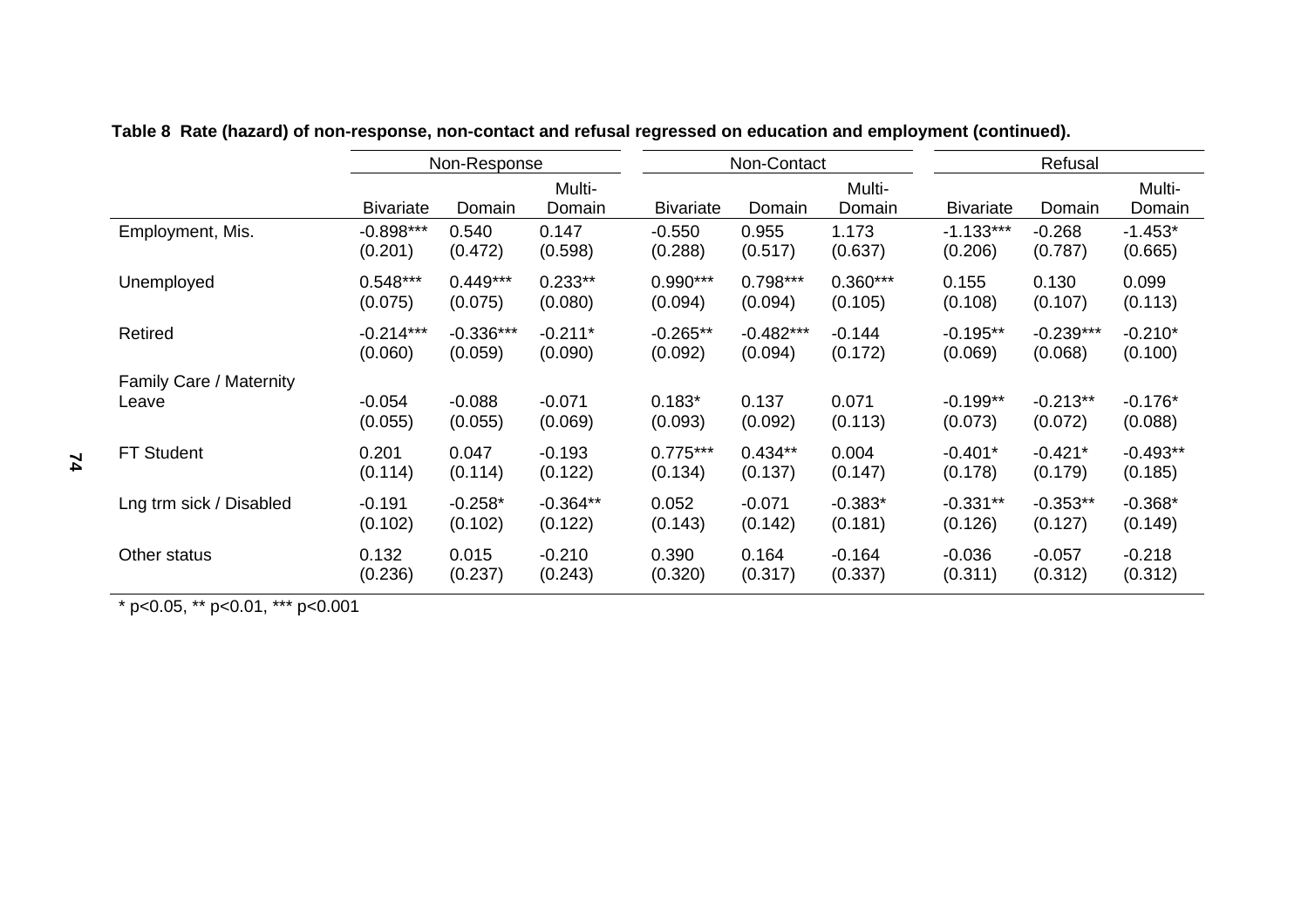|                          |                       | Non-Response |                  |                       | Non-Contact  |                  | Refusal               |            |                  |
|--------------------------|-----------------------|--------------|------------------|-----------------------|--------------|------------------|-----------------------|------------|------------------|
|                          | <b>Bivariate</b>      | Domain       | Multi-<br>Domain | <b>Bivariate</b>      | Domain       | Multi-<br>Domain | <b>Bivariate</b>      | Domain     | Multi-<br>Domain |
| Car, Mis.                | $1.138***$            | $0.732**$    | 0.334            | $1.540***$            | $1.161***$   | 0.661            | $0.765*$              | 0.355      | 0.090            |
|                          | (0.289)               | (0.261)      | (0.297)          | (0.409)               | (0.343)      | (0.377)          | (0.369)               | (0.371)    | (0.434)          |
| No car for use           | $0.489***$            | $0.446***$   | $0.225***$       | $0.776***$            | $0.602***$   | $0.280**$        | $0.249***$            | $0.298***$ | $0.167*$         |
|                          | (0.052)               | (0.056)      | (0.058)          | (0.075)               | (0.084)      | (0.086)          | (0.071)               | (0.073)    | (0.077)          |
| Doesn't drive            | $0.342***$            | $0.320***$   | $0.106*$         | $0.421***$            | $0.297***$   | 0.136            | $0.289***$            | $0.336***$ | 0.100            |
|                          | (0.043)               | (0.045)      | (0.051)          | (0.067)               | (0.070)      | (0.080)          | (0.052)               | (0.054)    | (0.064)          |
| HH annual income, Mis.   | $0.513***$<br>(0.046) | $---$<br>--- | ---              | $0.364***$<br>(0.065) | ---<br>$---$ | $---$<br>---     | $0.600***$<br>(0.058) | ---<br>--- | ---<br>---       |
| HH monthly income, Mis.  | $0.535***$<br>(0.047) | $---$<br>--- | ---              | $0.365***$<br>(0.066) | ---<br>---   | ---<br>---       | $0.634***$<br>(0.057) | ---<br>--- | $---$<br>---     |
| Ind annual income, Mis.  | $0.469***$            | $0.438***$   | $0.281***$       | $0.444***$            | $0.356***$   | $0.206**$        | $0.472***$            | $0.478***$ | $0.301***$       |
|                          | (0.041)               | (0.041)      | (0.043)          | (0.063)               | (0.061)      | (0.063)          | (0.051)               | (0.051)    | (0.053)          |
| Ind monthly income, Mis. | $0.374***$<br>(0.045) | ---<br>---   |                  | $0.355***$<br>(0.069) | ---<br>---   | ---<br>---       | $0.371***$<br>(0.055) | ---<br>--- | ---<br>---       |
| HH Ann Inc. rank, Mis.   | 0.947                 | 0.332        | $-0.827$         | 1.091                 | 0.025        | $-1.985*$        | 0.737                 | 0.375      | 0.116            |
|                          | (0.883)               | (0.527)      | (0.550)          | (3.363)               | (1.228)      | (0.800)          | (0.616)               | (0.493)    | (0.619)          |
| HH Ann. Inc. bottom 5th  | $0.279***$            | 0.075        | 0.012            | $0.685***$            | $0.440***$   | $0.207*$         | $-0.056$              | $-0.223**$ | $-0.170*$        |
|                          | (0.048)               | (0.053)      | (0.068)          | (0.070)               | (0.077)      | (0.095)          | (0.064)               | (0.068)    | (0.087)          |
| HH Ann Inc. top 5th      | 0.053                 | $0.151*$     | $0.177**$        | 0.092                 | $0.213*$     | $0.229*$         | 0.023                 | 0.099      | 0.139            |
|                          | (0.063)               | (0.064)      | (0.067)          | (0.084)               | (0.086)      | (0.093)          | (0.080)               | (0.082)    | (0.088)          |

**Table 9 Rate (hazard) of non-response, non-contact and refusal regressed on indicators of income and financial well-being.** 

\* p<0.05, \*\* p<0.01, \*\*\* p<0.001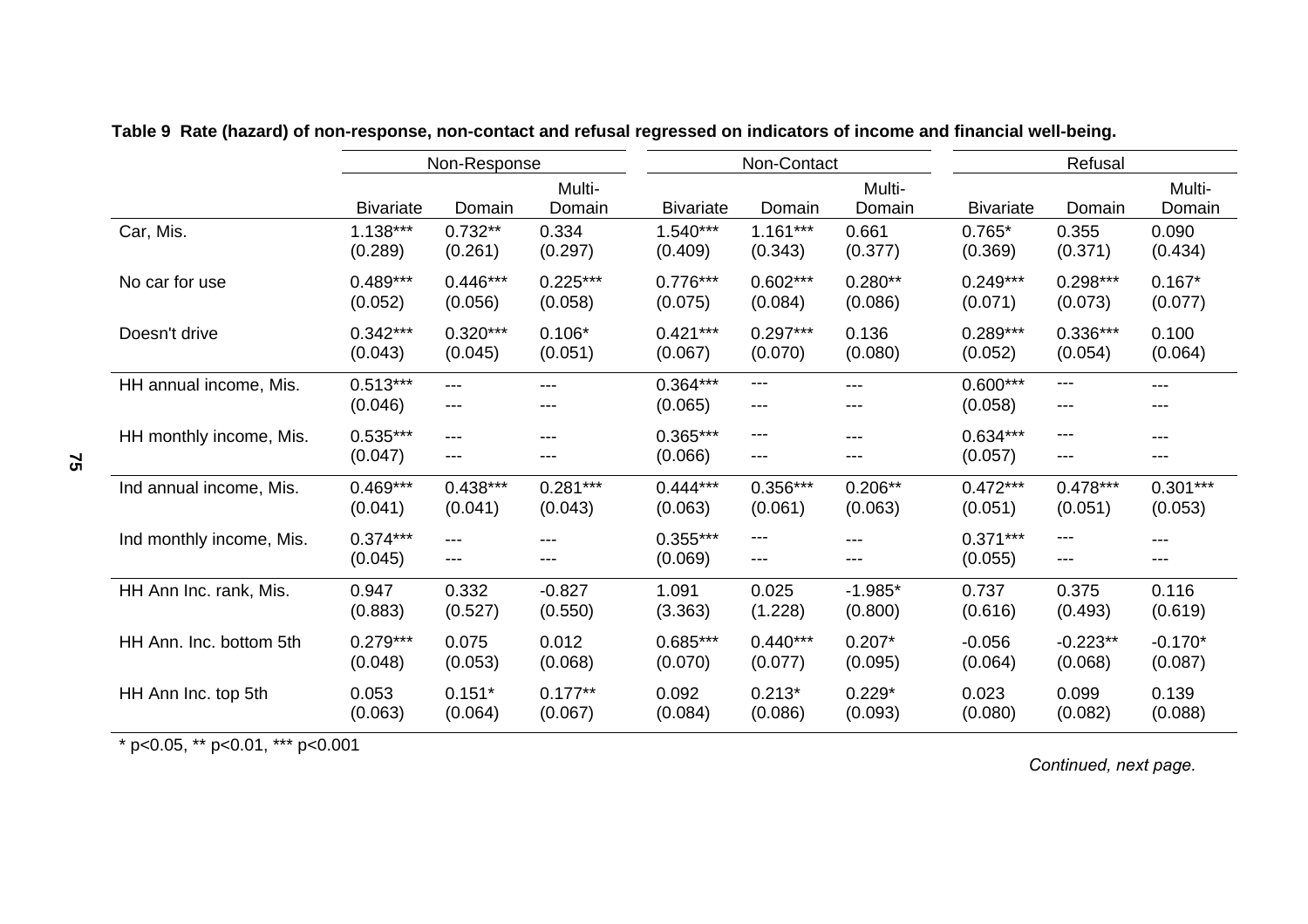**Table 9 Rate (hazard) of non-response, non-contact and refusal regressed on indicators of income and financial well-being (continued).** 

|                                  | Non-Response     |             |                  |                  | Non-Contact |                  | Refusal          |            |                  |  |
|----------------------------------|------------------|-------------|------------------|------------------|-------------|------------------|------------------|------------|------------------|--|
|                                  | <b>Bivariate</b> | Domain      | Multi-<br>Domain | <b>Bivariate</b> | Domain      | Multi-<br>Domain | <b>Bivariate</b> | Domain     | Multi-<br>Domain |  |
| <b>Self-Assessed Financial</b>   | 1.395***         | $0.885**$   | $-0.057$         | $1.500***$       | $0.838*$    | $-0.365$         | $1.249***$       | $0.894*$   | 0.261            |  |
| Condition, Mis.                  | (0.290)          | (0.278)     | (0.385)          | (0.408)          | (0.341)     | (0.433)          | (0.369)          | (0.392)    | (0.490)          |  |
| Financially comfortable          | $-0.213***$      | $-0.205***$ | $-0.074$         | $-0.256***$      | $-0.238**$  | $-0.002$         | $-0.183**$       | $-0.180**$ | $-0.116$         |  |
|                                  | (0.049)          | (0.048)     | (0.049)          | (0.074)          | (0.074)     | (0.078)          | (0.062)          | (0.062)    | (0.064)          |  |
| Financially getting by           | $-0.008$         | $-0.062$    | $-0.112*$        | 0.015            | $-0.092$    | $-0.108$         | $-0.021$         | $-0.039$   | $-0.109$         |  |
|                                  | (0.046)          | (0.048)     | (0.047)          | (0.071)          | (0.072)     | (0.073)          | (0.060)          | (0.061)    | (0.062)          |  |
| Financially finding it difficult | $0.150*$         | 0.057       | $-0.162*$        | $0.497***$       | $0.322***$  | $-0.060$         | $-0.129$         | $-0.165$   | $-0.247*$        |  |
|                                  | (0.067)          | (0.069)     | (0.072)          | (0.081)          | (0.084)     | (0.093)          | (0.096)          | (0.098)    | (0.100)          |  |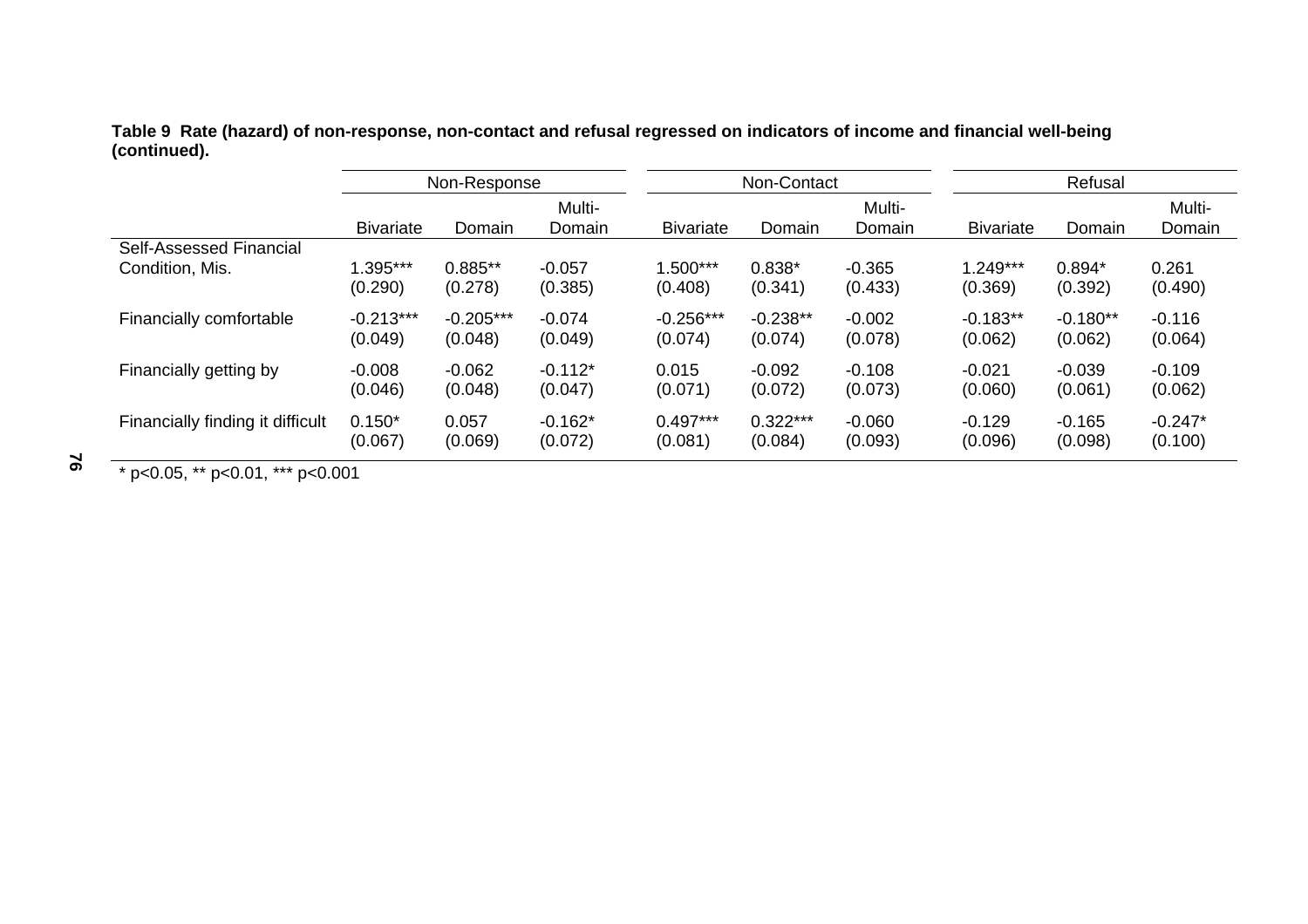|                                                   | Non-<br>Response | Non-<br>Contact | Refusal    |
|---------------------------------------------------|------------------|-----------------|------------|
| Pre-school child suffers if mother works, Mis.    | $0.289**$        | $0.394**$       | 0.201      |
|                                                   | (0.098)          | (0.145)         | (0.127)    |
| Agree                                             | $-0.062$         | $-0.180**$      | 0.012      |
|                                                   | (0.042)          | (0.064)         | (0.052)    |
| <b>Disagree</b>                                   | $-0.106*$        | 0.001           | $-0.183**$ |
|                                                   | (0.048)          | (0.072)         | (0.062)    |
| Family suffers if mother works, Mis.              | $0.284**$        | $0.494**$       | 0.128      |
|                                                   | (0.096)          | (0.155)         | (0.121)    |
| Agree                                             | $-0.062$         | $-0.189**$      | 0.014      |
|                                                   | (0.038)          | (0.064)         | (0.050)    |
| <b>Disagree</b>                                   | $-0.036$         | 0.107           | $-0.139*$  |
|                                                   | (0.044)          | (0.064)         | (0.058)    |
| A woman and her family happier if she works, Mis. | $0.312***$       | $0.492***$      | 0.179      |
|                                                   | (0.094)          | (0.149)         | (0.119)    |
| Agree                                             | $0.105*$         | 0.105           | 0.106      |
|                                                   | (0.046)          | (0.069)         | (0.061)    |
| <b>Disagree</b>                                   | $-0.018$         | $-0.122*$       | 0.046      |
|                                                   | (0.038)          | (0.058)         | (0.051)    |
| Husband and wife should both contribute to family | $0.352***$       | $0.577***$      | 0.191      |
| income, Mis.                                      | (0.096)          | (0.155)         | (0.122)    |
| Agree                                             | $0.131**$        | $0.148*$        | $0.118*$   |
|                                                   | (0.042)          | (0.062)         | (0.055)    |
| <b>Disagree</b>                                   | $-0.046$         | 0.006           | $-0.082$   |
|                                                   | (0.054)          | (0.089)         | (0.073)    |
| Full-time job makes a woman independent, Mis.     | $0.299**$        | 0.569***        | 0.110      |
|                                                   | (0.098)          | (0.157)         | (0.122)    |
| Agree                                             | 0.063            | 0.098           | 0.041      |
|                                                   | (0.040)          | (0.061)         | (0.050)    |
| <b>Disagree</b>                                   | $-0.131**$       | $-0.098$        | $-0.150**$ |
|                                                   | (0.045)          | (0.080)         | (0.058)    |
| * p<0.05, ** p<0.01, *** p<0.001                  |                  |                 |            |

#### **Table 10a. Rate (hazard) of non-response, non-contact, and refusal regressed on various values about family relationships Shown are "Bivariate" relations.**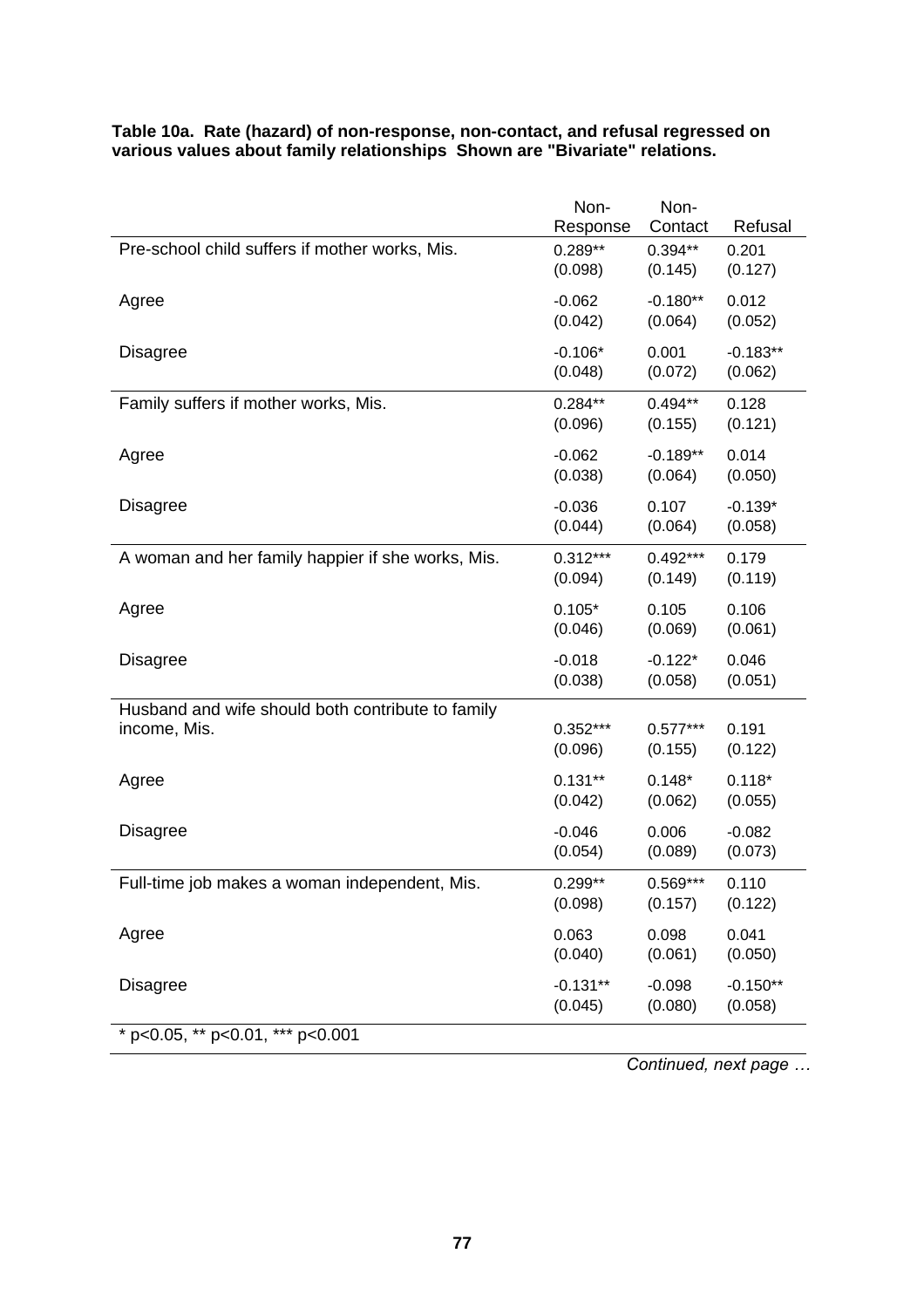|                                                         | Non-<br>Response | Non-<br>Contact | Refusal     |
|---------------------------------------------------------|------------------|-----------------|-------------|
| Husband should earn and wife stay at home, Mis.         | $0.326***$       | $0.630***$      | 0.115       |
|                                                         | (0.098)          | (0.155)         | (0.130)     |
| Agree                                                   | $0.160***$       | 0.100           | $0.190**$   |
|                                                         | (0.047)          | (0.078)         | (0.059)     |
| <b>Disagree</b>                                         | $-0.010$         | $0.205**$       | $-0.150**$  |
|                                                         | (0.040)          | (0.066)         | (0.054)     |
| Children need a family as much as mother, Mis.          | 0.106            | 0.299           | $-0.031$    |
|                                                         | (0.106)          | (0.168)         | (0.143)     |
| Agree                                                   | $-0.205***$      | $-0.235**$      | $-0.184*$   |
|                                                         | (0.062)          | (0.088)         | (0.082)     |
| <b>Disagree</b>                                         | $-0.220*$        | $-0.176$        | $-0.248$    |
|                                                         | (0.101)          | (0.150)         | (0.140)     |
| Employers should help mothers with childcare, Mis.      | 0.172            | $0.649***$      | $-0.127$    |
|                                                         | (0.099)          | (0.155)         | (0.124)     |
| Agree                                                   | $-0.098*$        | $0.212**$       | $-0.273***$ |
|                                                         | (0.042)          | (0.076)         | (0.055)     |
| <b>Disagree</b>                                         | $-0.156*$        | $-0.170$        | $-0.150$    |
|                                                         | (0.073)          | (0.137)         | (0.088)     |
| Single parents can bring up chidren as well as couples, |                  |                 |             |
| Mis.                                                    | $0.207*$         | $0.560***$      | $-0.028$    |
|                                                         | (0.096)          | (0.148)         | (0.126)     |
| Agree                                                   | 0.017            | $0.211***$      | $-0.108$    |
|                                                         | (0.048)          | (0.075)         | (0.058)     |
| <b>Disagree</b>                                         | $-0.139**$       | $-0.111$        | $-0.151**$  |
|                                                         | (0.045)          | (0.076)         | (0.057)     |
| Traditional Family Index, Mis.                          | $0.318***$       | $0.564***$      | 0.147       |
|                                                         | (0.089)          | (0.137)         | (0.113)     |
| <b>Indicates Trad. Family Values</b>                    | $-0.004$         | $-0.227***$     | $0.136**$   |
|                                                         | (0.036)          | (0.059)         | (0.046)     |

# **Table 10a. Rate (hazard) of non-response, non-contact, and refusal regressed on various values about family relationships Shown are "Bivariate" relations.**  *Continued.*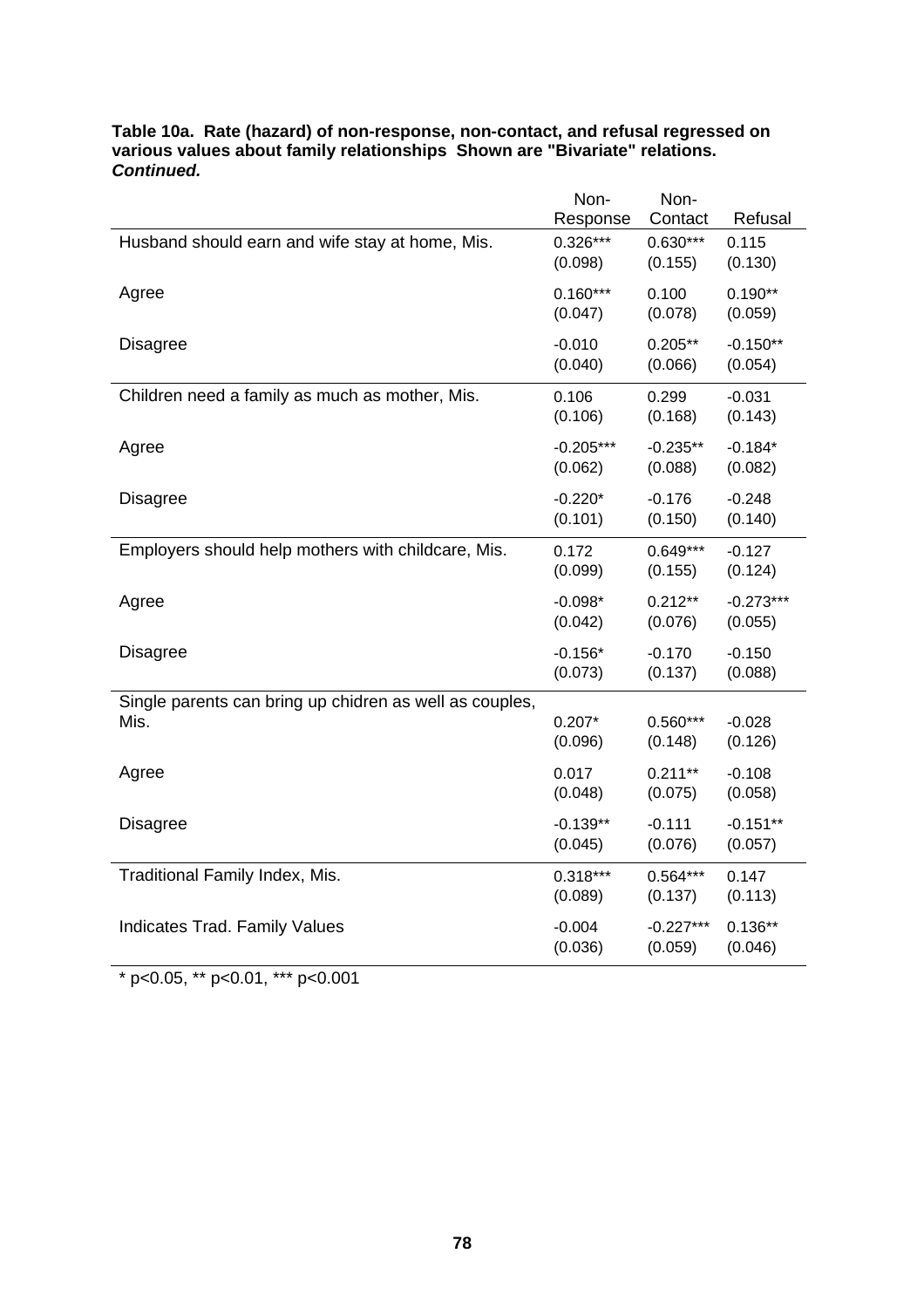| Response<br>Contact<br>Refusal<br>$0.232*$<br>$0.375*$<br>0.107<br>Ordinary people get their share of nation's wealth, Mis.<br>(0.097)<br>(0.158)<br>(0.124)<br>$-0.006$<br>$-0.087$<br>0.046<br>Agree<br>(0.057)<br>(0.099)<br>(0.073)<br>$-0.038$<br>$-0.045$<br>$-0.032$<br><b>Disagree</b><br>(0.049)<br>(0.079)<br>(0.065)<br>0.110<br>0.147<br>0.060<br>One law for rich another for poor, Mis.<br>(0.114)<br>(0.143)<br>(0.206)<br>0.013<br>0.062<br>$-0.055$<br>Agree<br>(0.052)<br>(0.077)<br>(0.069)<br>0.005<br>$-0.027$<br>0.027<br><b>Disagree</b><br>(0.065)<br>(0.088)<br>(0.088)<br>Private enterprise best way to solve Britain's economic<br>$0.294***$<br>$0.401***$<br>$0.198*$<br>problems, Mis.<br>(0.068)<br>(0.102)<br>(0.089)<br>$-0.031$<br>$-0.016$<br>$-0.038$<br>Agree<br>(0.047)<br>(0.071)<br>(0.058)<br>0.039<br>$-0.051$<br>0.095<br><b>Disagree</b><br>(0.044)<br>(0.064)<br>(0.054)<br>$0.259**$<br>$0.415**$<br>0.129<br>Public services ought to be state owned, Mis.<br>(0.085)<br>(0.129)<br>(0.102)<br>0.035<br>0.099<br>$-0.008$<br>Agree<br>(0.043)<br>(0.069)<br>(0.055)<br>$-0.036$<br>$-0.058$<br>$-0.021$<br><b>Disagree</b><br>(0.044)<br>(0.073)<br>(0.059)<br>Govn't should provide job for anyone who wants one,<br>0.133<br>0.066<br>Mis.<br>0.187<br>(0.108)<br>(0.198)<br>(0.134)<br>0.075<br>0.132<br>$-0.023$<br>Agree<br>(0.056)<br>(0.090)<br>(0.068)<br>$-0.133*$<br>$-0.084$<br>$-0.164*$<br><b>Disagree</b><br>(0.055)<br>(0.088)<br>(0.067) | Non- | Non- |  |
|----------------------------------------------------------------------------------------------------------------------------------------------------------------------------------------------------------------------------------------------------------------------------------------------------------------------------------------------------------------------------------------------------------------------------------------------------------------------------------------------------------------------------------------------------------------------------------------------------------------------------------------------------------------------------------------------------------------------------------------------------------------------------------------------------------------------------------------------------------------------------------------------------------------------------------------------------------------------------------------------------------------------------------------------------------------------------------------------------------------------------------------------------------------------------------------------------------------------------------------------------------------------------------------------------------------------------------------------------------------------------------------------------------------------------------------------------------------------------------------------------------|------|------|--|
|                                                                                                                                                                                                                                                                                                                                                                                                                                                                                                                                                                                                                                                                                                                                                                                                                                                                                                                                                                                                                                                                                                                                                                                                                                                                                                                                                                                                                                                                                                          |      |      |  |
|                                                                                                                                                                                                                                                                                                                                                                                                                                                                                                                                                                                                                                                                                                                                                                                                                                                                                                                                                                                                                                                                                                                                                                                                                                                                                                                                                                                                                                                                                                          |      |      |  |
|                                                                                                                                                                                                                                                                                                                                                                                                                                                                                                                                                                                                                                                                                                                                                                                                                                                                                                                                                                                                                                                                                                                                                                                                                                                                                                                                                                                                                                                                                                          |      |      |  |
|                                                                                                                                                                                                                                                                                                                                                                                                                                                                                                                                                                                                                                                                                                                                                                                                                                                                                                                                                                                                                                                                                                                                                                                                                                                                                                                                                                                                                                                                                                          |      |      |  |
|                                                                                                                                                                                                                                                                                                                                                                                                                                                                                                                                                                                                                                                                                                                                                                                                                                                                                                                                                                                                                                                                                                                                                                                                                                                                                                                                                                                                                                                                                                          |      |      |  |
|                                                                                                                                                                                                                                                                                                                                                                                                                                                                                                                                                                                                                                                                                                                                                                                                                                                                                                                                                                                                                                                                                                                                                                                                                                                                                                                                                                                                                                                                                                          |      |      |  |
|                                                                                                                                                                                                                                                                                                                                                                                                                                                                                                                                                                                                                                                                                                                                                                                                                                                                                                                                                                                                                                                                                                                                                                                                                                                                                                                                                                                                                                                                                                          |      |      |  |
|                                                                                                                                                                                                                                                                                                                                                                                                                                                                                                                                                                                                                                                                                                                                                                                                                                                                                                                                                                                                                                                                                                                                                                                                                                                                                                                                                                                                                                                                                                          |      |      |  |
|                                                                                                                                                                                                                                                                                                                                                                                                                                                                                                                                                                                                                                                                                                                                                                                                                                                                                                                                                                                                                                                                                                                                                                                                                                                                                                                                                                                                                                                                                                          |      |      |  |
|                                                                                                                                                                                                                                                                                                                                                                                                                                                                                                                                                                                                                                                                                                                                                                                                                                                                                                                                                                                                                                                                                                                                                                                                                                                                                                                                                                                                                                                                                                          |      |      |  |
|                                                                                                                                                                                                                                                                                                                                                                                                                                                                                                                                                                                                                                                                                                                                                                                                                                                                                                                                                                                                                                                                                                                                                                                                                                                                                                                                                                                                                                                                                                          |      |      |  |
|                                                                                                                                                                                                                                                                                                                                                                                                                                                                                                                                                                                                                                                                                                                                                                                                                                                                                                                                                                                                                                                                                                                                                                                                                                                                                                                                                                                                                                                                                                          |      |      |  |
|                                                                                                                                                                                                                                                                                                                                                                                                                                                                                                                                                                                                                                                                                                                                                                                                                                                                                                                                                                                                                                                                                                                                                                                                                                                                                                                                                                                                                                                                                                          |      |      |  |
|                                                                                                                                                                                                                                                                                                                                                                                                                                                                                                                                                                                                                                                                                                                                                                                                                                                                                                                                                                                                                                                                                                                                                                                                                                                                                                                                                                                                                                                                                                          |      |      |  |
|                                                                                                                                                                                                                                                                                                                                                                                                                                                                                                                                                                                                                                                                                                                                                                                                                                                                                                                                                                                                                                                                                                                                                                                                                                                                                                                                                                                                                                                                                                          |      |      |  |
|                                                                                                                                                                                                                                                                                                                                                                                                                                                                                                                                                                                                                                                                                                                                                                                                                                                                                                                                                                                                                                                                                                                                                                                                                                                                                                                                                                                                                                                                                                          |      |      |  |
|                                                                                                                                                                                                                                                                                                                                                                                                                                                                                                                                                                                                                                                                                                                                                                                                                                                                                                                                                                                                                                                                                                                                                                                                                                                                                                                                                                                                                                                                                                          |      |      |  |
|                                                                                                                                                                                                                                                                                                                                                                                                                                                                                                                                                                                                                                                                                                                                                                                                                                                                                                                                                                                                                                                                                                                                                                                                                                                                                                                                                                                                                                                                                                          |      |      |  |
|                                                                                                                                                                                                                                                                                                                                                                                                                                                                                                                                                                                                                                                                                                                                                                                                                                                                                                                                                                                                                                                                                                                                                                                                                                                                                                                                                                                                                                                                                                          |      |      |  |
|                                                                                                                                                                                                                                                                                                                                                                                                                                                                                                                                                                                                                                                                                                                                                                                                                                                                                                                                                                                                                                                                                                                                                                                                                                                                                                                                                                                                                                                                                                          |      |      |  |
|                                                                                                                                                                                                                                                                                                                                                                                                                                                                                                                                                                                                                                                                                                                                                                                                                                                                                                                                                                                                                                                                                                                                                                                                                                                                                                                                                                                                                                                                                                          |      |      |  |
|                                                                                                                                                                                                                                                                                                                                                                                                                                                                                                                                                                                                                                                                                                                                                                                                                                                                                                                                                                                                                                                                                                                                                                                                                                                                                                                                                                                                                                                                                                          |      |      |  |
|                                                                                                                                                                                                                                                                                                                                                                                                                                                                                                                                                                                                                                                                                                                                                                                                                                                                                                                                                                                                                                                                                                                                                                                                                                                                                                                                                                                                                                                                                                          |      |      |  |
|                                                                                                                                                                                                                                                                                                                                                                                                                                                                                                                                                                                                                                                                                                                                                                                                                                                                                                                                                                                                                                                                                                                                                                                                                                                                                                                                                                                                                                                                                                          |      |      |  |
|                                                                                                                                                                                                                                                                                                                                                                                                                                                                                                                                                                                                                                                                                                                                                                                                                                                                                                                                                                                                                                                                                                                                                                                                                                                                                                                                                                                                                                                                                                          |      |      |  |
|                                                                                                                                                                                                                                                                                                                                                                                                                                                                                                                                                                                                                                                                                                                                                                                                                                                                                                                                                                                                                                                                                                                                                                                                                                                                                                                                                                                                                                                                                                          |      |      |  |
|                                                                                                                                                                                                                                                                                                                                                                                                                                                                                                                                                                                                                                                                                                                                                                                                                                                                                                                                                                                                                                                                                                                                                                                                                                                                                                                                                                                                                                                                                                          |      |      |  |
|                                                                                                                                                                                                                                                                                                                                                                                                                                                                                                                                                                                                                                                                                                                                                                                                                                                                                                                                                                                                                                                                                                                                                                                                                                                                                                                                                                                                                                                                                                          |      |      |  |
|                                                                                                                                                                                                                                                                                                                                                                                                                                                                                                                                                                                                                                                                                                                                                                                                                                                                                                                                                                                                                                                                                                                                                                                                                                                                                                                                                                                                                                                                                                          |      |      |  |
|                                                                                                                                                                                                                                                                                                                                                                                                                                                                                                                                                                                                                                                                                                                                                                                                                                                                                                                                                                                                                                                                                                                                                                                                                                                                                                                                                                                                                                                                                                          |      |      |  |
|                                                                                                                                                                                                                                                                                                                                                                                                                                                                                                                                                                                                                                                                                                                                                                                                                                                                                                                                                                                                                                                                                                                                                                                                                                                                                                                                                                                                                                                                                                          |      |      |  |
|                                                                                                                                                                                                                                                                                                                                                                                                                                                                                                                                                                                                                                                                                                                                                                                                                                                                                                                                                                                                                                                                                                                                                                                                                                                                                                                                                                                                                                                                                                          |      |      |  |
|                                                                                                                                                                                                                                                                                                                                                                                                                                                                                                                                                                                                                                                                                                                                                                                                                                                                                                                                                                                                                                                                                                                                                                                                                                                                                                                                                                                                                                                                                                          |      |      |  |

## **Table 10b. Rate (hazard) of non-response, non-contact, refusal regressed on various values about the role of government in Britain. Shown are "Bivariate" relations**

\* p<0.05, \*\* p<0.01, \*\*\* p<0.001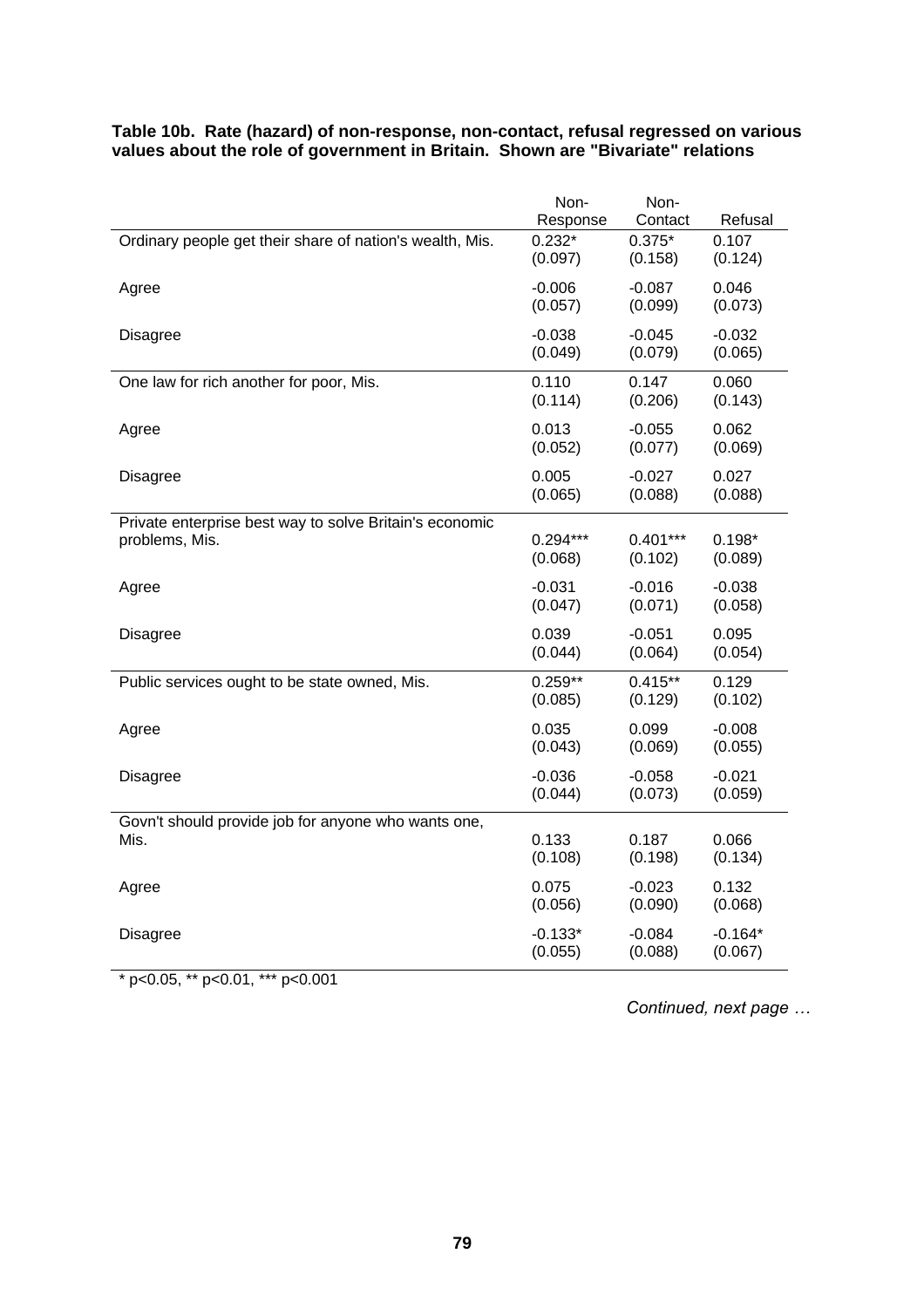| Strong unions needed to protect employees, Mis. | Non-<br>Response<br>$0.263**$ | Non-<br>Contact<br>$0.353*$ | Refusal<br>0.174 |
|-------------------------------------------------|-------------------------------|-----------------------------|------------------|
| Agree                                           | (0.097)                       | (0.169)                     | (0.123)          |
|                                                 | 0.092                         | 0.119                       | 0.073            |
|                                                 | (0.047)                       | (0.079)                     | (0.062)          |
| <b>Disagree</b>                                 | $-0.138*$                     | $-0.151$                    | $-0.126$         |
|                                                 | (0.056)                       | (0.091)                     | (0.072)          |
| Collectivist Values, Mis.                       | $0.237***$                    | $0.381***$                  | 0.123            |
|                                                 | (0.060)                       | (0.091)                     | (0.076)          |
| <b>Collectivist Values</b>                      | $0.128***$                    | 0.049                       | $0.174***$       |
|                                                 | (0.037)                       | (0.065)                     | (0.047)          |

## **Table 10b. Rate (hazard) of non-response, non-contact, refusal regressed on various values about the role of government in Britain. Shown are "Bivariate" relations**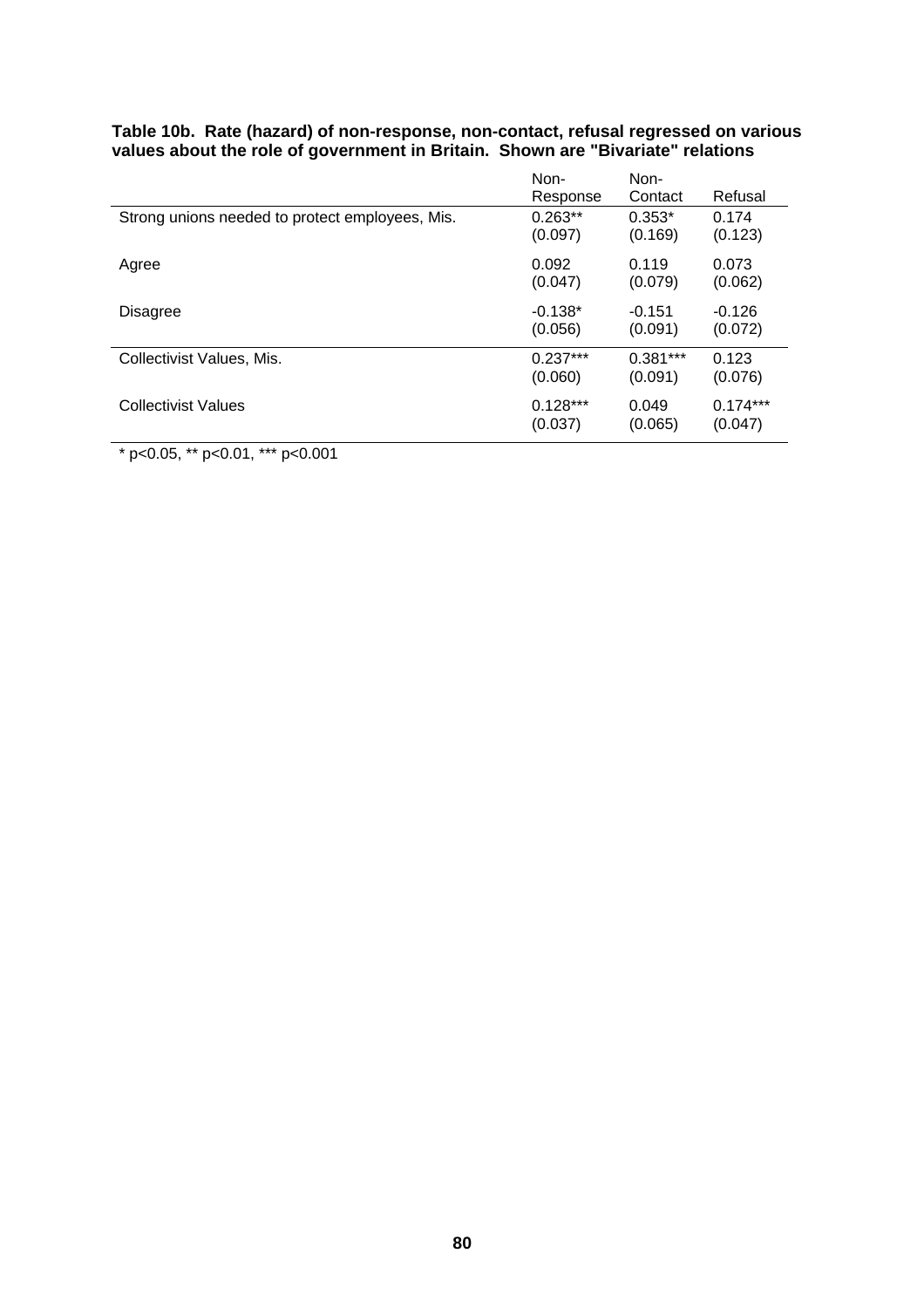**Table 10c Rate (hazard) of non-response, non-contact and refusal regressed on family and government values indices and political support.** 

|                                        | Non-Response     |           |                  |                  | Non-Contact |                  | Refusal          |            |                  |  |
|----------------------------------------|------------------|-----------|------------------|------------------|-------------|------------------|------------------|------------|------------------|--|
|                                        | <b>Bivariate</b> | Domain    | Multi-<br>Domain | <b>Bivariate</b> | Domain      | Multi-<br>Domain | <b>Bivariate</b> | Domain     | Multi-<br>Domain |  |
| <b>Traditional Family Values, Mis.</b> | $0.194**$        | $0.165*$  | $-0.063$         | $0.342***$       | $0.323**$   | 0.139            | 0.079            | 0.045      | $-0.182$         |  |
|                                        | (0.064)          | (0.065)   | (0.102)          | (0.097)          | (0.099)     | (0.154)          | (0.079)          | (0.079)    | (0.137)          |  |
| <b>Traditional Family Values</b>       | $0.127***$       | 0.051     | 0.046            | 0.040            | $-0.025$    | $-0.029$         | $0.179***$       | 0.097      | 0.095            |  |
|                                        | (0.037)          | (0.037)   | (0.039)          | (0.065)          | (0.065)     | (0.065)          | (0.047)          | (0.050)    | (0.051)          |  |
| Collectivist Values, Mis.              | $0.216*$         | 0.163     | $0.122*$         | $0.420**$        | $0.409**$   | $0.245*$         | 0.079            | 0.007      | 0.057            |  |
|                                        | (0.096)          | (0.095)   | (0.061)          | (0.149)          | (0.142)     | (0.097)          | (0.118)          | (0.119)    | (0.075)          |  |
| <b>Collectivist Values</b>             | $-0.004$         | 0.022     | $-0.033$         | $-0.234***$      | $-0.199***$ | $-0.180**$       | $0.140**$        | $0.160***$ | 0.054            |  |
|                                        | (0.036)          | (0.036)   | (0.038)          | (0.058)          | (0.059)     | (0.068)          | (0.046)          | (0.046)    | (0.051)          |  |
| Supports a Political Party, Mis.       | $1.669***$       | 1.380***  | $0.825**$        | $1.642***$       | $1.473***$  | 0.755            | $1.634***$       | $1.284***$ | $0.842*$         |  |
|                                        | (0.297)          | (0.297)   | (0.318)          | (0.425)          | (0.426)     | (0.457)          | (0.331)          | (0.333)    | (0.367)          |  |
| Does Not Support a Party               | $0.183***$       | $0.120**$ | 0.027            | $0.270***$       | $0.197**$   | 0.005            | $0.122**$        | 0.070      | 0.041            |  |
|                                        | (0.034)          | (0.038)   | (0.039)          | (0.055)          | (0.063)     | (0.065)          | (0.047)          | (0.051)    | (0.052)          |  |
| * p<0.05, ** p<0.01, *** p<0.001       |                  |           |                  |                  |             |                  |                  |            |                  |  |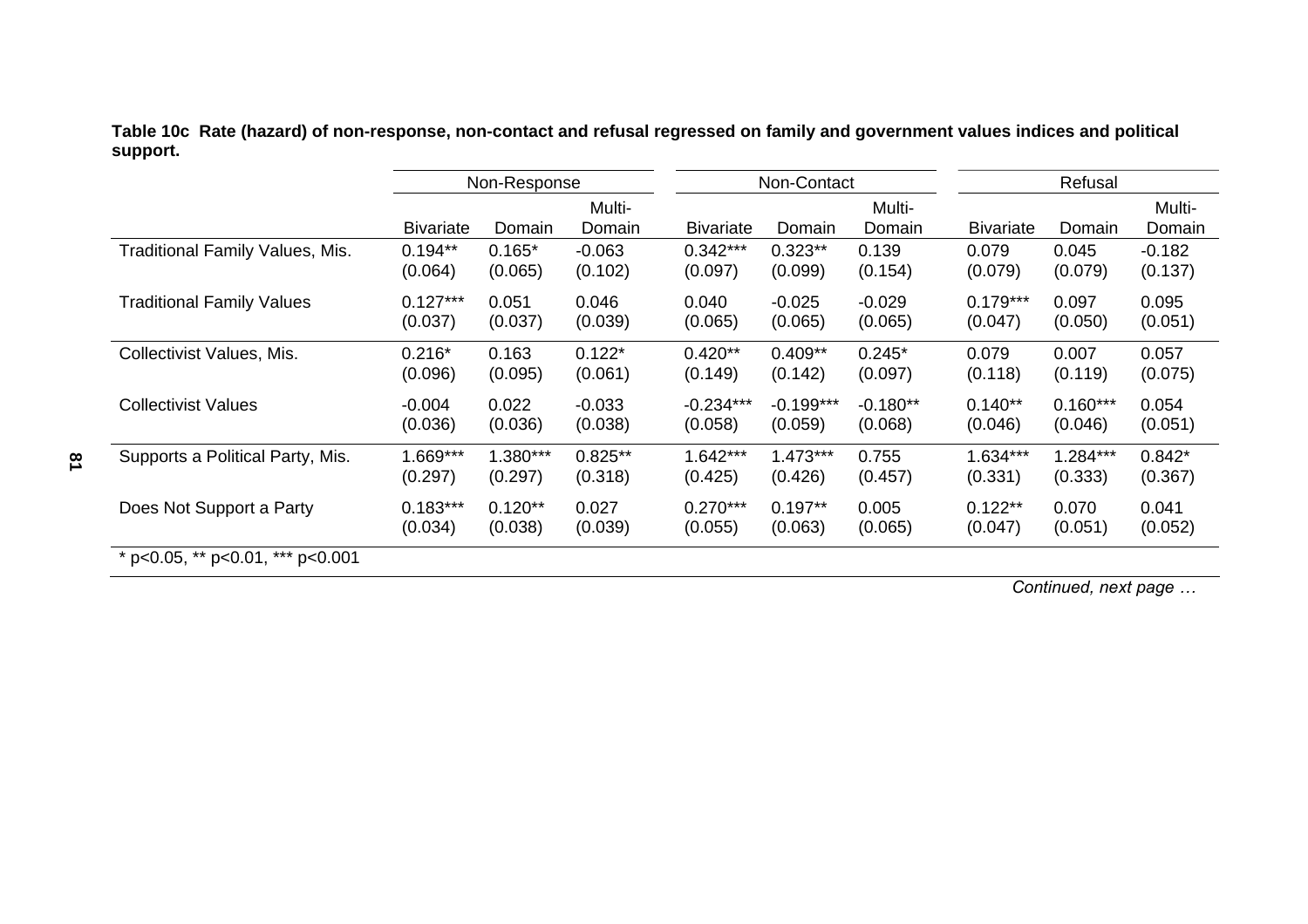**Table 10c Rate (hazard) of non-response, non-contact and refusal regressed on family and government values indices and political support (continued).** 

|                                 | Non-Response     |             |                  | Non-Contact      |             |                  | Refusal          |            |                  |  |
|---------------------------------|------------------|-------------|------------------|------------------|-------------|------------------|------------------|------------|------------------|--|
|                                 | <b>Bivariate</b> | Domain      | Multi-<br>Domain | <b>Bivariate</b> | Domain      | Multi-<br>Domain | <b>Bivariate</b> | Domain     | Multi-<br>Domain |  |
| Indicated Party Supported, Mis. | 0.139            | 0.056       | 0.166            | $-0.396**$       | $-0.528***$ | $-0.243$         | $0.540***$       | $0.484***$ | $0.464***$       |  |
|                                 | (0.101)          | (0.102)     | (0.099)          | (0.148)          | (0.155)     | (0.152)          | (0.131)          | (0.129)    | (0.134)          |  |
| Conservative                    | $-0.325***$      | $-0.262**$  | $-0.060$         | $-0.628***$      | $-0.531***$ | $-0.100$         | $-0.047$         | $-0.009$   | 0.048            |  |
|                                 | (0.094)          | (0.098)     | (0.095)          | (0.129)          | (0.135)     | (0.124)          | (0.128)          | (0.130)    | (0.134)          |  |
| Labour                          | $-0.077$         | $-0.047$    | 0.043            | $-0.455***$      | $-0.379**$  | $-0.174$         | $0.243*$         | $0.241*$   | $0.253*$         |  |
|                                 | (0.092)          | (0.093)     | (0.092)          | (0.127)          | (0.132)     | (0.121)          | (0.120)          | (0.121)    | (0.128)          |  |
| Liberal-Democrats               | $-0.415***$      | $-0.399***$ | $-0.118$         | $-0.782***$      | $-0.746***$ | $-0.321*$        | $-0.098$         | $-0.096$   | 0.083            |  |
|                                 | (0.110)          | (0.110)     | (0.110)          | (0.142)          | (0.142)     | (0.144)          | (0.143)          | (0.143)    | (0.149)          |  |
| No Party                        | 0.118            | 0.080       | 0.070            | $-0.071$         | $-0.128$    | $-0.102$         | $0.291*$         | 0.265      | 0.242            |  |
|                                 | (0.104)          | (0.104)     | (0.103)          | (0.143)          | (0.142)     | (0.134)          | (0.138)          | (0.138)    | (0.148)          |  |
| Can't Vote                      | 0.119            | 0.077       | $-0.130$         | 0.111            | 0.037       | $-0.120$         | 0.148            | 0.127      | $-0.034$         |  |
|                                 | (0.197)          | (0.199)     | (0.196)          | (0.281)          | (0.284)     | (0.280)          | (0.264)          | (0.266)    | (0.273)          |  |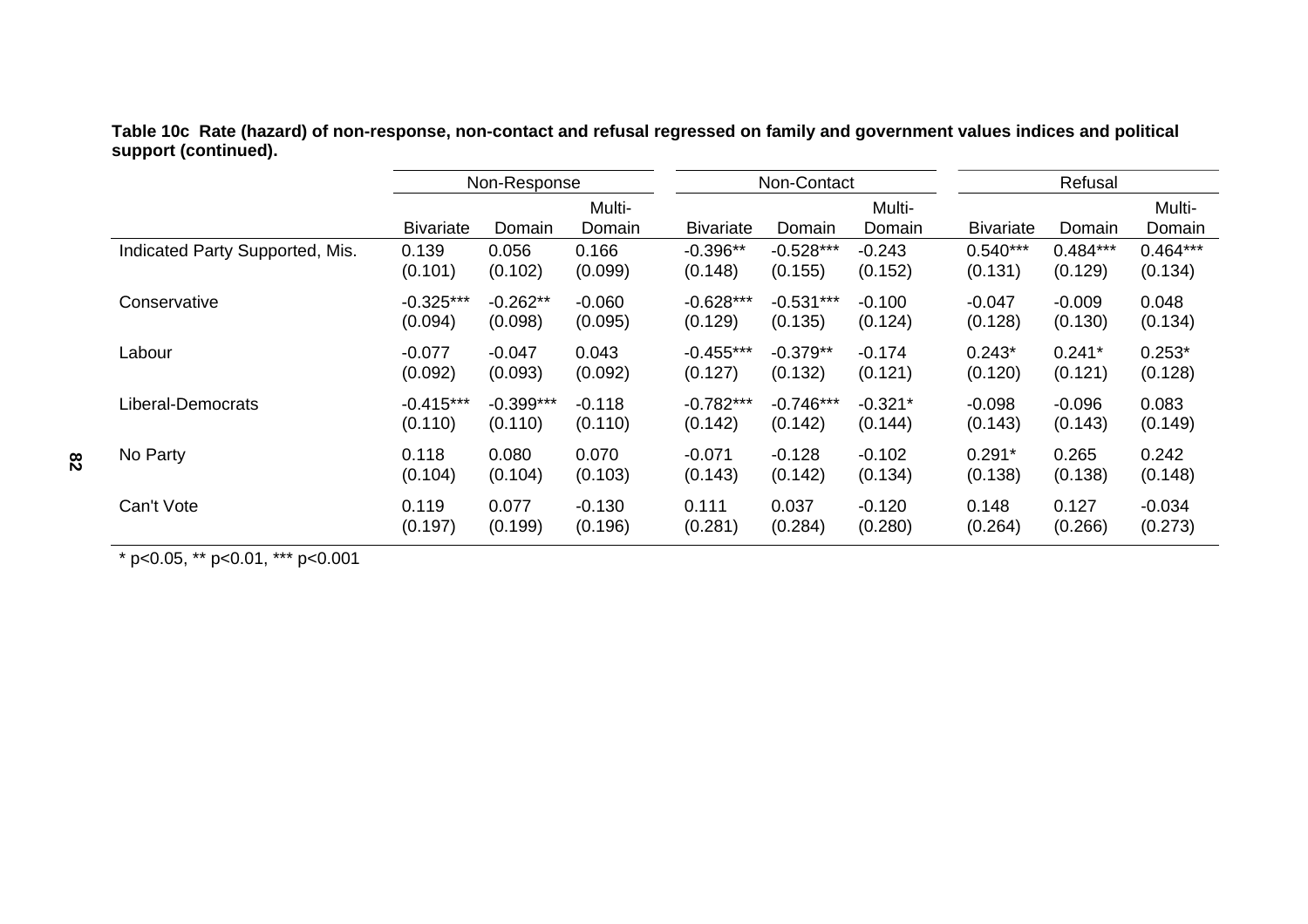**Table 11 Rate (hazard) of non-response, non-contact, and refusal regressed on various measures of social participation including religious attendance.** 

|                               | Non-Response     |             |                  | Non-Contact      |             |                  | Refusal          |             |                  |
|-------------------------------|------------------|-------------|------------------|------------------|-------------|------------------|------------------|-------------|------------------|
|                               | <b>Bivariate</b> | Domain      | Multi-<br>Domain | <b>Bivariate</b> | Domain      | Multi-<br>Domain | <b>Bivariate</b> | Domain      | Multi-<br>Domain |
| Org Membership, Mis.          | $-0.311$         | 0.085       | 0.146            | $-0.677*$        | $-0.306$    | $-0.368$         | $-0.161$         | 0.241       | 0.389            |
|                               | (0.192)          | (0.291)     | (0.281)          | (0.300)          | (0.519)     | (0.480)          | (0.223)          | (0.334)     | (0.324)          |
| Member of 1 Organisation      | $-0.231***$      | $-0.186***$ | $-0.083$         | $-0.340***$      | $-0.315***$ | $-0.122$         | $-0.153**$       | $-0.097$    | $-0.063$         |
|                               | (0.041)          | (0.046)     | (0.048)          | (0.061)          | (0.068)     | (0.068)          | (0.051)          | (0.058)     | (0.062)          |
| -- 2 Organisations            | $-0.356***$      | $-0.236***$ | $-0.055$         | $-0.426***$      | $-0.363***$ | $-0.051$         | $-0.300***$      | $-0.148$    | $-0.065$         |
|                               | (0.052)          | (0.063)     | (0.067)          | (0.084)          | (0.098)     | (0.098)          | (0.068)          | (0.081)     | (0.087)          |
| -- 3+ Organisations           | $-0.939***$      | $-0.675***$ | $-0.409***$      | $-1.093***$      | $-0.963***$ | $-0.544**$       | $-0.825***$      | $-0.485***$ | $-0.316*$        |
|                               | (0.076)          | (0.107)     | (0.110)          | (0.133)          | (0.173)     | (0.178)          | (0.095)          | (0.136)     | (0.141)          |
| Active in Organisations, Mis. | $-0.262$         | $-0.120$    | $-0.194$         | $-0.534$         | $-0.142$    | $-0.352$         | $-0.156$         | $-0.129$    | $-0.142$         |
|                               | (0.177)          | (0.261)     | (0.253)          | (0.284)          | (0.419)     | (0.386)          | (0.205)          | (0.295)     | (0.304)          |
| Active in 1 Organisation      | $-0.193***$      | $-0.071$    | $-0.048$         | $-0.237***$      | $-0.059$    | $-0.114$         | $-0.159**$       | $-0.076$    | $-0.011$         |
|                               | (0.042)          | (0.048)     | (0.050)          | (0.059)          | (0.066)     | (0.069)          | (0.055)          | (0.065)     | (0.067)          |
| -- 2 Organisations            | $-0.464***$      | $-0.220**$  | $-0.151$         | $-0.462***$      | $-0.130$    | $-0.144$         | $-0.454***$      | $-0.271**$  | $-0.160$         |
|                               | (0.061)          | (0.076)     | (0.078)          | (0.096)          | (0.118)     | (0.117)          | (0.083)          | (0.102)     | (0.105)          |
| -- 3+ Organisations           | $-0.950***$      | $-0.435**$  | $-0.330*$        | $-0.912***$      | $-0.216$    | $-0.128$         | $-0.961***$      | $-0.566**$  | $-0.447*$        |
|                               | (0.104)          | (0.137)     | (0.141)          | (0.182)          | (0.226)     | (0.228)          | (0.137)          | (0.181)     | (0.185)          |

 $\star$  p<0.05,  $\star$  p<0.01,  $\star$  + p<0.001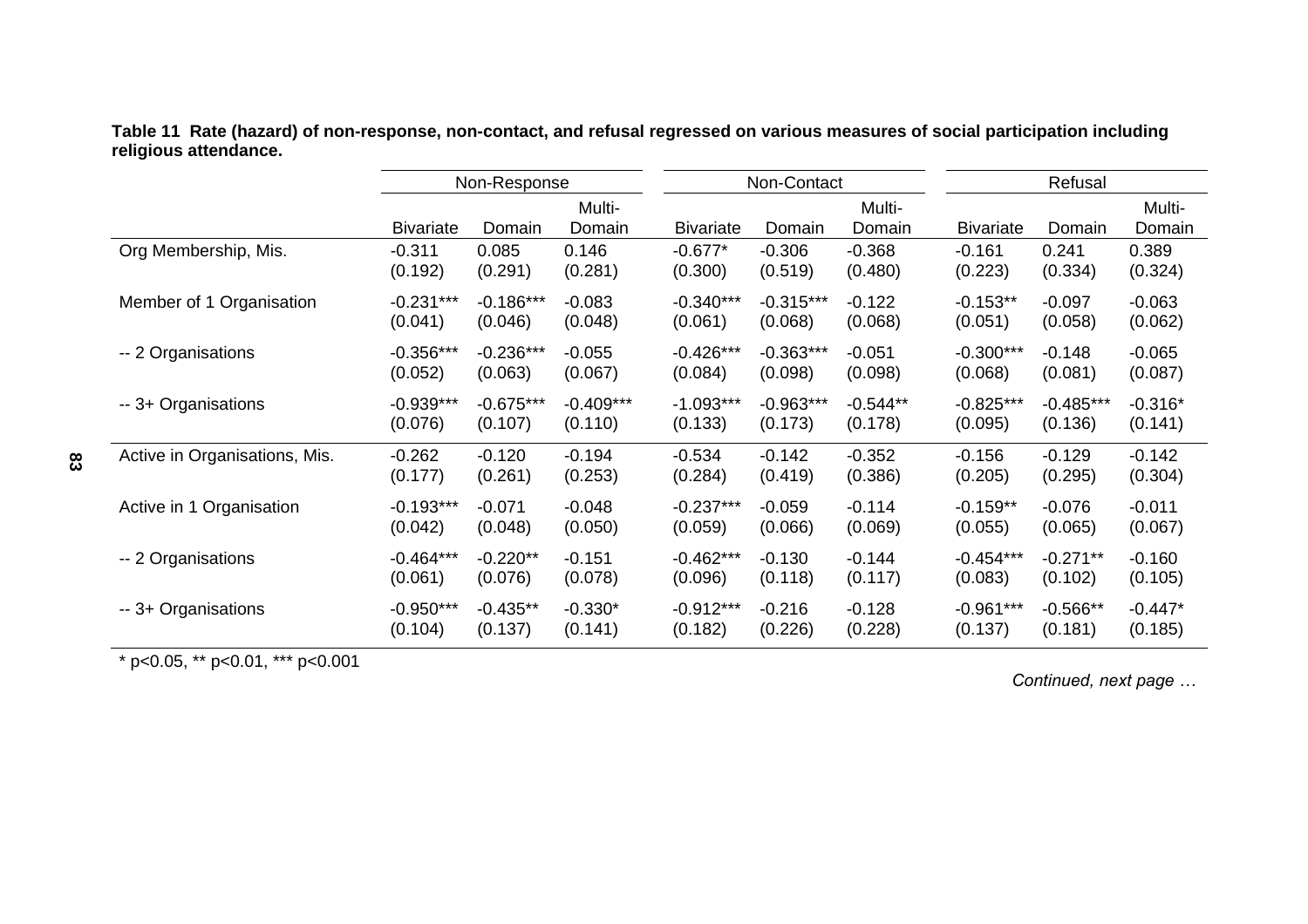|                                 | Non-Response     |           |                  |                  | Non-Contact |                  | Refusal          |          |                  |
|---------------------------------|------------------|-----------|------------------|------------------|-------------|------------------|------------------|----------|------------------|
|                                 | <b>Bivariate</b> | Domain    | Multi-<br>Domain | <b>Bivariate</b> | Domain      | Multi-<br>Domain | <b>Bivariate</b> | Domain   | Multi-<br>Domain |
| Stated Religion, Mis.           | $-0.142$         | $-0.560$  | $-0.169$         | $-0.108$         | $-0.826$    | $-0.088$         | $-0.182$         | $-0.251$ | $-0.218$         |
|                                 | (0.121)          | (0.377)   | (0.140)          | (0.176)          | (0.459)     | (0.220)          | (0.158)          | (0.524)  | (0.179)          |
| Anglican                        | $-0.202***$      | $-0.118*$ | 0.034            | $-0.572***$      | $-0.487***$ | $-0.150*$        | 0.019            | 0.100    | 0.121            |
|                                 | (0.042)          | (0.047)   | (0.048)          | (0.062)          | (0.071)     | (0.073)          | (0.055)          | (0.063)  | (0.065)          |
| Catholic                        | 0.079            | $0.160*$  | 0.153            | $-0.002$         | 0.034       | 0.060            | 0.136            | $0.243*$ | 0.198            |
|                                 | (0.072)          | (0.078)   | (0.080)          | (0.093)          | (0.106)     | (0.107)          | (0.092)          | (0.098)  | (0.102)          |
| <b>Other Christian</b>          | $-0.071$         | 0.044     | $-0.011$         | $-0.138$         | $-0.060$    | $-0.078$         | $-0.020$         | 0.114    | 0.031            |
|                                 | (0.058)          | (0.062)   | (0.065)          | (0.095)          | (0.106)     | (0.104)          | (0.080)          | (0.086)  | (0.086)          |
| <b>Other Non-Christian</b>      | $-0.079$         | $-0.019$  | $-0.384*$        | $-0.340$         | $-0.336$    | $-0.797*$        | 0.091            | 0.181    | $-0.080$         |
|                                 | (0.152)          | (0.157)   | (0.175)          | (0.279)          | (0.283)     | (0.310)          | (0.179)          | (0.185)  | (0.215)          |
| Respondent's Valuation of       | $-0.073$         | 0.628     | ---              | 0.079            | $0.997*$    | ---              | $-0.205$         | 0.240    | ---              |
| Religion, Mis.                  | (0.119)          | (0.348)   | $---$            | (0.177)          | (0.413)     | ---              | (0.153)          | (0.489)  | ---              |
| Rel. Makes Little Difference in | $-0.082$         | $-0.020$  | $---$            | $-0.208**$       | $-0.064$    | ---              | 0.002            | 0.011    | ---              |
| Resp's Life                     | (0.044)          | (0.046)   | ---              | (0.076)          | (0.081)     | ---              | (0.056)          | (0.059)  | ---              |
| -- Makes Some Difference        | $-0.181***$      | $-0.093$  | ---              | $-0.312***$      | $-0.141$    | $---$            | $-0.099$         | $-0.065$ | ---              |
|                                 | (0.048)          | (0.054)   | ---              | (0.081)          | (0.090)     | $---$            | (0.062)          | (0.070)  | ---              |
| -- Makes a Great Difference     | $-0.112*$        | 0.006     | ---              | $-0.142$         | $-0.001$    | $---$            | $-0.091$         | 0.009    | ---              |
|                                 | (0.055)          | (0.064)   | ---              | (0.079)          | (0.099)     | $---$            | (0.071)          | (0.080)  | ---              |

**Table 11 Rate (hazard) of non-response, non-contact, and refusal regressed on various measures of social participation including religious attendance (continued).** 

\* p<0.05, \*\* p<0.01, \*\*\* p<0.001